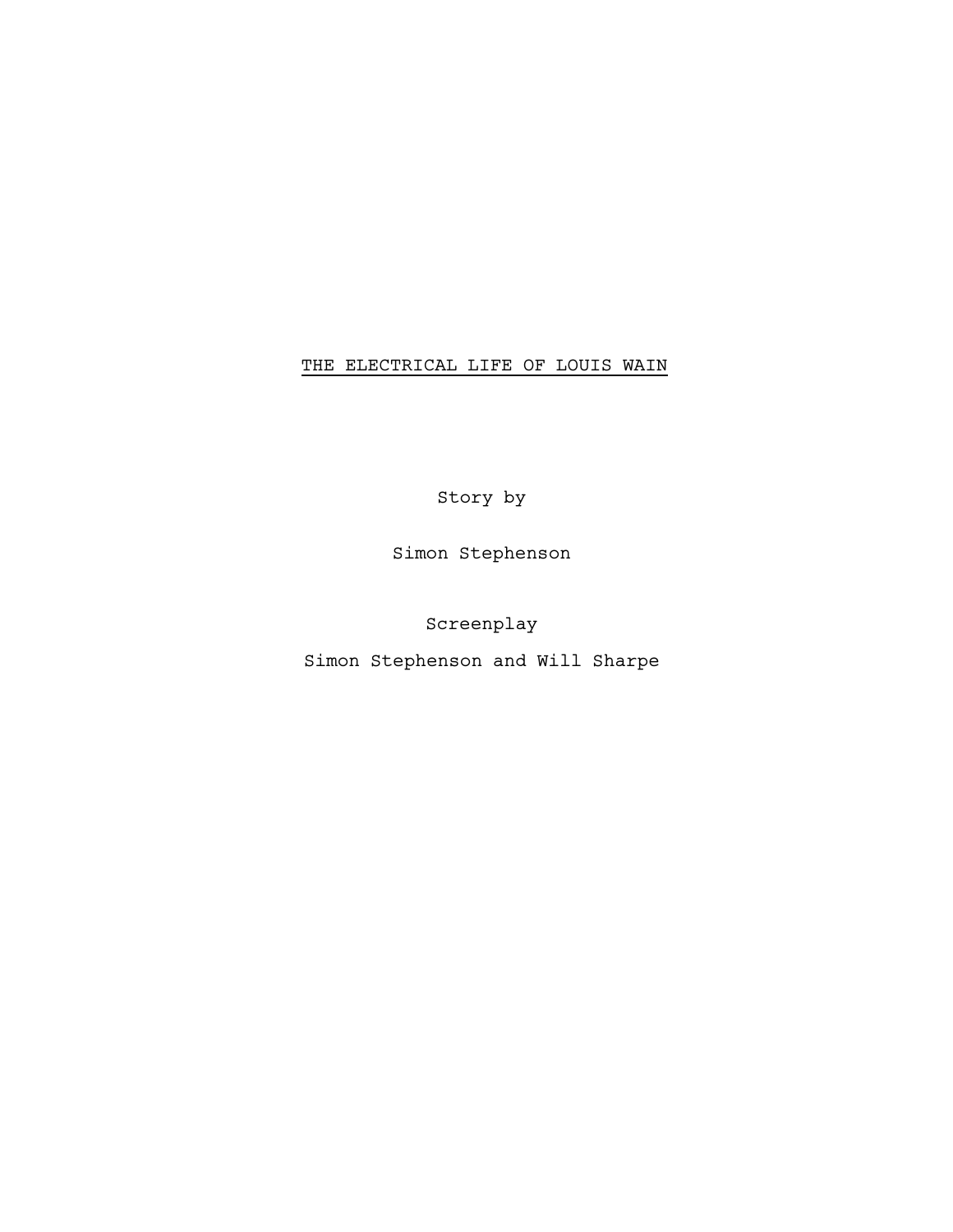"PROLOGUE"

#### 1 **EXT. GRAVEYARD, CATHOLIC CHURCH, MARYLEBONE - DAY (1880)** 1

A WILD, FOREBODING ATMOSPHERE. HEAVY RAIN as we track ominously along muddy ground. LIGHTNING reflects in puddles.

A STRANGE CREAKING and the SPLISH-SPLOSH of footsteps. A pair of muddy black shoes trample through the shot, followed by rickety wheels.

LOUIS WAIN (19, slight moustache , ill fitting funeral suit) drags a wagon behind him, overflowing with soggy fabrics.

We are in a GRAVEYARD, walking among headstones, through a garden of death. The fabrics are delightfully coloured and intricately patterned - a curious counterpoint to the grand gloom of the storm. LOUIS is soaking wet and has a slightly odd gait. He hums quietly to himself as LIGHTNING flashes.

A SCREECHY MEOW as a GRAVEDIGGER tosses a disgruntled GINGER CAT out of a freshly dug grave.

> GRAVEDIGGER Get out of it! Stupid cat...

The GINGER CAT hisses as it scurries off into the bushes. The GRAVEDIGGER inspects a ravaged lunch box.

> GRAVEDIGGER (CONT'D) Naughty bastard's just gobbled up half my herrings...

LOUIS chuckles to himself. Other FUNERAL GUESTS gather with umbrellas. A FUNERAL CARRIAGE arrives bearing the coffin.

> LOUIS (V.O.) On the 5th of August in the year 1860...

LIGHTNING FLASHES over the horizon**.**

## 2 **INT. CATHOLIC CHURCH, MARYLEBONE - DAY** 2

LIGHT FLASHES on the pale, yellow face of WILLIAM MATTHEW WAIN. He is lying dead in an open casket full of flowers.

> LOUIS (V.O.) ... I was born into a decade of sickness and torment.

LOUIS coughs and shuffles through scribbled wet notes - some of it backwards, written the wrong way: "My father is not dead. He has merely transformed into electricity."

1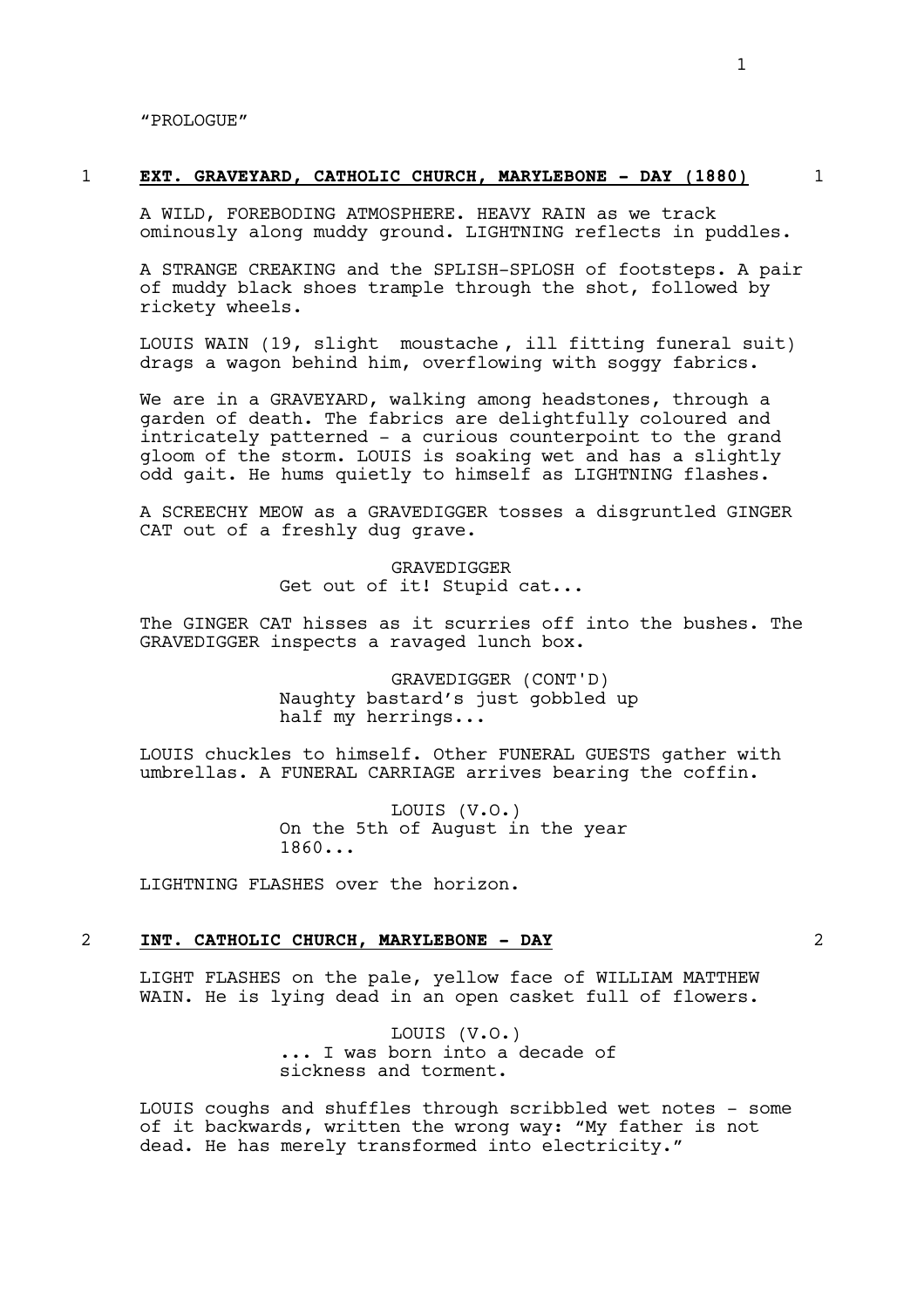LOUIS' FIVE ECCENTRIC LOOKING SISTERS (CAROLINE (18), JOSEPHINE (17), MARIE (11), CLAIRE (10) and FELICIE (9) are squashed together on a pew with their mother, MRS WAIN.

> CAROLINE Speak up, Louis, for goodness' sake...

## JOSEPHINE Yes speak up. I completely agree.

CAROLINE has an almost comically serious manner. JOSEPHINE has a dafter, waftier energy. A PRIEST sits confused in a large, ornate chair. We notice MRS DU FRAYNE, a neighbour we will recognise later.

> LOUIS (V.O.) Foul storms of ferocious agony expanded time and I seemed to live for a thousand years, haunted by mental pictures of extraordinary complexity.

The FABRICS from LOUIS' wagon are on display around the church, dripping rain onto the floor. LOUIS looks up finally to the congregation.

# 3 **OPENING TITLES (C.1860 - 1875)** 3

CREDITS BEGIN over a series of MEMORIES. We feel transported into the colourful chaos of LOUIS' young brain.

YOUNG LOUIS as a boy. We see his cleft lip.

LOUIS (V.O.) I saw wriggling spectres in my father's handiwork and was a bedevilled by a vast globe with endless surface, climbing over and over it for eternity.

YOUNG LOUIS discovers his father in a WORKSHOP. WILLIAM WAIN uses a woodblock to print patterns onto wallpaper. It looks like they are coming to life.

# **TERRIFYING, ABSTRACT VISIONS OF A VAST GLOBE SPINNING ENDLESSLY - AN INFINITE CURVE OF DARKNESS.**

YOUNG LOUIS is in bed, feverish. His TWO BABY SISTERS watch.

LOUIS (V.O.) But most fearful of all... was The Sea Full Of Big Ships...

**A SUDDEN CRACK OF THUNDER AND WE ARE TRANSPORTED INTO A VISION OF A STORMY SEA. SHIPS FROM HIS BEDROOM NOW LOOK HUGE AND CREAK IN TURBULENT WATER.**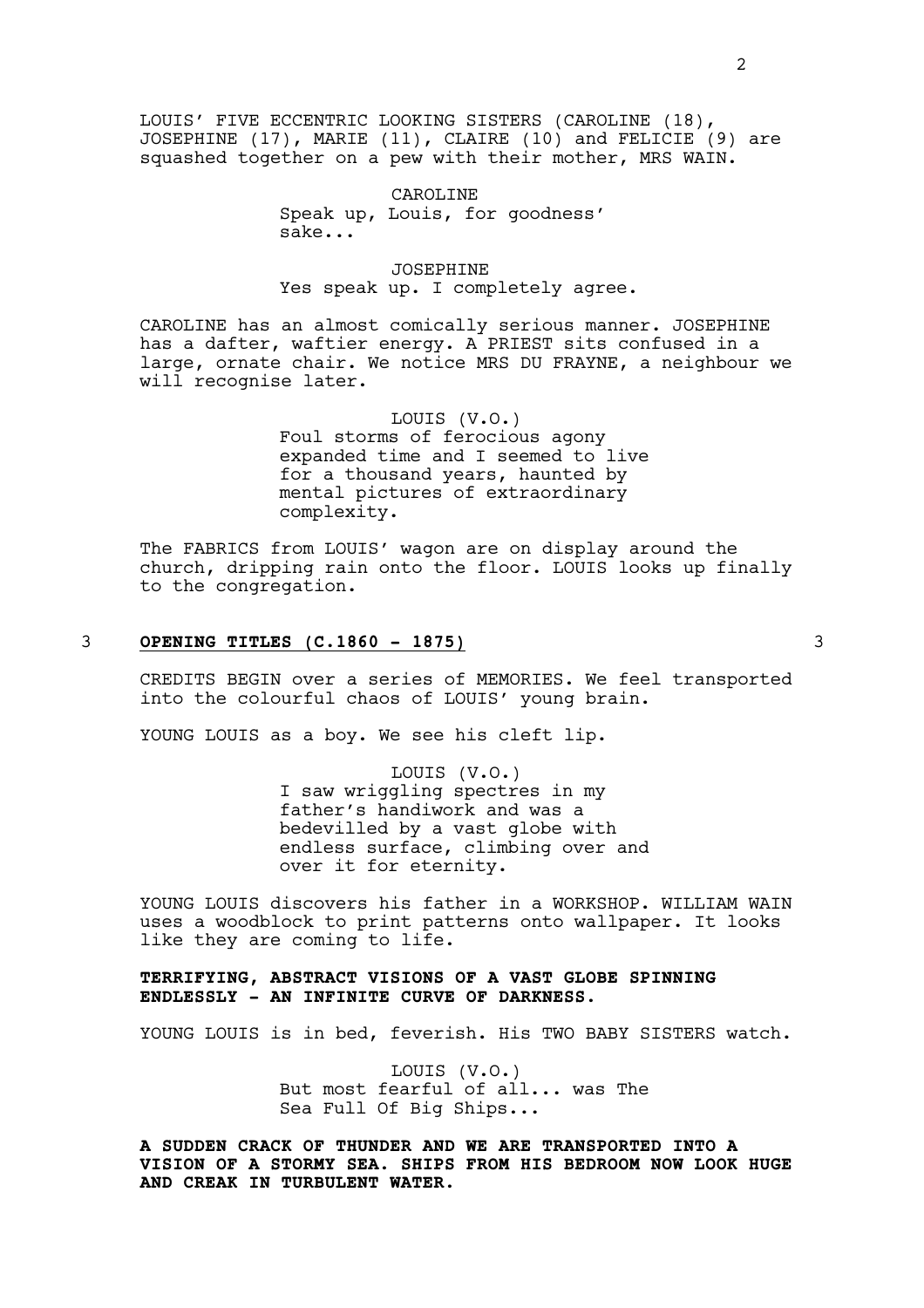YOUNG LOUIS runs through the house at night. A LIGHTNING STORM outside. He arrives at his parents' bedroom, crying.

> YOUNG LOUIS Mummy! Daddy! Help me! I'm drowning! Help me!

YOUNG LOUIS rattles the door, but it is locked. He looks down the hallway. In his imagination, WATER FLOODS TOWARDS HIM.

> YOUNG LOUIS (CONT'D) Mummy! Please! Help me! Help! I'm drowning... I'm drowning...

> > INTERCUT:

#### 4 **EXT. LONDON STREETS / ST JOHN STREET, CLERKENWELL** 4

GUESTS make their way through the RAIN in a slow parade.

LOUIS (V.O.) My warped appearance and uncommon behaviour saw me banned from school and I was quite excluded from the enviously hum-drum existence of normal children.

LOUIS walks near the front with his SISTERS, MRS WAIN, MRS DU FRAYNE. PATTERNS OF COLOUR START TO INVADE THE PICTURE.

> LOUIS (V.O.) But then... at the age of nine...

The WAINS usher GUESTS into their TOWNHOUSE. LOUIS notices the feral GINGER CAT cowering under cover across the street. The scruffy GINGER CAT has one eye.

# 4A **OPENING TITLES** 4A

YOUNG LOUIS groans with pain. His tongue is bright red, infected. He is covered in a rash. His MOTHER attends to him.

> LOUIS (V.O.) I suffered a violent attack of scarlet fever, which I decided to fight... For the first time in my life, I decided to fight...

LOUIS is ROARING through tears, like he is summoning some deep seismic force. He looks up into the camera, his tearsodden face showing great determination and courage.

> LOUIS (V.O.) I forced my way into conventional education - and there too, I fought the bullies that taunted me.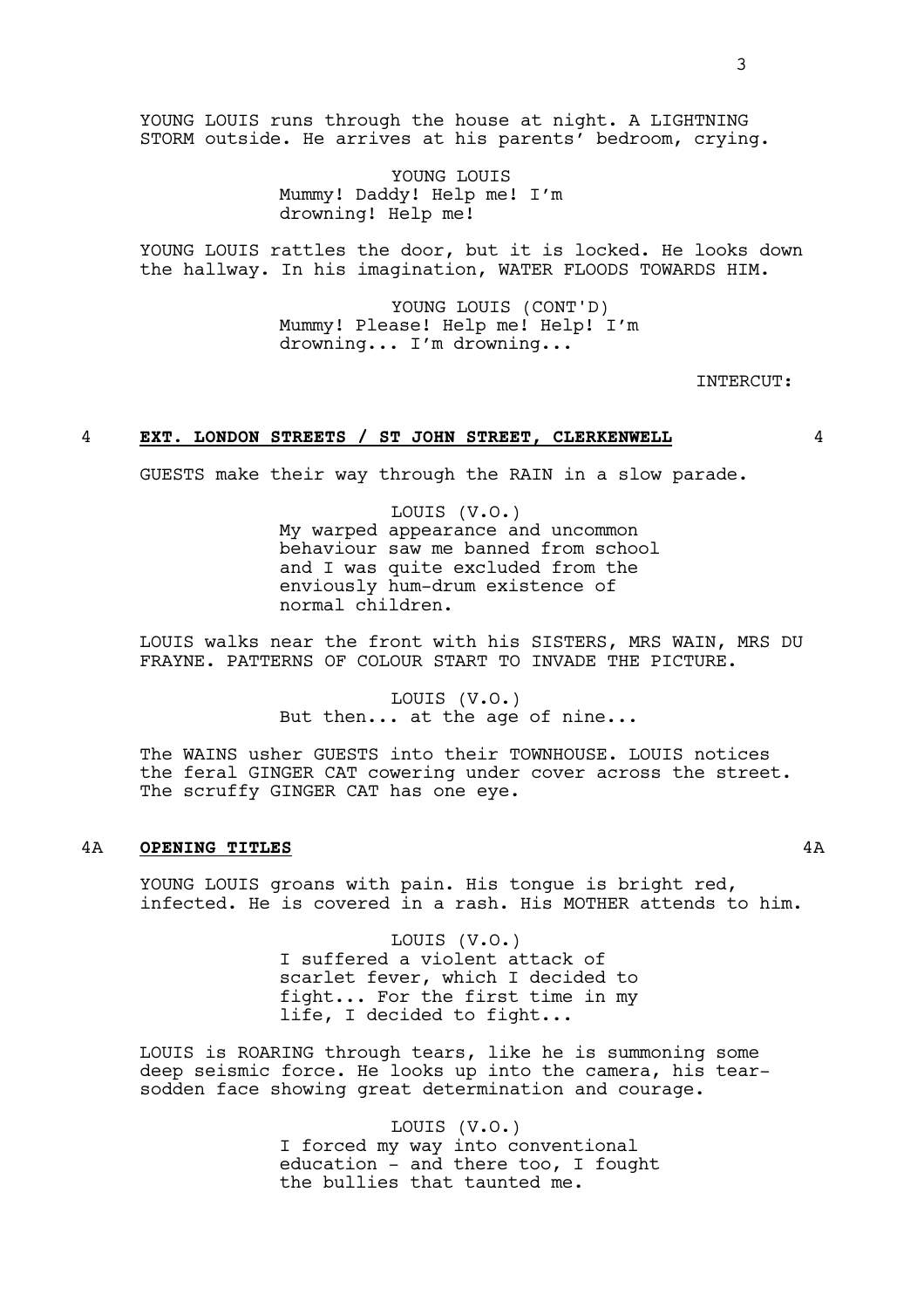YOUNG LOUIS is pushed by a group of BULLIES who are pulling faces to mock his CLEFT LIP. YOUNG LOUIS pushes them back. He is outnumbered, but he fights back with all his might.

QUICK CUTS OF LOUIS' CHILDHOOD NOTEBOOKS.

LOUIS (V.O.) I studied chemistry, mathematics, music, astronomy and art... and soon discovered that school, in fact, was no match for my vast, peculiar intellect...

He works hard, writing notes, doing experiments, sketching inventions, fiddling on the violin. He looks through a KALEIDOSCOPE. He discovers and investigates a MAGIC LANTERN, A VICTORIAN CHROMATROPE which spins with psychedelic colours.

> LOUIS (V.O.) I realised I could defeat the chaos of my mind, by always moving... I became brilliant. I became brave.

YOUNG LOUIS climbs trees and snatches eggs from nests. He paddles in streams, catching beetles.

He runs freely in the fields. A LIGHTNING STORM cracks into action. He looks up at the electric sky.

> LOUIS (V.O.) I became indestructible.

> > INTERCUT:

# 5 **INT. PARLOUR / KITCHEN, WAIN TOWNHOUSE, CLERKENWELL - DAY** 5

A PORTRAIT WIDE of the WAINS and their FUNERAL GUESTS. TWO PET DOGS. LOUIS sits in the centre, sipping a cup of tea.

> LOUIS (V.O.) But forty-four years after the death of my father, sinister electrical currents and foul ether will infect my body and mind irreparably. I will be certified insane and admitted into a pauper's ward at Springfield Psychiatric Hospital in Tooting... You probably won't have heard of me, but my name is Louis Wain.

PATTERNS OF COLOUR OVERWHELM THE IMAGE. A WASH OF DANCING ELECTRIC HUES. It's strange. It's unsettling. It's beautiful.

## **"LOUIS WAIN"**

END OF PROLOGUE / TITLES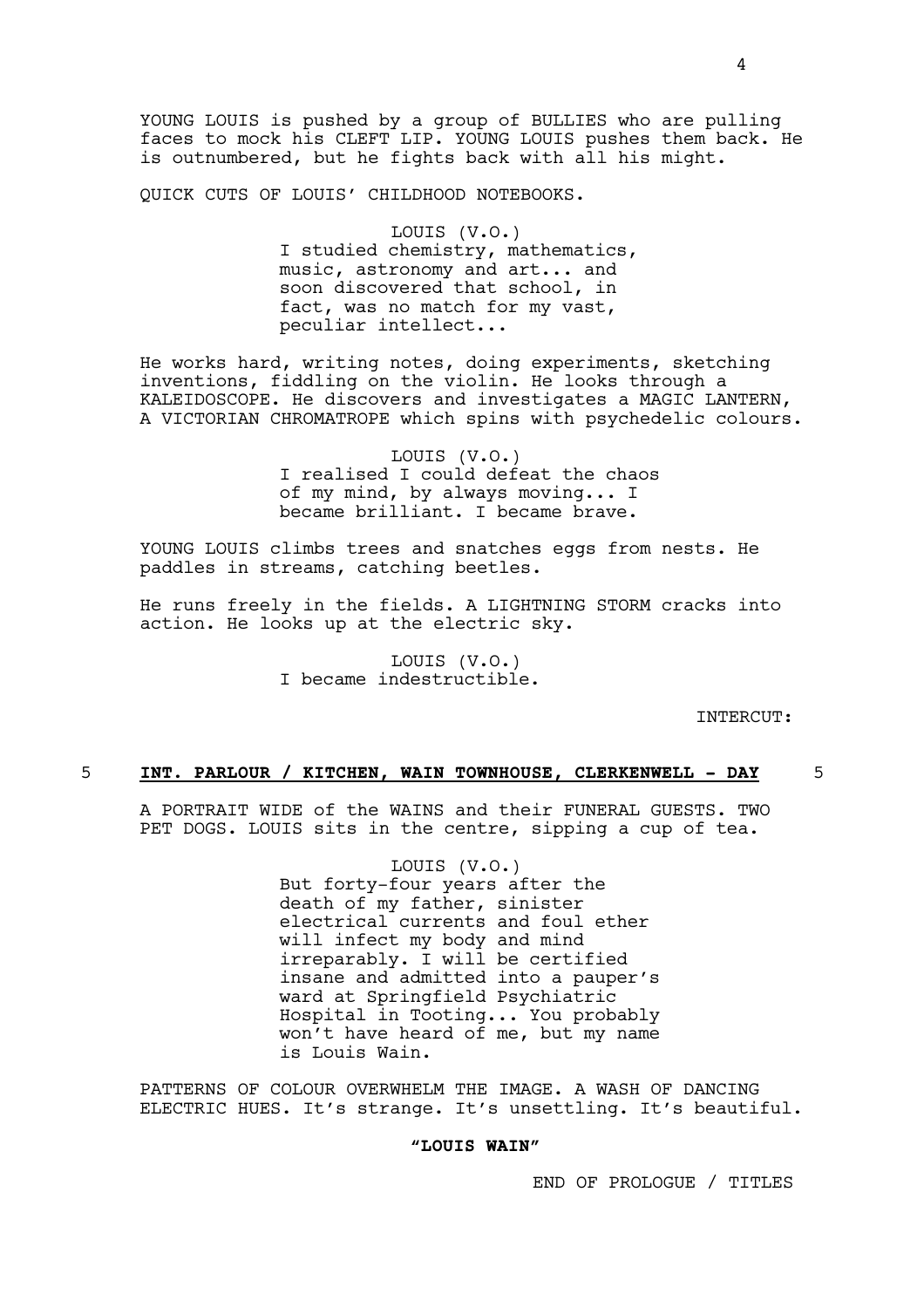# 6 **EXT. TRAIN FROM ANDOVER - DAY (1881)** 6

A STEAM TRAIN clatters through the countryside. A feeling of ramshackle proactivity.

# 7 **INT. TRAIN FROM ANDOVER - DAY** 7

LOUIS (now 20s) looks dishevelled, covered in mud and dusty hoof prints. He carries a satchel, sketch pad, the remains of a smashed easel, a violin case and boxing gloves.

> TRAIN ATTENDANT Please keep your animals under control!

He bustles his way through a busy train full of VARIOUS FARM ANIMALS, PAMPERED DOGS, even A PEACOCK - all making a ruckus among the GENTLEMEN, LADIES, FARMERS and other ANIMAL OWNERS.

A FEW PASSENGERS whisper as he passes. We can hear snatches: "nutcase", "death-wish", "idiot".

### 8 **INT. CARRIAGE, TRAIN FROM ANDOVER - DAY** 8

LOUIS' sketches from the ANDOVER COUNTRY SHOW are in a messy pile. He is crouched on the floor, finishing the details of an angry BULL, which he draws at great speed from memory.

> MR POMERANIAN (O.C.) Are you an illustrator?

A MAN with a rosetted POMERANIAN, is crouched nearby.

LOUIS Um... yes and no... I illustrate for money, but I'm also working on several patents at the moment...

LOUIS shuffles out his PORTFOLIO: accomplished drawings of BIRDS, OWLS, FISH, BEARS, PENGUINS, DOGS, LANDSCAPES. We also see CONFUSING SKETCHES OF COMPLICATED INVENTIONS.

> MR POMERANIAN Just come from the Country Show, I take it... did you get into a fight or something?

**LOUTS** Oh... no, I was attacked by a one and a half tonne bull.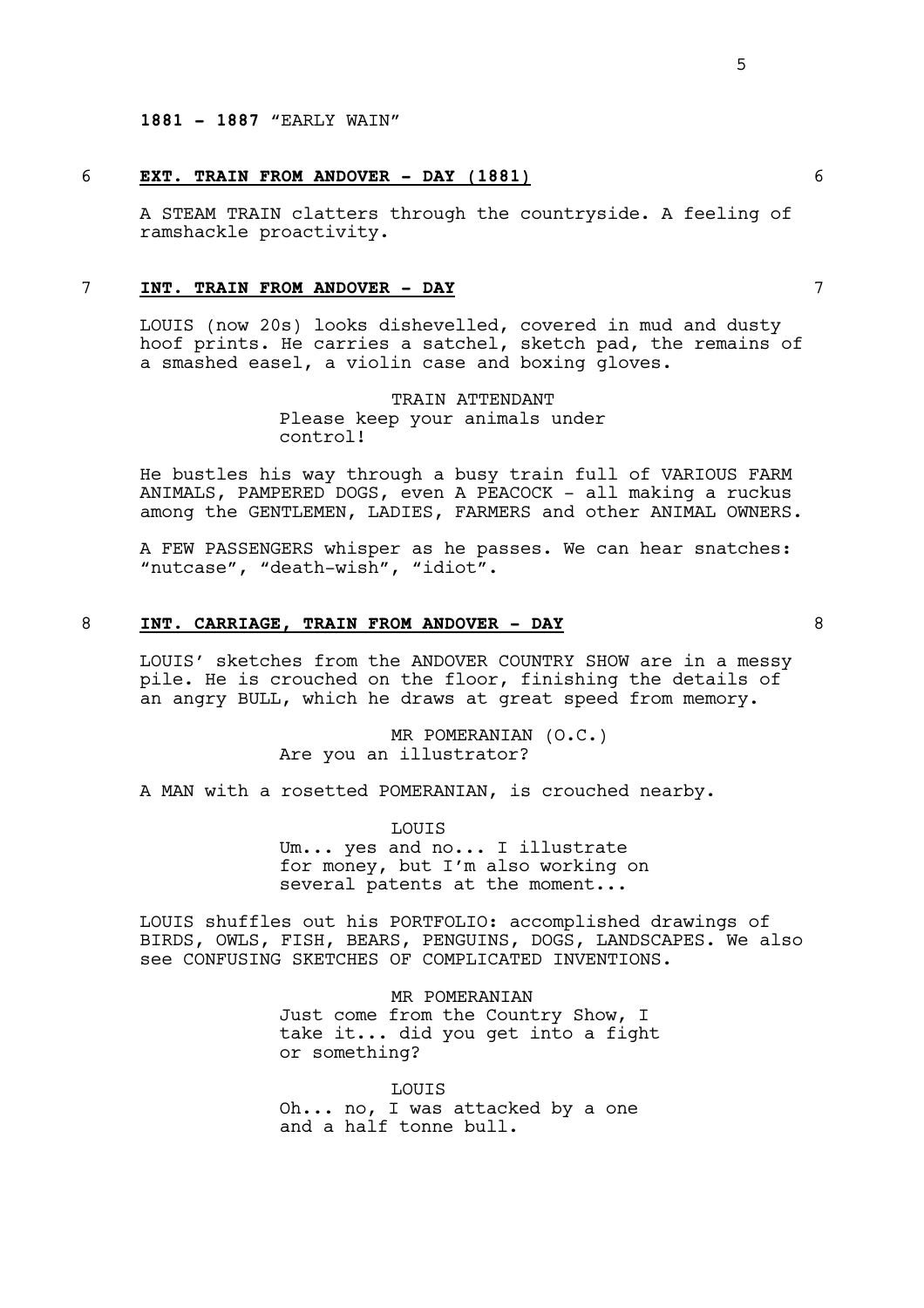MR POMERANIAN Ah... That was you was it. Yes, I heard about that... How much would you charge for a drawing of Cleopatra.

LOUIS I... I don't really draw people.

MR POMERANIAN No. Cleopatra.

CLOSE-UP of the daft POMERANIAN.

LOUIS Ah. Well that you can have for free...

MR POMERANIAN That's awfully kind... my sister normally takes her but she's unwell so it's me today. Thought it might cheer her up. Dan Rider by the way.

LOUIS nods in acknowledgement of the name, already sketching CLEOPATRA with surprising speed. MR POMERANIAN (DAN RIDER)curiously spies the VIOLIN CASE and BOXING GLOVES.

DAN RIDER

... Busy day?

## 9 **INT. JEM MACE'S BOXING GYM, LONDON - DAY** 9

*SMACK! WALLOP!* LOUIS is suddenly boxing. A SKETCH of the famous boxer BENDIGO - hangs on the wall. LOUIS keeps throwing himself at a much bigger SPARRING OPPONENT.

*THWACK!* LOUIS falls onto his back and starts laughing.

JEM MACE Alright, Wain, that's enough. You'll be late for your meetings...

LOUIS Let me have one last crack at him!

LOUIS dizzily wobbles back to his feet, jiggling about in a febrile dance. OTHER BOXERS, both men and women, enjoy this.

> LOUIS (CONT'D) The Bendigo Shuffle! Come on, you big brute. Give me your best shot!

THE BIG BOXER thinks about it for a second. Then - *THWACK!*

HARD CUT TO: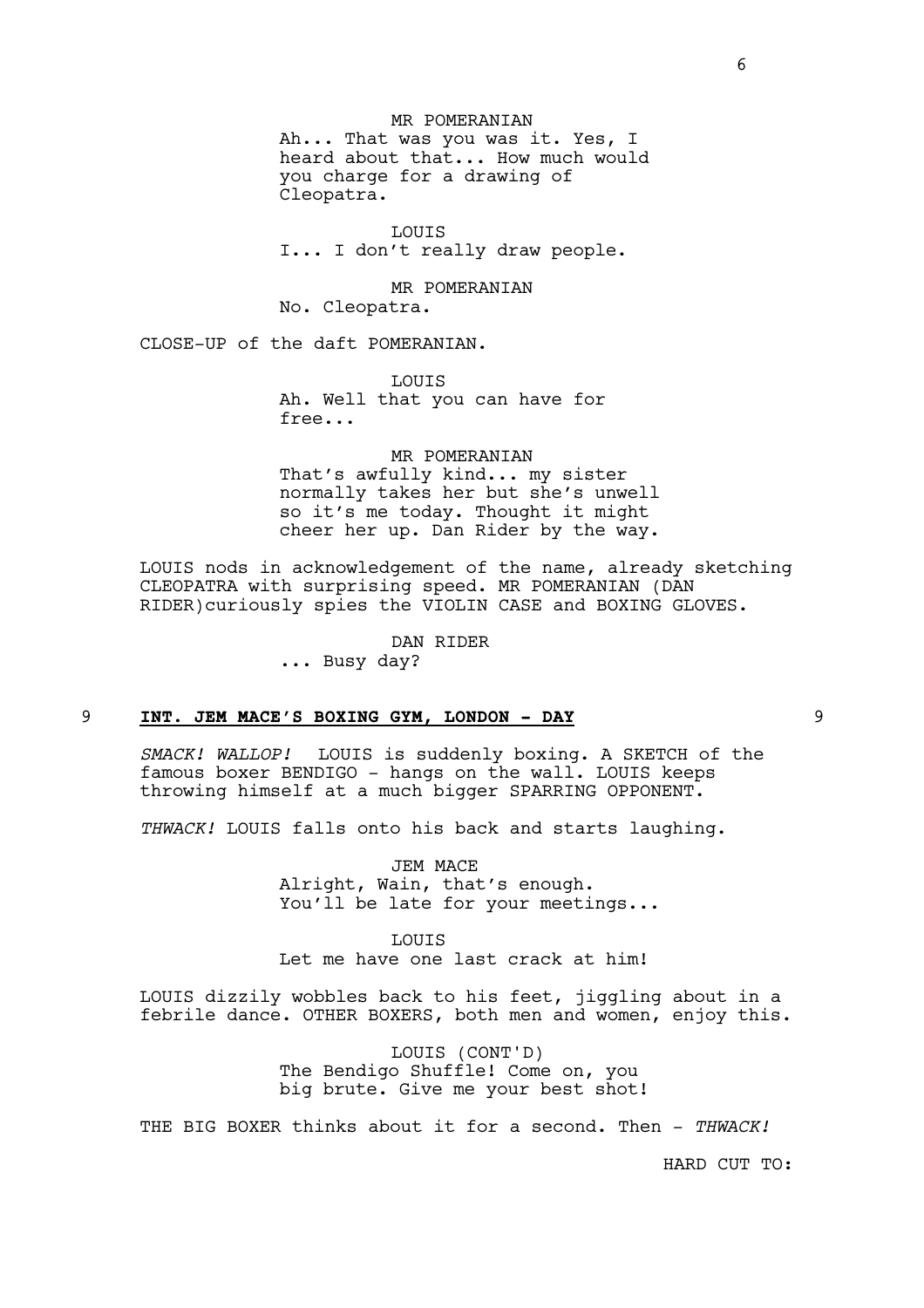## 10 **INT. INGRAM'S OFFICE, ILLUSTRATED LONDON NEWS - DAY** 10

LOUIS crashes into an ILN WORKER and drops a pile of his sketches in a flurry of paper.

LOUIS

Sorry! Sorry...

He starts picking them up and trying to pass them to SIR WILLIAM INGRAM, Editor of the ILN.

INGRAM

I've received word about your foolish antics at the country show, Mr Wain. There's been a whole raft of complaints about... (consults a note) ... "An odd fellow being dangerous, climbing nonchalantly into the Longhorn's pen and standing not three yards from the largest, most ferocious animal on the entire site..."

INGRAM inspects LOUIS' bull illustrations as they walk.

LOUIS

I was trying to get a closer look at him and, well, he didn't have a very good sense of humour, put it that way...

#### INGRAM

Not renowned for their sense of humour are they really... bulls... Every time I commission you to illustrate a story for us, you manage to create some kind of ridiculous chaos. I mean, why were you throwing peanuts at him?

#### LOUIS

I heard somewhere that they like peanuts and it calms them down, but it didn't work. That's the trouble with these show-cows. Huge egos...

#### **TNGRAM**

It's a good job you can draw, Mr Wain, or we would have parted ways some time ago. And don't think I haven't noticed the absolute state of your visage.

INGRAM arrives at his desk and inspects LOUIS' bull illustrations. LOUIS is a bit bloody and bruised, a small cut across his nose, hesitantly following into the office.

7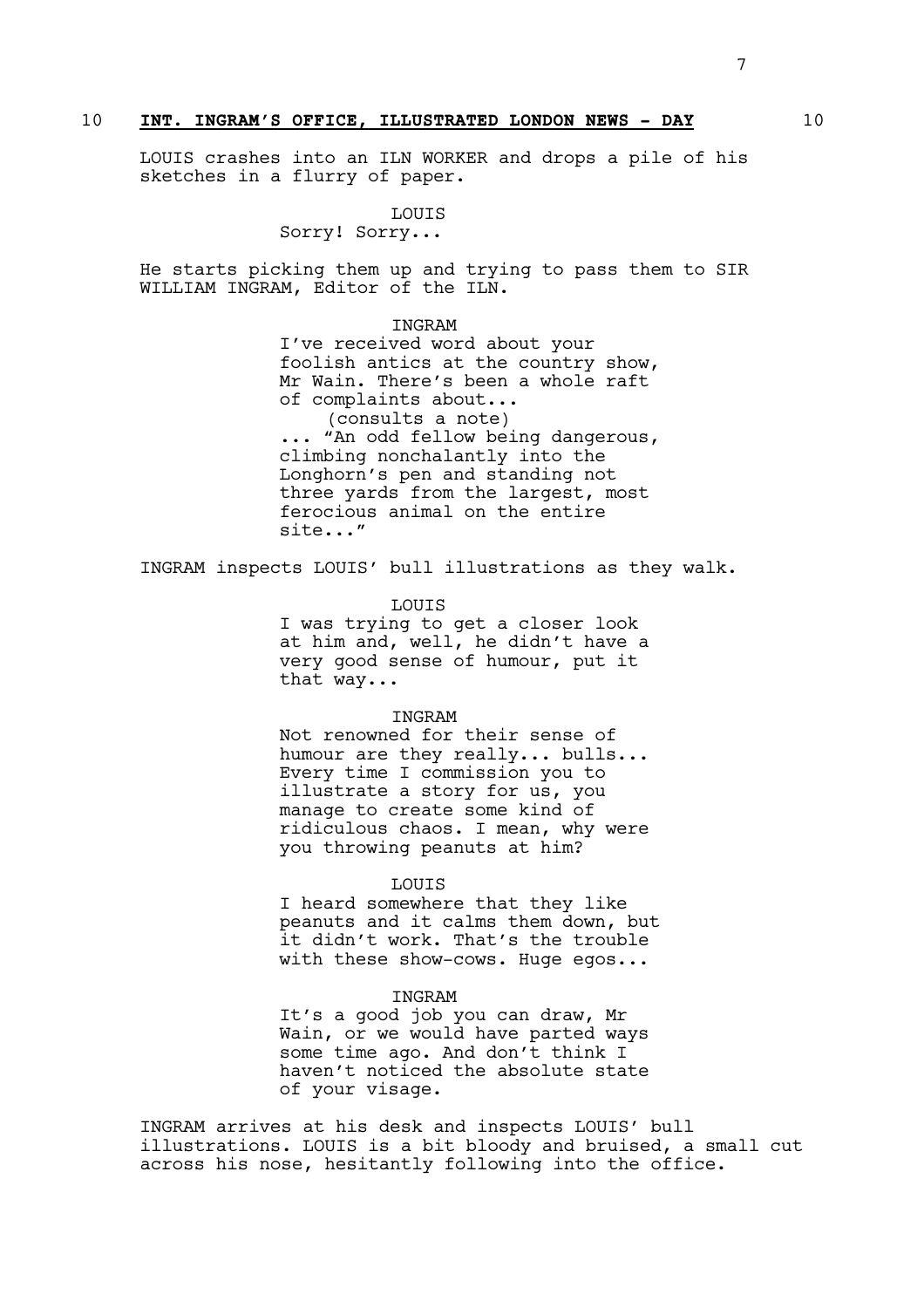LOUIS

Oh this isn't from the bull, Sir William. I've just had a boxing class with Jem Mace.

INGRAM

Boxing? With the great Jem Mace? So when did you draw this bull?

LOUIS On the train... from memory.

INGRAM All of them? ... How fast do you work exactly?

LOUIS

Um... well...

LOUIS rummages for a couple of pencils. SIR WILLIAM looks at him curiously. LOUIS is scribbling with TWO PENCILS AT ONCE.

INGRAM

I'll come clean with you, young Wain. One of my speediest, most prolific staff illustrators has just been poached by a rival publication and I am in desperate need to find a replacement. Do you think you'd be up to it?

LOUIS

Well... yes... obviously... (off INGRAM'S look) I hardly find this work taxing, Sir William. I do it simply to pay the bills and to support the six hungry and precocious women that I live with at home. Until they get married of course. To be honest it's rather inconvenient.

LOUIS finishes sketching and turns the paper round to show SIR WILLIAM a sketch of SIR WILLIAM. The expression in the drawing is comically similar to his expression in real life.

INGRAM thinks as LOUIS starts gathering his things.

INGRAM

Mr Wain, I don't think you understand me. On the basis of the speed and the quality of your work and with the proviso that you modify your imbecilic behaviour - I am offering you the position of full time staff at the Illustrated London News.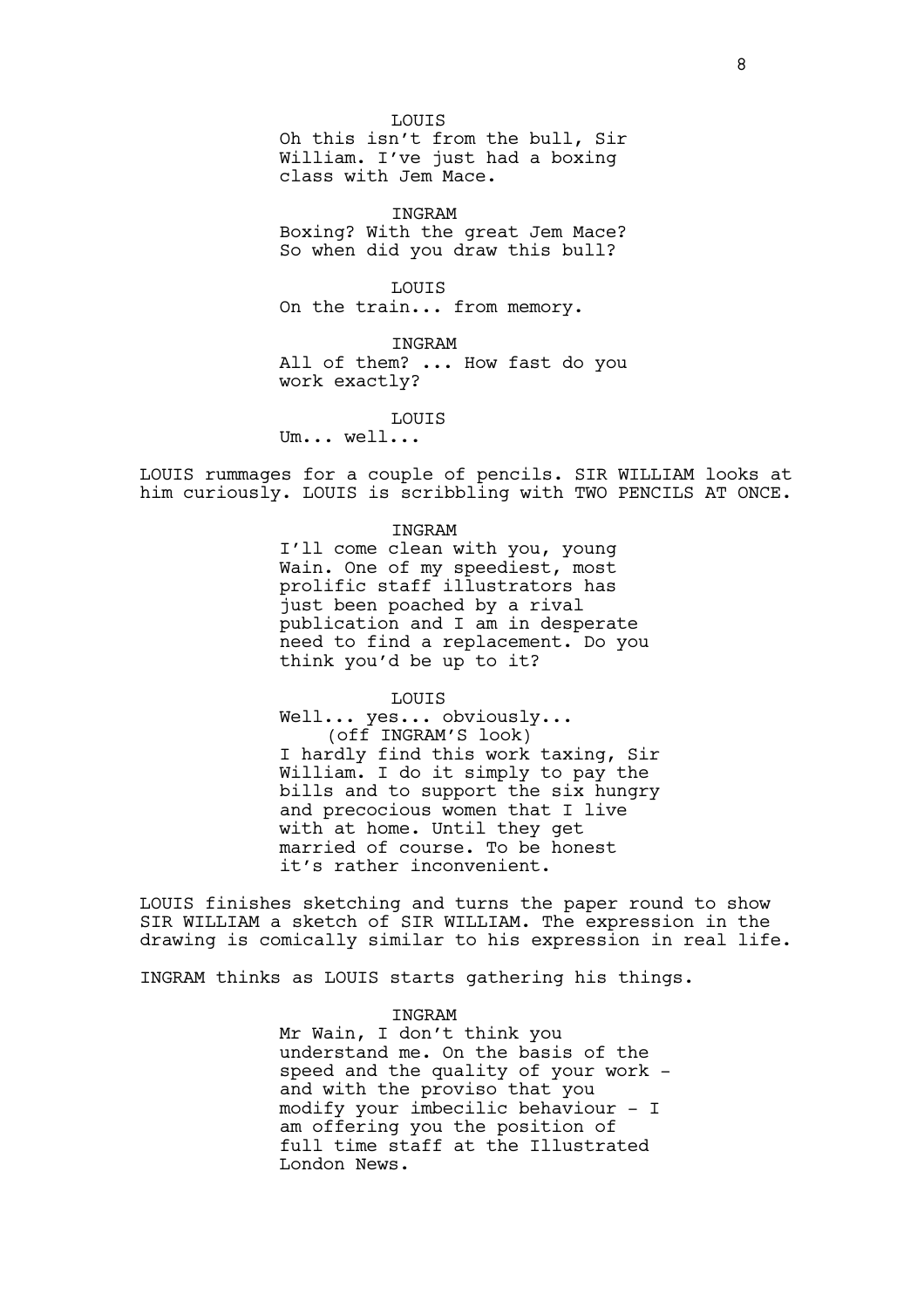LOUIS

Well that's very kind of you, Sir William, but I'm afraid I can't. I have several important electrical patents to finish and in fact I'm rather late for a meeting with Henry Wood, the celebrated composer... (off INGRAM'S look) ... I've written an opera.

# 11 **INT. HORSE-DRAWN BUS / EXT. LONDON STREETS - AFTERNOON** 11

A GIANT DOG FOOD ADVERT featuring a PAMPERED-LOOKING DOG.

Inside a HORSE-DRAWN BUS, LOUIS leafs through his scores, humming, even singing and conducting excitedly to himself.

A MOTHER shields her CHILDREN from LOUIS' peculiar presence.

# 12 **INT. LONDON TEAROOMS, MAYFAIR - AFTERNOON** 12

LOUIS is sat in a plush tea room full of FANCY GUESTS. Brightly coloured cakes are half finished on a cake stand.

> HENRY WOOD This is not an opera, Louis. By conventional standard, it barely qualifies as music. And... this is not a plot... it's just your... thoughts.

LOUIS' "OPERA" is out on the table. WOOD smiles patiently.

HENRY WOOD (CONT'D) I love your enthusiasm... but you have to master the basics of harmony first...

LOUIS I've invented my own harmonies.

HENRY WOOD

Yes, well... perhaps that's part of the problem... if it's any consolation, I thought the little drawing you did on the cover sheet was rather charming.

LOUIS looks down at the colourful display of leaves and berries surrounding A BULLFINCH.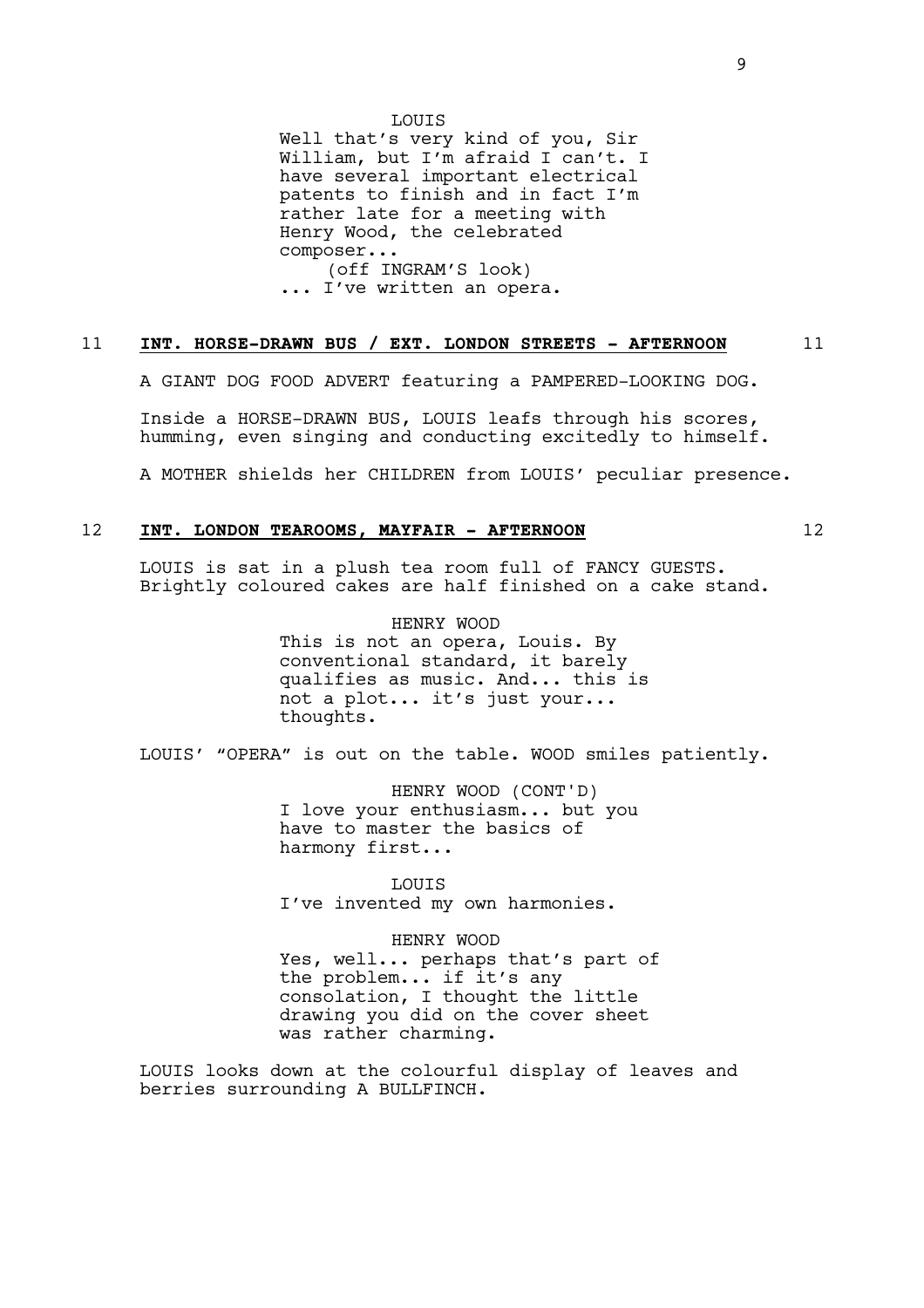A reasonably smart street clouded in evening mist. We can dimly hear a PIANO being played.

> NEIGHBOUR (O.C.) Tell your sisters to keep it down!

LOUIS ignores this as he arrives home at the TOWNHOUSE.

## 14 **INT. HALLWAY, WAIN TOWNHOUSE, CLERKENWELL - DUSK** 14

LOUIS slams the door behind him. WILLIAM WAIN'S BEAUTIFUL COLOURFUL WALLPAPER brings colour to the lamplit hallway.

Immediately we feel the bustle of his SISTERS - COOKING in the kitchen, a PIANO being played, CHILDREN FENCING upstairs.

LOUIS starts wiping his shoes clean on a boot brush.

CLAIRE (O.C.) Evening, Louis!

LOUIS Yes, evening...

FELICIE & MARIE (O.C.)

Evening!

LOUIS Hello, yes, how are you...

JOSEPHINE (O.C.) Are you back?

LOUIS Yes of course I'm back, Josephine! I'm back! What do you mean?

FELICIE (10) hurries down the stairs, holding a FENCING FOIL.

FELICIE Louis, did you meet an eligible young lady of means in Hampshire?

**LOUTS** No but I did meet a few goats and

geese and a rather cantankerous bull...

JOSEPHINE Well that's no use - you can't marry a goat can you!

FELICIE What's happened to your poor face? Was it boxing again?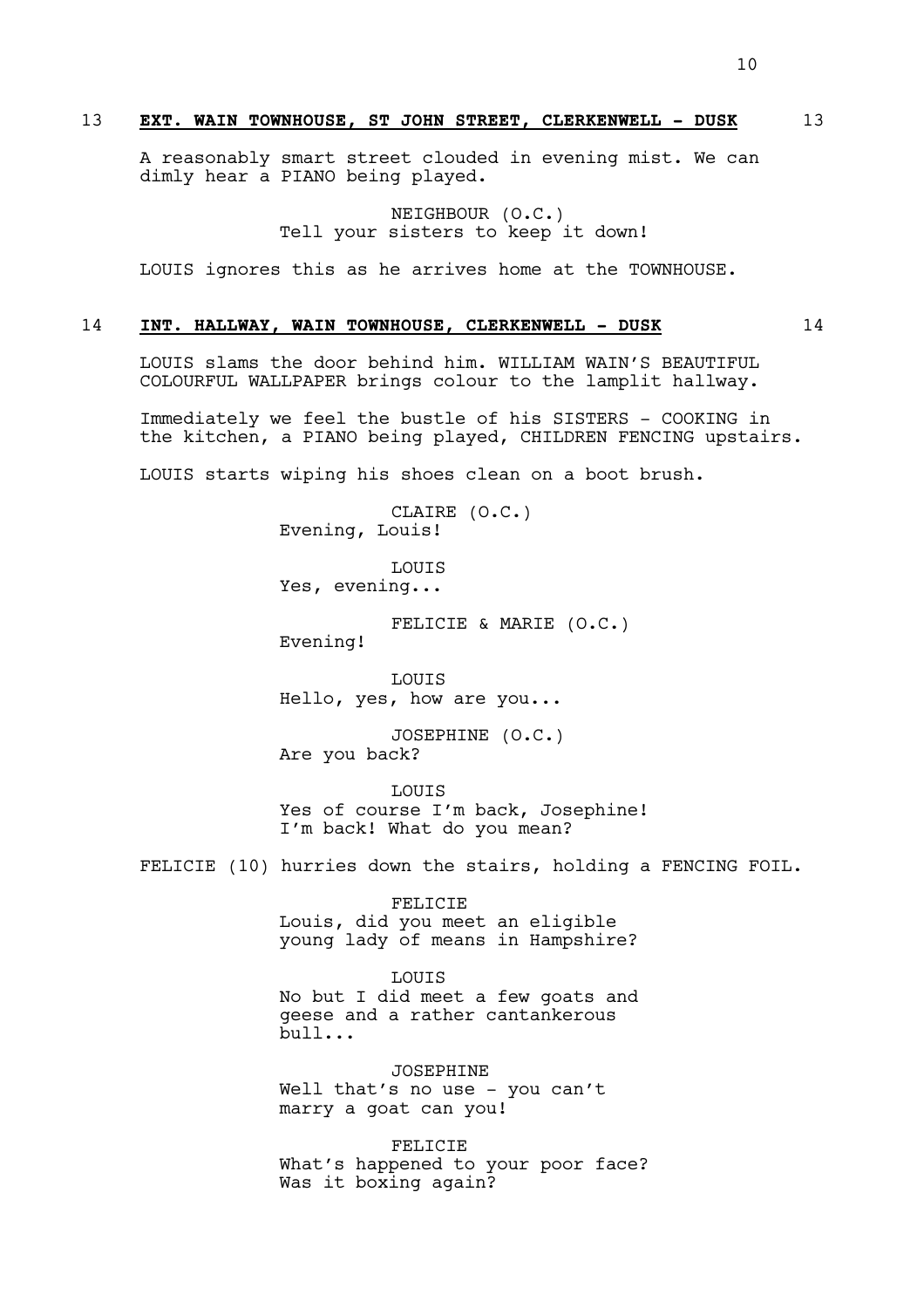CAROLINE (O.C.) Don't tell me he's been boxing again!

LOUIS' path is blocked by CLAIRE (11).

CLAIRE Did you meet the Duchess of Westminster at the show, Louis?

**LOUTS** I don't know who that is.

# 15 INT. KITCHEN, WAIN TOWNHOUSE, CLERKENWELL - CONT. 15

Bubbling pots, pans. CAROLINE (20s) chops vegetables.

CAROLINE

Louis!

LOUIS (O.C.)

What!

## 16 **INT. PARLOUR, WAIN TOWNHOUSE, CLERKENWELL - CONT.** 16

A LIT FIRE. JOSEPHINE (19) is playing the piano badly.

JOSEPHINE You know who the Duchess of Westminster is, Louis, she has those eyebrows!

CAROLINE Have you been boxing!

CAROLINE charges through, holding a kitchen knife.

## 17 **INT. HALLWAY, WAIN TOWNHOUSE, CLERKENWELL - CONT.** 17

LOUIS I've told you, Caroline! He barely charges me because I gave him a drawing of Bendigo!

CLAIRE

Louis, will you practise quadrilles with me after supper?

CLAIRE dances to show us what a "quadrille" might be. CAROLINE enters the hallway holding the knife.

> LOUIS Ah, you've come to murder me at last. Felicie, protect me quick!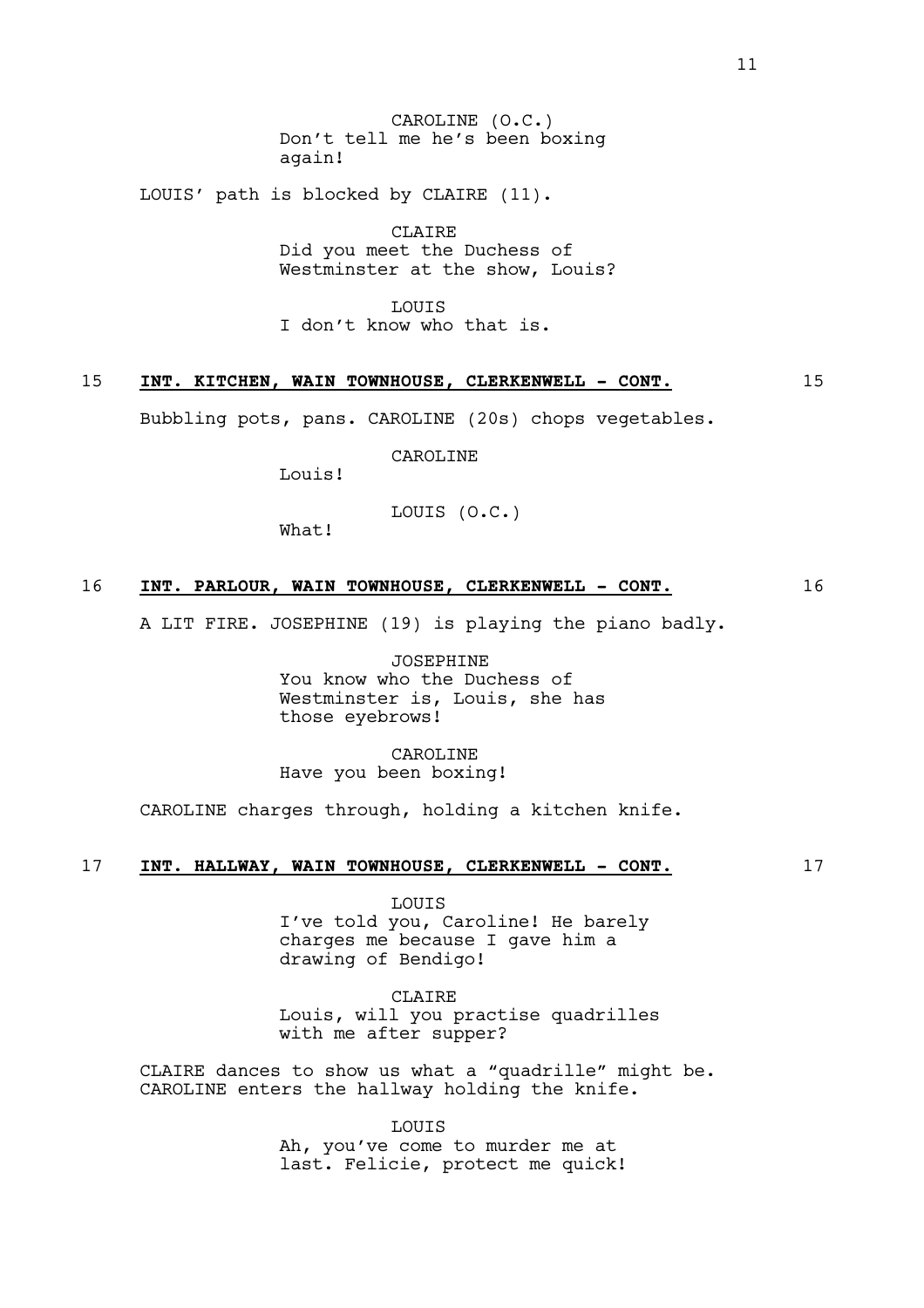En garde!

FELICIE jokingly holds the foil up at CAROLINE, who bats it out the way without any humour whatsoever.

#### CAROLINE

Don't. Louis, we *must* discuss our finances. How was your meeting with Sir William? Is he satisfied?

LOUIS

Sir William is if anything overly delighted with my work. In fact he offered me the position of staff illustrator. Now can I get to my-

LOUIS tries to push on up the stairs but FELICIE hugs him.

FELICIE Staff illustrator! But that's fantastic, Louis!

LOUIS

Yes but-

CLAIRE Bravo, brother!

CLAIRE reappears. MARIE (12) is now standing on the stairs above him. She also holds a FENCING FOIL, in a strange costume, with cape and mask, munching an APPLE.

> JOSEPHINE Did I hear you say staff illustrator?

JOSEPHINE appears down in the hallway.

LOUIS Yes but I didn't accept it.

CAROLINE ... I beg your very pardon... why!?

LOUIS

Because I need more time to work on my inventions and to improve my understanding of musical notation so I can return to Henry Wood with the greatest opera of all time.

MARIE

I'm a phantom swordsman. Apples make me invisible.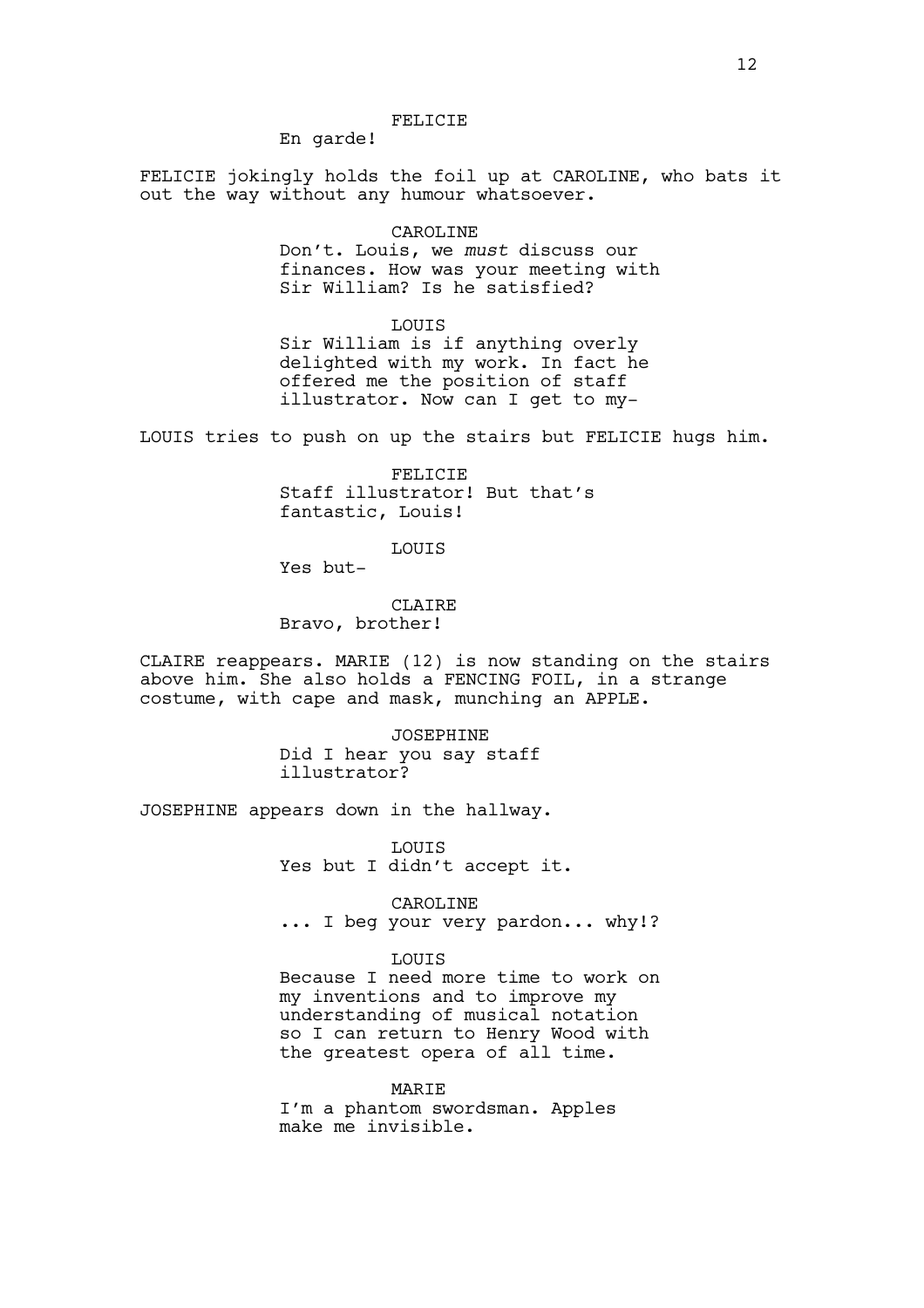LOUIS (heading upstairs) Yes, okay, Marie. Well done.

CAROLINE Louis! Come down here this instant!

**LOUTS** Where's mother? I got her a little present from Andover.

FELICIE She's got a sniffle. She's snoozing.

LOUIS It's just a silly trinket from the country show. It cost nothing.

#### CAROLINE

Nothing costs nothing, Louis. We already have twice as many outgoings as you have wages and we've just hired a governess.

#### LOUIS

I told you I need that room for secondary projects and anyway I can teach them! I'm perfectly qualified in all the relevant subjects.

CAROLINE No you are not, Louis. And you need to be out working.

JOSEPHINE Yes quite right. You need to be out working, Louis.

**LOUTS** Governess! I'm afraid we do not require your services at present!

LOUIS ignores them and continues up the stairs.

## 18 **INT. FIRST FLOOR LANDING, WAIN HOUSE, CLERKENWELL - CONT.** 18

The SISTERS chase after him. MRS WAIN snoozes in an armchair.

**LOUTS** Please excuse the misunderstanding!

CAROLINE Louis! Come back here!

JOSEPHINE Yes come back here! Quite right!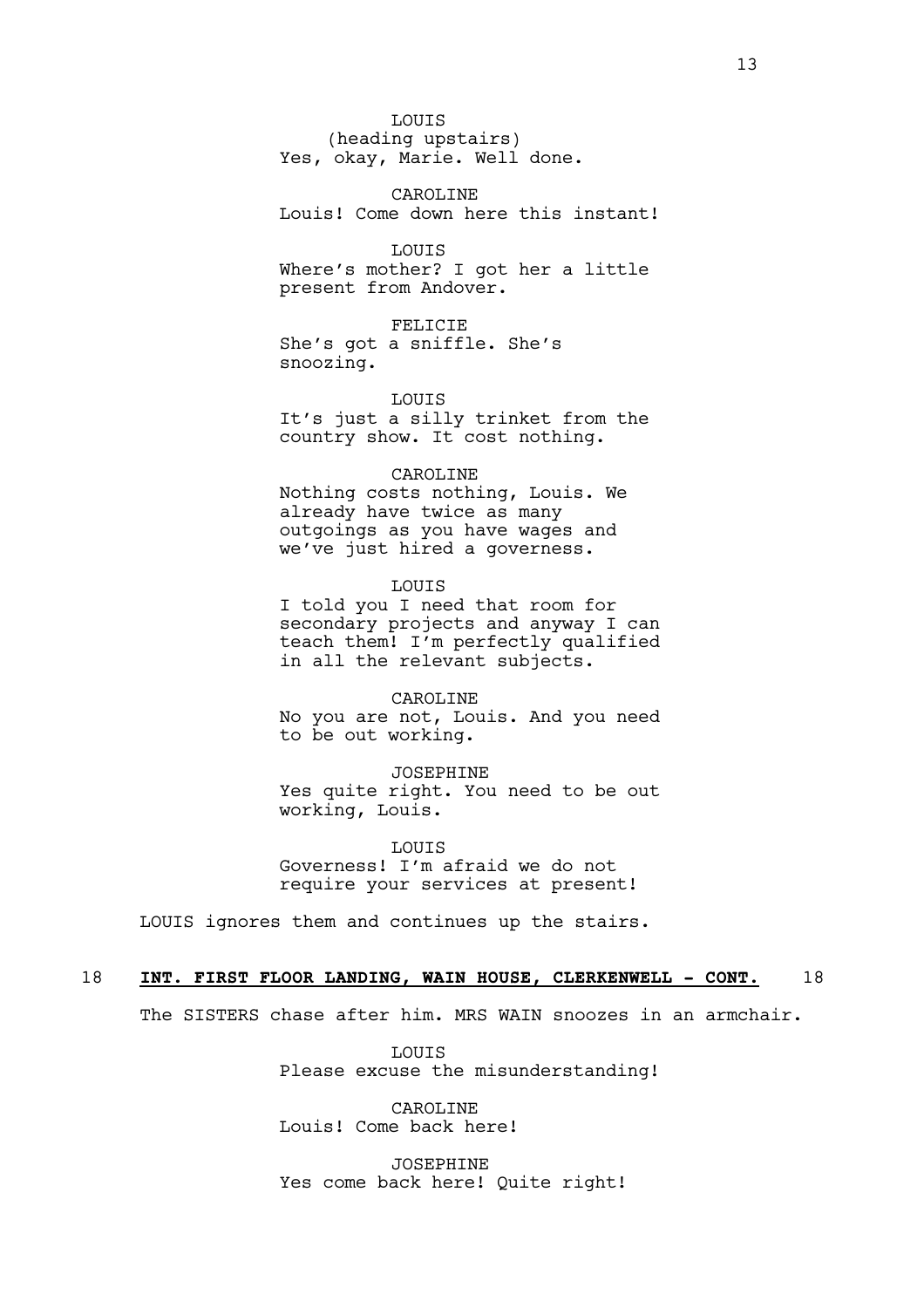# 19 **INT. TOP FLOOR LANDING, WAIN TOWNHOUSE, CLERKENWELL - CONT.** 19

LOUIS struts up to the top floor where there are three rooms - THE SCHOOL ROOM, the GUEST ROOM and LOUIS' BEDROOM. LOUIS tries the SCHOOL ROOM first.

> LOUIS Governe-ess! Time to pack your baags! ... Where are you?

## 20 **INT. GUEST ROOM, WAIN TOWNHOUSE, CLERKENWELL - CONT.** 20

LOUIS enters the GUEST ROOM. The room is a mess of teaching materials, books, clothes and quite a lot of exotic FRUIT.

LOUIS

Governess?

No sign of anyone. CAROLINE, JOSEPHINE, CLAIRE, MARIE and FELICIE arrive in the doorway, shocked by the mess.

JOSEPHINE

Where's she gone?

Inside the wardrobe, we are with EMILY RICHARDSON, who has curled herself up into the dark and is peering at the WAINS through a crack of light in the door. THE SISTERS investigate the FRUIT, while LOUIS comes over to the wardrobe. EMILY breathes nervously as LOUIS peers right in at her.

> EMILY (quietly to herself) Oh for fuck's sake...

JOSEPHINE Perhaps we should have gone with the scary nun after all...

**MARTE** No, not the scary nun...

FELICIE She was so smelly and boring!

LOUIS Is that you in there, governess?

EMILY isn't sure what to do.

CAROLINE Miss Richardson! If you are in the wardrobe we shall be most displeased!

FELICIE, CLAIRE and MARIE are finding this quite funny.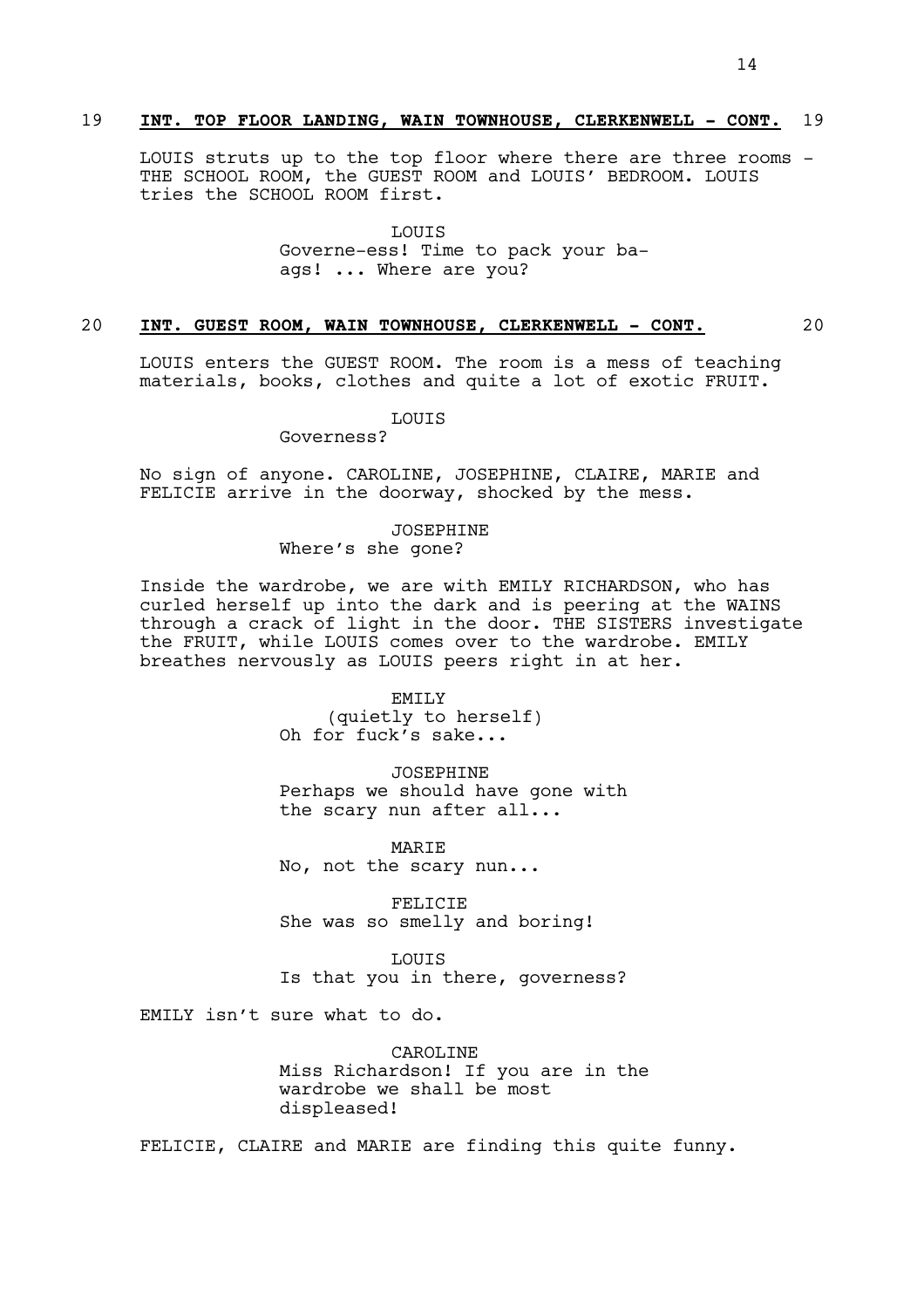LOUIS There's no need to be frightened, but I'm going to have to open this door. Okay? One... two... three...

LOUIS opens the door. Curled up inside is EMILY RICHARDSON.

EMILY Right, yes. No I can see how this is... I mean as first impressions go... how do you do, Mr Wain.

EMILY emerges dustily from the wardrobe, clutching a copy of "THE TEMPEST". She wears reading spectacles and variously patterned garments in blue.

> CAROLINE Miss Richardson. Get out of the wardrobe!

EMILY Well I'm not in it anymore but...

CAROLINE Get out of it immediately!

EMILY is not in the wardrobe anymore, but CAROLINE is so angry that she's saying weird things.

EMILY

Would you perhaps like to know my name, Mr Wain? So you don't have to keep shouting "governess" all round the house. I believe your mother has been napping. Not very thoughtful is it. Trampling up the stairs like a drunken elephant shouting "governess" at the top of your voice.

CAROLINE, JOSEPHINE, CLAIRE, MARIE and FELICIE are surprised by how easily EMILY handles LOUIS.

#### CAROLINE

Miss Richardson, why were you in the wardrobe. And what is all this mad fruit everywhere? It's chaos.

#### EMILY

It helps me to concentrate sometimes, to be in a confined space. With something like Shakespeare I know it inside out already, so I just block out the world and play it through in my head.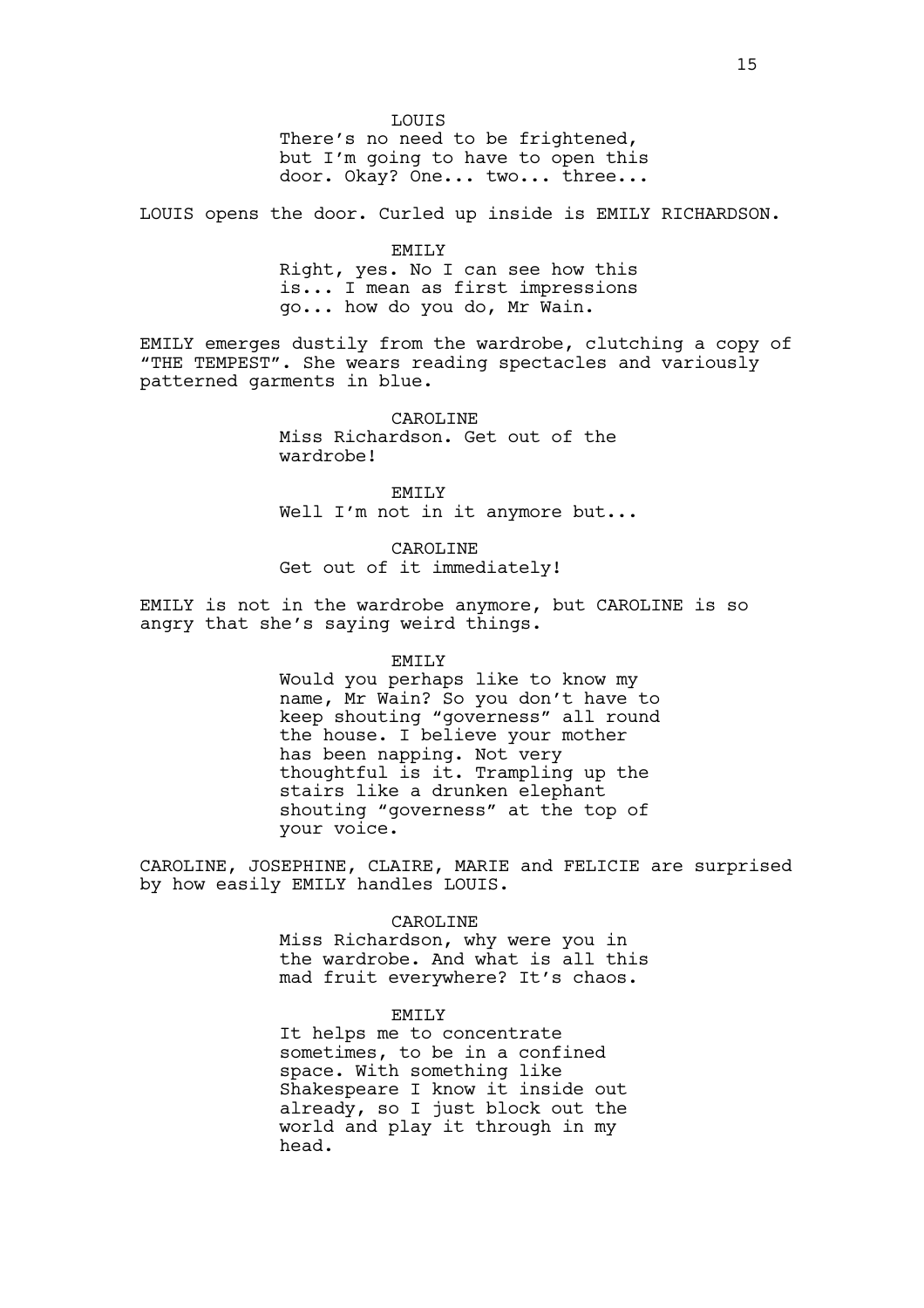Well that's all very nice, Miss Richardson, but I was just saying how I am in fact well versed in mathematics and chemistry and so...

EMILY

Right well if you shan't be needing my services I'll be on my way.

JOSEPHINE

Miss Richardson, please. He's just being an ass.

EMILY No, no... I'm actually quite relieved not to have to get up at four-thirty in the morning to prepare lessons...

LOUIS Four-thirty...

# 21 **INT. TOP FLOOR LANDING / SCHOOL ROOM - CONT.** 21

EMILY heads for the SCHOOL ROOM. They follow.

EMILY And to be honest with you, Mr Wain, I was a bit worried about the Ancient Greek. Homer's use of the metrical ictus does make it rather hard doesn't it? And all those feminine caesuras...

LOUIS has no idea. EMILY grabs a stack of books.

EMILY (CONT'D) No doubt they will be much better off in your accomplished hands.

The SISTERS all look at LOUIS, urging him to make her stay.

# 22 **INT. GUEST ROOM, WAIN TOWNHOUSE, CLERKENWELL - CONT.** 22

EMILY heads back to the GUEST BEDROOM. Again, they follow.

**LOUTS** Um... I... I was just thinking actually that, um...

EMTT<sub>.</sub>Y

... Yes?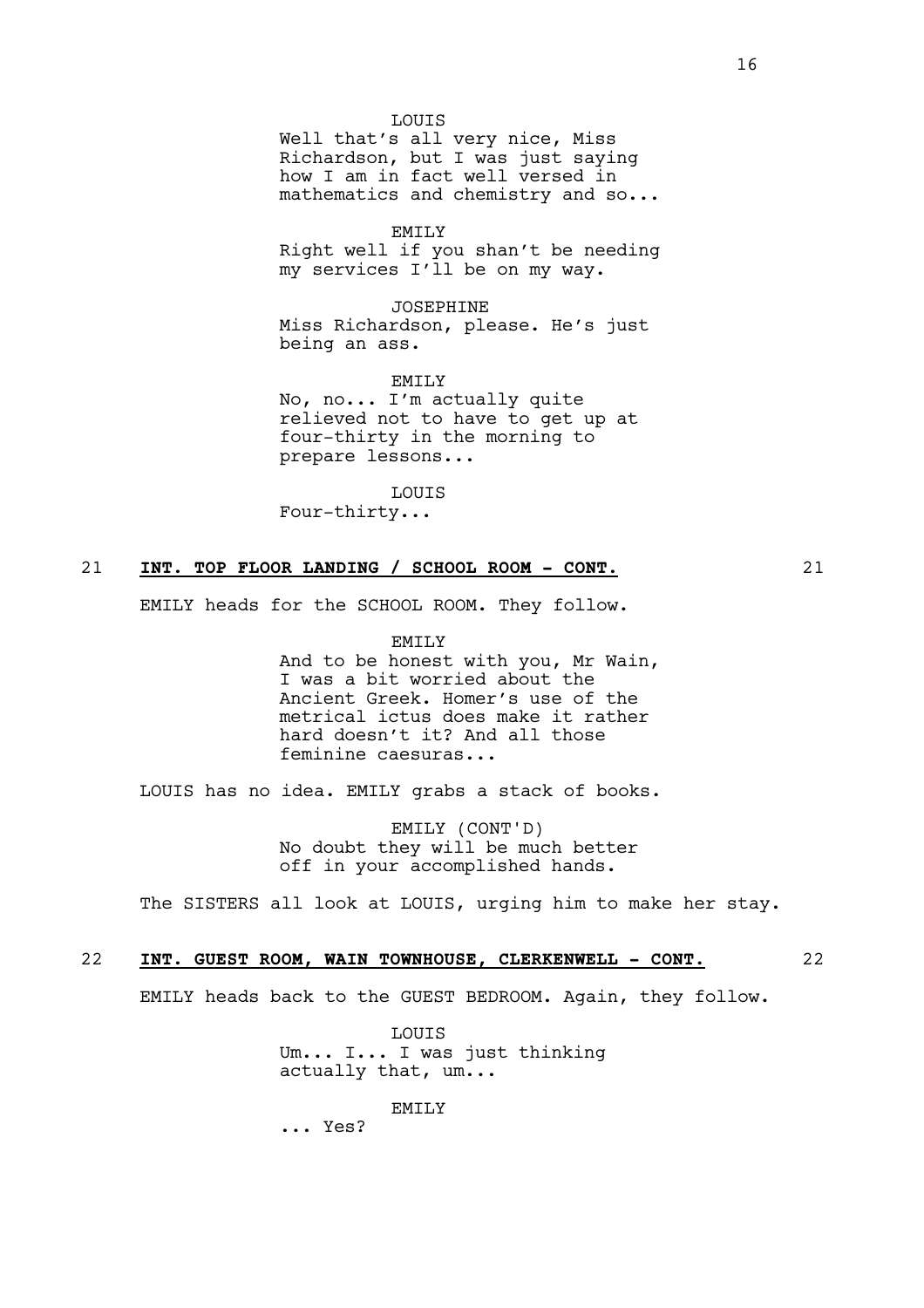#### LOUIS

I promised myself I would submit my patent for The Steady-Cycle before the end of the month and... if I'm teaching my sisters how to do feminine senoras-

# EMTLY

Caesuras.

LOUIS - yes exactly, well... I may not have time...

EMILY So you would like me to stay?

LOUIS has relented.

CAROLINE Good. Well that's settled then.

CLAIRE

Is this a pineapple?

# EMILY

Yes that's a pineapple. Quite rare but I know the man who imports them, you see. My father was a fruiterer. He passed away recently but I thought I would bring you all some interesting, tropical gifts by way of thanks for the employment.

#### LOUIS

... Our father passed away recently too.

EMILY

So I gather...

#### JOSEPHINE

Well thank you for the gesture, Miss Richardson, but I'm afraid this is too much fruit.

## EMILY

Oh, I'm sorry.

# JOSEPHINE

Yes no this is ridiculous. It's far too much.

### **MARTE**

Can we eat them?

MARIE and FELICIE are trying to peel bananas.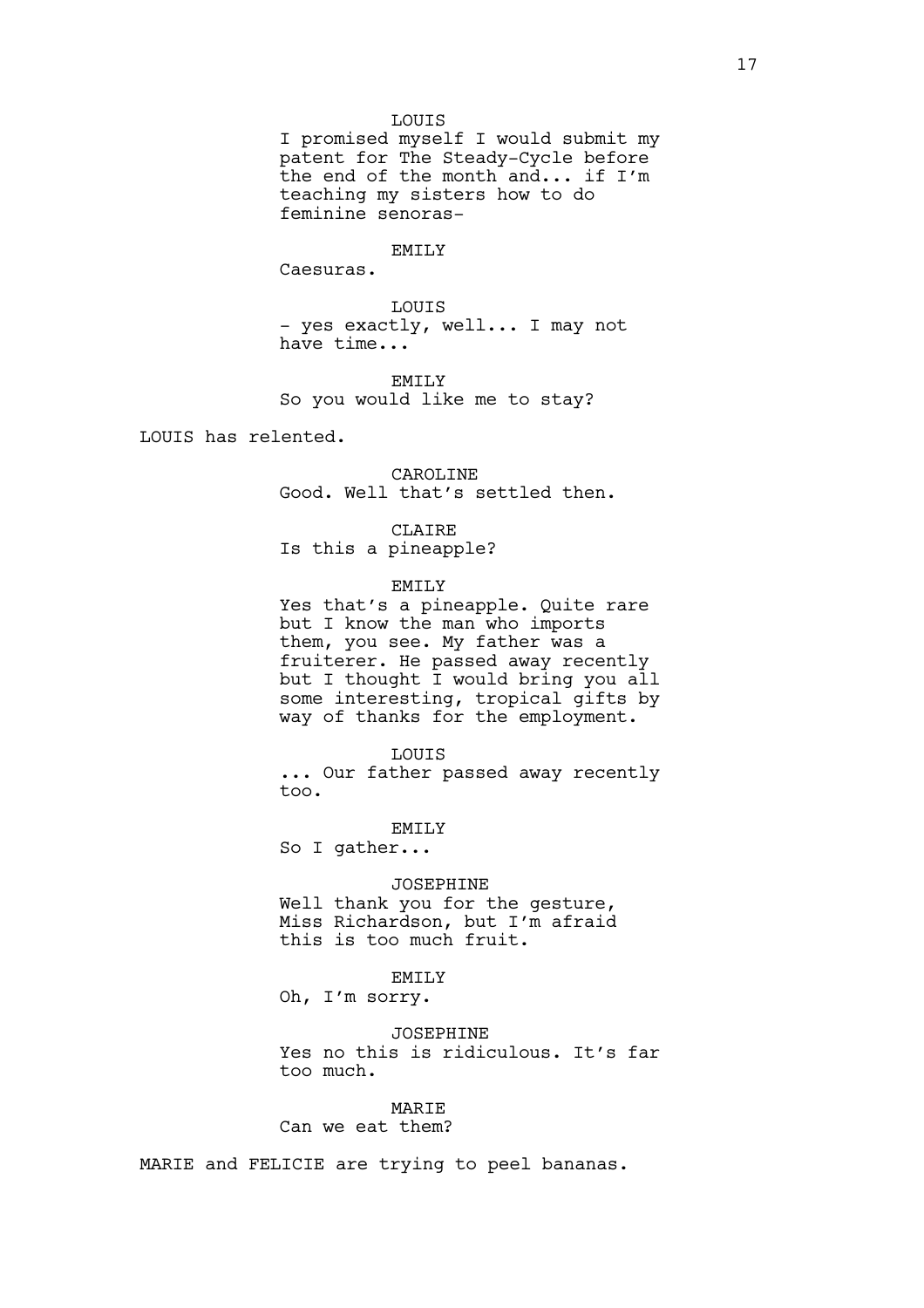Of course. That's what they're for.

CAROLINE Put the bananas down this instant! We are grateful to Miss Richardson for her gift but we do not eat tropical fruits in the bedroom. Bring them downstairs... dinner is in half an hour. We shall serve yours up here, Miss Richardson...

CAROLINE leaves, followed by the SISTERS. EMILY and LOUIS are alone. EMILY looks at LOUIS. He looks up too.

> LOUIS And what is your name... Miss Richardson...

EMILY ... It's Emily.

LOUIS Emily... very good... why don't you join us?

## 23 **INT. DINING ROOM, WAIN TOWNHOUSE, CLERKENWELL - NIGHT** 23

ROMANTIC MUSIC. A NOISY, MESSY, EVENING MEAL - everyone talks over each other, serving themselves and each other sloppily.

MRS WAIN is wrapped in a quilt, occasionally dabbing at her nose with a handkerchief. She is a gentle, bohemian spirit.

> MRS WAIN My poor husband William was thrown out by his family in Staffordshire. They were all Protestant, you see.

> > **MARTE**

Leek.

FELICIE Yes, the town is called Leek, Mrs Richardson! Isn't that funny?

EMTT<sub>.</sub>Y

Hilarious.

CLAIRE (bad Staffordshire accent) They talk like this up there...

LOUIS can't help watching EMILY.

CAROLINE Don't be so stupid, Claire.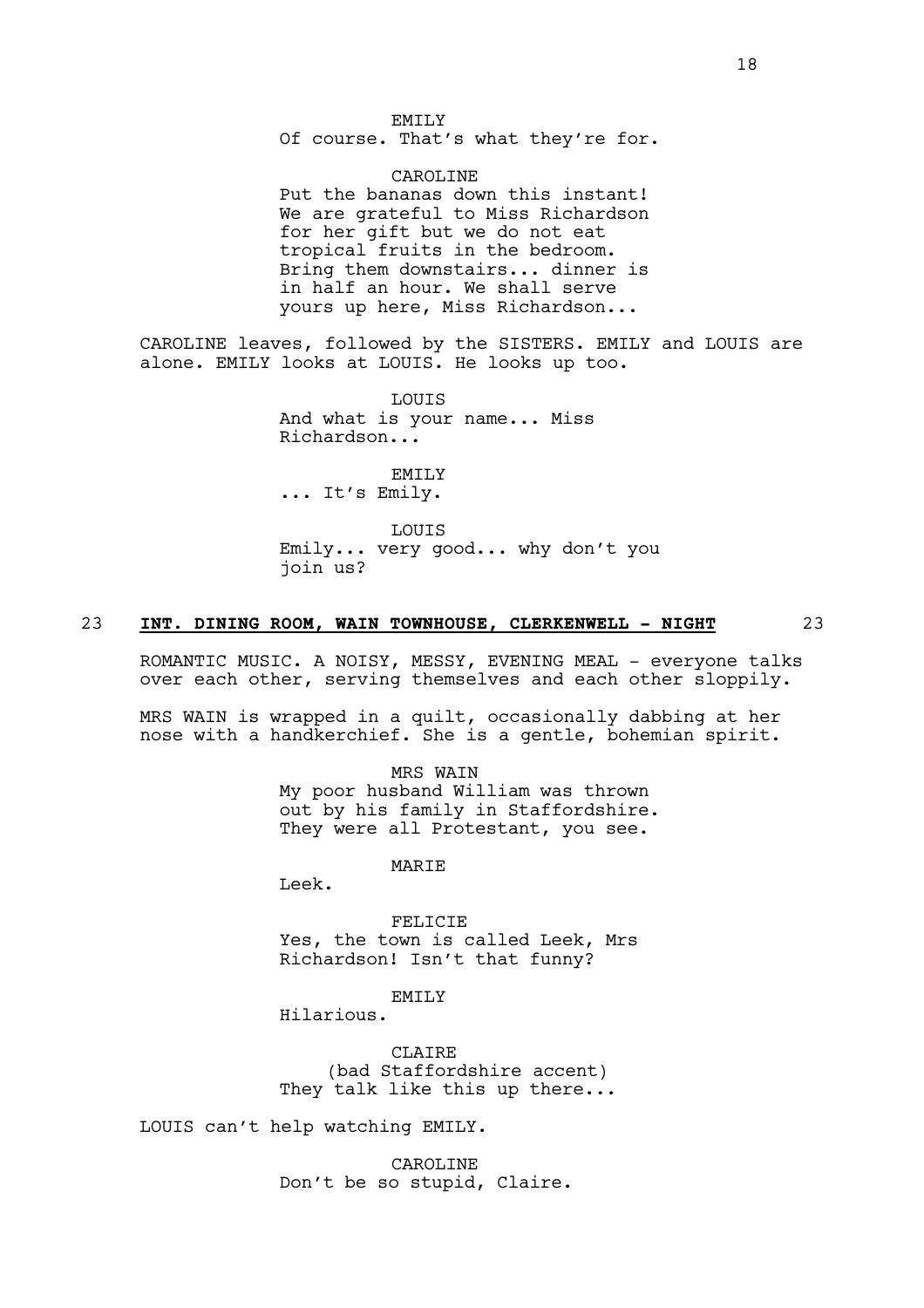JOSEPHINE Have you got enough swede, Miss Richardson? It's our speciality.

EMILY (Staffordshire accent) Yes thank you, Miss Josephine. Nice bit of swede. Lovely!

MRS WAIN Ooh, that's good! Isn't she good?

EMILY'S plate is a mountain of food. THE SISTERS keep piling different things on there and pouring gravy on it.

> JOSEPHINE Sage and fennel. Mad, I know.

> MARIE Do it again, Miss Richardson.

> > EMILY

(Staffordshire accent) Do what again? This is just how I talk.

We notice some of her FRUIT in huge bowls around the side.

FELICIE (copying the accent) Can I have a carrot and some peas?

CAROLINE Mouths closed when you're chewing please.

LOUIS is transfixed by EMILY. CAROLINE seems miffed that EMILY is at the table. MRS WAIN finishes blowing her nose.

> MRS WAIN He wanted to be Catholic, you see... but his father wouldn't let him of course so he just ran away.

MARIE He was a Cathoholic.

EMTT<sub>.</sub>Y

And how did you meet him?

EMILY gives a small glance in LOUIS' direction.

MRS WAIN

Through the church. I designed tapestries for the church and he came from a silk family so... he was a draper. And my own father -I'm French, you see...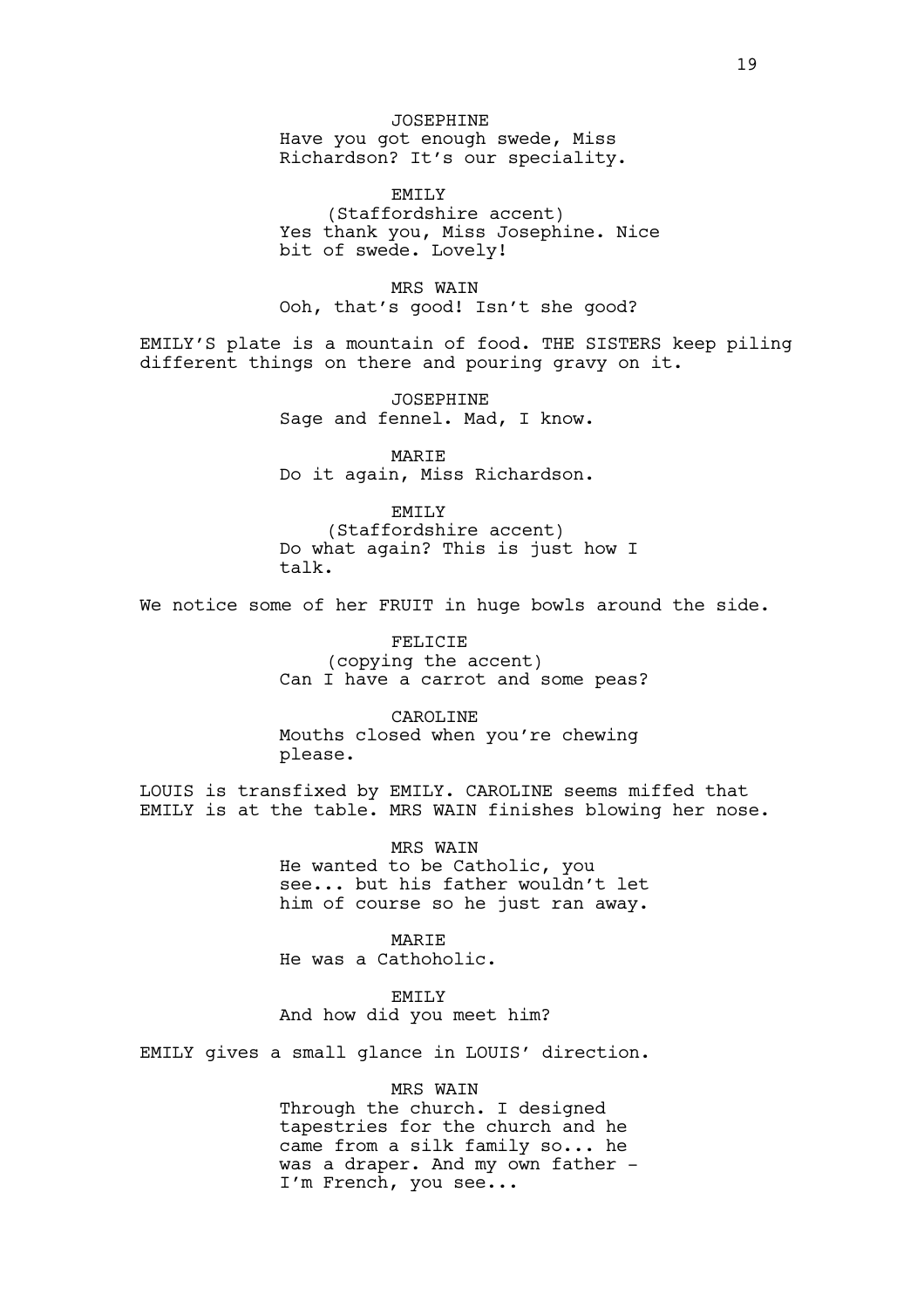MRS WAIN does a joking "lah-dee-dah" pose. EMILY laughs. LOUIS can't take his eyes off her.

> MRS WAIN (CONT'D) ... he smuggled himself over to England by disguising himself as a woman...

> > EMILY

No...

JOSEPHINE

True story...

## MRS WAIN

We're a family of mischief-makers, you see, Miss Richardson. We might as well be called the Shenanigans. I dare say you'll have your hands full with these three. And as for you two - high time you found some nice husbands of your own, don't you think?

CAROLINE

We will, mother... in time.

MRS WAIN But when in time, Caroline. You never leave the house.

#### JOSEPHINE

I was given quite the look by a hatted man with a huge moustache the other day. On the bus. Absolutely enormous moustache he had and a very prominent brow, very prominent. Like a dome. Quite the look honestly, it was embarrassing.

MRS WAIN But did he seem wealthy, Josephine?

JOSEPHINE Oh yes, very. I could tell he had money just from the smell of him.

**CLAIRE** 

You love him!

FELICIE Josephine's going to marry a man with a giant moustache!

EMILY looks back at LOUIS again. She smiles at him. Only CAROLINE senses this connection.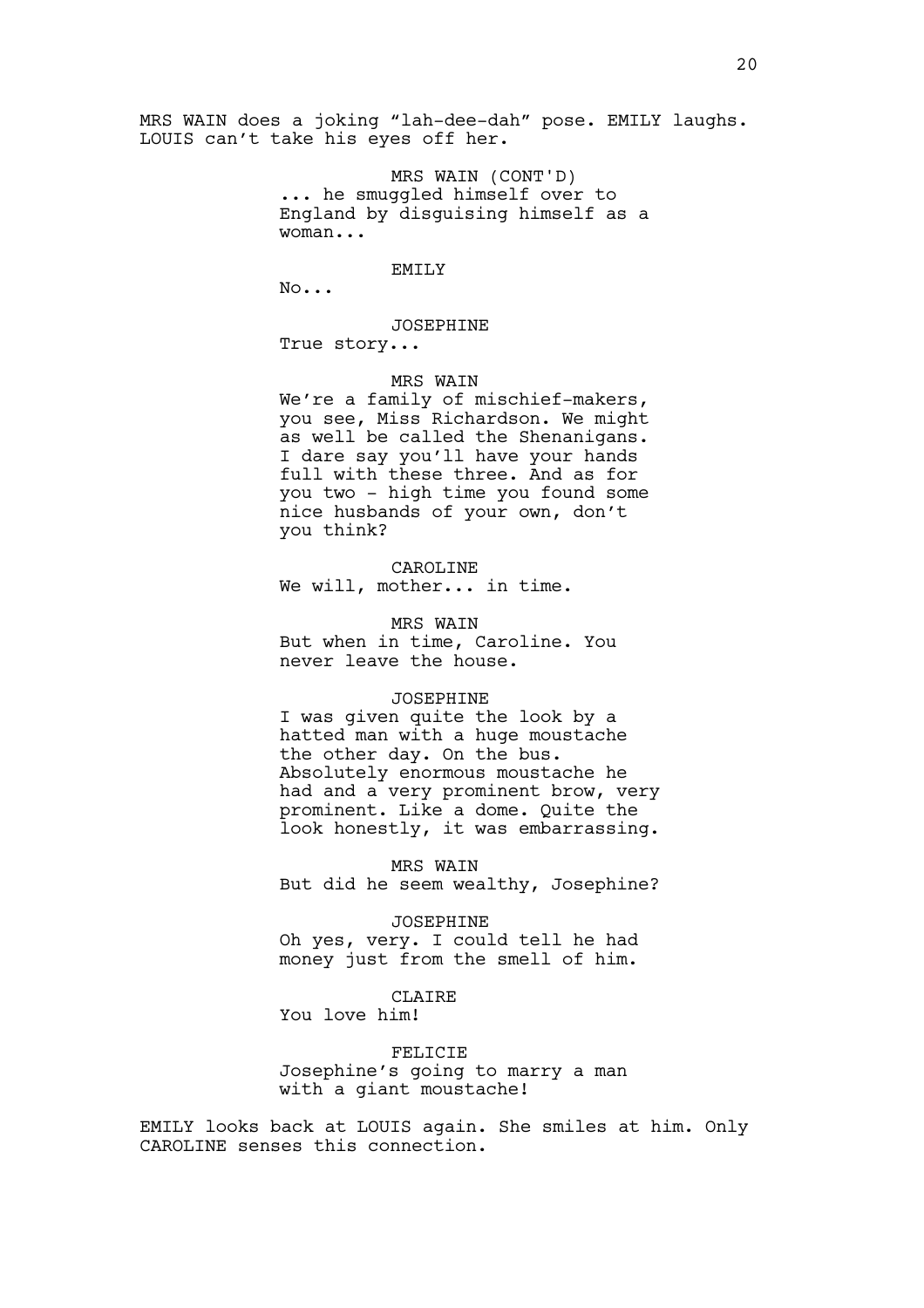### 24 **INT. LOUIS' BEDROOM, WAIN TOWNHOUSE, CLERKENWELL - NIGHT** 24

LOUIS lies in his bed. SLOPED CEILINGS. WALLS covered with DIFFERENT WALLPAPER SAMPLES - a hotch-potch display.

#### 25 **INT. EMILY'S BEDROOM, WAIN TOWNHOUSE, CLERKENWELL - NIGHT** 25

EMILY is in a night gown, thoughtfully arranging a series of ROCKS on her mantelpiece.

#### 26 **INT. LOUIS' BEDROOM, WAIN TOWNHOUSE, CLERKENWELL - NIGHT** 26

LOUIS' door is ajar. He hears CAROLINE coming up the stairs. She knocks on EMILY'S ROOM. EMILY answers, in her night gown.

> EMTT<sub>.</sub>Y Miss Caroline?

CAROLINE ... Is everything to your satisfaction, Miss Richardson?

EMILY

Very much so... why... do you ask?

CAROLINE Oh no, just because... I was going to say, if the room is not to your liking, I would be perfectly happy for you to swap... with me...

EMILY ... That won't be necessary... I'm very comfortable.

CAROLINE Of course... Only... I wouldn't want you to feel... Ill at ease... sharing a floor with... A man...

EMILY ... Why would that make me feel ill at ease?

CAROLINE decides not to push it and smiles at her oddly.

CAROLINE Very good. Please keep your belongings in order. You are here to set an example to my sisters.

EMTT<sub>.</sub>Y Of course. You're very good with them by the way. Must be exhausting. Having to be the grown up.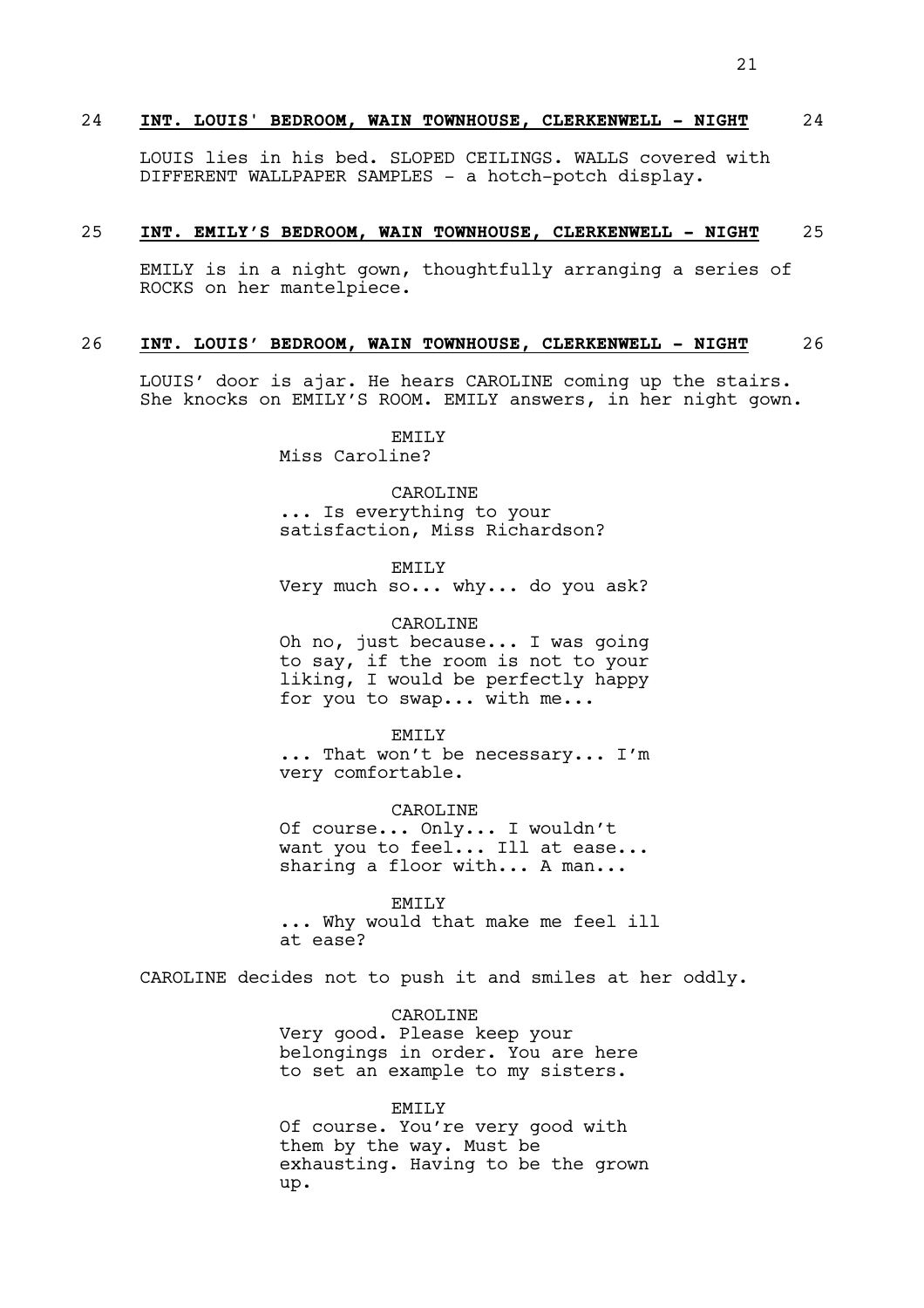CAROLINE I am a grown up. So... it's not exhausting...

CAROLINE is distracted by the ROCK in EMILY'S hand.

CAROLINE (CONT'D) ... Why are you holding a rock.

#### EMILY

Oh. I travel a lot, as a Governess... so I carry a few rocks with me from Shrewsbury, where I grew up. Helps me to feel at home. Funny, I hated it as a little girl but I miss it sometimes... here, why don't you have this one.

EMILY hands CAROLINE the ROCK. CAROLINE is baffled by it.

CAROLINE ... Sleep well, Miss Richardson...

CAROLINE nods goodnight and heads downstairs, glancing at LOUIS as she goes. EMILY and LOUIS see each other through their doorways. Slowly, EMILY closes her door.

Out on LOUIS. What is this feeling. This is new.

## 27 **INT. HALLWAY / PARLOUR, WAIN TOWNHOUSE, CLERKENWELL - MORN.** 27

CAROLINE and JOSEPHINE do battle with TWO IDENTICAL GREY BRITISH SHORTHAIR CATS as LOUIS bounds down the stairs. He pops his head round and sees CAROLINE and JOSEPHINE trying to shoo the CATS out with a BROOM and a SHOVEL, or similar.

CAROLINE

Go on, shoo!

JOSEPHINE Yes come on, pussies! Out you go!

FELICIE But why can't we keep them? People keep dogs as pets all the time.

**CLAIRE** Because they're cats, Felicie. If we start keeping cats as pets, our neighbours will think us quite the barmiest family on the street.

LOUIS heads off out the door.

JOSEPHINE (O.C.) We need to pincer them like sheepbitches...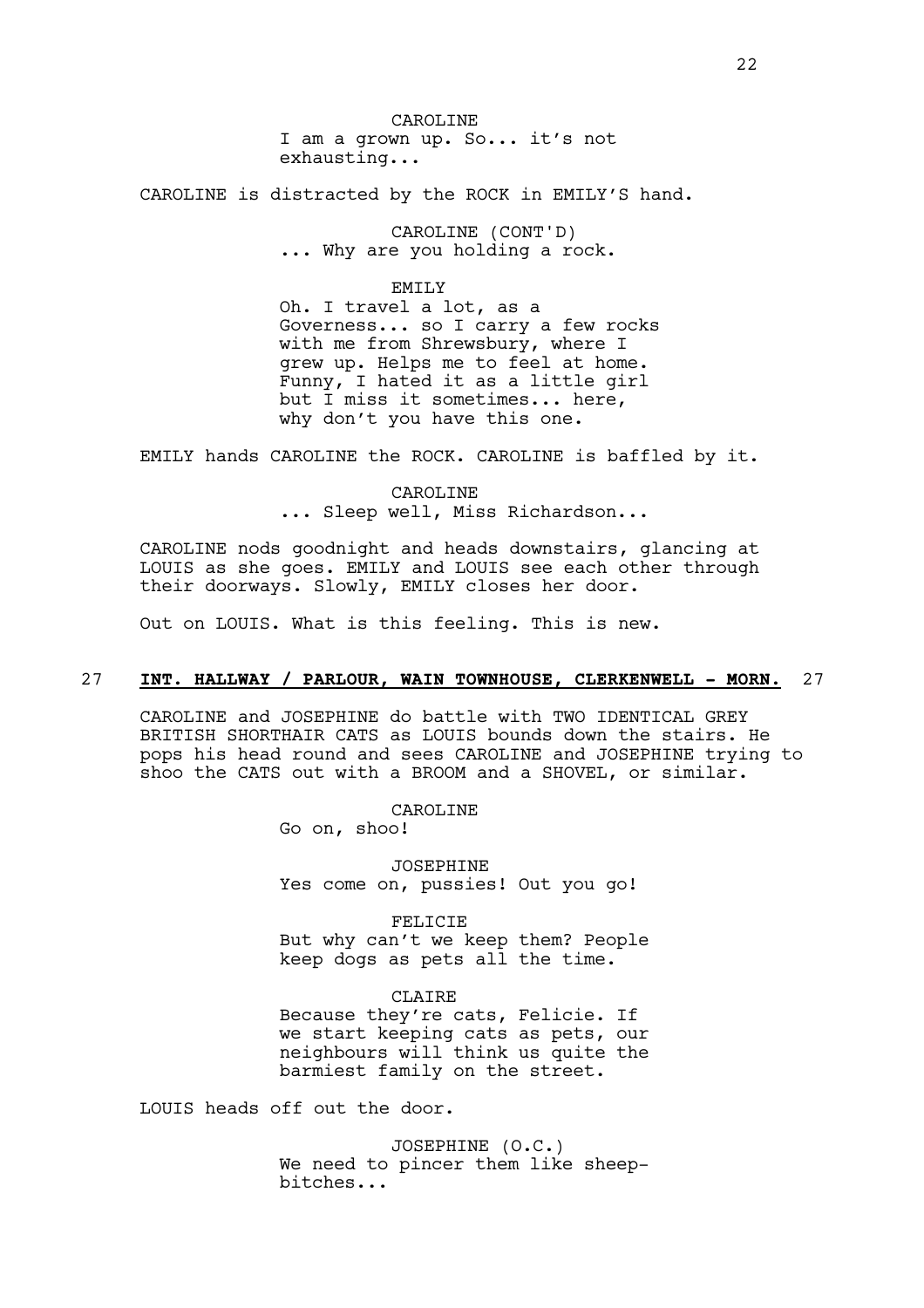# 28 **INT. / EXT. WAIN TOWNHOUSE, CLERKENWELL - MORN.** 28

EMILY watches LOUIS disappear down the road.

# 29 **INT. LOUIS' BEDROOM, WAIN TOWNHOUSE, CLERKENWELL - MORN.** 29

EMILY mischievously drifts out of her bedroom and into LOUIS'. She looks at the WALLPAPER, his impressive SKETCHES, his beautiful PAINTINGS, the strange ELECTRICAL PATENTS.

She picks out some UNDERWEAR and holds it up, amusing herself. She chucks it back.

# 30 **EXT. LONDON STREET NEAR WAIN TOWNHOUSE, LONDON - MORN.** 30

LOUIS walks through relatively quiet streets with purpose.

## 31 **INT. LOUIS' BEDROOM, WAIN TOWNHOUSE, CLERKENWELL - MORN.** 31

EMILY looks under his bed and finds some DOLLS from when he was a child. She investigates them, then puts them back.

Finally, she looks in the drawers of his desk and finds a battered journal. She looks around to make sure nobody is looking, then opens it up.

She flicks through a few pages and lands on a double page spread of scribbled writing and colourful drawings.

IMAGES we recognise from the PROLOGUE: LOUIS AS A BOY SCREAMING THROUGH SCARLET FEVER, THE VAST GLOBE SPINNING, A HUGE STORMY SEA FULL OF SHIPS - "THE SEA FULL OF BIG SHIPS".

# 32 **EXT. MARKET ALLEY, LONDON - MORNING** 32

LOUIS walks through busier streets now, past CARRIAGES, past COBBLERS, past DOG-WALKERS and FRUIT SELLERS, in a good mood.

## 33 **INT. LOUIS' BEDROOM, WAIN TOWNHOUSE, CLERKENWELL - MORNING** 33

EMILY starts to get a sense of the turmoil that perhaps lies beneath LOUIS' seemingly playful exterior.

Then she notices MRS DU FRAYNE, staring at her from a WINDOW across the way. She smiles oddly before disappearing into her house. EMILY doesn't recognise her and is a bit perplexed.

She looks back down at the images in LOUIS' JOURNAL.

23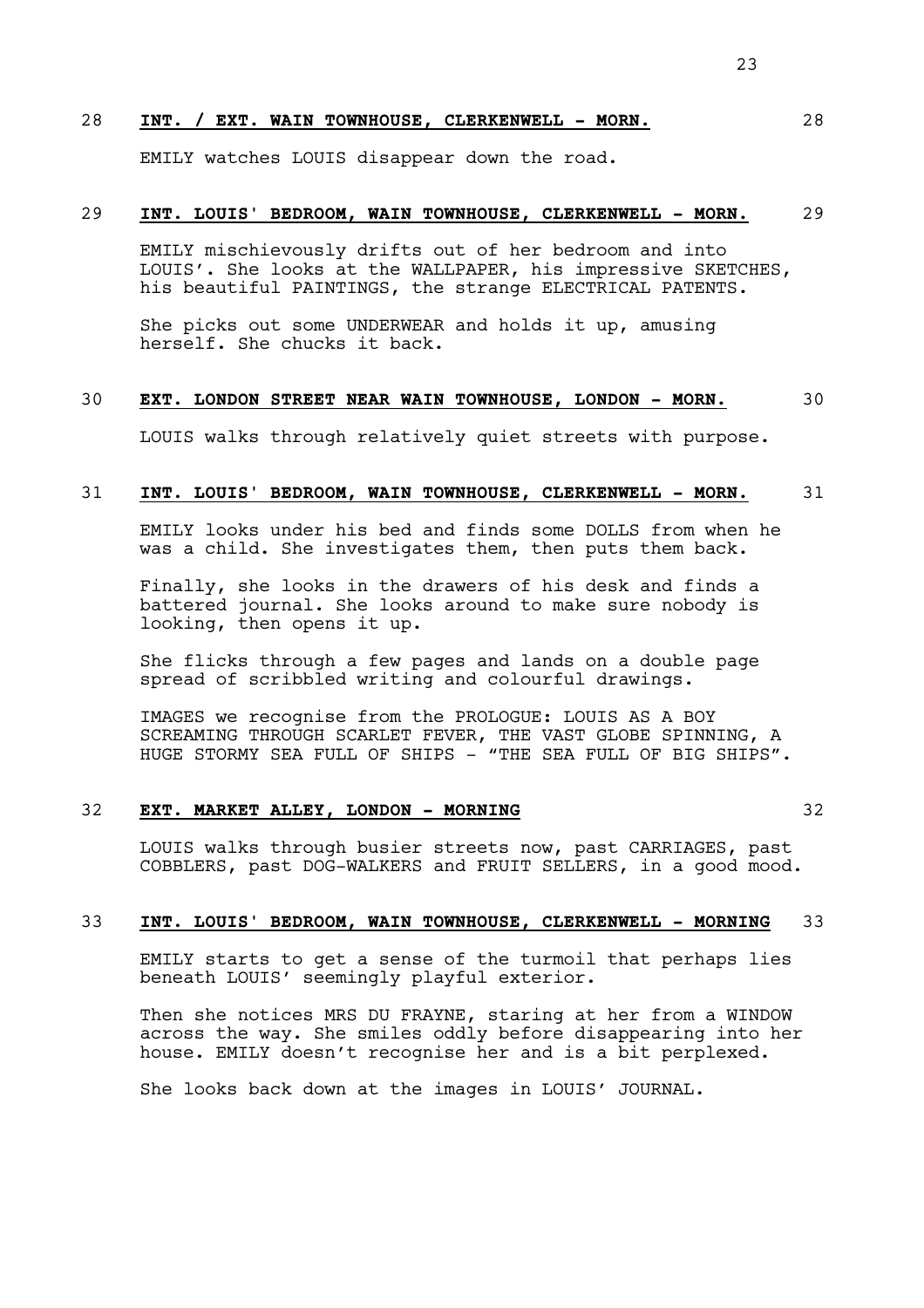### 34 **INT. SWIMMING BATHS, GENTLEMEN'S CLUB - MORNING** 34

*SPLOSH!* GENTLEMEN swim up and down a Victorian Pool. OTHER BATHERS enjoy cups of tea in hot baths.

LOUIS spots SIR WILLIAM INGRAM, wearing a pince-nez, breaststroking slowly in the pool. He sets down his things and dives in to catch up with him. Like his boxing, LOUIS' swimming is frenetic and jerky.

> LOUIS ... Good morning, Sir William!

INGRAM Good morning, Mr Wain! Don't often see you in here at this time.

LOUIS Well I've come to see you, sir... Have you got a moment?

INGRAM Of course, Louis... just let me finish my morning exercise...

LOUIS

Yes, of course...

INGRAM is swimming incredibly slowly. LOUIS gets bored.

LOUIS (CONT'D) Might do some lengths myself now I'm here actually. See you shortly!

LOUIS swims chaotically down the lane, splashing INGRAM as he goes. This attracts the attention of the OTHER BATHERS.

## 35 **INT. STEAM ROOMS, SWIMMING BATHS, GENTLEMEN'S CLUB - MORNING** 35

A GROTESQUE FRIEZE OF SHINY, PINK MALE BODIES. INGRAM and LOUIS sit with towels on. SIR WILLIAM is shaving.

> INGRAM Ahh... so you've come to your senses, young man...

LOUIS watches INGRAM shaving. It makes him anxious. ECUs of the blade, INGRAM'S mouth, LOUIS' mouth.

> INGRAM (CONT'D) Why the sudden change of heart?

**LOUTS** Oh, um, well... we've hired a Governess, for my youngest sisters.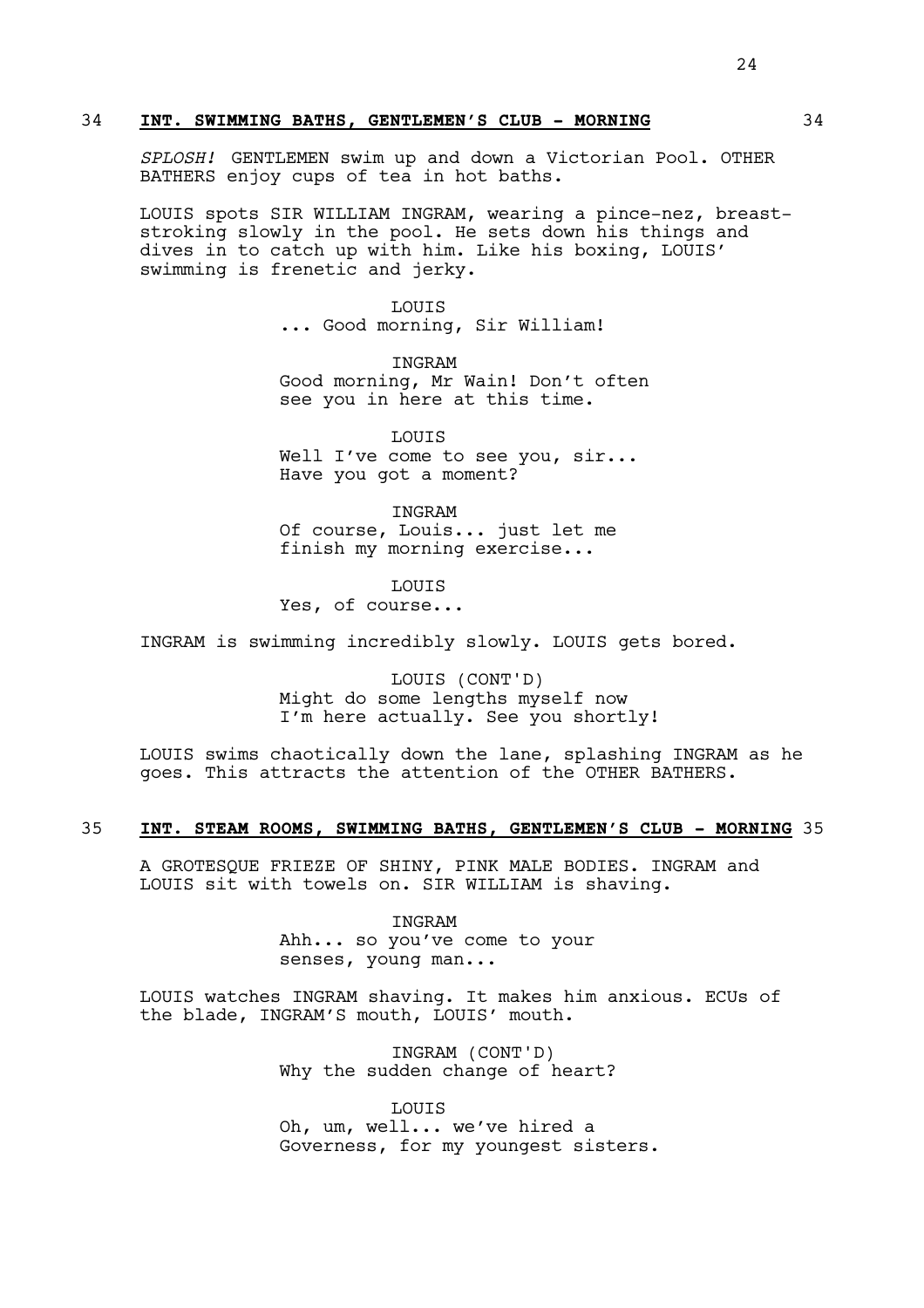## INGRAM

... And you don't want her dashing off to some other family because you can't afford to pay her...

LOUIS Something... like that, yes...

INGRAM

Well... you will start on poverty wages of course, as is standard, but it will be regular. And I'm afraid I can't at this moment offer you holidays or expenses due to new company policy... Will that be to your satisfaction, young Mr Wain?

LOUIS smiles, no intention of haggling whatsoever. INGRAM seems a little surprised to be getting away with this.

## 36 **INT. PHIL MAY'S STUDIO - DUSK** 36

AN ARTISTS' STUDIO - drinking, smoking, talking. LOUIS is celebrating with his artist friends HERBERT RAILTON, ALFRED PRAGA and RICHARD WOODVILLE JR. They play BAGATELLE.

> WOODVILLE JR Every penny counting rogue in London tries that trick. You're not supposed to say yes!

RAILTON Did you not bargain with him? Have I taught you nothing?

LOUIS

Herb, I'm happy with it. Okay? Just leave it... (seeing the time)

I'd better head off actually. Need to start work on my Steady Cycle patent-

#### PRAGA

Forget that, you daft donkey. Nobody understands what it is!

WOODVILLE JR Don't be such a fucking drip!

#### RAILTON

Look. If you're happy, you're happy. He's swindled you so I don't understand it, but let's... you know... let's have some fun. I haven't seen you for three weeks.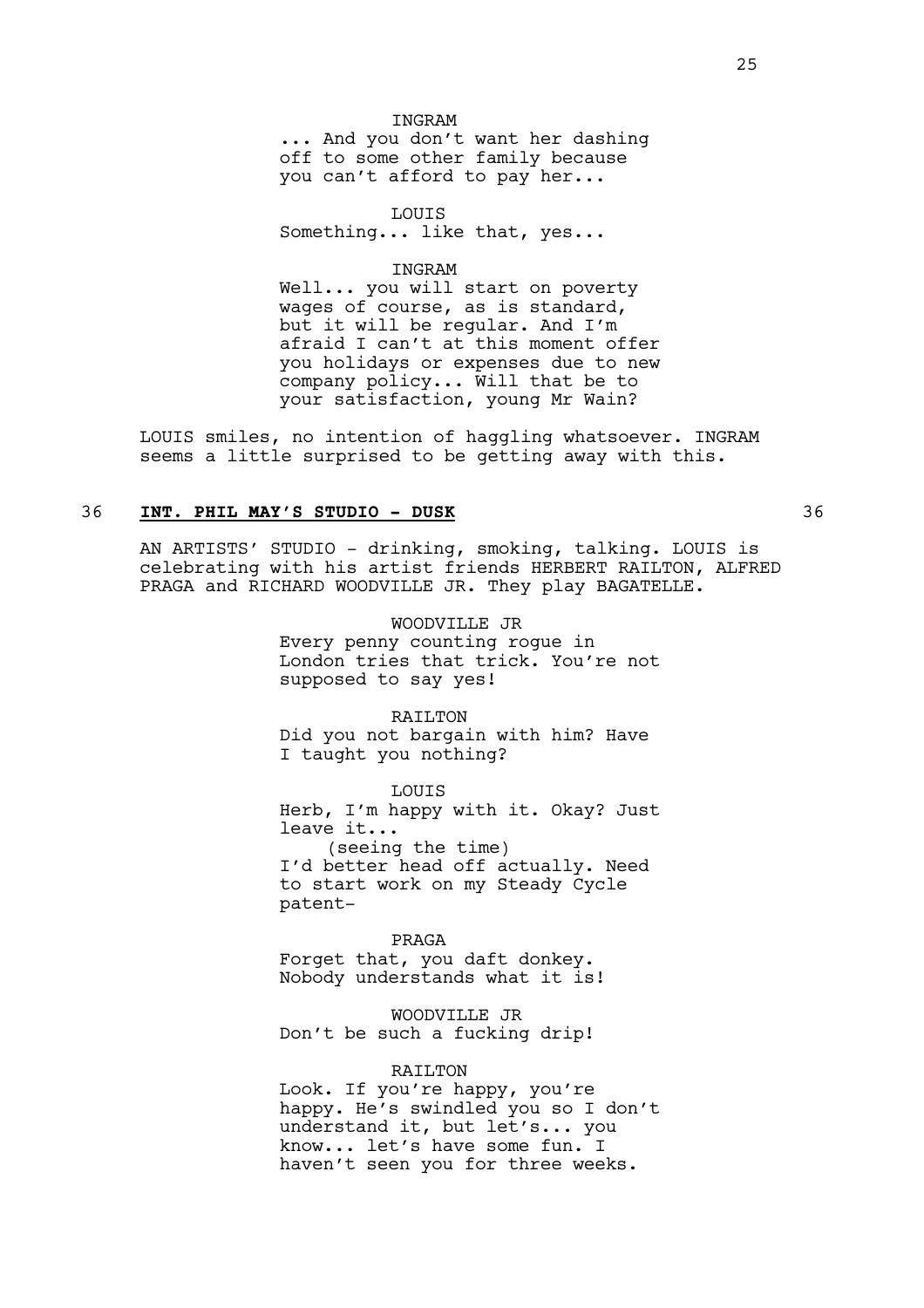# WOODVILLE JR

You've been spending too much time with those weird sisters of yours.

PRAGA You are staff illustrator for the top newspaper in London and a handsome young fellow. All you need now is the loving touch of a well bosomed aristocrat.

WOODVILLE JR That's the thing about Phil May, the saucy fiend - always hosting a skulk of wealthy young vixens.

Out in the yard, PHIL MAY is entertaining FEMALE GUESTS by lighting a BRAZIER.

> PRAGA You shall be marrying a noblewoman within the year - I quarantee it.

> RAILTON What do you say, Louis? We can't celebrate your success without you now can we...

LOUIS smiles this all off, still thinking about EMILY.

LOUIS ... Will there be dancing later do you think?

RAILTON There will be if you're here. I know that much...

LOUIS grins cheekily.

#### 37 **INT. PHIL MAY'S STUDIO - NIGHT** 37

The ATMOSPHERE is now WILDLY MERRY AND HEDONISTIC. A FIRE IS LIT. LOUIS is improvising strange tunes on the piano. A SMALL CROWD has surrounded him, including some FEMALE ADMIRERS. RAILTON drunkenly has his arm around one of them.

> RAILTON You see... He's a musician as well! He's even written a bloody opera... Who wants to marry my friend!

PRAGA and WOODVILLE JR are flirting around the room and generally having a good time. We can sort of guess who PHIL MAY is as he ostentatiously plays host.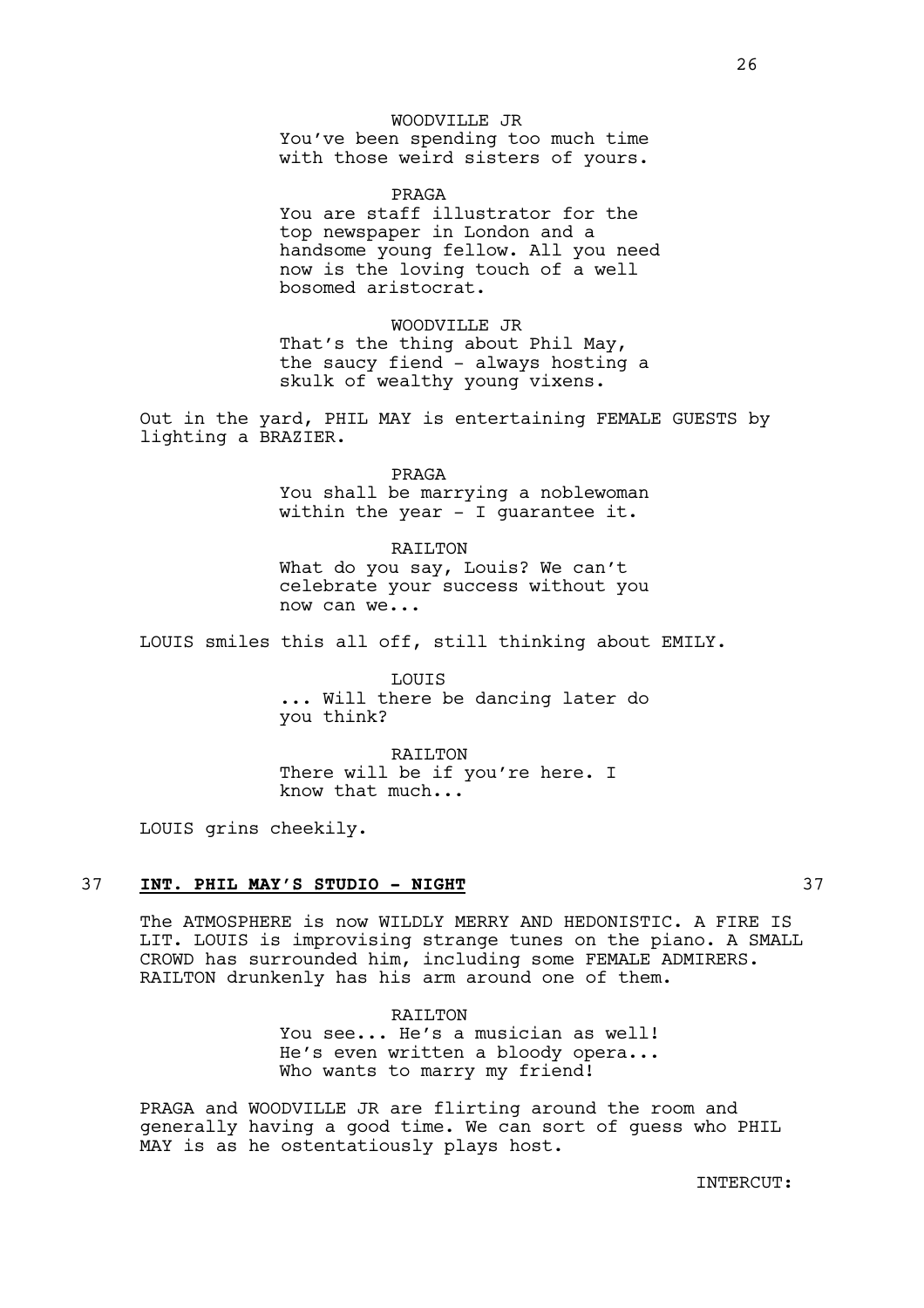### 38 **EXT. GARDEN / INT. PARLOUR / KITCHEN, WAIN TOWNHOUSE - NIGHT** 38

MUSIC CONTINUES. CAROLINE, JOSEPHINE and MRS WAIN are preparing a meal in the kitchen while EMILY teaches CLAIRE, FELICIE and MARIE to fence properly, how to stand.

## 39 **INT. PHIL MAY'S STUDIO - NIGHT** 39

A little later, the MUSIC continues but LOUIS is now drunkenly dancing with RAILTON. He does an improvised jig. It's highly peculiar but very funny and strangely uplifting. A circle forms around him.

# 40 **EXT. GARDEN / INT. PARLOUR / KITCHEN, WAIN TOWNHOUSE - NIGHT** 40

EMILY is now teaching CLAIRE, FELICIE, MARIE, JOSEPHINE how to dance "quadrilles". MRS WAIN is at the piano.

They play BLIND MAN'S BLUFF. JOSEPHINE comes to join the fun.

Eventually, EMILY and the FAMILY try to persuade CAROLINE to get involved. To the delight of MARIE and FELICIE, CAROLINE relents and reluctantly joins in a little bit. She dances with EMILY briefly. It's awkward but CAROLINE is smiling.

## 41 **INT. PHIL MAY'S STUDIO - NIGHT** 41

MUSIC KEEPS BUILDING. MORE AND MORE PEOPLE ARE DANCING.

LOUIS dances with a pure, child-like freedom. One by one, the FEMALE ADMIRERS come to join him in the centre.

INTERCUT EMILY at home with the WAINS. They are in different places, but they feel connected.

## 42 **EXT. BACK STREETS NEAR MAY'S STUDIO / BORDELLO - NIGHT** 42

A drunken LOUIS walks through the streets. He lights a cigarette. WOMEN OF THE NIGHT lurk outside a BROTHEL. LOUIS ignores their flirtatious looks.

*CRASH!* A SIDE DOOR opens. A loud woman, BERYL wrestles an ANGRY CAT and her KITTENS into a sack.

> (MORE) BERYL Stop squirming for Pete's sake you're going in the river! Furry little witch. Been nibbling at our butter supplies and terrorising the customers. Revolting creature... Mucky paw prints all over our kitchen. (at the bag briefly) SHUT IT, YOU!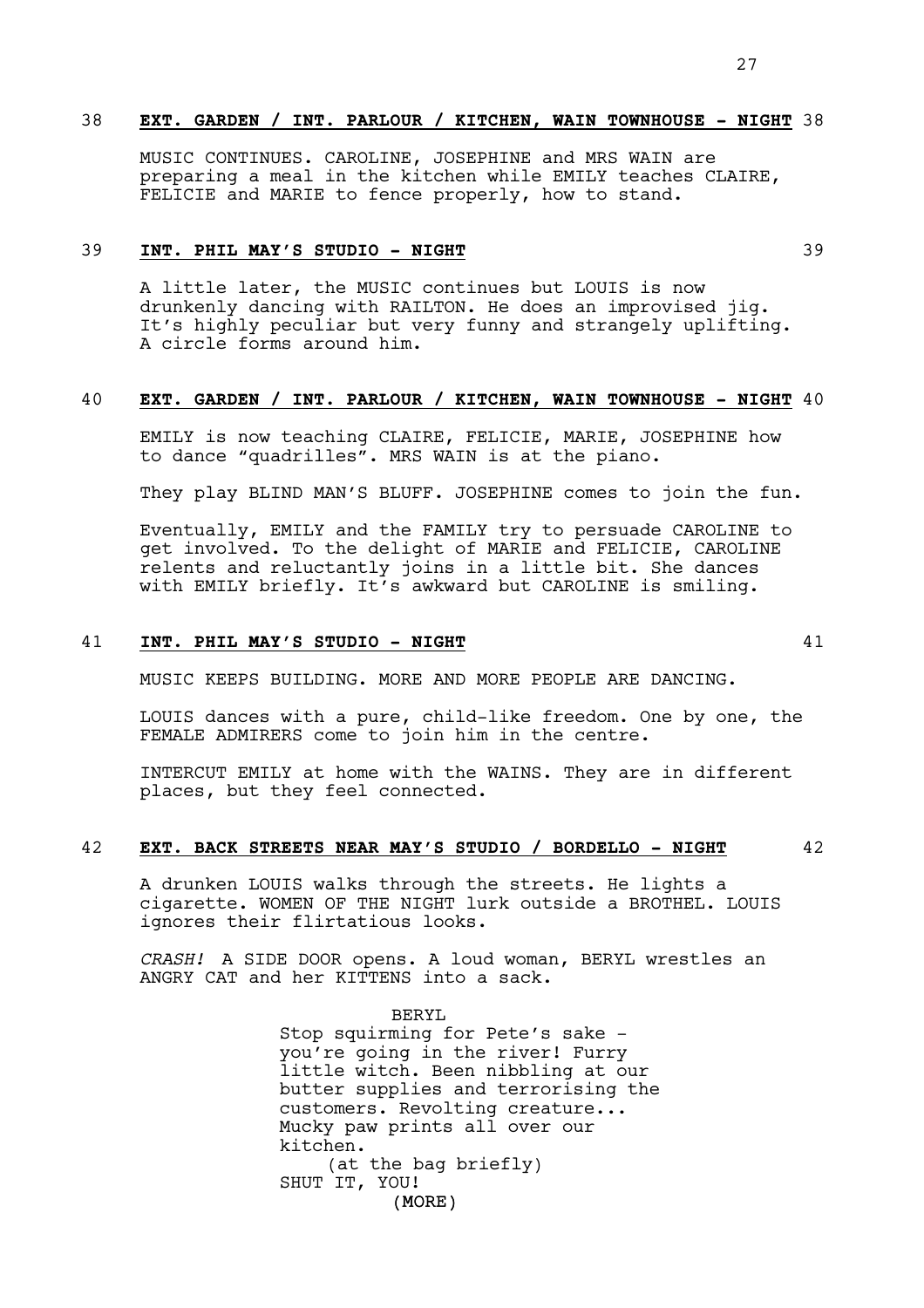BERYL (CONT'D) (back to LOUIS) Now she's gone and had a bunch of squealing kittens, the strumpet...

LOUIS Madam... could I perhaps take them off your hands?

BERYL Don't be stupid, darling. It's a bag of cats.

LOUIS I'll give you a shilling for them.

BERYL A shilling? For *cats?* Shut up.

LOUIS (reaching into his pocket) Tell you what, I'll give you two shillings... I'm in a good mood.

BERYL Two shillings for a bag of vermin? You're out of your tree.

## 43 **EXT. APPROACHING FISH MARKET - NIGHT** 43

LOUIS scurries through back streets with his bag of cats.

#### 44 **INT. FISH MARKET - NIGHT** 44

A FEW EARLY DELIVERIES are being made at a QUIET FISH MARKET. LOUIS unties the sack.

> LOUIS Here you are. Plenty of prawns and other goodies to nibble on here...

A BLACK MOTHER CAT hops out, followed by FIVE ADORABLE KITTENS. LOUIS notices the MOTHER CAT is missing a leg.

> LOUIS (CONT'D) Oh dear. What happened there then?

The MOTHER CAT MEOWS, as if in response, and then runs away.

LOUIS (CONT'D) I see... Well good luck anyway...

Then he sees A WALL OF POSTERS advertising London shows, as well as other things like toothpaste, gum, DOG FOOD and fish.

LOUIS sees a poster for "THE TEMPEST". He remembers EMILY'S book and has an idea. He tears the poster off the wall.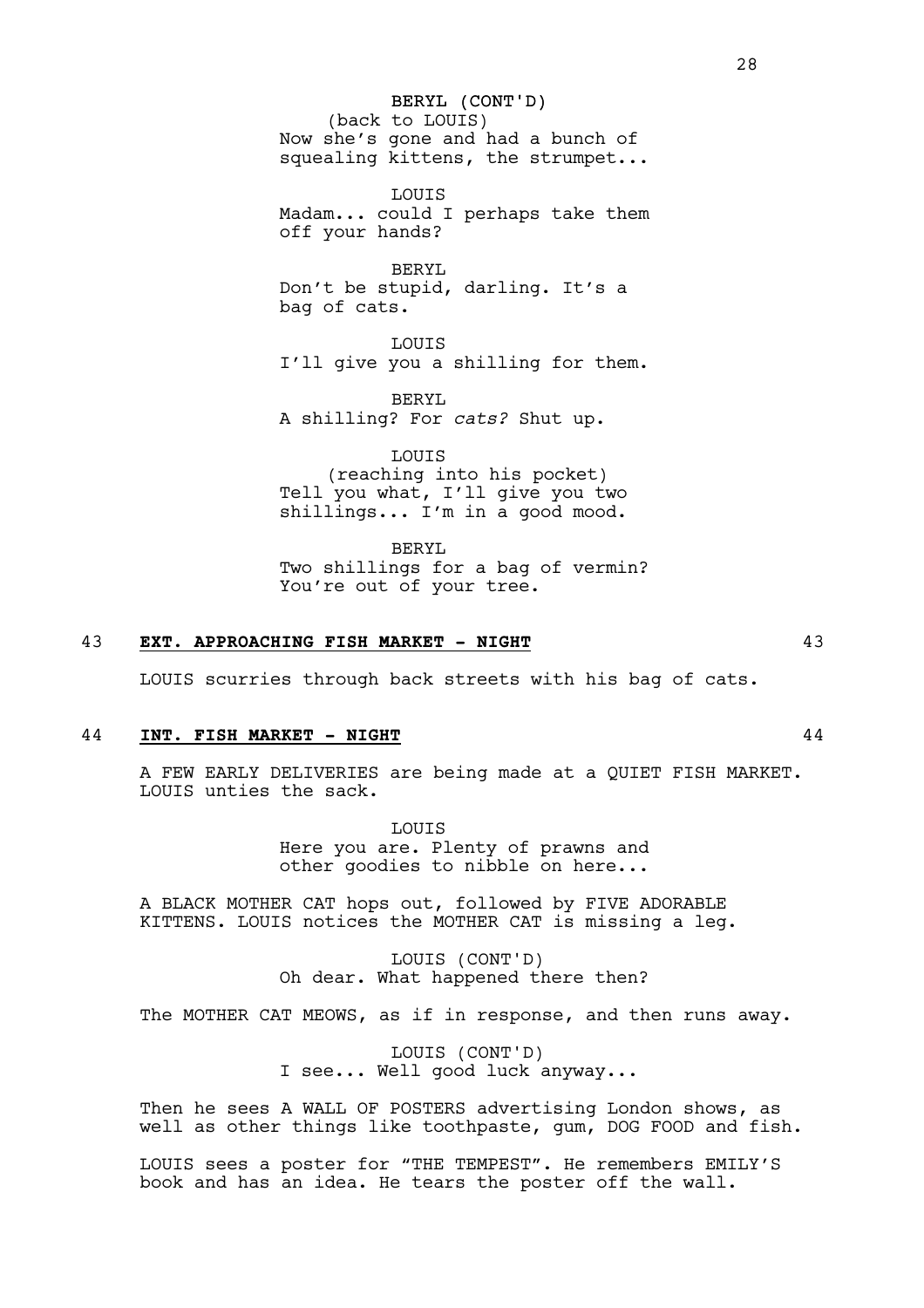## 45 **INT. FIRST FLOOR LANDING, WAIN TOWNHOUSE - NIGHT** 45

LOUIS creeps up the stairs. He hears a CHILD CRYING. CAROLINE comes out of a bedroom in her nightgown.

> CAROLINE Shh, Marie is having a nightmare. Where have you been. You're drunk.

**LOUTS** Perhaps a little... I've been celebrating... I accepted the job... with Sir William...

CAROLINE ... Good. Now go to bed.

MARIE (O.C.) ... Where have you gone?

CAROLINE It's okay. I'm coming. I'm here...

CAROLINE heads back into the bedroom. On LOUIS - perhaps he wanted more from CAROLINE. He carries on up the stairs.

### 46 **INT. GIRLS' BEDROOM, WAIN TOWNHOUSE - CONT.** 46

In the dim candlelight, CAROLINE goes to soothe MARIE. CLAIRE is asleep. FELICIE lies calmly awake watching, used to this.

#### 47 **INT. TOP FLOOR LANDING, WAIN TOWNHOUSE - CONT.** 47

As LOUIS reaches the top floor, he can hear EMILY singing quietly to herself in her bedroom. The door is slightly ajar.

Very slowly, LOUIS approaches EMILY'S door. He looks down at the poster of "THE TEMPEST" and eases her door open.

#### 48 **INT. EMILY'S BEDROOM, WAIN TOWN HOUSE, CLERKENWELL - CONT.** 48

*AAAH!* EMILY jumps out of a chair, spilling paint and brushes. She instinctively crawls clumsily behind her bed.

> **LOUTS** Good evening. EMTT<sub>.</sub>Y Go away... LOUIS What, why... EMILY Because... What do you mean why?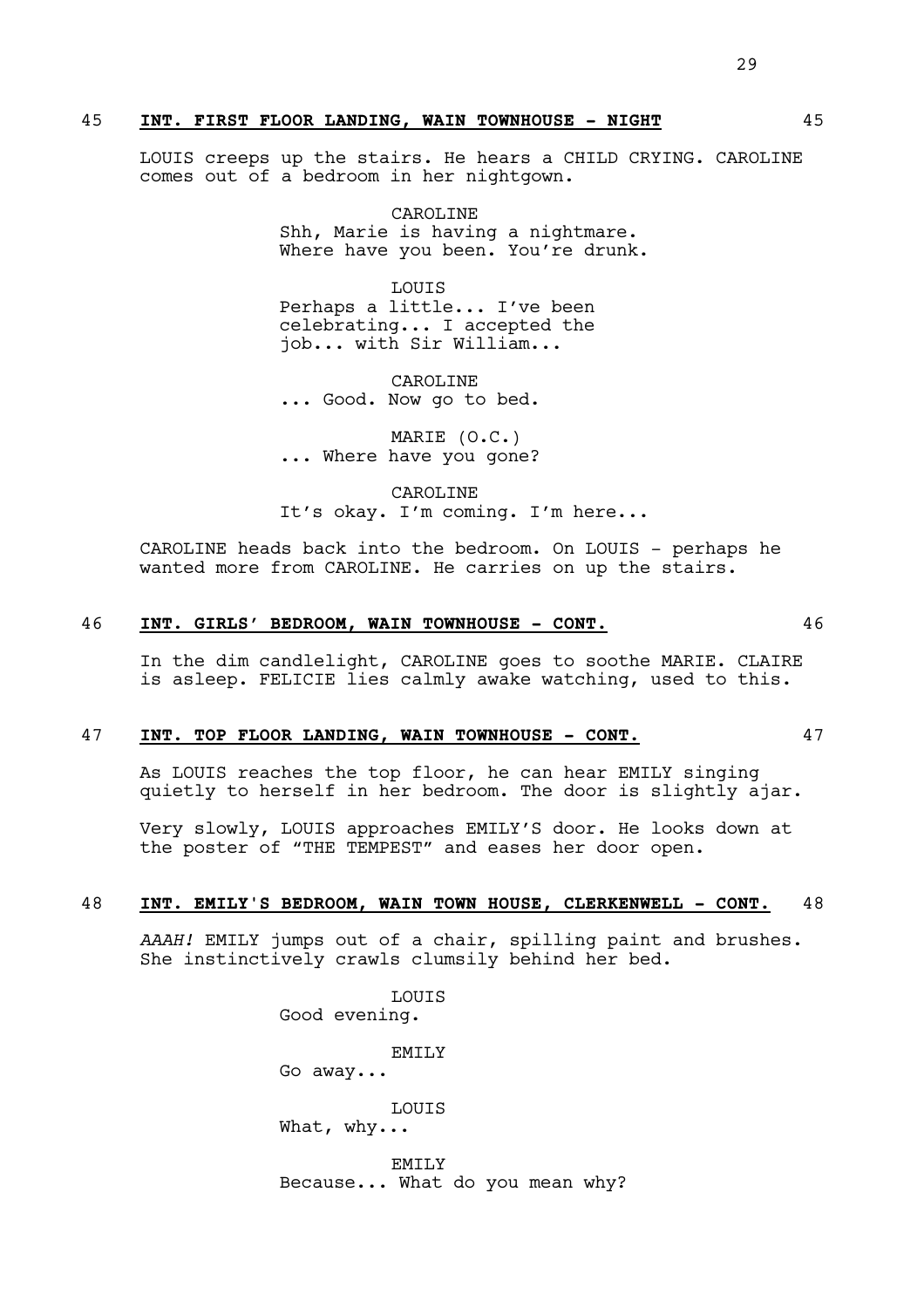LOUIS Oh, sorry... Yes... Sorry...

LOUIS turns to face a wall. EMILY has angled a mirror and been trying to paint herself next to a vase of flowers, her dressing gown slung semi-suggestively off her shoulders.

IT'S A TERRIBLE PAINTING.

### EMILY

Mr Wain, *what* are you doing.

LOUIS Sorry, I don't- What do you want me to-

#### EMILY

Get out!

LOUIS Right, sorry, yes... I... I apologise... I'm so sorry...

LOUIS slips back out, leaving the room completely. EMILY makes a panicked attempt to tidy up, then makes for the door.

Flecks of colourful paint are all over EMILY'S hands, even her face somehow.

# 49 **INT. TOP FLOOR LANDING / EMILY'S BEDROOM - CONT** 49

They now talk through the door.

EMILY

I am under your employ, Mr Wain, but I do not expect to have to tolerate you barging in here afterhours smelling of booze when I am... well it doesn't matter what I was doing, does it...

#### LOUIS

I know. I'm so sorry. It's just... I have so many sisters. I forget sometimes that it's... were you painting something?

EMILY That's none of your business, Mr Wain.

EMILY looks at her slightly embarrassing attempt.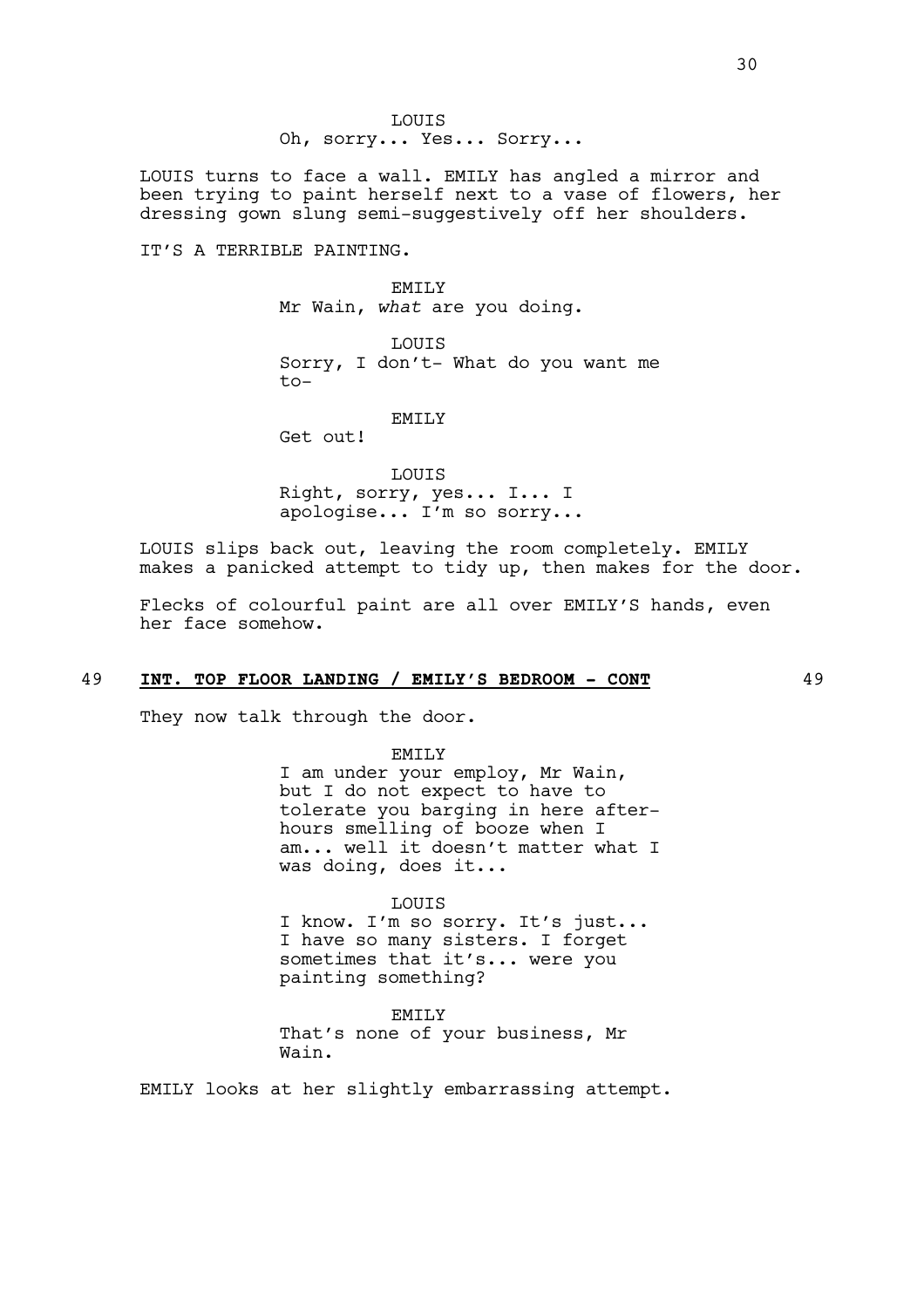#### EMILY (CONT'D)

But... yes, if you must know. I have a drawing lesson with the girls tomorrow and you Wains are all such accomplished artists I rather felt that I could do with a bit more preparation, that's all...

#### LOUIS

I see... well... I was actually wondering if you would like to go to the theatre, Miss Richardson.

LOUIS slips the poster for "THE TEMPEST" under the door. EMILY was not expecting this. She picks it up.

> LOUIS (CONT'D) As an educational trip of course... with Felicie, Claire and Marie...

EMILY Oh... of course... Yes...

LOUIS I know Shakespeare is an important part of your teaching.

EMILY Very important, yes. Perhaps the most... important.

LOUIS

I'm so sorry again, Miss Richardson. I'm terribly embarrassed. I was just excited to share the idea with you... I don't want you to feel like you have to be cooped up here in the house all the time...

A pause. EMILY appreciates this. She opens the door.

#### EMILY

... I think that would be a rather splendid idea... Please just knock next time you wish to see me.

#### **LOUTS**

Absolutely. Of course.

They look at each other for a bit. Then LOUIS glances at the TERRIBLE PAINTING in the corner. He smirks a little bit. EMILY of course can see the funny side too.

#### EMILY

... Is something funny, Mr Wain?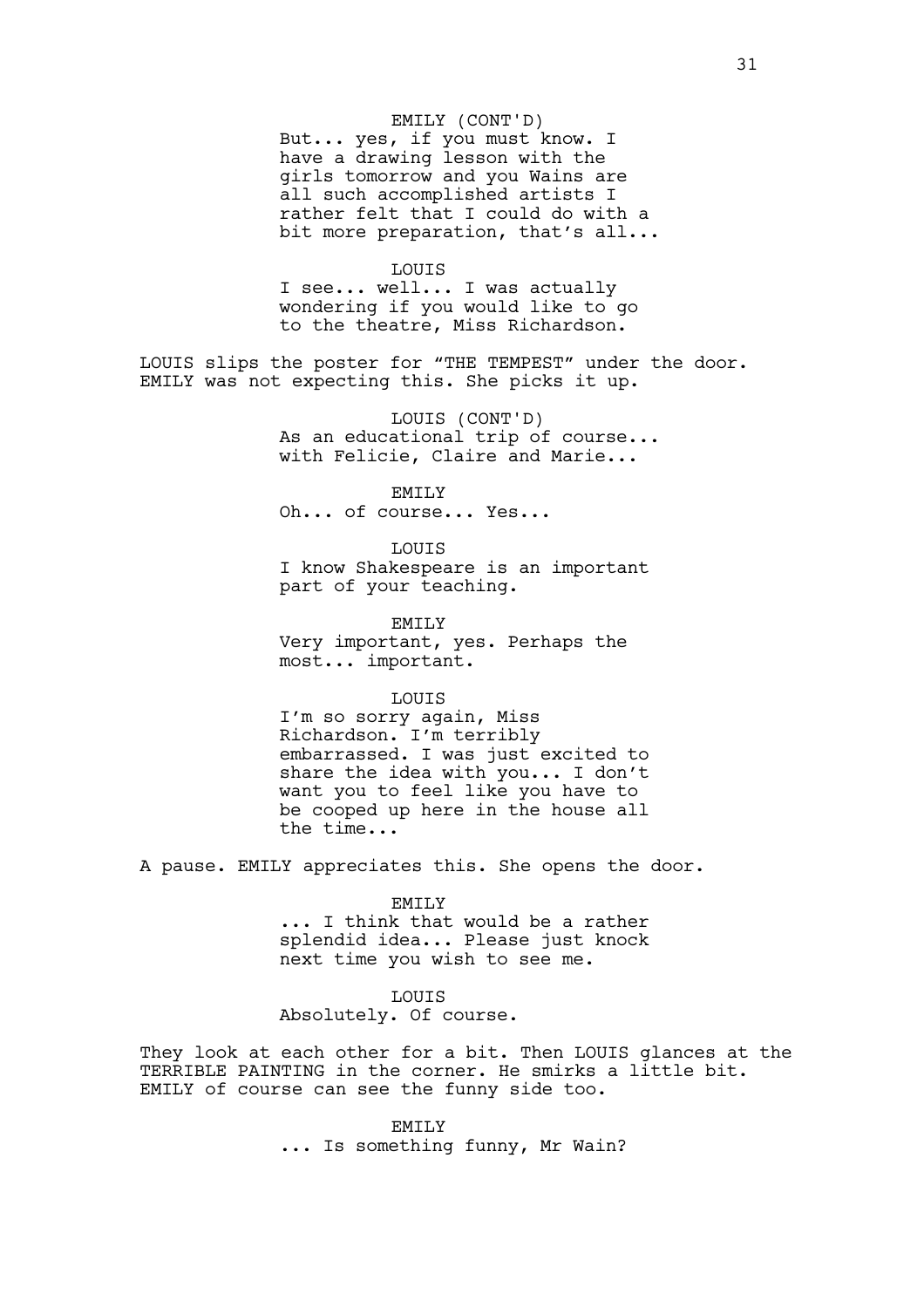LOUIS Not at all... not at all... good night, Emily...

EMILY ... Good night, Mr Wain.

EMILY closes the door on LOUIS, leaving him in the semi-dark. On LOUIS - that feeling again, even stronger now.

> **LOUTS** Oh and Miss Richardson...

> > EMILY

Yes?

LOUIS When it comes to drawing, there is only really one rule you ever need to teach... it's to look...

## 50 **INT. LOUIS' BEDROOM, WAIN TOWNHOUSE, CLERKENWELL - MORNING** 50

BIRDSONG. LOUIS fills a bowl with hot water. He lathers his face with soap, then begins to shave using a straight razor.

ECUS OF THE BLADE, OF HIS MOUTH.

When he is finished, he looks at himself in the mirror. Without his moustache, we see his CLEFT LIP.

### 51 **SCENE OMITTED** 51 51

## 52 **INT. TOP FLOOR LANDING, WAIN TOWNHOUSE, CLERKENWELL - MORN.** 52

LOUIS peeks into the SCHOOLROOM. FELICIE, CLAIRE and MARIE have perfectly sketched FRUIT, FLOWERS, ORNAMENTS.

Curtains drawn, EMILY now shows them a prism experiment shining a beam of light through a crystal champagne flute.

LIGHT refracts into ALL COLOURS of the spectrum.

FELICIE What a clever bugger Mr Newton was.

**EMILY** Uh, excuse me, Felicie. Language.

FELICIE Clever... sausage?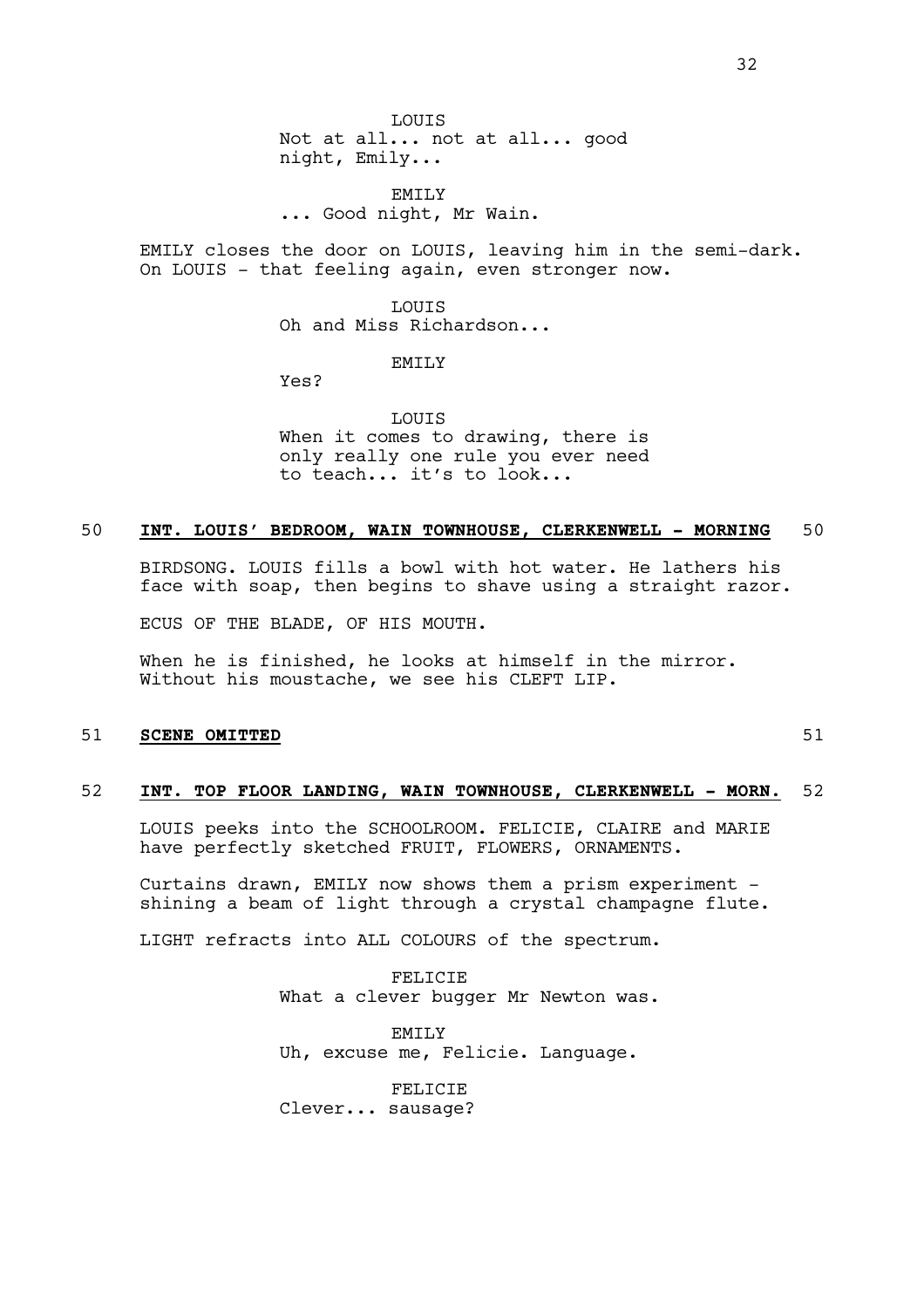Sausage I will accept, though I fear it rather fails to capture the spirit of Newton's genius.

MARIE

I'm a genius...

EMILY

Well if you study hard, Marie, perhaps you will be one day...

### 53 **INT. LOUIS' BEDROOM, WAIN TOWNHOUSE, CLERKENWELL - MORNING** 53

LOUIS is idly painting an ABSTRACT KALEIDOSCOPIC PATTERN onto a piece of glass. He hears FELICIE, CLAIRE and MARIE thanking EMILY, thundering down the stairs, growling like MONSTERS.

EMILY

Quietly now girls, please!

EMILY returns to her room. LOUIS puts his brush down and heads over to a little mirror, checking his collar, his hair.

## 54 **INT. TOP FLOOR LANDING, WAIN TOWNHOUSE, CLERKENWELL - MORN.** 54

LOUIS nervously waits outside EMILY'S bedroom. He knocks.

EMILY (O.C.) Come in, Mr Wain.

### 55 **INT. EMILY'S BEDROOM, WAIN TOWNHOUSE, CLERKENWELL - CONT.** 55

LOUIS enters. EMILY is sorting through her teaching papers.

LOUIS Good morning. How was your lesson?

EMILY Very good, thank you. Turns out your sisters don't really need my help with drawing so... we tried something else instead.

**LOUTS** 

Oh good. Well, um, I...

LOUIS smiles bashfully at EMILY. He sets himself.

LOUIS (CONT'D) I hereby atone for my drunken imposition... by revealing myself to you naked...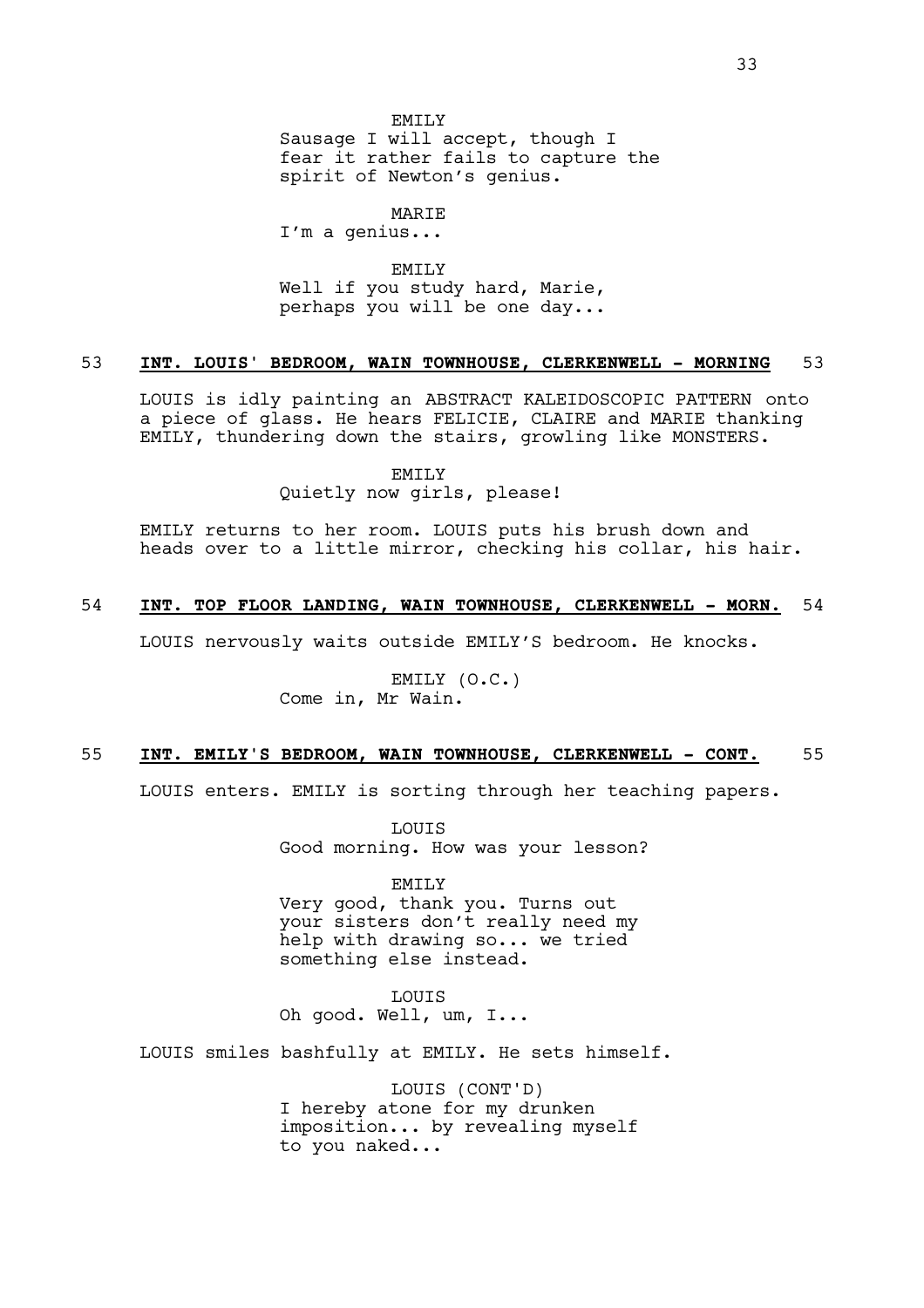#### EMILY

Please don't reveal yourself to me naked, Mr Wain. I might well consider that to be a secondary imposition, arguably even greater than the first...

### LOUIS

But you cannot have failed to notice that I have... quite a profound hare lip.

#### EMILY

... Yes... and what of it, Mr Wain?

#### LOUIS

... Have I made a mistake.

#### EMILY

No, Mr Wain... I think you look very handsome... Once you get to know me better, you'll see that I'm a bit like a big blue goldfish. I forget almost everything immediately.

LOUIS So... am I forgiven?

EMILY Why do you need me to forgive you, Mr Wain? Just don't do it again...

LOUIS Right. Yes... Well, I'm sorry.

## EMILY

About what?

LOUIS is not sure what to say or do. EMILY helps him out.

#### EMILY (CONT'D)

... When do you suppose we might take our trip to the theatre, Mr Wain? For the educational purposes of the children... of course...

# **LOUTS**

Of course... um... I shall consult my diary...

**EMILY** Excellent... I shall look forward

to it... Good day, Mr Wain.

LOUIS makes to leave, but just before he's out the door...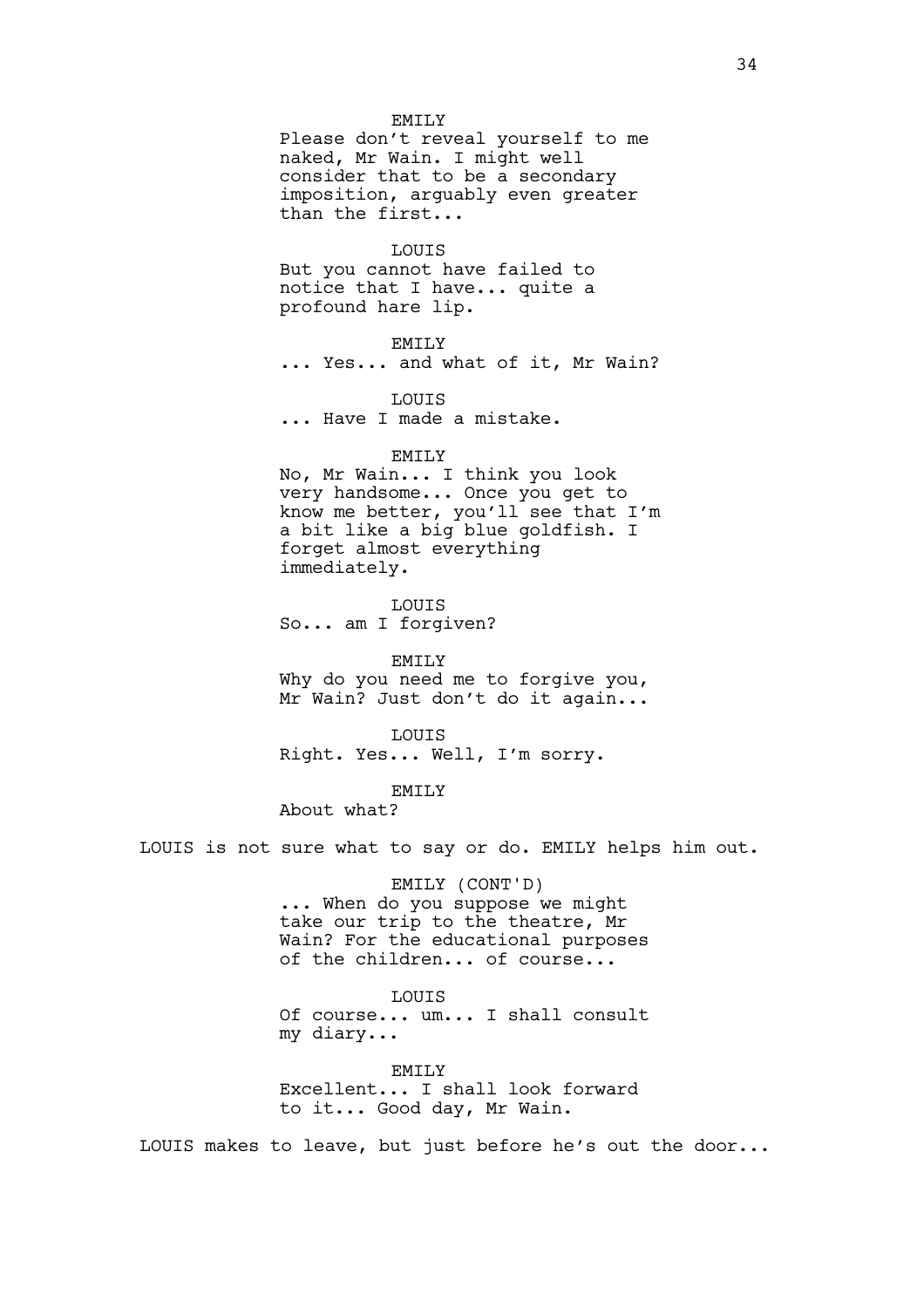EMILY (CONT'D) And Mr Wain...

LOUIS turns.

EMILY (CONT'D) Thank you. I appreciate the gesture.

## 56 **INT. GIRLS' BEDROOM / LANDING, WAIN TOWNHOUSE - DUSK** 56

MRS WAIN and JOSEPHINE are helping CLAIRE and FELICIE to get ready for the theatre, doing their hair and so on.

> MRS WAIN Well I think it's a wonderful idea.

> > CAROLINE

But mother - we are yet to settle our accounts with the coal merchant and the butcher. He should have consulted me.

## CLAIRE & FELICIE

Boring!

#### CAROLINE

And we can hardly have Louis out on the streets looking like that. Why you have committed this wanton act of violent self-harm I don't know.

MRS WAIN

Oh come now, Caroline. He's had a shave, that's all... Marie! Marie darling, where have you gone!

LOUIS is having tea and reading Emily's copy of THE TEMPEST.

CAROLINE Well he's hardly going to attract the advances of a lady of fortune looking like that, is he.

### 57 **INT. EMILY'S BEDROOM, WAIN TOWN HOUSE, CLERKENWELL - CONT.** 57

EMILY is alone in her room, also getting ready, hearing the conversation down below but trying to ignore it.

She shuffles a PATTERNED BLUE SHAWL over her shoulders and looks at herself. She feels nervous.

Then she starts to hear MARIE, seemingly in some kind of distress. It sounds like it's coming from nearby.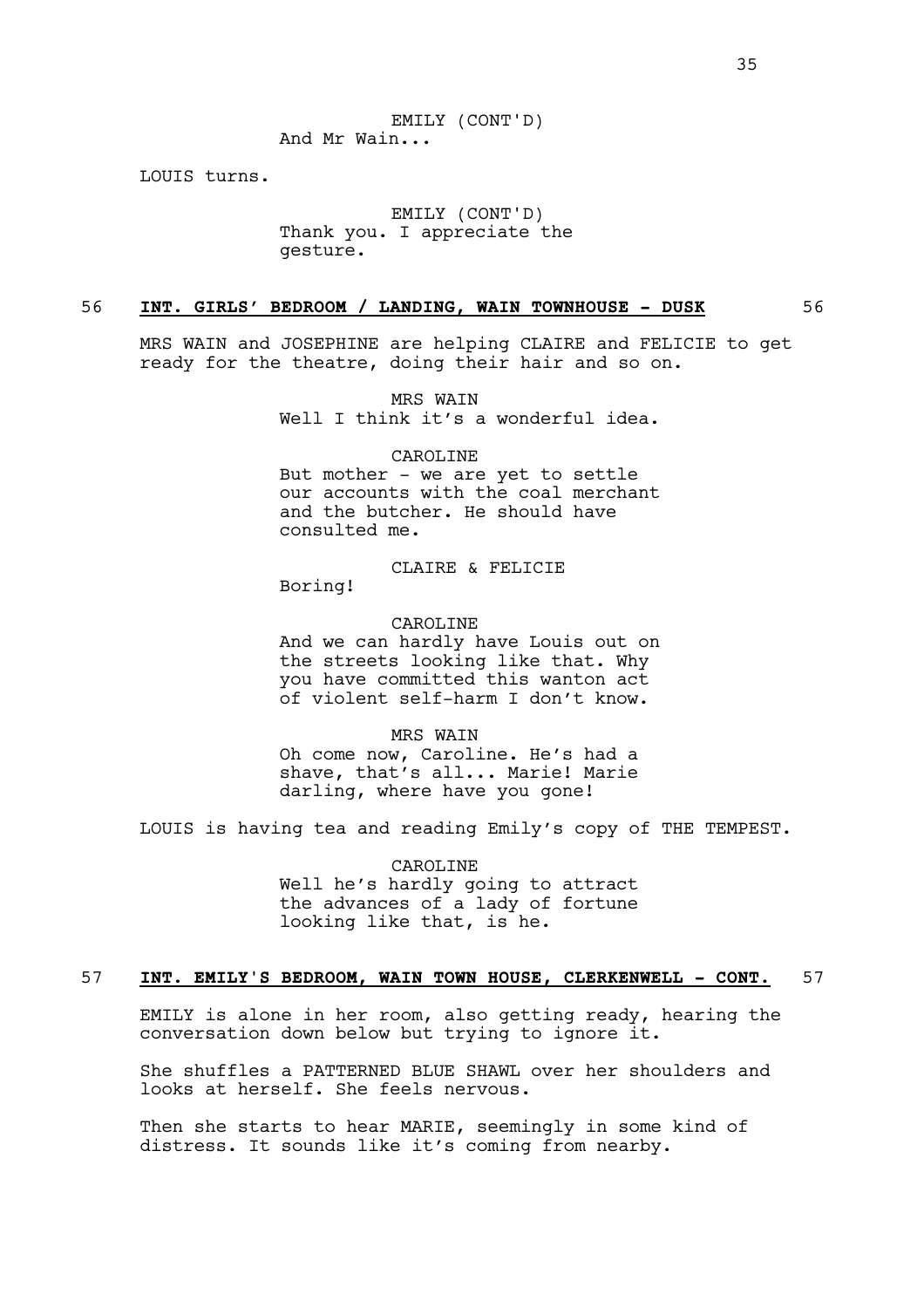EMILY can sense that something is up as she leaves her room.

She sees drops of blood on the floor and can hear crying. She follows the sound to the SCHOOL ROOM.

> EMTT<sub>.</sub>Y Marie...? Marie... are you okay?

MARIE (O.C.) ... Don't come in!

# 58 INT. GIRLS' BEDROOM, WAIN TOWNHOUSE, CLERKENWELL - CONT. 58

JOSEPHINE I think we should all go and make an evening of it.

#### CAROLINE

Josephine, we at least must stay! If Miss Richardson deems it educationally fit for her, as their governess, to take our younger sisters then let us discuss that and that alone.

### JOSEPHINE

I'm just saying... I should like to go - not so much for the play as for the handsome young bachelors in the crowd.

Some of the SISTERS and MRS WAIN supportively go "ooh".

CLAIRE We can practise our flirtations!

**LOUTS** And I should like to go because I should like to go... if you care to join us, Caroline, you would be most welcome.

# 59 **INT. TOP FLOOR LANDING / SCHOOL ROOM - CONTINUOUS** 59

Through the School Room door, we hear EMILY consoling MARIE.

EMTT<sub>.</sub>Y It's okay... it's a good thing. It's perfectly natural... it means you're a woman...

MARIE ... Does it?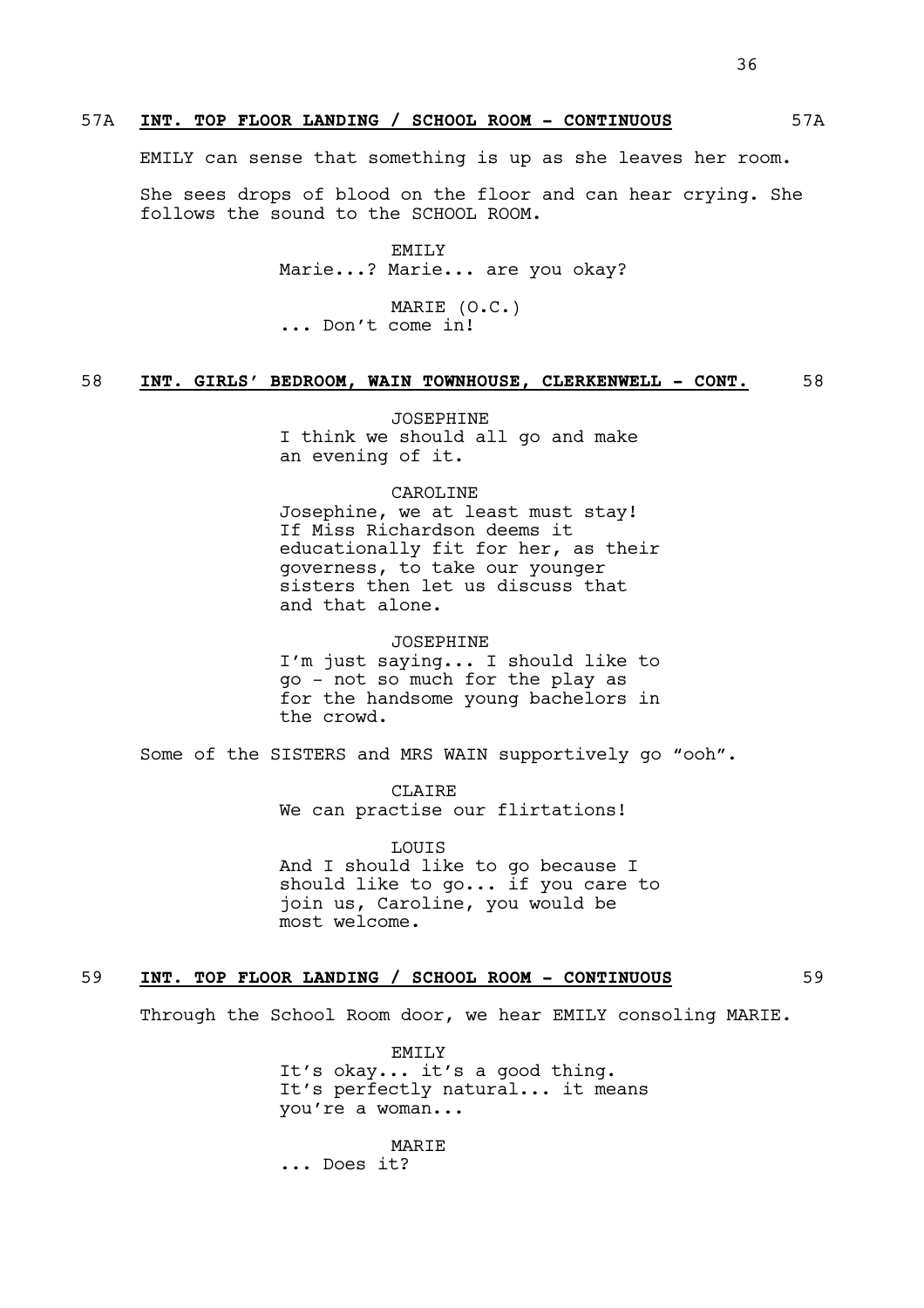LOUIS

I think it's fair to say that Miss Richardson has had an extremely positive effect on this family and we should show our gratitude.

THUNDERING OF FEET. MARIE appears down the hallway.

### **MARTE**

... I'm a woman!

MARIE, face red from crying, punches the air in triumph, before scuttling off into another bedroom.

EMILY

Hooray!

The OTHER SISTERS and MRS WAIN are taken aback at first but then try to play along. EMILY pauses in the hallway.

> EMILY (CONT'D) Sorry, everyone. Bit of a situation... everything's under control!

LOUIS looks on warmly as EMILY follows after MARIE. He looks at CAROLINE. She is not entirely impressed.

#### 61-63 **SCENES OMITTED** 61-63

#### 64 **INT. AUDITORIUM, THEATRE, LONDON - NIGHT** 64

A BUSTLING ATMOSPHERE. FELICIE, MARIE and CLAIRE have snacks and seem excited.

LOUIS' cleft lip is getting a few stares. So is EMILY, who is in a smart version of her Governess attire. She looks around at the grand theatre.

LOUIS spots MISS DU FRAYNE and a couple of her FEMALE FRIENDS, filing to their seats in a booth. They see EMILY and quickly look away, whispering to each other.

It feels like everyone is staring at them and whispering. They try to block it out and enjoy the moment - sweetly, innocently on edge to be here together.

> **LOUTS** ... You look... very-

EMILY Thank you... so do you.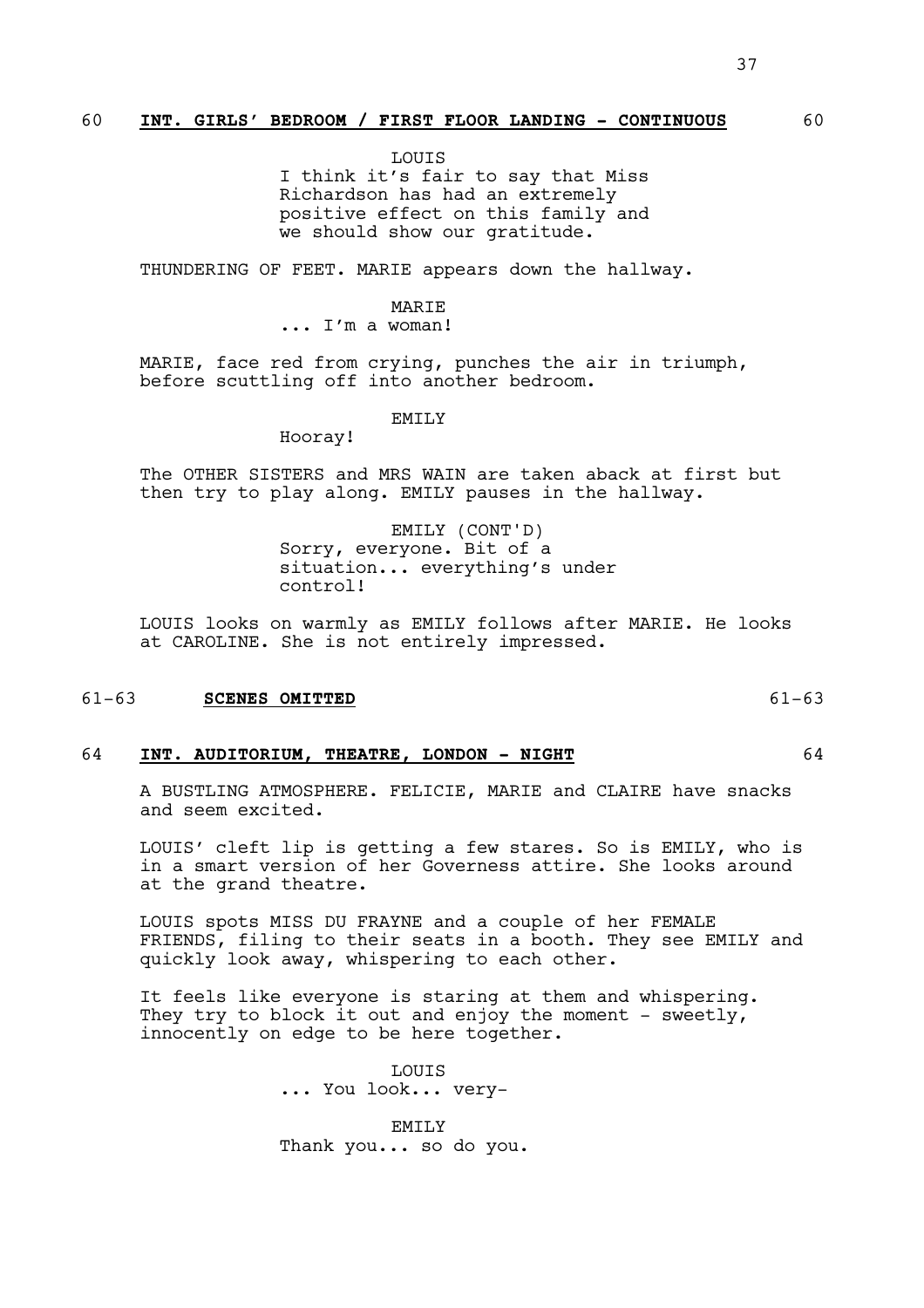Thank you.

EMILY Thank *you*... shall we sit down?

LOUIS Yes, let's sit down... is it your first time?

**EMILY** ... Yes. Yes, it is... exciting...

A GROUP of POSH BOYS are pulling their mouths into shapes and laughing. LOUIS tries to rise above it. A LOW RUMBLE...

JUMP CUT TO:

*... CRACKS INTO BILLOWING WIND, THUNDER, LIGHTNING! THE STAGE IS A STORMY SEA. A SHIP IS BATTERED BY HUGE WAVES.* 

CLAIRE makes eyes at an older bachelor in the seat next to her. He smiles back noncommittally.

Next to CLAIRE sit FELICIE and MARIE, followed by EMILY. And next to EMILY, removed from his sisters, sits LOUIS.

EMILY is full of wonder but the LOUD, FLASHING STORM seems to be making LOUIS slightly anxious. She notices. On LOUIS.

# **FLASH-CUT MEMORIES OF "THE SEA FULL OF BIG SHIPS" - the nightmare he had as a child about a stormy sea.**

*OTHER FLASH-CUT MEMORIES -* THIS BUILDS TO A BREAKING POINT.

LOUIS Sorry... won't be a moment...

LOUIS suddenly gets up and leaves. He has to wiggle past ANGRY THEATERGOERS. EMILY watches him go.

> LOUIS (CONT'D) Excuse me... sorry... excuse me...

EMILY watches him go.

# 65 **INT. TOILET, CROWN THEATRE - NIGHT** 65

LOUIS comes out of a cubicle, seemingly recovered. He is surprised to see EMILY waiting for him.

> **LOUTS** Er, this is the gentleman's toilet.

38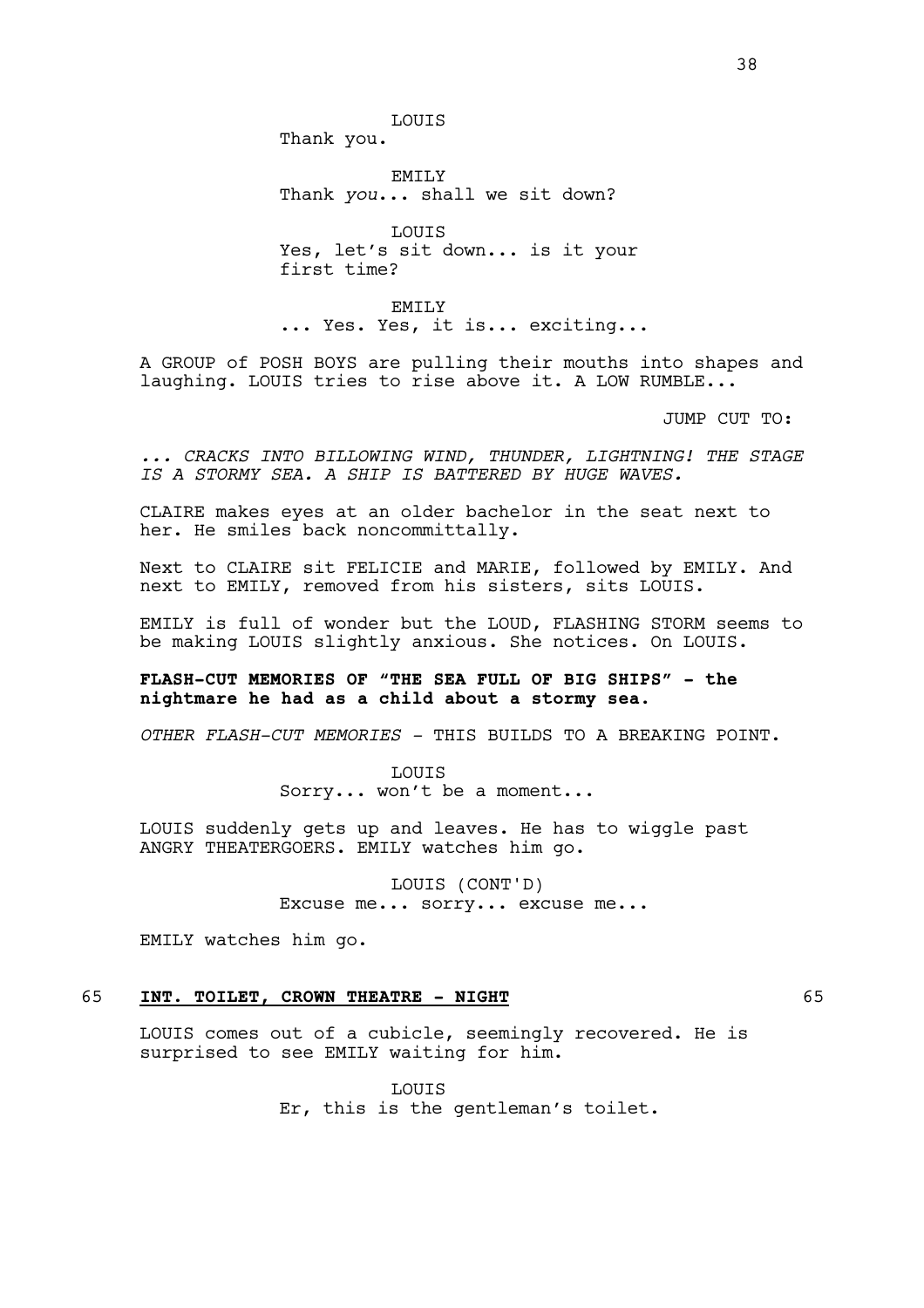EMILY Yes, no sorry, I... I was just worried that you might be... in distress about something...

LOUIS Um, no... just... a bit of a funny turn, that's all...

EMILY

Right, yes... I just thought that it might have, um... might have reminded you of something... something you found frightening as a child, perhaps... like The Sea Full of Big Ships...

LOUIS is surprised that she knows about this.

EMILY (CONT'D) I might have accidentally... looked in your journal...

LOUIS Well, that's nosy.

EMILY I'm afraid it's one of my many flaws.

LOUIS

Nosiness.

EMILY Yes, I'm very nosy... that's partly why I chose to be a governess...

LOUIS And did you find it horrifying? All those dark, disturbing visions...

EMILY

I found it quite reassuring to be honest... I tend to have nightmares about not getting out of places. Once spent an entire dream stuck in a very complicated barn...

LOUIS finds this gently amusing. They are now quite close.

**LOUTS** ... Well thank god you didn't get stuck in that wardrobe.

EMILY ... Thank god... Thank god I had you to let me out...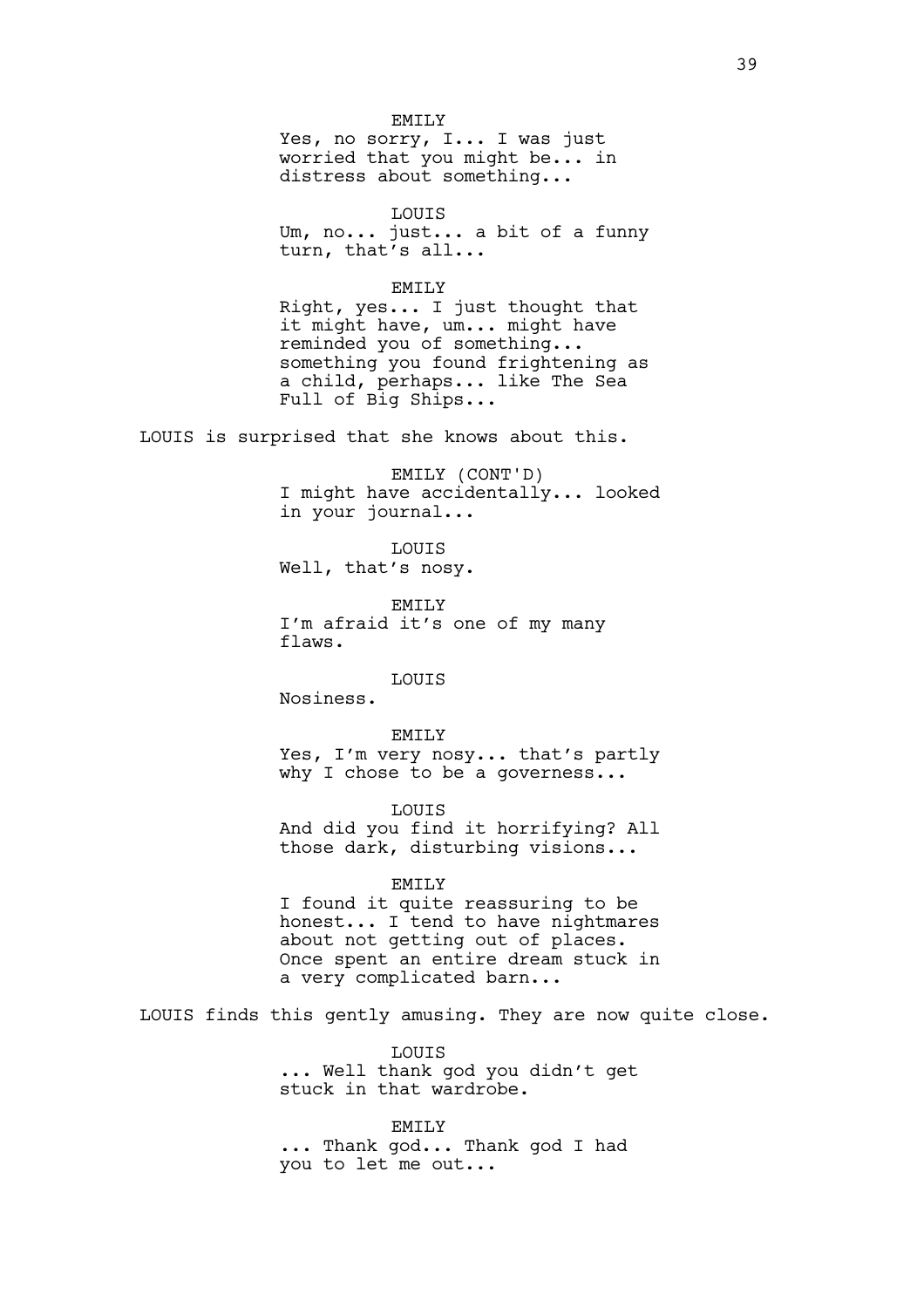LOUIS and EMILY find themselves looking straight into each others' eyes. EMILY kisses LOUIS. It's impulsive, tentative at first. Then they continue kissing with more confidence.

A FLUSH interrupts the moment. A POSH MAN emerges cautiously from a cubicle and starts washing his hands, awkwardly smiling hello, trying not to look at them.

### 66 **SCENE OMITTED** 66

# 67 **INT. FOYER, CROWN THEATRE, LONDON - NIGHT** 67

The AUDIENCE make their way into the foyer after the show. LOUIS and EMILY feel the gaze of EVERYONE - looking, gossiping, whispering.

LOUIS spots MRS DU FRAYNE with her SPINSTER FRIENDS, peeling away from the POSH MAN who was in the toilets.

> MRS DU FRAYNE Well if it isn't my favourite family... the Wains... How are you, Louis? Terrific eulogy at your father's funeral.

LOUIS Thank you. You say that... every time I see you.

MRS DU FRAYNE And you must be the famous... Emily Richardson...

EMILY

That I am.

MRS DU FRAYNE We were just remarking how we don't often see Governesses at the theatre... Was it your first time? I heard you got a little bit confused, Miss Richardson... about the lavatories?

A weirdly tense smile-off, where no one says anything.

Across the room, the POSH BOYS have partnered with some POSH GIRLS, one of whom wears spectacles on her nose, mocking EMILY to make the boys laugh.

# 68 **EXT. LONDON STREETS - NIGHT** 68

A CARRIAGE travels through the quiet of the night.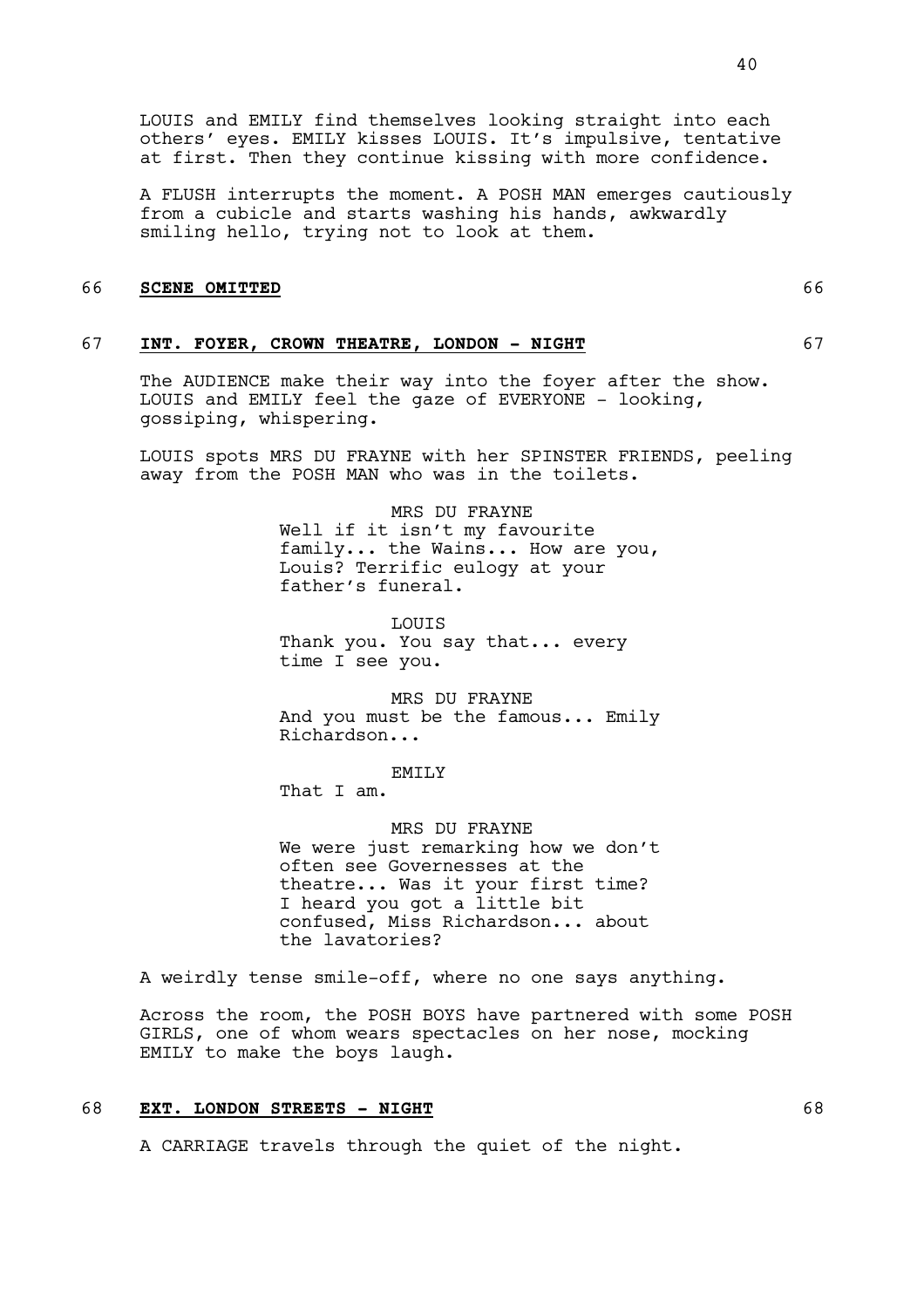# 69 **INT. CARRIAGE - NIGHT** 69

CLAIRE, FELICIE and MARIE are asleep in a sisterly tangle. LOUIS looks at EMILY, who sits next to him. She looks back.

He looks down at their hands, resting by their legs.

LOUIS takes EMILY'S hand. EMILY does not know what to do about this. She is torn. She takes her hand away.

# 70 **INT. FIRST FLOOR LANDING, WAIN TOWNHOUSE - NIGHT** 70

LOUIS is pacing around, agitated. EMILY sweeps down from the top floor. LOUIS tries to stop her. She continues downstairs

> LOUIS Please, will you just let me speak to them.

EMILY No, Louis... I can handle it...

### 71 **INT. DINING ROOM, WAIN TOWNHOUSE, CLERKENWELL - NIGHT** 71

CAROLINE, JOSEPHINE and MRS WAIN sit opposite EMILY.

#### CAROLINE

You are clearly an intelligent woman, Miss Richardson, and we have been impressed by your teaching. But there are certain aspects of your behaviour, and certain aspects of the behaviour that you encourage in my ridiculous brother, that we simply cannot tolerate... this evening was intended as an educational event for the children and as a small token of our gratitude... yet now, thanks to you, this family is the talk of the town...

JOSEPHINE ... And not in a good way.

CAROLINE ... You have three days to get your affairs in order...

EMTT<sub>.</sub>Y

... Thank you.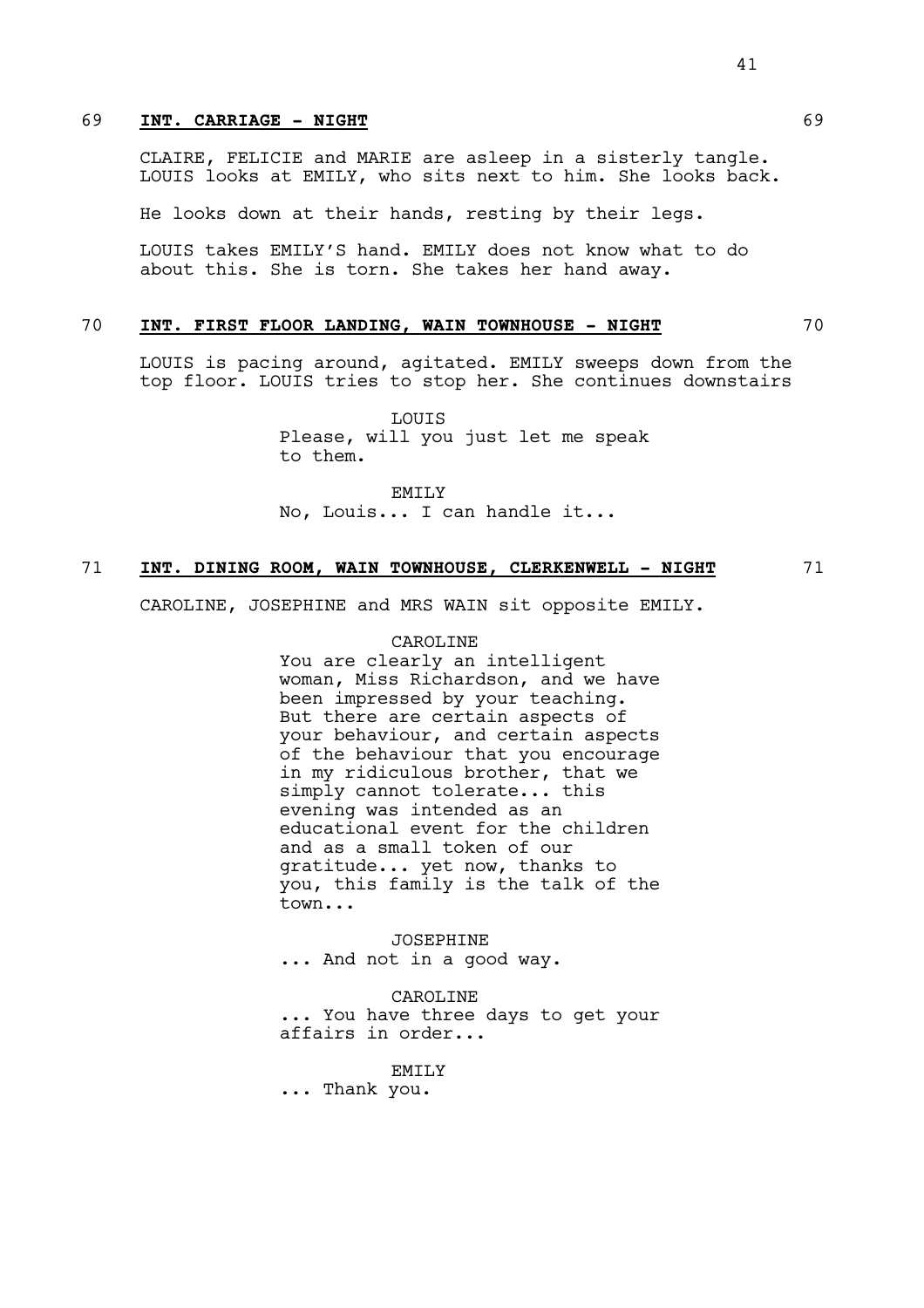# 72 **INT. VARIOUS, TOP FLOOR, WAIN TOWNHOUSE - NIGHT** 72

LOUIS sits alone in the SCHOOL ROOM. A knock at his door. It's EMILY.

> EMILY I just wanted to... thank you, Mr Wain... for a very pleasant evening... I had a very nice time.

LOUIS nods "you're welcome".

EMILY (CONT'D) I have taught of countless adventures from the safety of a school room... but it was exciting to be taken on one... for once...

LOUIS ... I very much like your shawl by the way.

EMILY Thank you. It was my mother's.

LOUIS It's blue...

EMTT<sub>.</sub>Y Yep... it's blue...

A long pause. Neither knows what to do or say.

EMILY (CONT'D) I am a governess, Mr Wain... It simply... cannot be...

LOUIS But would you... want it to be...

EMILY ... Even that I might... you must understand...

LOUIS walks towards her until their faces are very close. EMILY is torn.

> EMILY (CONT'D) ... We can't.

EMILY looks into his eyes. She puts her hand on his cheek and kisses him on his cleft lip - lightly and with finality.

> EMILY (CONT'D) Goodbye, Louis.

EMILY leaves for her bedroom. LOUIS thinks. Perhaps he is giving up. He retreats into his bedroom.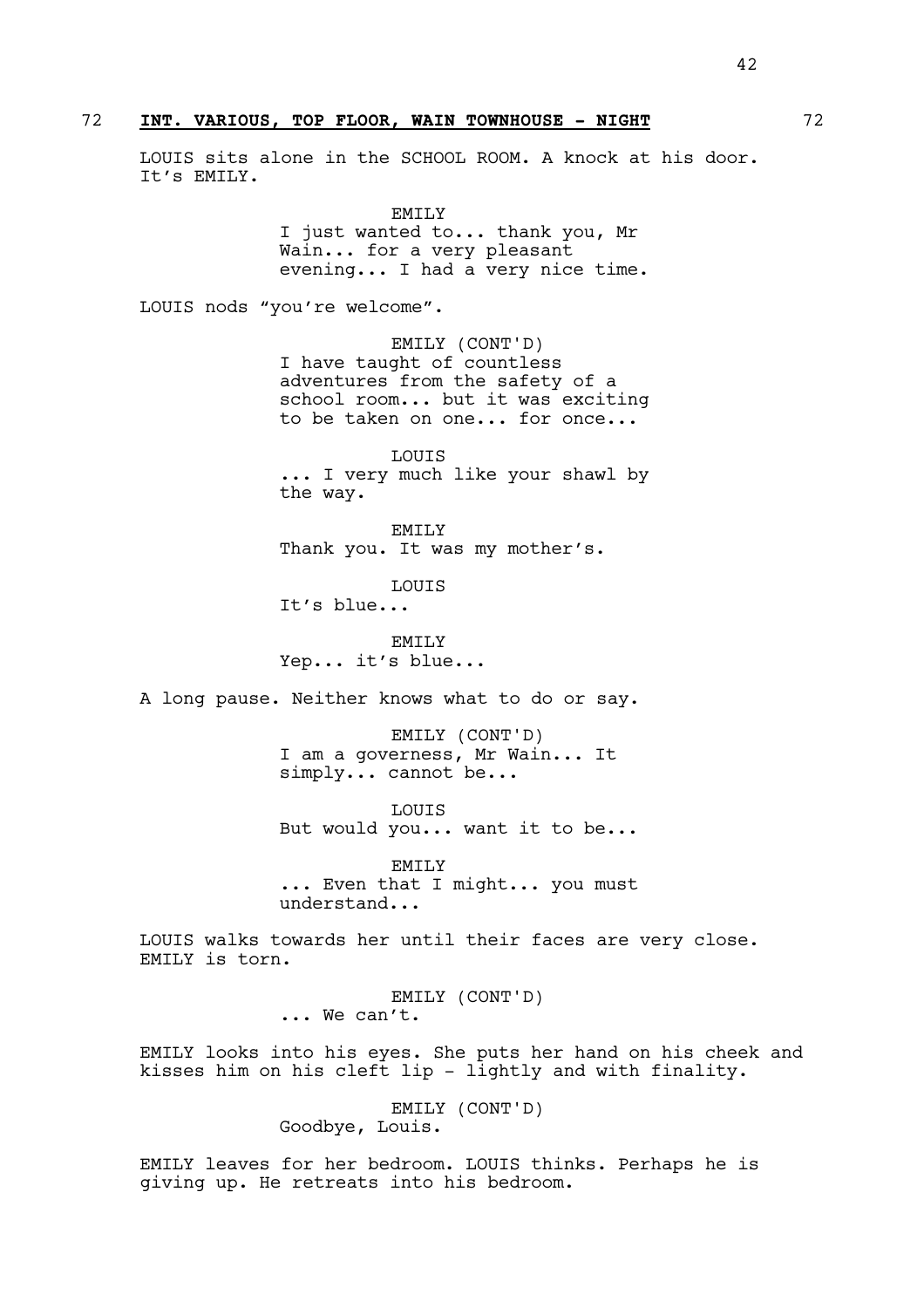*FLASH-CUT MEMORIES of LOUIS' CHILDHOOD INTER-MINGLE with FLASH-CUTS of his time with EMILY.*

LOUIS paces oddly as MEMORIES flash before him. He knows this is a cross-roads. He knows he must act. He sees EMILY closing the door to her bedroom in the hallway.

Suddenly, he rushes back through the SCHOOL ROOM, heading for the other entrance to her bedroom.

# 73 **INT. SCHOOL ROOM, WAIN TOWNHOUSE, CLERKENWELL - CONT.** 73

LOUIS arrives just as EMILY is closing the door that connects the SCHOOL ROOM to her bedroom. Their eyes meet immediately. She feels it too.

> **LOUTS** I don't care... I don't care what people think...

Her eyes are wet with the beginnings of tears. So are his.

EMILY ... This is very inconvenient.

They kiss. They look at each other again. EMILY pulls LOUIS into her room and closes the door.

# 74 **INT. EMILY'S BEDROOM, WAIN TOWN HOUSE, CLERKENWELL - NIGHT** 74

A BEAUTIFULLY IMPRESSIONISTIC SEQUENCE THAT PULSES IN AND OUT OF TOTAL DARKNESS. Their hair, their faces, their eyes, their mouths, their bodies, as they make love. They try to be as quiet as they can. THE SOUND OF THEIR BREATHING.

> LOUIS (V.O.) On the 30th January, in the year 1884, Emily and I became husband and wife.

> > FADE TO BLACK

# 75 **INT. KITCHEN / PARLOUR, WAIN TOWNHOUSE, CLERKENWELL - DAY** 75

MUSIC CONTINUES. CAROLINE and LOUIS have a fearsome row.

LOUIS (V.O.) Like my father, I was considered to have brought shame upon my family and was banished from my own home.

JOSEPHINE and MRS WAIN restrain CAROLINE as she tries to attack LOUIS. EMILY watches from a doorway, looking after FELICIE, CLAIRE & MARIE.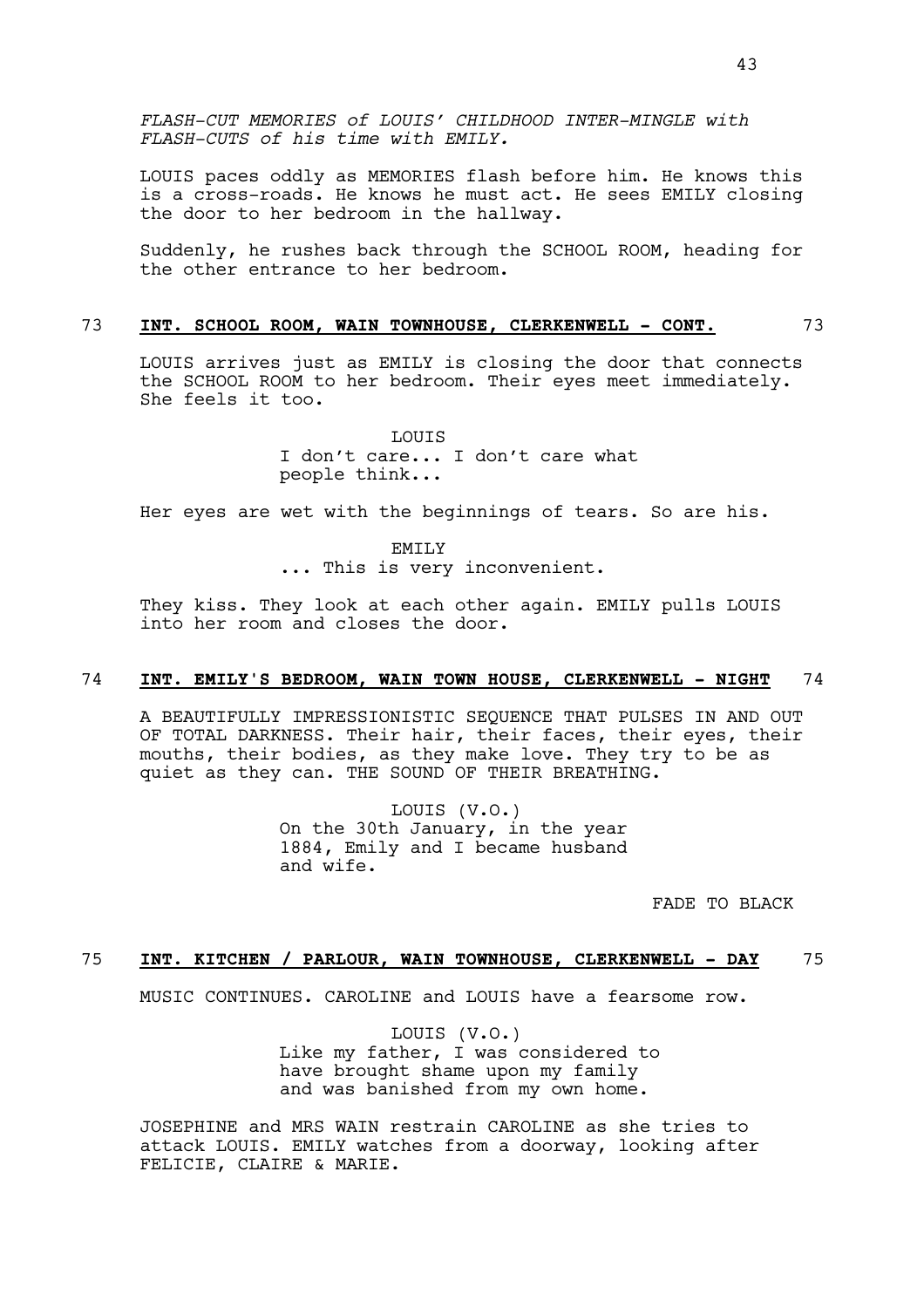# 76 **EXT. ELIZABETH TERRACE, SOUTH HAMPSTEAD - DAY** 76

LOUIS and EMILY arrive at a run down little cottage, quite isolated. Happy nonetheless, they enter their new home.

> LOUIS (V.O.) And so we began our life of exile

in the lowly village of Hampstead.

FURNITURE is unloaded into their garden, which is full of cases and a WAGON of WILLIAM WAIN'S FABRICS AND WALLPAPER.

# 77 **INT. KITCHEN, ELIZABETH TERRACE, SOUTH HAMPSTEAD - DAY** 77

LOUIS and EMILY unpack and decorate. They don't have much furniture. It's much smaller than in Clerkenwell. They clean a very dirty kitchen, dirty windows.

### 78 **INT. BEDROOM, ELIZABETH TERRACE, SOUTH HAMPSTEAD - DAY** 78

LOUIS and EMILY throw a WILLIAM WAIN quilt over the bed.

# 79 **INT. VARIOUS, ELIZABETH TERRACE, SOUTH HAMPSTEAD - DAY** 79

They tear down existing wallpaper and put up WILLIAM WAIN'S. EMILY puts her rocks out. They make it a home.

# 80 **INT. PARLOUR, ELIZABETH TERRACE, SOUTH HAMPSTEAD - EVENING** 80

LOUIS and EMILY paint A FLOWERY BORDER onto a MIRROR.

A SHOT FROM WITHIN THE MIRROR as they finish and survey their work. They have each other. They are okay.

# 81 **INT. STUDY, ELIZABETH TERRACE, SOUTH HAMPSTEAD - MORNING** 81

LOUIS signs a cheque to MRS JULIE FELICIE WAIN.

LOUIS (V.O.) And in spite of a newly fractious relationship with my sisters...

# 82 **EXT. HAMPSTEAD STREETS - DAY** 82

LOUIS finds a post box. He posts the cheque.

**LOUTS** ... I continued in my endeavours to support them...

44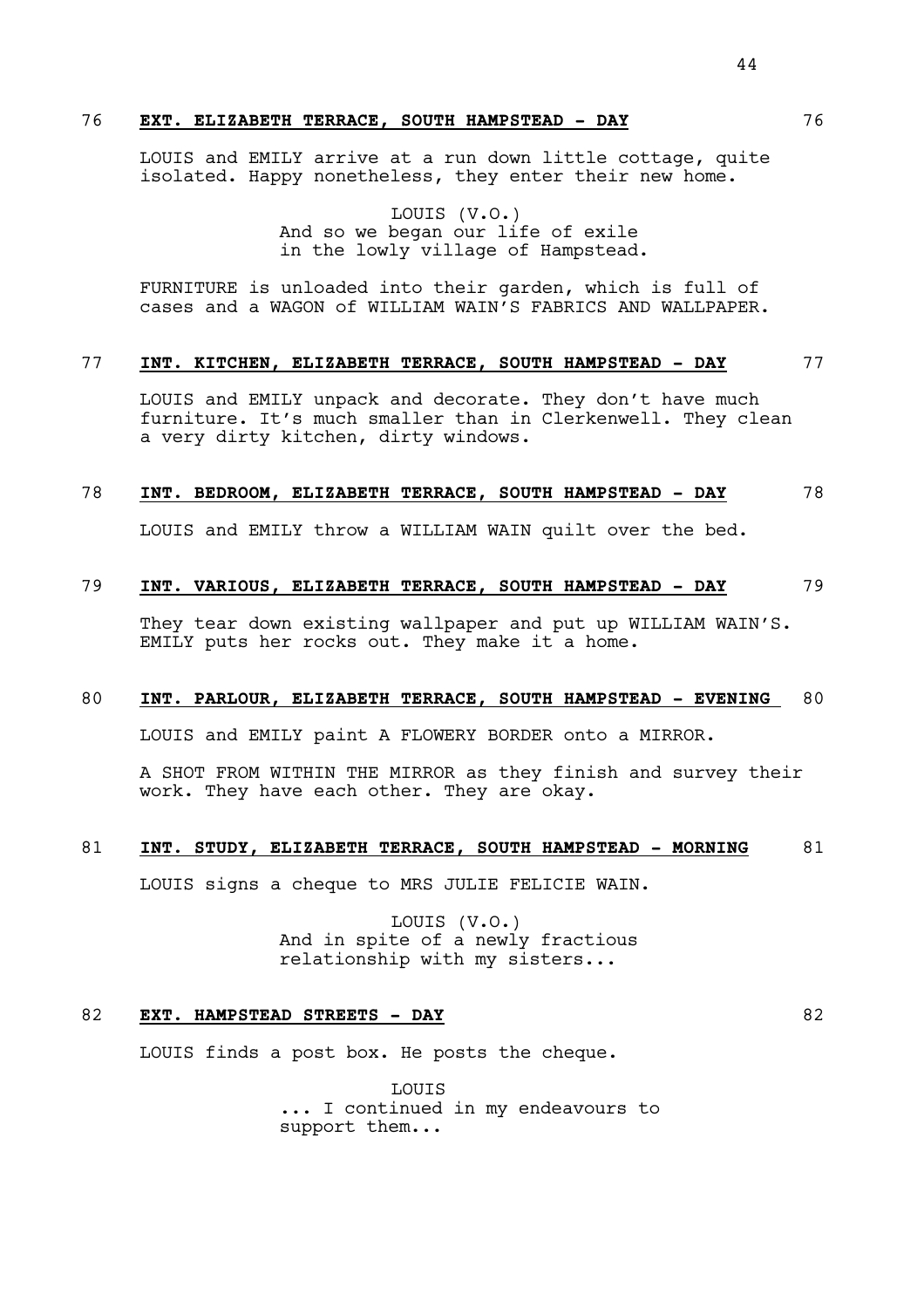# 83 **EXT. CHATEAU - DAY** 83

A WELL GROOMED BULLDOG SITS ON A PODIUM. LOUIS paints at an easel, sipping from a fancy teacup.

> LOUIS (V.O.) ... And took on private commissions as a dog portraitist.

LOUIS presents his PORTRAIT to an ARISTOCRATIC COUPLE, their CHILDREN and their STAFF. They all clap delightedly.

> LOUIS (V.O.) This was to supplement my continued work covering general news...

# 84 **INT. SIR WILLIAM INGRAM'S OFFICE, ILN - DAY** 84

INGRAM inspects LOUIS' SKETCHES with a magnifying glass.

LOUIS (V.O.) ... And various agricultural shows around the country for Sir William.

# 85 **EXT. COUNTRY SHOW - DAY** 85

RAIN. LOUIS sits under an umbrella in a sorry looking corner of a COUNTRY SHOW, sketching CHICKENS.

#### 86 **EXT. BRITISH COUNTRYSIDE - DAY** 86

A STEAM TRAIN TRAVELLING THROUGH THE RAIN.

LOUIS (V.O.) But then, just six months after we had become married, Emily's health began to deteriorate...

#### 87 **INT. TRAIN - DAY** 87

LOUIS watches the RAIN trickle down the window.

# 88 INT. ELIZABETH TERRACE - DAY **88**

RAIN. LOUIS waits outside while EMILY talks with a DOCTOR.

DR QUANTOCK I gather you are an educated woman, Mrs Wain.

EMTT<sub>.</sub>Y Yes, Doctor... I was a Governess. 45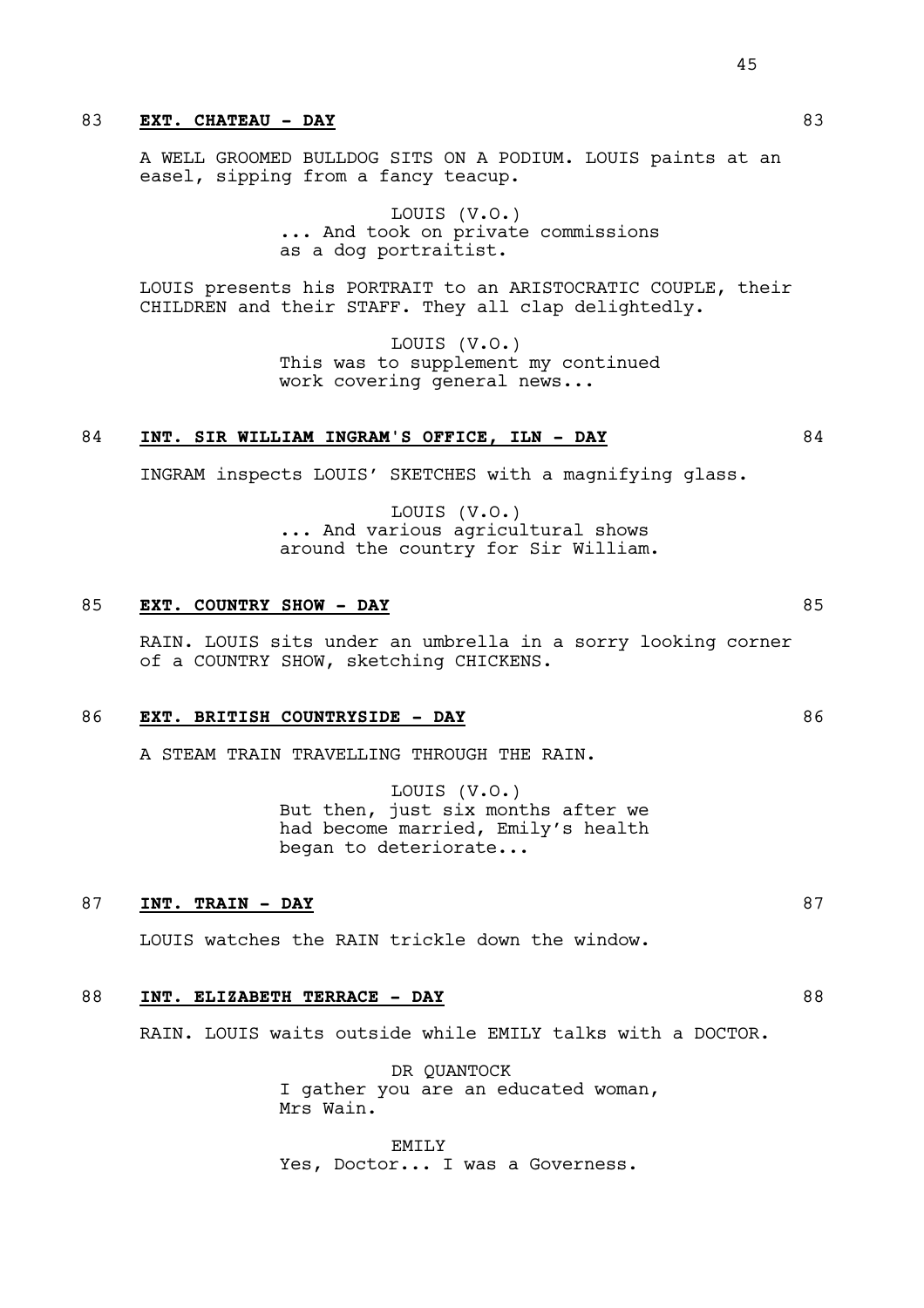I... I see... well in that case... I trust that you will understand me, when I say... that you have terminal cancer of the breast...

EMILY hesitates, but doesn't want to be weak. LOUIS is hearing everything, struggling to keep it together.

#### EMILY

... Yes, Doctor.

EMILY sighs. DR QUANTOCK is thrown by this reaction.

EMILY (CONT'D) ... Just when I was starting to enjoy it...

### 89 **CONTENT MOVED TO 97A** 89

# 90 **SCENE OMITTED** 90

# 91 **EXT. ELIZABETH TERRACE, SOUTH HAMPSTEAD - DUSK** 91

RAIN CONTINUES. LOUIS stands by the road under an umbrella and sees the DOCTOR'S CARRIAGE off. EMILY waits for him in the doorway as he returns, unsure of what to say.

Just as he reaches the door - *MEOW*.

EMILY What was that? ... Did you hear it?

They look around but can't see anything.

LOUIS

Strange...

*MEOW.* EMILY edges out under the umbrellas with LOUIS.

EMILY Where's it coming from...

And then they see him. *MEOW.*

Under a bush, in the pouring rain, they see an adorable little BLACK & WHITE KITTEN. He is vulnerable and shivering and looking right at them.

> **LOUTS** Hello there, little one...

LOUIS and EMILY carefully walk across the garden towards him.

- 
-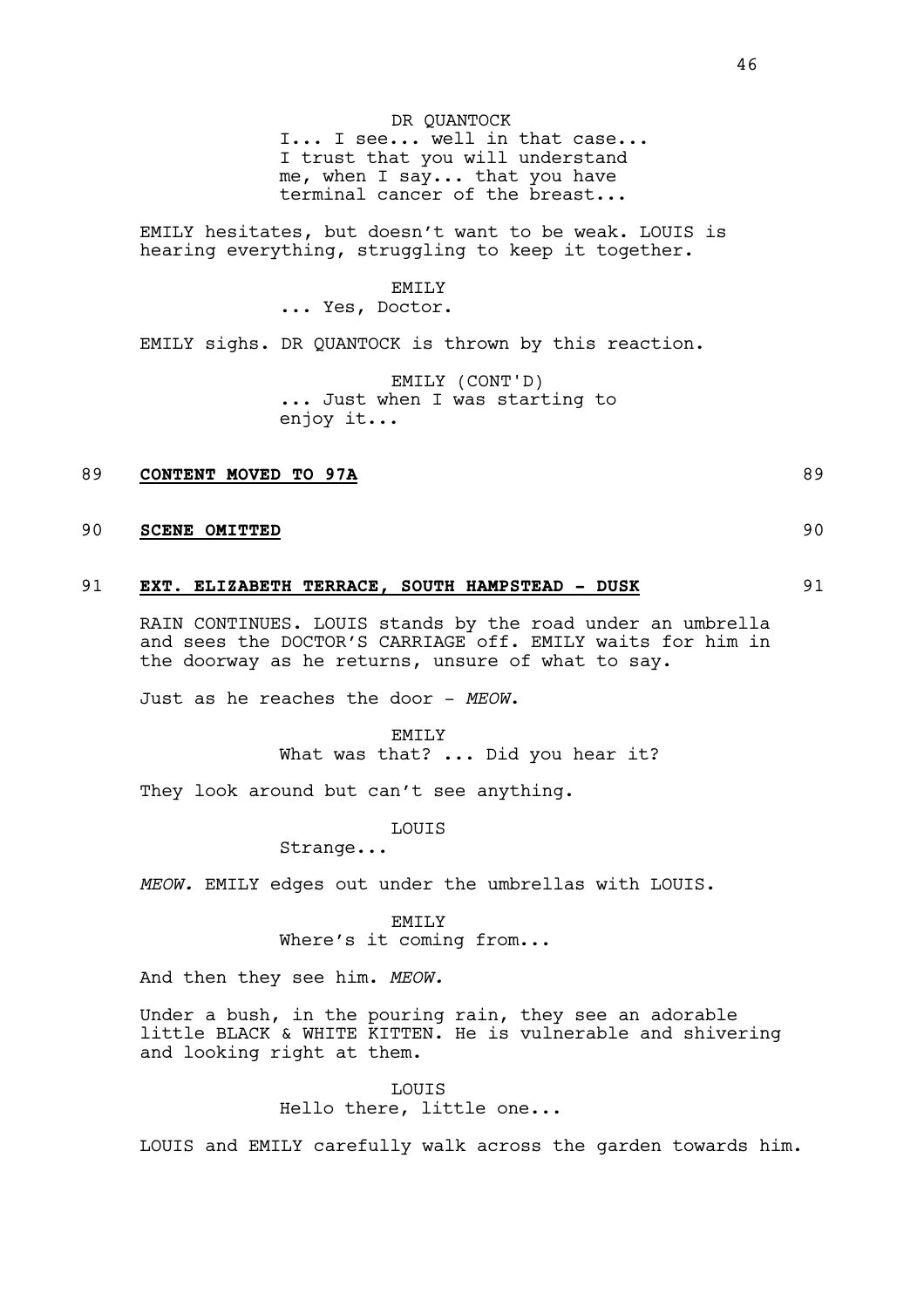In a flash of THUNDER, we see A PORTRAIT SHOT of the KITTEN. A classic LOUIS WAIN image. *MEOW.*

#### EMILY

# Oh, Louis... look...

EMILY picks the KITTEN up and starts hugging him and nuzzling him - an image that will be seared into LOUIS' memory forever, an image of innocence and love.

> EMILY (CONT'D) You're soaking wet, poor thing... Come into the warm with us... We'll take care of you. Won't we, Louis?

EMILY heads back into the house. LOUIS is left in the rain, feeling a strange solace, a sense of the comfort that this cat will bring them.

### 92 **INT. KITCHEN, ELIZABETH TERRACE, SOUTH HAMPSTEAD - DUSK** 92

LOUIS watches as EMILY scrubs the tiny little kitten dry.

# 93 **INT. LARDER, ELIZABETH TERRACE, SOUTH HAMPSTEAD - NIGHT** 93

EMILY and LOUIS crouch as the KITTEN laps at a bowl of milk.

# 94 **INT. PARLOUR, ELISABETH TERRACE, SOUTH HAMPSTEAD - MORNING** 94

EMILY has fashioned a strange toy for PETER, a cotton mouse on the end of a string, which she drags around the room. PETER plays with it, making LOUIS and EMILY laugh.

# 95 **INT. STAIRS, ELIZABETH TERRACE, SOUTH HAMPSTEAD - MORNING** 95

PETER clumsily climbs the stairs. He is congratulated by LOUIS and EMILY as he gets to the top.

# 96 **INT. HALLWAY, ELIZABETH TERRACE, SOUTH HAMPSTEAD - MORNING** 96

SUNSHINE. LOUIS, EMILY and PETER get ready to go for a walk. They tie a LITTLE RED RIBBON round PETER'S neck.

# 96A **EXT. ELIZABETH TERRACE / NEIGHBOURING FIELD - MORNING** 96A

SUMMER. LOUIS and EMILY go out of their back gate and walk across the field, carrying PETER with them. The village of Hampstead and smoky London sprawl out in the deep background.

PETER is still a kitten. They get looks from DOG WALKERS and PASSERS-BY, but don't care.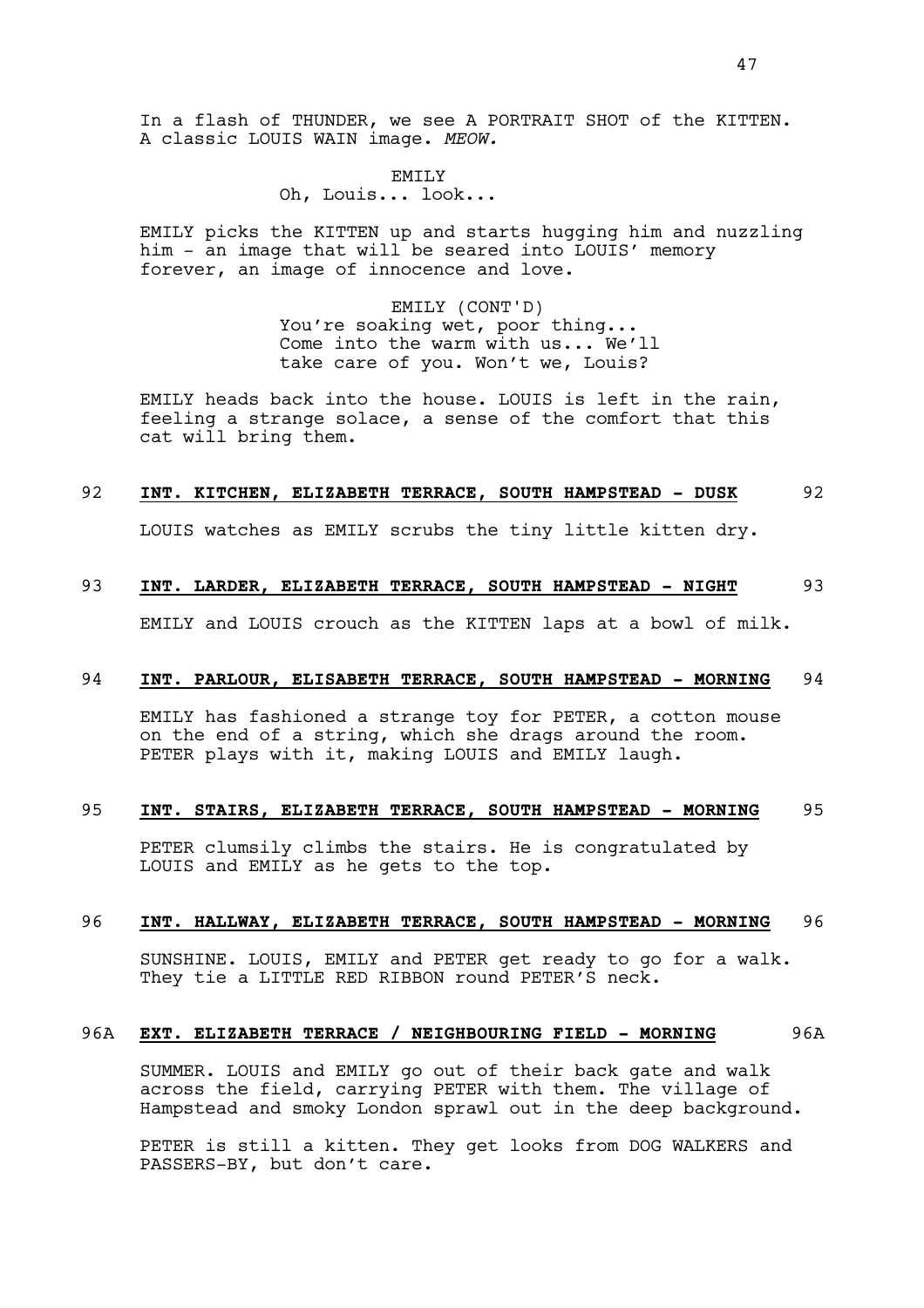# 97 **EXT. HAMPSTEAD HEATH - DAY** 97

AUTUMN. BEAUTIFUL ORANGES, REDS AND BROWNS. PETER plays in the AUTUMN LEAVES, now a fully grown young cat. EMILY needs a bit of support - she is paler and has lost weight.

#### EMILY

Come on, Peter! Keep up!

They walk past HUGE OAK TREES.

LOUIS I think Peter likes the oak trees.

EMILY Amazing, aren't they. They live for a thousand years... three hundred years to grow. Three hundred years to live... and three hundred years to die...

### TRANSITION TO:

WINTER. SNOW. LOUIS and EMILY make a CAT SNOWMAN. PETER looks at it. He doesn't seem sure.

EMILY takes LOUIS' red scarf and ties it round the CAT SNOWMAN'S neck - like PETER'S ribbon. PETER MEOWS and stands next to it. He likes it!

#### TRANSITION TO:

SPRING. SHAFTS OF LIGHT. LOUIS, EMILY and PETER walk into the woods. They arrive at AN EXTRAORDINARY SCENE. BIRDS swoop happily through the canopy.

VIVID, ELECTRIC COLOURS BURN SURREALLY BRIGHT. IT'S A MAGICAL IMAGE. IT'S AN IMAGE WE WILL REMEMBER.

EMILY picks PETER up. He is wide-eyed too, taking it all in.

LOUIS Electricity... I can feel... electricity... can you feel it?

EMILY smiles at him. She would call it "love".

EMTT<sub>.</sub>Y This is our place... this is where I'll be, Louis... when you need me.

# 97A **EXT. HAMPSTEAD STREETS / INT. CARRIAGE - DAY** 97A

LOUIS and EMILY sit in silence, feeling the light on their faces. EMILY takes LOUIS' hand. This time, they keep holding.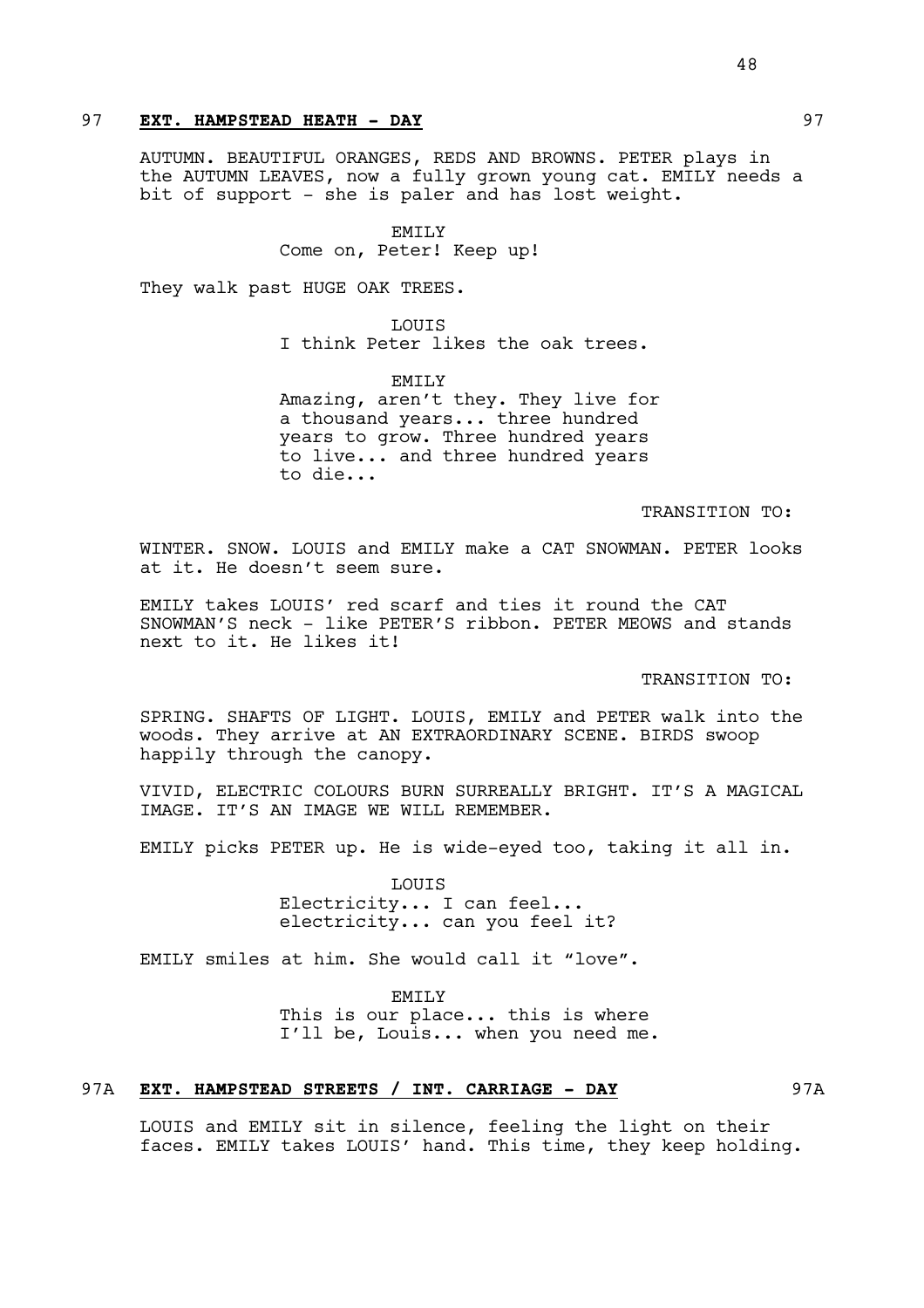# 98 **INT. BEDROOM, ELIZABETH TERRACE, SOUTH HAMPSTEAD - NIGHT** 98

EMILY is asleep, PETER curled up on the bed.

#### 99 **INT. STUDY, ELIZABETH TERRACE, SOUTH HAMPSTEAD - NIGHT** 99

By the warm glow of an oil lamp, LOUIS draws PETER.

END OF SEQUENCE

### 100 **EXT. BOXING TENT, LONDON - DAY (1886)** 100

TWO FIGHTERS do battle - the huge JOURNEYMAN and the sprightly BENDIGO, who has a weird, cheeky charisma, bouncing about and making up insulting rhymes to put off his opponent.

LOUIS

Go on, Bendigo!

# RAILTON Curious little fellow, isn't he.

BENDIGO is doing a dance - like LOUIS' own eccentric boxing dance - pulling silly faces at the JOURNEYMAN. FLASH PHOTOGRAPHERS huddle to take shots. LOUIS and RAILTON sit ringside. LOUIS is trying to draw BENDIGO.

LOUIS

But he's electric, Herb. Look how his fancy all adore him - Half his opponent's size but he knows how to harness the electricity of the crowd... look, see! There it is.

*FLASH! POW! WAPOW! FLASH! FLASH!*

RAILTON Are you talking about the photographers?

### LOUIS

No, Herb. Look properly. The electricity. Finally, I feel like I'm starting to understand it. In fact I have a hypothesis that electricity is what pushes us through time. And if I can find a way to conduct and divert electricity with more accuracy, I could, in theory, experience the past as if it were no different to the future...

RAILTON Louis... Is everything alright at home... With Emily, I mean.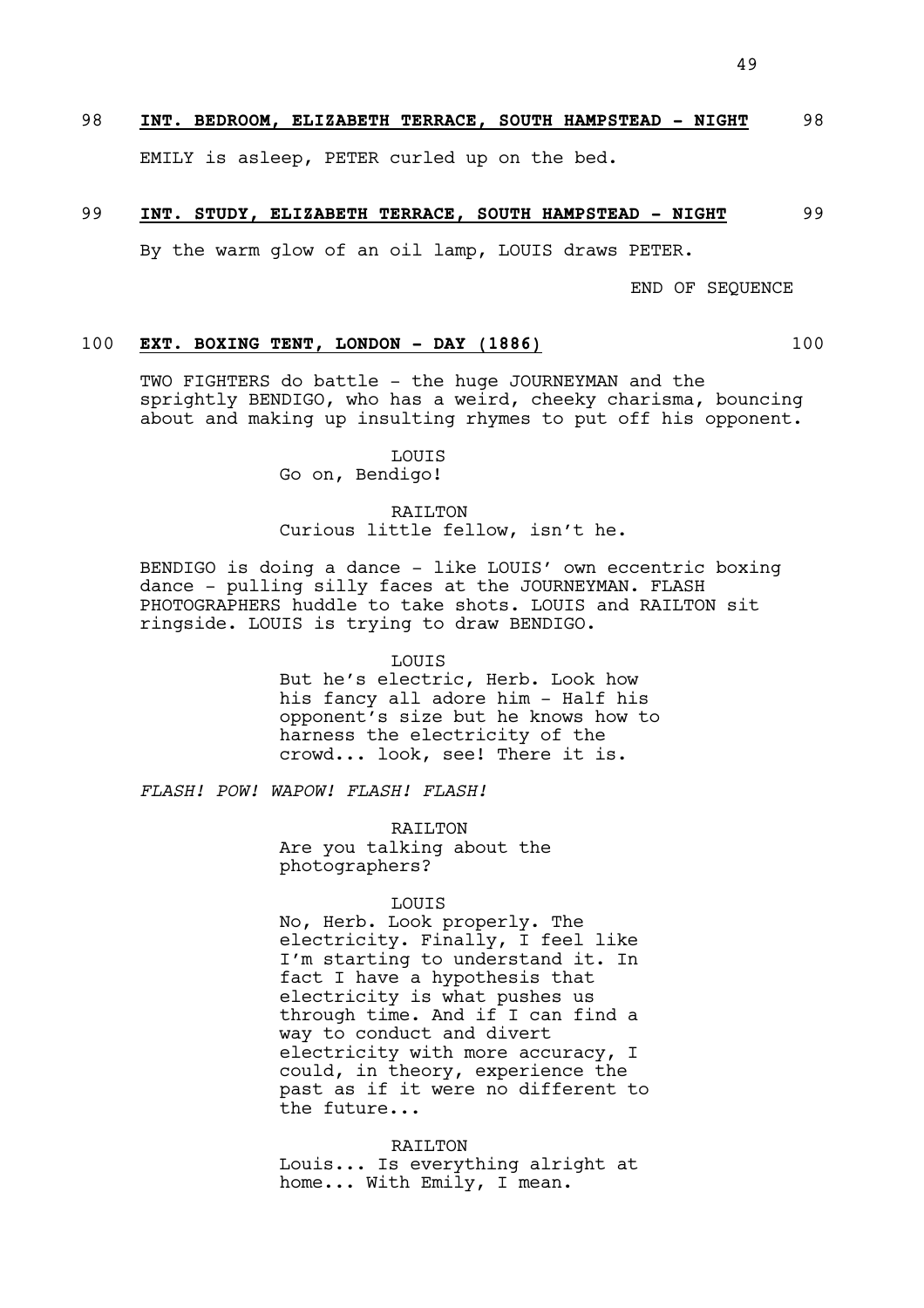LOUIS Of course it is. She's teaching herself Chinese so she can read about their history in their own language. And we have a new friend called Peter.

#### RATI<sub>J</sub>TON

Peter?

LOUIS Yes, he's a cat. We have a cat now.

RAILTON For mousing, you mean?

LOUIS No, Herb. As a pet.

RAILTON ... I'm worried about you, Louis.

LOUIS

Why.

RAILTON Well... that's a bit disqusting, don't you think?

BENDIGO is closing in on the JOURNEYMAN, nimbly ducking the sweeping punches coming his way.

> LOUIS ... Do you know the true meaning of the phrase "there's no time like the present", Herb? It's that there isn't. It's too minimal, too fleeting. We turn the past into the future - that's what the present is - through the power of our electricity. And that is an entirely reversible process. Remembering things in the past is no different to imagining things in the future and neither is any different to life itself. I can remember Emily in the future and she will be there. Do you see what I'm saying, Herb?

*BANG!* The JOURNEYMAN falls. REFEREE holds BENDIGO'S arm up. CAMERAS FLASH. BENDIGO starts dancing again, geeing up the crowd. FLASHES SPARK WILDLY AS LOUIS' WATCHES WIDE-EYED.

RAILTON is not feeling it in quite the same way.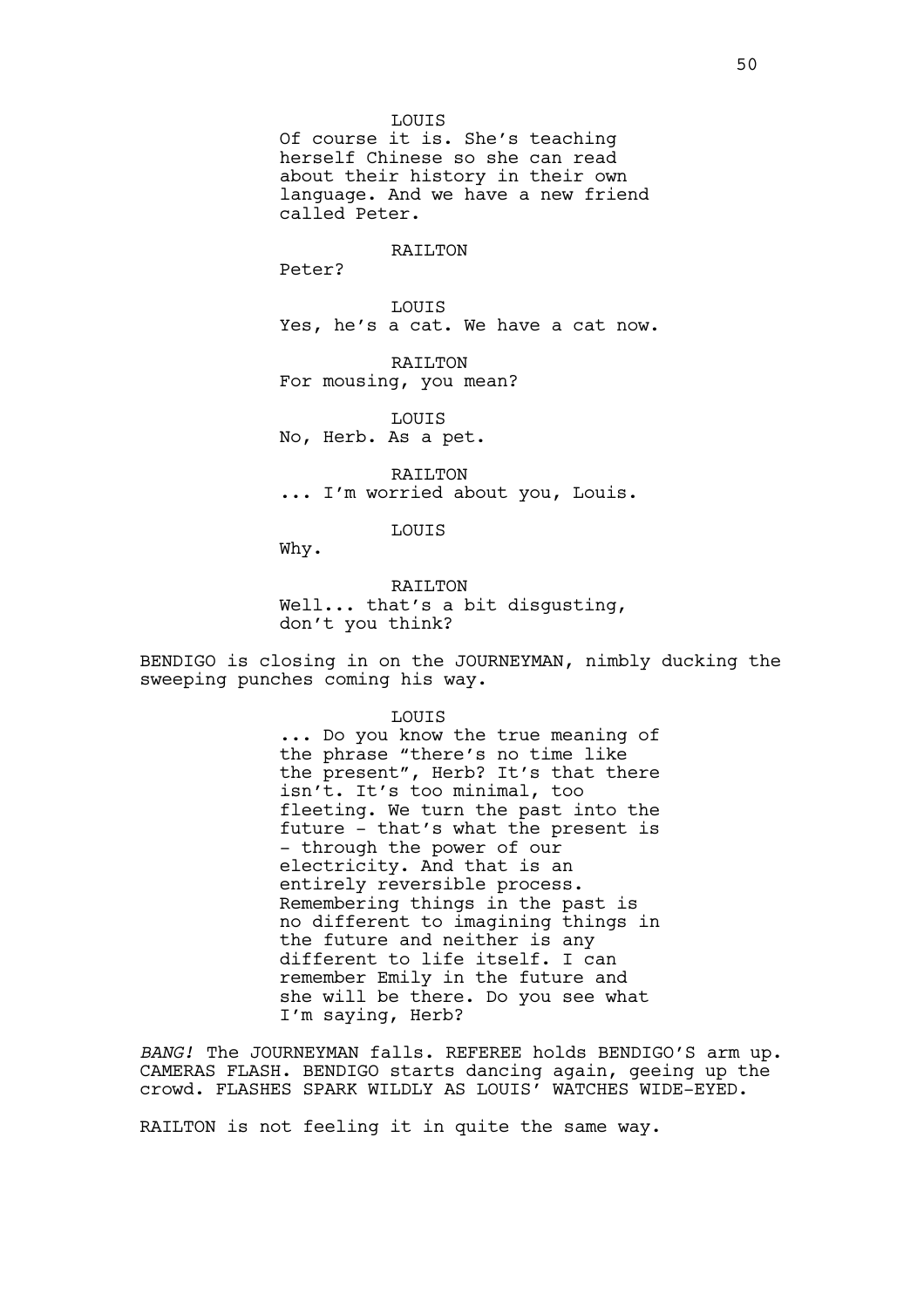# 101 **INT. HOTEL DINING ROOM, THE STRAND - DAY** 101

INGRAM is eating a rich meal. LOUIS' SKETCHES of BENDIGO and the fight are on the table. LOUIS looks at a PHOTOGRAPH of BENDIGO'S KNOCKOUT PUNCH.

> LOUIS But this doesn't capture the spirit of the fight, Sir William.

> INGRAM Um... Yes, it does. That's why it's in vogue. It's fast, it's cheap and it's one hundred percent accurate.

LOUIS But where is the electricity?

INGRAM looks confused. He wipes his mouth and looks at LOUIS.

INGRAM ... I hear your wife is very sick.

LOUIS didn't realise INGRAM knew this.

INGRAM (CONT'D) ... Did you know, Louis... that I lost my father and my brother in a shipping accident? ... in Lake Michigan... it's how I came to inherit this newspaper... though I was thirteen at the time... that they died... I know that you are still supporting your mother and your sisters, Louis, and that is admirable. So I'm sorry to say this... but it may be that I cannot use you as much as I would like, for the time being. I need to get our finances in order and that means making difficult, practical decisions... but my advice to you would be to spend the time that you gain... with your wife... because when she is gone, Louis... it will hurt...

LOUIS is surprised to see that INGRAM is close to tears.

INGRAM (CONT'D) These are precious weeks... do you understand?

# 102 **EXT. VICTORIAN BATHS, LONDON - NIGHT** 102

LOUIS swims alone in the echoey baths, channeling his stress.

# 51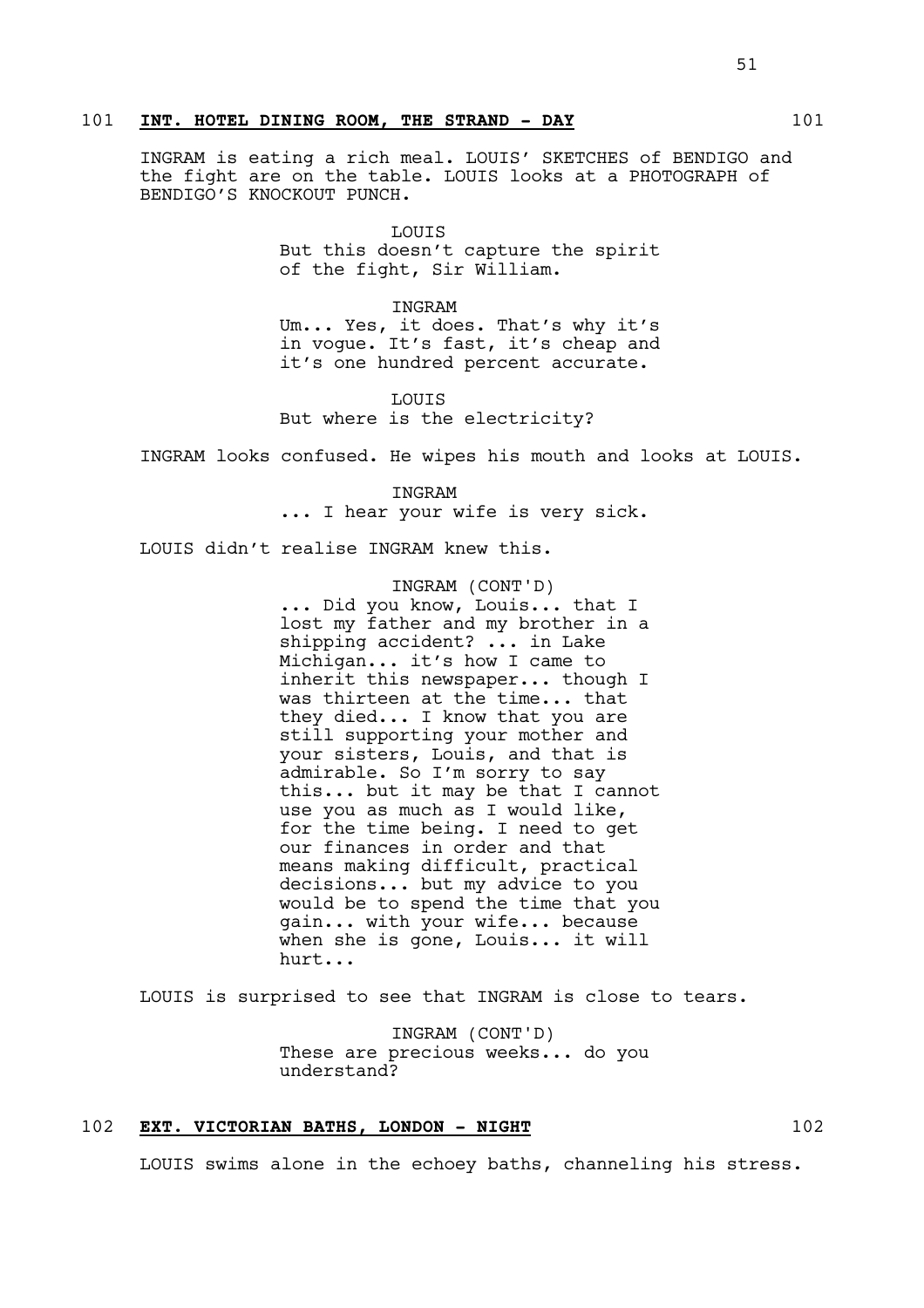PETER is dressed in EYEGLASSES and a BOW TIE.

LOUIS does a silly cat voice for PETER. It's shot as if PETER is saying these lines, although his mouth doesn't move.

103 **INT. BEDROOM, ELIZABETH TERRACE, SOUTH HAMPSTEAD - DAY** 103

LOUIS (O.C.) Stuffed mouse for lunch, Mrs Wain?

EMILY is sitting up in bed, pale and sickly now.

EMILY No thank you, Peter. I'm not partial to mouse personally...

LOUIS (O.C.) Sparrow pie...?

EMILY I don't care for sparrow either, truth be told... bit gristly. (turning to LOUIS) Could you stop it now? I don't have an appetite today. I'm a bit tired.

LOUIS ... What's the matter?

EMTT.Y Uh... I have cancer, Louis. I'm in quite a lot of pain.

EMILY lies back with a huff. LOUIS thinks. Perhaps it's time.

# 104 **INT. VARIOUS / PARLOUR, ELIZABETH TERRACE - DAY** 104

EMILY'S POV AS WE WALK THROUGH THE HOUSE - WE SEE SLIVERS, FINGERS OVER THE LENS.

> LOUIS (O.C.) Are you ready?

EMILY (O.C.) It depends on what you're about to show me...

We arrive in the parlour. LOUIS takes his hands away.

EMILY'S face lights up. LOUIS has created a gallery of STILL LIFE SKETCHES OF PETER - PETER playing at home, PETER in the leaves, PETER sliding on some ice and so on.

> EMILY (CONT'D) ... When did you do all this? ... has Sir William seen these?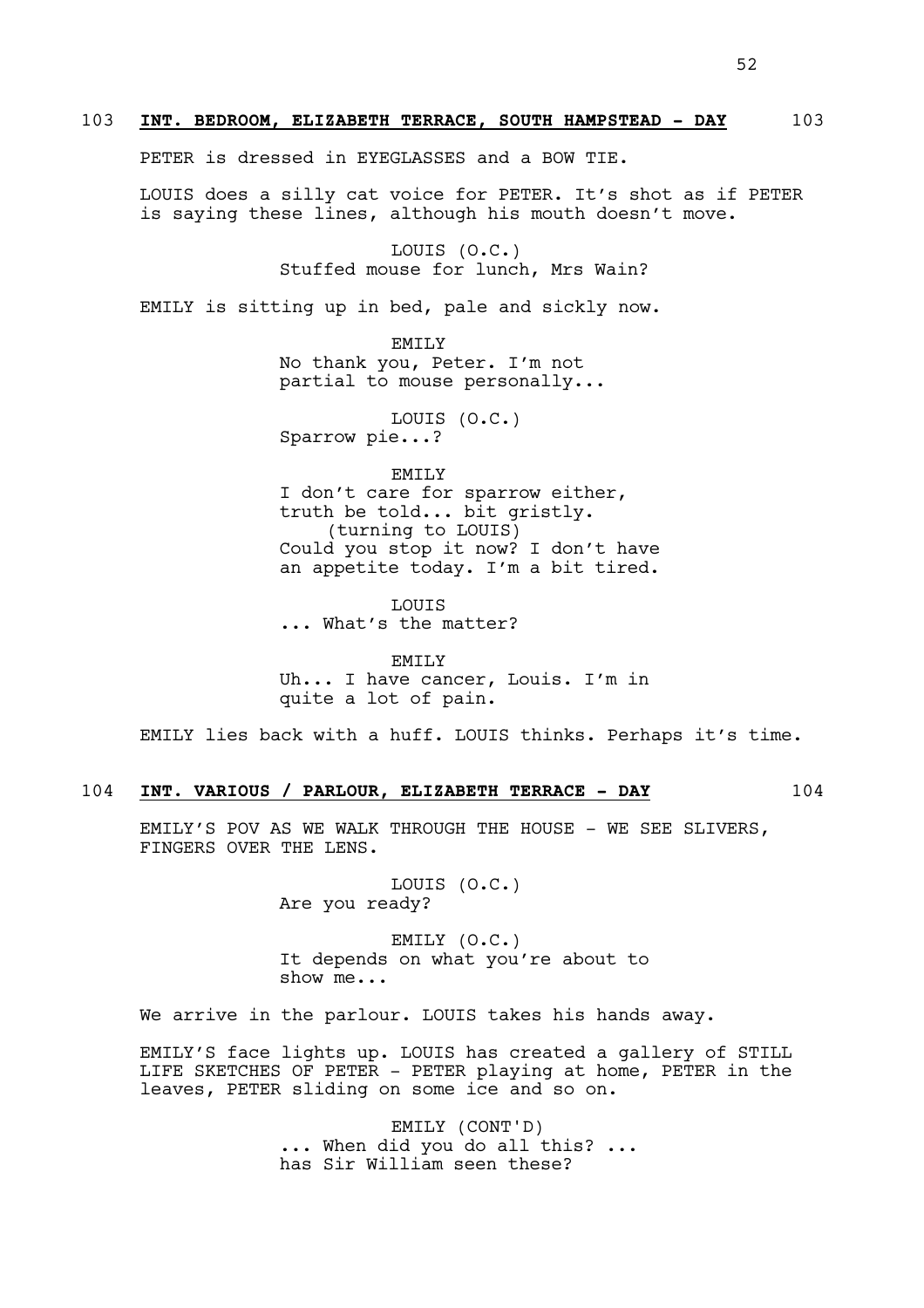LOUIS ... These are not for Sir William, Emily. These are for you.

EMILY ... But you must show him, Louis.

LOUIS ... Why? ... Sir William doesn't care about Peter now does he...

EMILY, though sick, looks at LOUIS with beguiling confidence.

LOUIS (CONT'D) And besides I should be... I should be spending more time with you... when you're still-

EMILY

(half playfully now) Who is this sopping wet dishrag I seem to have married... I'm the one who's ill, Louis. Don't you start wallowing in it too...

On LOUIS. He needs to be strong for her. Under her pale exterior, LOUIS can see that EMILY is still full of life.

# 105 **EXT. GOLF COURSE, LONDON - DAY** 105

WELL-TO-DO GOLFERS - tweed, funny hats, socks - do business, smoke, play golf. INGRAM tees up with three PLAYING PARTNERS.

> LOUIS ... Sir William!

INGRAM is surprised and confused to see LOUIS pushing EMILY in a wheelchair towards them. They are waving and EMILY seems to be vaguely in disguise as a MAN.

> GROUNDSMAN Excuse me! ... excuse me! Oi!

LOUIS and EMILY run away, laughing as the GROUNDSMAN gives chase. INGRAM watches this play out.

# 106 **INT. CLUB ROOM, GOLF - DAY** 106

INGRAM, amusingly clad in golf clothes, is studying LOUIS' pictures of Peter.

> INGRAM Sorry she wasn't allowed in, old boy. I did try...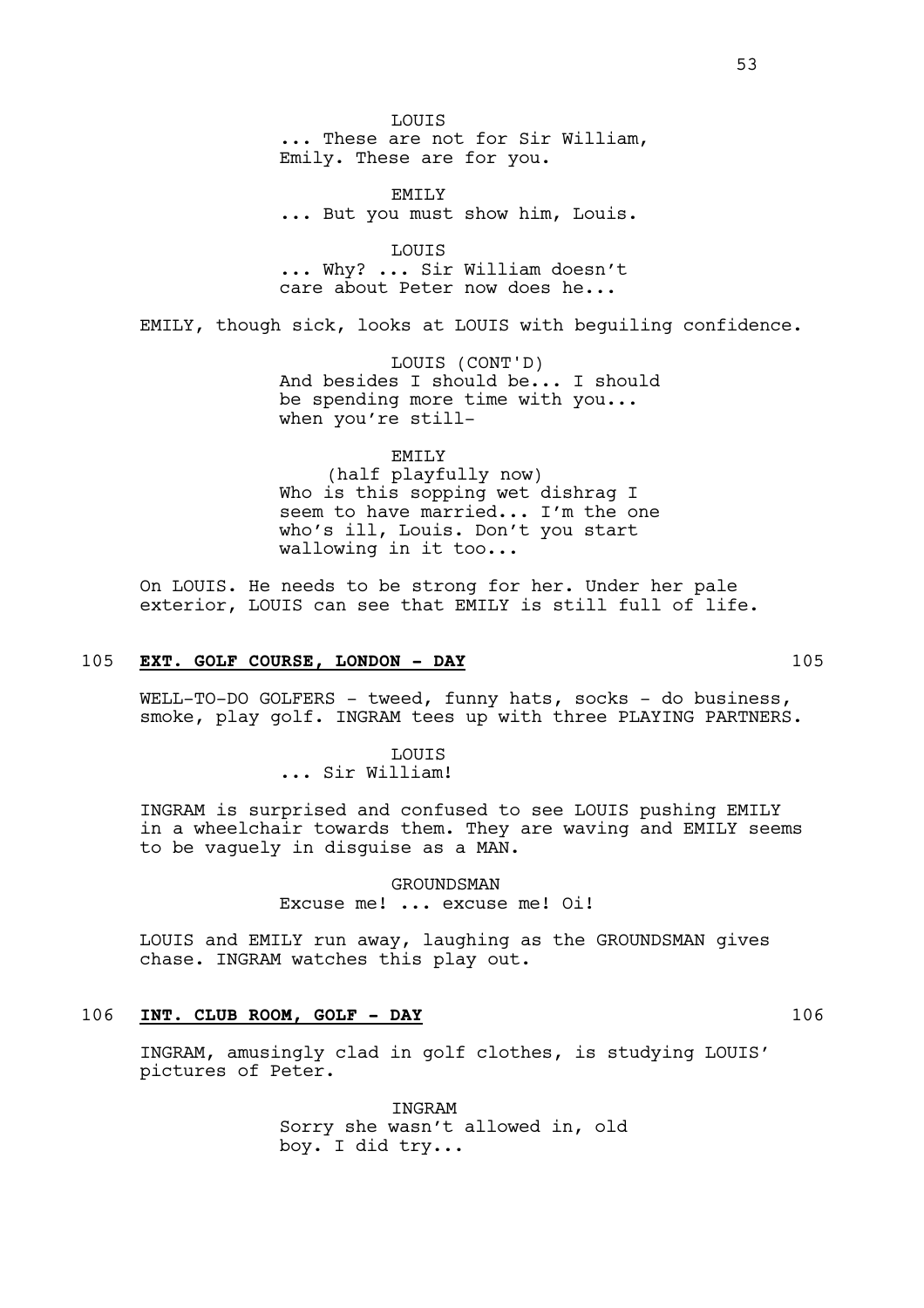INGRAM ... She should be at home resting.

**LOUTS** ... She wanted to come.

# 107 **EXT. CLUB ROOM, GOLF COURSE - DAY** 107

EMILY sits peacefully outside, looking at the view and feeling the breeze on her face.

A feeling of quiet serenity. A feeling, perhaps even, of destiny. She knows it's nearly time for her to go.

# 108 INT. CLUB ROOM, GOLF COURSE - DAY 108

INGRAM takes a sip of tea, loads in some extra sugar and stirs it thoughtfully. LOUIS looks nervous.

> LOUIS I'm sorry if we've... wasted your time, Sir William...

#### INGRAM

... I have two pages earmarked for the Christmas edition, especially reserved for a bit of festive frivolity... something to raise the spirits of our readers... I want you to fill it... with cats...

LOUIS

With... cats?

INGRAM Yes... with cats...

#### LOUIS

... Do you not think that, perhaps, a spread of silly dogs might be more appealing for your readership?

### INGRAM

I've seen dogs before... and I think you capture something of the cat, Louis... perhaps because you yourself are a bit of a renegade... An outcast, dare I say it...

INGRAM looks at him with huge kindness. LOUIS is touched.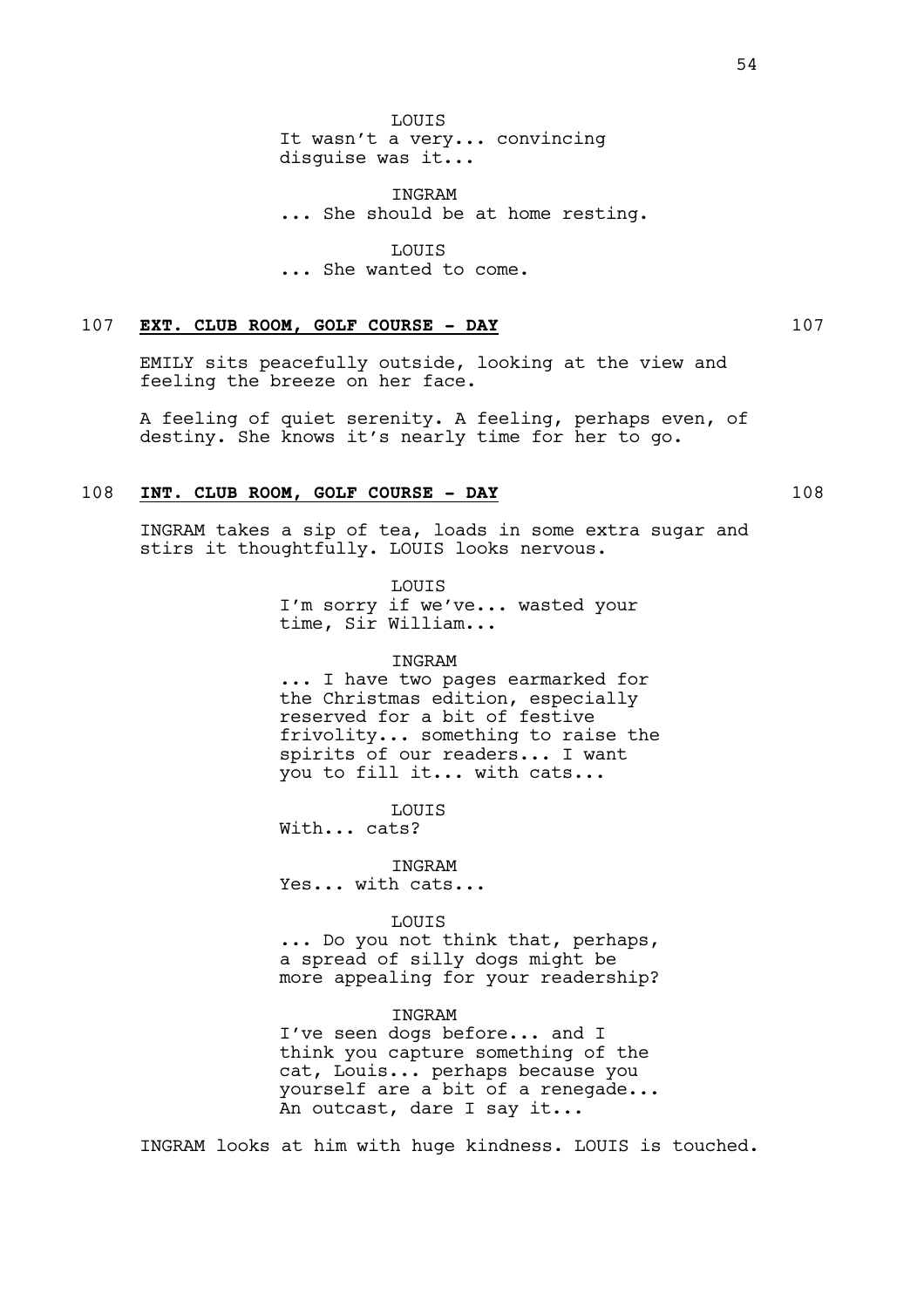INGRAM (CONT'D) ... How you have managed to conjure images of such delight at such a dark time... I don't know...

LOUIS sees EMILY through the window, her back to him.

**LOUTS** It's because... I am indestructible...

LOUIS smiles, tears in his eyes. He doesn't feel strong.

# 109 **EXT. MARKET STREET - DAY** 109

LOUIS walks down a snow-dusted market street. EVERYBODY is festive, children running around.

A SMALL GROUP AT A NEWS STAND ARE READING "THE ILLUSTRATED LONDON NEWS" AND LAUGHING. LOUIS sees that they are enjoying his double page spread: "A KITTENS' CHRISTMAS PARTY".

Further down the street, FIVE STREET URCHIN BOYS & GIRLS huddle round a discarded newspaper. They are filthy and cold, but they giggle at LOUIS' CATS, forgetting their troubles. They feed A STRAY CAT some scraps of bread, even stroke it.

This lifts LOUIS' spirits, but not enough. He pays for a copy of the "ILLUSTRATED LONDON NEWS" and walks home.

> EMILY (V.O.) Throughout history, cats have been worshipped as mystical gods and maligned as the evil allies of witchery and sin...

### 110 **SCENE OMITTED** 110

#### 111 **INT. PARLOUR, ELIZABETH TERRACE, SOUTH HAMPSTEAD - NIGHT** 111

THE NEWSPAPER is open on "A KITTENS' CHRISTMAS PARTY". EMILY and LOUIS sit by the fire, the remains of their Christmas dinner to the side, EMILY visibly in her last days.

PETER has an adorable Christmas ribbon on and is jumping into an empty present box, as if it's a serious game.

> (MORE) EMTT<sub>.</sub>Y ... But I think you are the first person ever to see that they are, in fact, ridiculous. That they are silly and cuddly and lonely and frightened and brave... like us...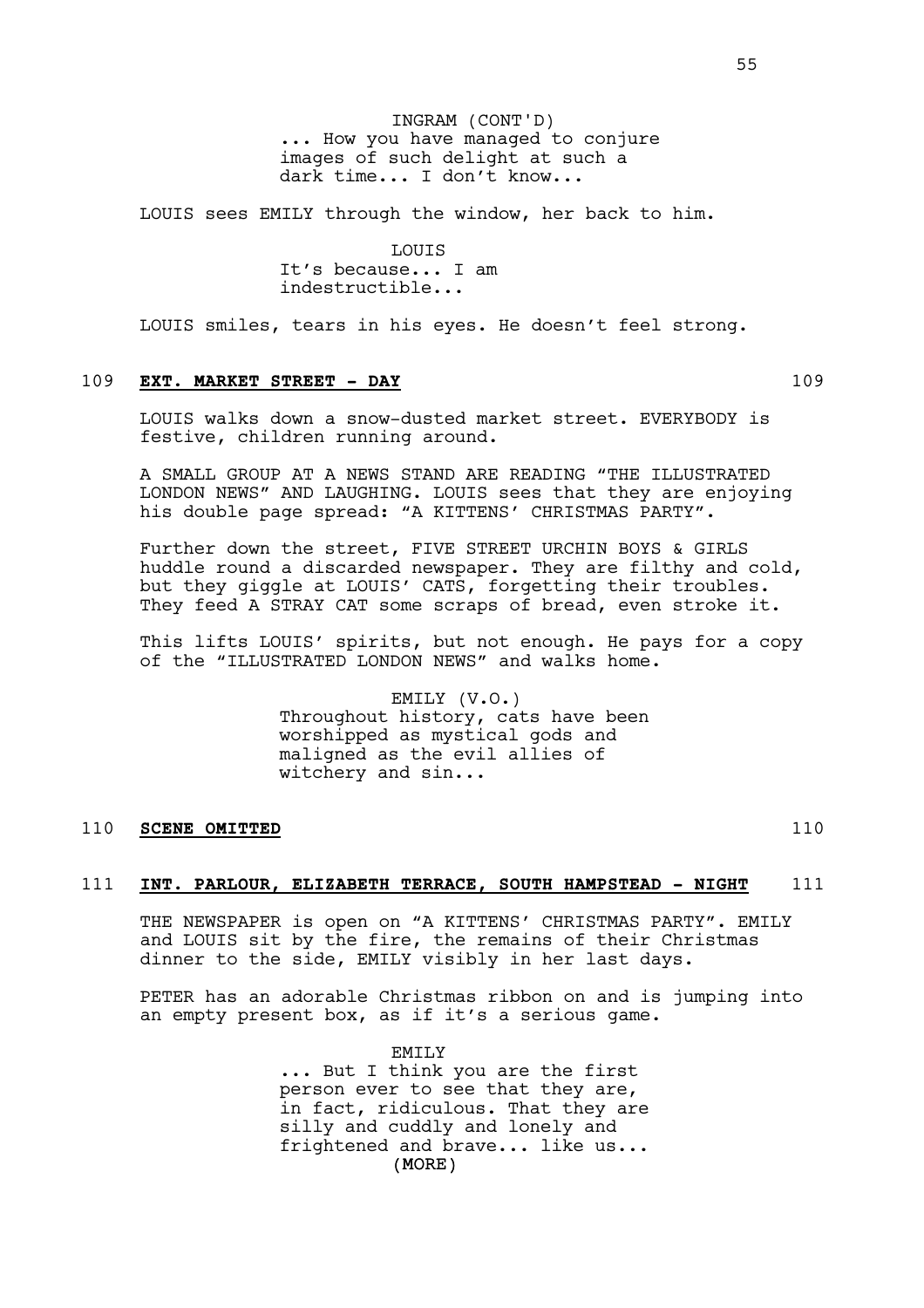LOUIS seems quiet.

#### EMILY (CONT'D)

... What's going on in that funny little head of yours?

#### LOUIS

house, as a little pet.

... Sometimes, I think of how you will one day be gone and... I have to tell you, Emily, that I find it... intolerably difficult to imagine... I will be so very alone.

#### EMILY

... You'll be alright, Louis. You'll have Peter...

#### LOUIS

This time with you, Emily, playing with Peter in the evenings, and sitting by the fire... these have been the best days of my entire life... I can't tell you why it is that I have such... difficulty... just being here, on this Earth... but I can say, with absolute certainty, that you have made it much, much better. You make the world... beautiful. And warm. And kind... And I just wanted to thank you for that, before it's too late.

#### EMILY

... I haven't made the world beautiful, Louis. The world is beautiful... and you have helped me to see that too...

The sadness returns to LOUIS momentarily.

### EMILY (CONT'D)

... Just remember... that however hard things get... however much you feel that you are struggling... the world is full of beauty... and it's up to you to capture it, Louis... to look... and to share it with as many people as you can...

We sense that LOUIS will never forget these words.

EMILY (CONT'D) You are a prism, through which that beam of life refracts.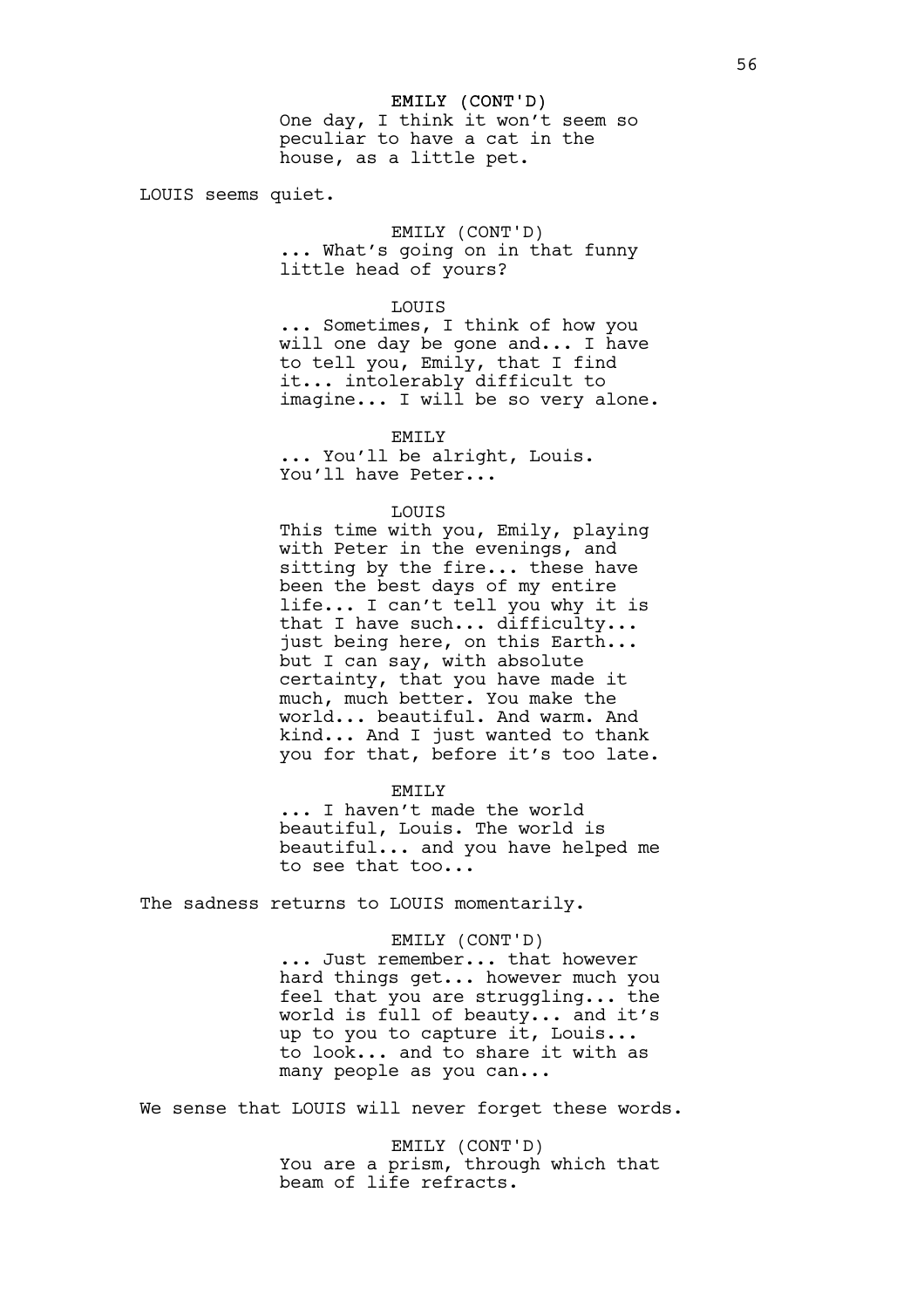# 112 **INT. BEDROOM / VARIOUS, ELIZABETH TERRACE - NIGHT** 112

LOUIS is asleep. EMILY is weak, but she heaves herself out of bed. She grabs her PATTERNED BLUE SHAWL off a chair and puts it around her shoulders, perhaps for warmth.

She uses a walking stick to make her way to LOUIS' desk in another room.

She pulls open a drawer. Inside, is his journal.

### 113 **EXT. ELIZABETH TERRACE, SOUTH HAMPSTEAD - MORNING (1887)** 113

A CRISP, COOL MORNING. BIRDSONG.

# 114 **INT. KITCHEN, ELIZABETH TERRACE, SOUTH HAMPSTEAD - MORNING** 114

LOUIS is preparing a breakfast of eggs, bacon and tea.

# 115 **INT. STAIRS, ELIZABETH TERRACE, SOUTH HAMPSTEAD - MORNING** 115

LOUIS comes up the stairs carrying the special breakfast.

### 116 **INT. BEDROOM, ELIZABETH TERRACE, SOUTH HAMPSTEAD - MORNING** 116

LOUIS enters the bedroom.

LOUIS Here we are... a special New Year's breakfast for you today, Mrs Wain.

LOUIS starts setting it up on the side, pouring tea. *MEOW.*

LOUIS (CONT'D) Yes and to you, Peter. Don't worry I haven't forgotten your eggs.

*MEOW.* PETER sounds sad. LOUIS stops. He looks down. PETER is staring back at him.

LOUIS looks over to EMILY in the bed, only fleetingly. He can't. He continues preparing the breakfast as if nothing has happened. Then he stops suddenly.

He takes a few moments, pacing. He can't stand still. He decides to start building a fire. He takes some kindling and logs out of a wood basket. PETER watches him. LOUIS tries to strike a match but it will not light.

He tries again and the head breaks off. He does this several times, then stands up again, pacing.

He settles. He looks over at EMILY in the bed. She is dead.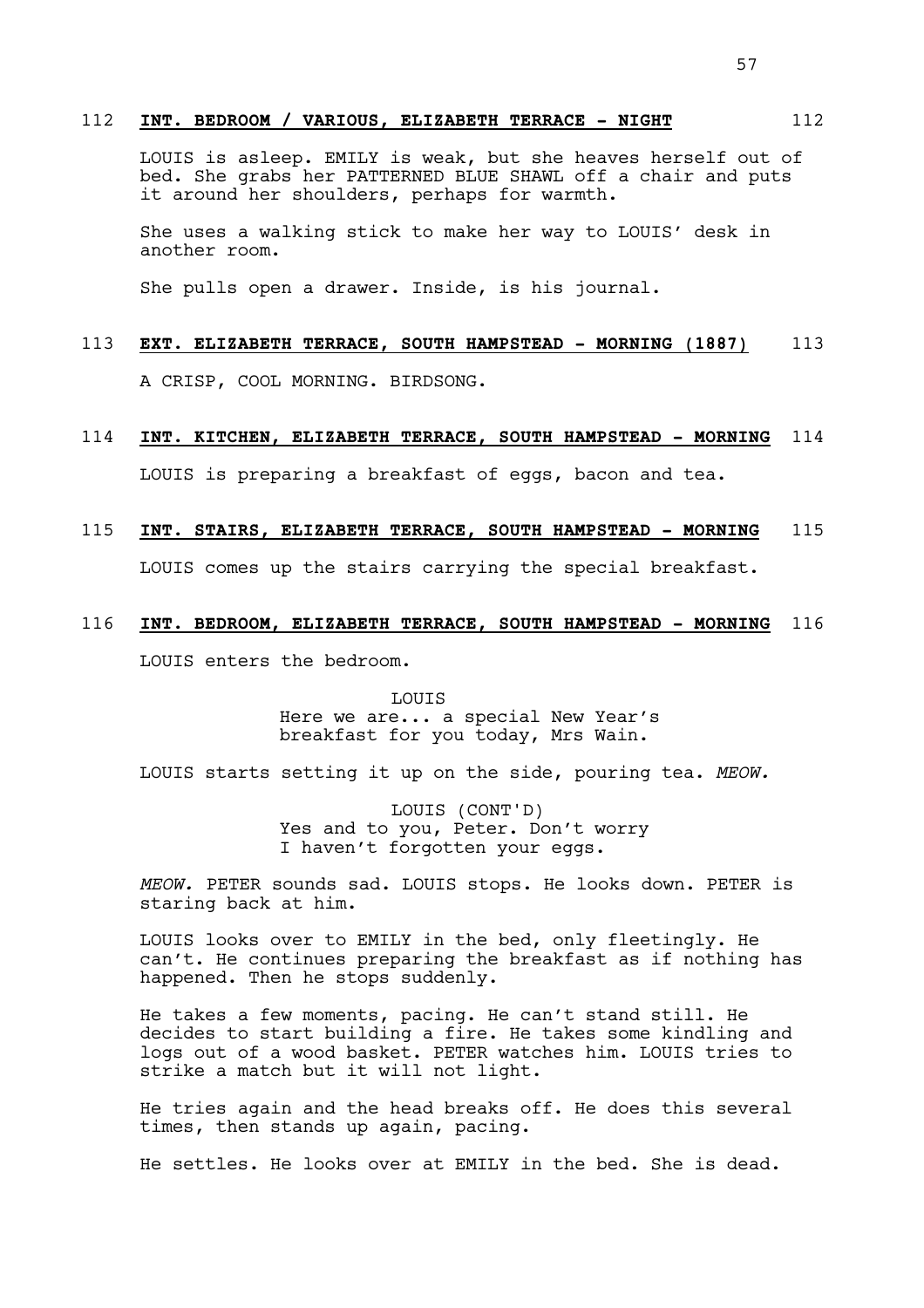The FIRE is going gently. INGRAM and RAILTON sit in FUNERAL ATTIRE, drinking tea. With them, sits an older MRS WAIN - she has a walking stick and is in funeral dress. PETER trots in.

### INGRAM

Here he is... Peter the great...

PETER meows quietly. INGRAM and RAILTON politely chuckle, not used to having a CAT in the house. MRS WAIN sits quietly.

#### 118 **INT. KITCHEN, ELIZABETH TERRACE, SOUTH HAMPSTEAD - CONT.** 118

In the kitchen, to our surprise, sits CAROLINE, who also looks slightly older now. She sits with LOUIS at the table. They sit in silence for a time. CAROLINE takes a sip of tea.

> CAROLINE A family has moved into one of the mansions, three streets along from us in Clerkenwell. They have a daughter who is not yet married...

LOUIS doesn't speak or react. CAROLINE looks at him.

CAROLINE (CONT'D) Perhaps now you can help to repair the damage you have done to this family... we will forgive you, Louis. If you come home... we cannot afford the upkeep of one house, let alone two... and this is no place for a gentleman...

We hear MRS WAIN sobbing next door. LOUIS turns to see INGRAM offering her a handkerchief. RAILTON is on his feet now. He looks through into the kitchen at LOUIS.

# 119 **EXT. ELIZABETH TERRACE, SOUTH HAMPSTEAD - EVENING** 119

STORMY CLOUDS FLICKER WITH ELECTRICITY. RAINFALL MAKES THE STREET FIZZ LIKE STATIC.

# 120 **INT. KITCHEN, ELIZABETH TERRACE SOUTH HAMPSTEAD - EVENING** 120

The kitchen is a mess. A chaos of half-finished CAT DRAWINGS.

LOUIS looks dishevelled , a beard forming. He fishes two boiled eggs out of a pan, shells them and mashes one with a fork for PETER. He serves it on the table.

PETER leaves for the other room.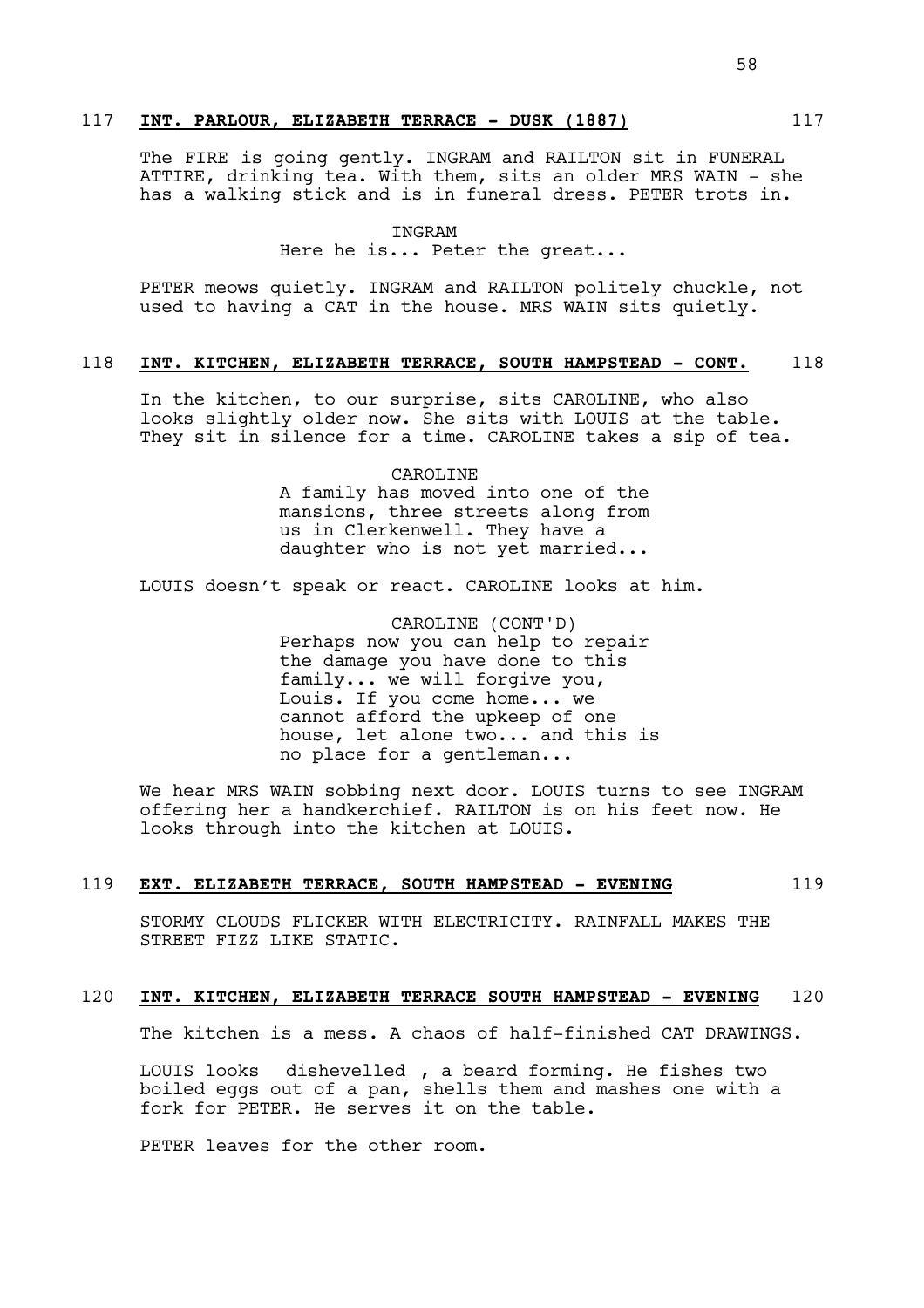LOUIS sits not eating his own egg. PETER comes back into the room and *MEOWS*, looking up at LOUIS.

> LOUIS ... She's not here, Peter.

On a dirty tea towel, LOUIS has a drawn a SCREAMING CAT. Underneath he has scribbled a caption that reads:

> "TELL ME SUNSHINE, TELL ME RAIN, WHAT'S THE CURE FOR ALL THIS PAIN?"

Next to this image is a picture of a FLUFFY CAT KING, sitting on a throne before A GROUP OF COURTIER CATS. MUSIC BEGINS.

# 121 **SCENE OMITTED** 121

### 122 **INT. PARLOUR, ELIZABETH TERRACE, SOUTH HAMPSTEAD - NIGHT** 122

STORM CONTINUES OUTSIDE. LOUIS, in his pyjamas, is playing with PETER.

He has the cotton mouse on a thread that EMILY made. PETER loses interest. It isn't the same without EMILY.

LOUIS tries to pick PETER up, but PETER bites him.

LOUIS Argh, you little- !

LOUIS finds PETER under a dresser. He gets down on the floor.

LOUIS (CONT'D) I want you to cuddle me...

PETER stares at him, cowering, confused.

LOUIS (CONT'D) Please... please cuddle me...

PETER meows sadly.

LOUIS (CONT'D) I know, Peter... it's not my fault.

LOUIS lies there, feeling the floor on his cheek. PETER comes out and head-butts LOUIS. He MEOWS: "Come on, mate..."

PETER looks at LOUIS sprawled pathetically on the ground.

123-125 **SCENE OMITTED** 123-125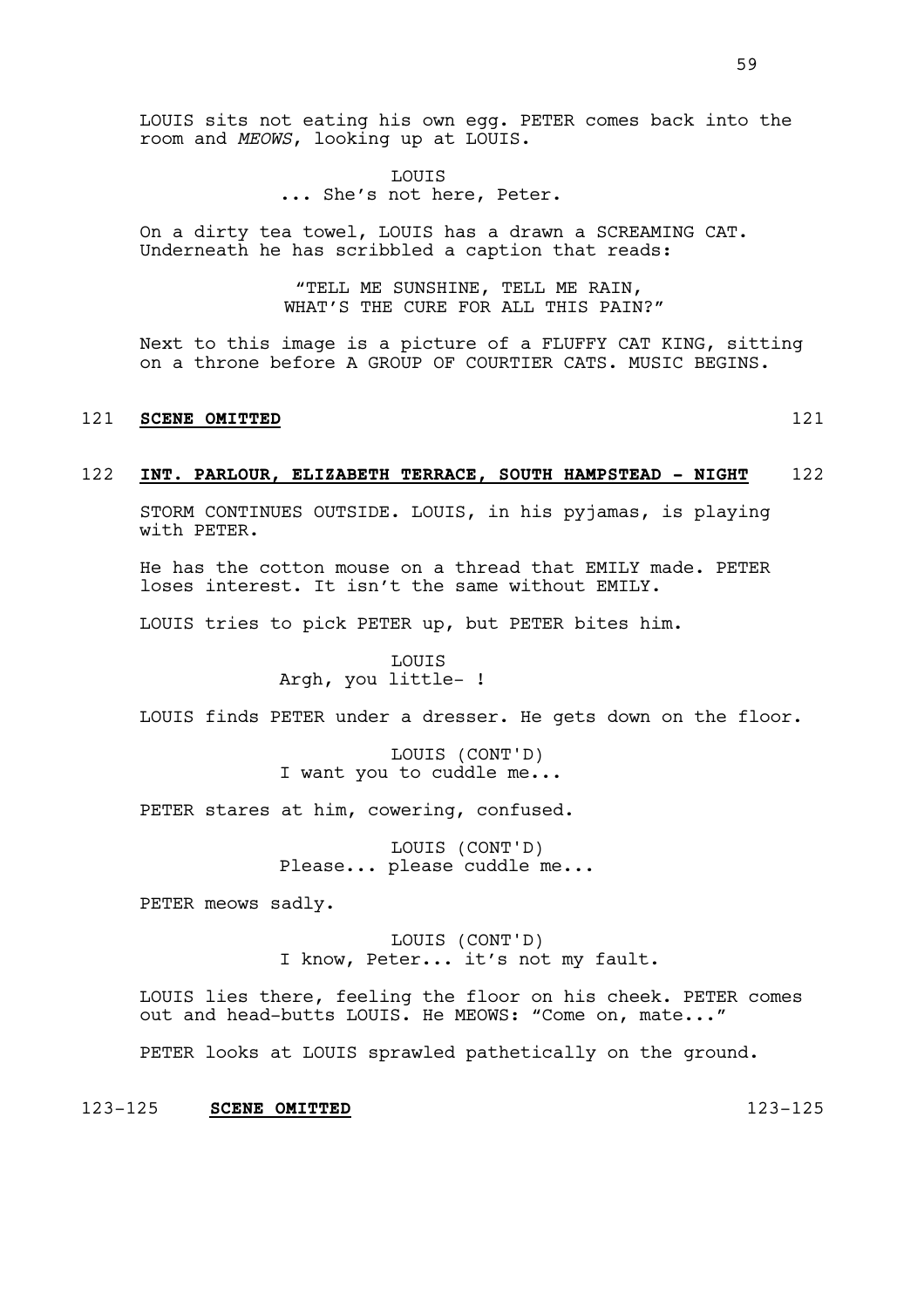# 126 INT. CHURCH, CAT LAND - DUSK 126

We are in a version of the same CHURCH where WILLIAM WAIN'S funeral took place.

In the coffin, lies a BEAUTIFUL WHITE CAT wearing EMILY'S BLUE DRESS. The coffin is full of flowers.

A CAT KING - a fat ginger cat, holding a sceptre with a crown on his head - sits in the PRIEST'S ornate chair. He speaks in a WEIRD CAT LANGUAGE, like talking but it's hard to make out words - A chattery, human-talkish meow speak.

PETER is there, again human sized, dressed as a kind of JESTER with a wagon full of JESTERLY PROPS. He stands before A CONGREGATION of COURTIER CATS. There is a CANVAS on an EASEL which reads: "PAIN".

#### 126A **INT. PARLOUR / KITCHEN, ELIZABETH TERRACE - NIGHT** 126A

LOUIS sits up slowly. He heaves himself onto his feet and slowly makes his way into the kitchen, followed by PETER.

LOUIS looks at the STORM outside, strokes PETER and then drifts towards the door.

126B **INT. CHURCH, CAT LAND - DUSK** 126B

PETER drags a table into the centre of the court, and arranges a tea set which he grabs from his wagon. He pours the tea into the cup. EVERYONE IS CONFUSED.

CAT KING

... Tea?

This word we can make out. After a pause, PETER nods, takes his brush and goes to the canvas. Next to the word "PAIN" he adds the letter "T".

It now spells "PAINT".

Slowly, the CAT COURTIERS begin to nod and clap. They stand up. They cheer. They throw flowers in celebration. THE CAT KING is delighted. PETER BOWS.

# 127 **EXT. ELIZABETH TERRACE - NIGHT** 127

LOUIS stands outside, bare foot in the rain, looking up at the electric sky as MUSIC RISES.

END OF SECTION

INTERCUT: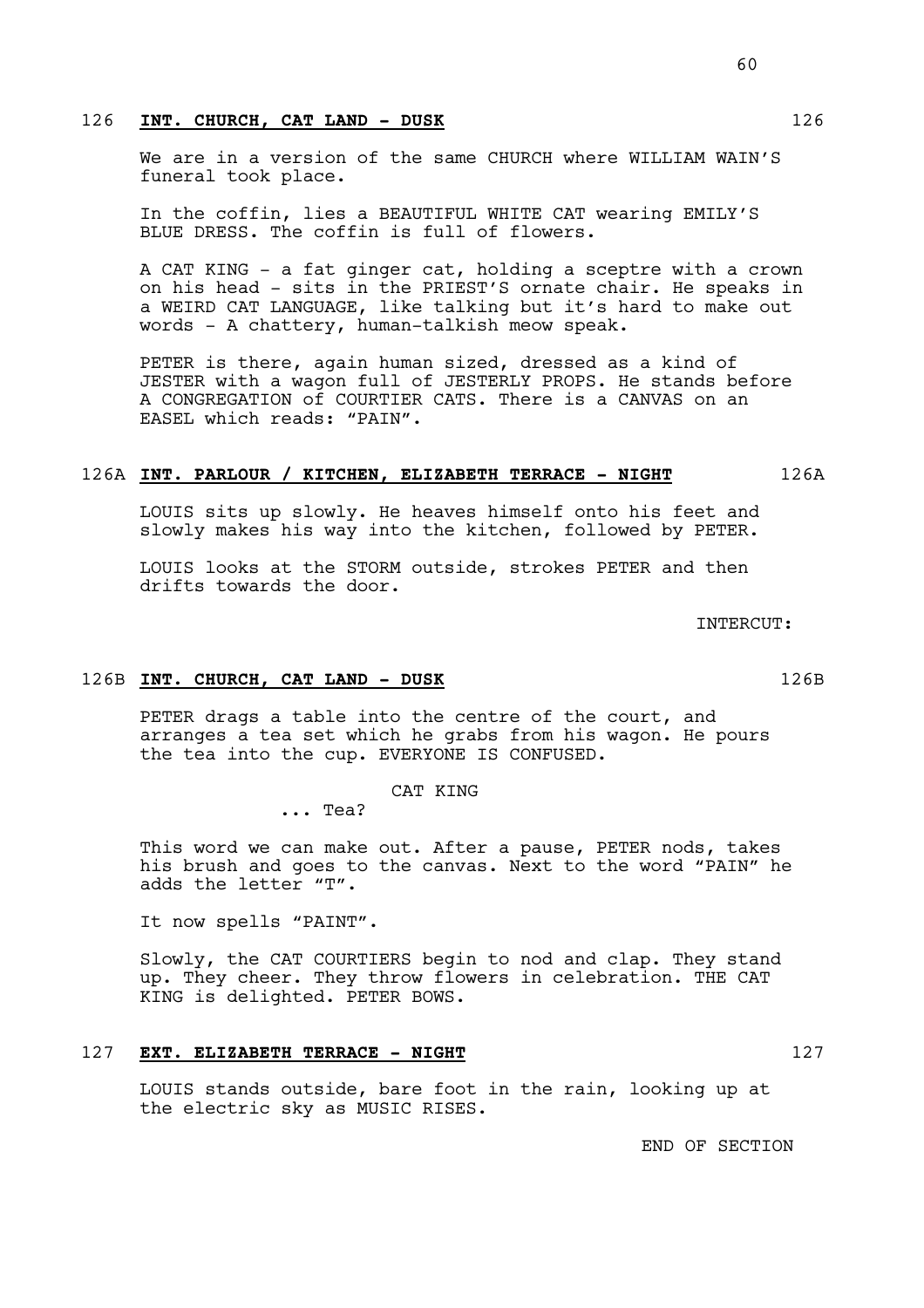#### 128 **CONTENTS MOVED TO 130B** 128

# 129 **CONTENTS MOVED TO 130A** 129

#### 130 **INT. STAIRS, SIR WILLIAM INGRAM'S OFFICE, ILN - DAY (1891)** 130

We spiral down from an ornate painting on the ceiling of THE ILLUSTRATED LONDON NEWS.

INGRAM is smoking and drinking sherry, following LOUIS (now 30s) and PETER down the stairs. LOUIS carries a SACK OF MAIL.

> **TNGRAM** Your cats have won you many fans, Wain! Congratulations!

PETER *MEOWS*.

LOUIS He says thank you, but go easy on the sherry.

**TNGRAM** 

That's the famous cheek that's catapulted you to fame, my boy! In fact, there was a telegram from a certain Miss Judith Shenton of the National Cat Club in Deptford. They're having a kind of "cat competition" and would like you to judge it. What do you say?

LOUIS

Peter?

PETER *MEOWS*.

LOUIS (CONT'D) We'll do it... Oh and, Sir William... you don't mind if I work with other people, do you?

LOUIS leaves and we are left with INGRAM. He doesn't mind but didn't expect the question.

A TROLLEY hurtles past, stacked with newspapers. It's a LOUIS WAIN SPECIAL "Summer Edition" - the front cover features SEVERAL CATS in the iconic LOUIS WAIN style.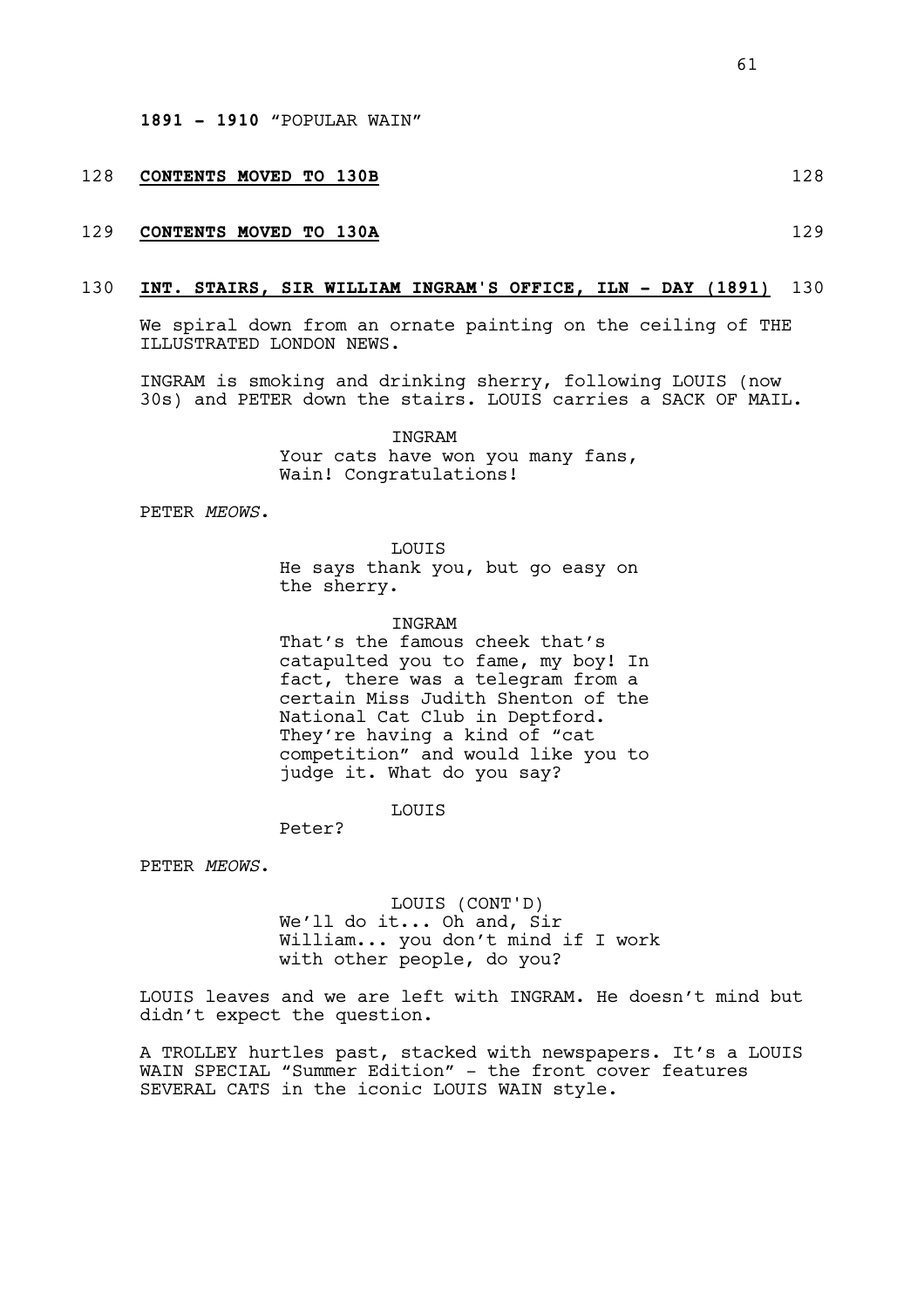# 130A **EXT. MARKET ALLEY - MORNING** 130A

NEWSPAPERS ARE UNLOADED AT A NEWS STAND. CROWDS ARE FORMING - ALL FIGHTING TO GET COPIES OF THE "ILN".

> PAPER GIRL 1891 Louis Wain special in The Illustrated London News!

WAIN FAN Look, there he is! It's Louis Wain!

LOUIS CYCLES BY WITH PETER IN HIS BASKET. The CROWD chase after him, trampling the NEWS BOY as they go.

### 130B **INT. NEWSPAPER PRINT FACTORY - NIGHT** 130B

IMPRESSIONISTIC CLOSE-UPS OF LOUIS' WAIN'S ICONIC CAT DRAWINGS BEING PRINTED AT SPEED IN THE "ILN".

# 131 **INT. LONDON BOOK SHOP / DAN RIDER'S BOOK SHOP - DAY** 131

SHELVES ARE STACKED WITH LOUIS' BOOKS. CUSTOMERS FLICK EAGERLY THROUGH THE PAGES. PETER IS HEAVILY FEATURED.

CUSTOMERS SIT AND READ OR SHARE FUNNY PICTURES WITH THEIR CHILDREN. THEY PLONK THE BOOKS ON THE CASHIER'S DESK AND GIVE CASH. THE BOOKS ARE PUT IN PAPER BAGS AND HANDED BACK.

# 132 **INT. HALLWAY, ELIZABETH TERRACE, SOUTH HAMPSTEAD - MORNING** 132

LOUIS goes to collect a pile of fan mail that has been thrust through his door. He hears a MEOW and opens the door. It's not Peter, but a different cat.

This is BRIGIT.

# 133 INT. CAT SHOW, DEPTFORD CHURCH HALL - DAY 133

A CAT SHOW is being prepared - TEA, BISCUITS, CAKES, ADORABLE CATS IN THEIR BASKETS AND CAGES.

POSTCARD STANDS ARE QUICKLY SLOTTED UP WITH WAIN'S POSTCARDS. CATS OF VARIOUS STYLES, MANY OF THEM NOW LOOK QUITE HUMAN.

We recognise certain scenes  $-$  cats boxing, cats playing golf, cats swimming, cats in fancy tearooms.

SHELVES ARE STACKED WITH MAGAZINES FEATURING LOUIS' WORK ON THE FRONT COVER - LOTS OF LOUIS WAIN'S WORK IS FOR SALE.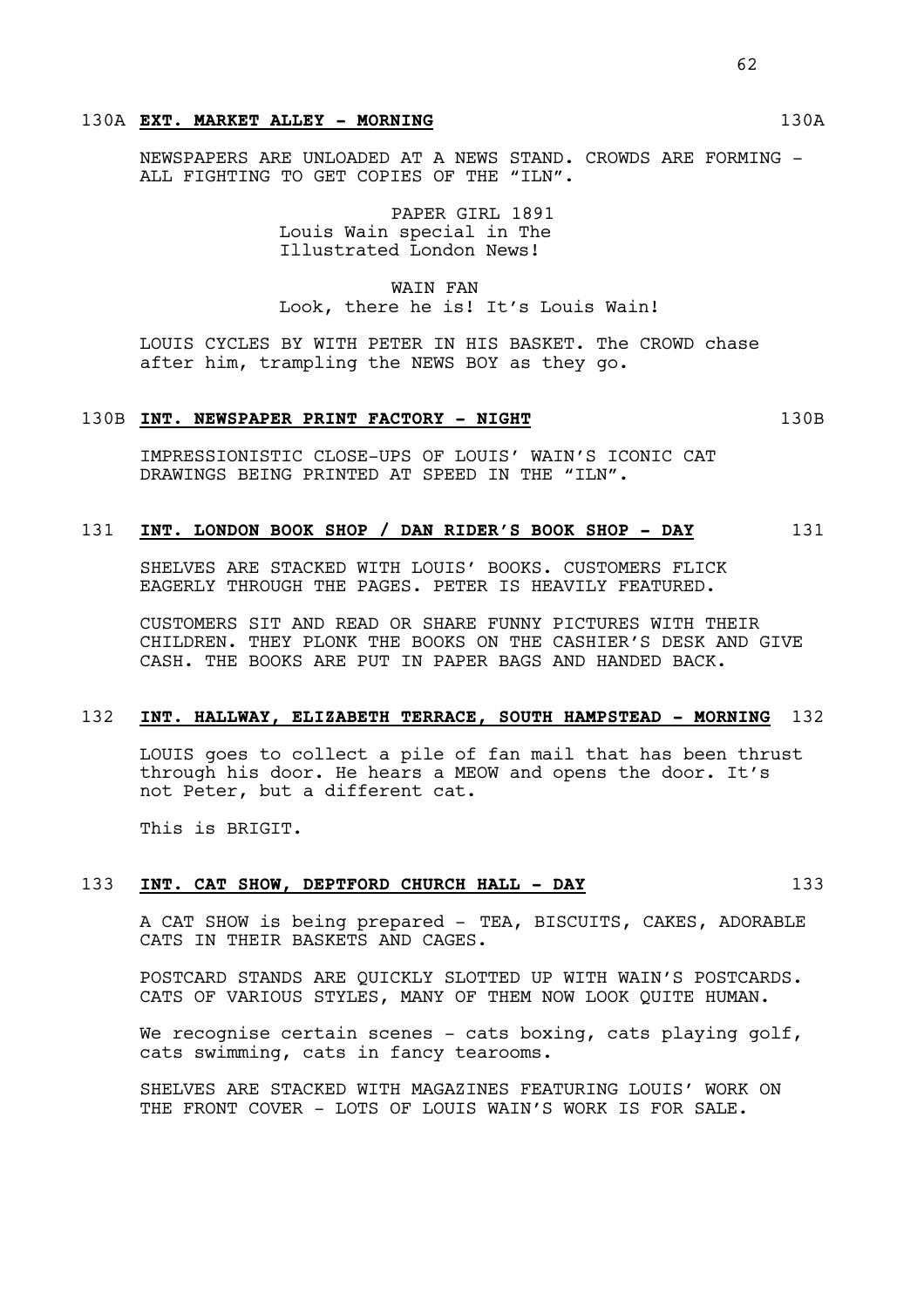# 134 **INT. WOBURN HOUSE - DAY** 134

LOUIS is back doing private commissions for rich clients, this time the DUCHESS OF WOBURN.

He sits, as before, with his easel, but this time - pampered on a podium - is a BIG FLUFFY CAT.

LOUIS whips off some cloth to REVEAL his PORTRAIT OF THE CAT. The DUCHESS and STAFF clap excitedly. LOUIS bows awkwardly.

#### 135 **EXT. CAT SHOW, DEPTFORD CHURCH HALL - DAY** 135

LOUIS cycles. *FLASH-CUT MEMORIES OF EMILY. He is fighting for her. He is fighting to make her proud.*

He arrives at the CAT SHOW. JUDITH SHENTON (wearing the PRESIDENT'S SASH), RAILTON and other CAT LADIES greet him.

# 135A **INT. CAT SHOW, DEPTFORD CHURCH HALL - DAY** 135A

A CHURCH HALL. A poorly calligraphed banner: "THE DEPTFORD CAT CLUB SHOW". LOUIS is led around by JUDITH.

CATS on pedestals, in cages. ADORABLE KITTENS in baskets.

JUDITH It's so wonderful to meet a kindred spirit, Mr Wain! I hear even gentry are keeping cats as pets now. And so handsome too. I am quite astonished at your level of knowledge, I really am. Although I must admit I didn't fully understand your theory about cats preferring to face North?

LOUIS Ah yes, well cats will always prefer to face and to walk northwards, especially along a wall you will notice. You see their whiskers are like antennae and are attracted by the positive poles of the earth.

RAILTON is nervously holding a cat, unsure.

# 136 **INT. DAN RIDER'S BOOKSHOP, ST MARTIN'S COURT - DAY** 136

A man enters. Immediately customers start whispering that it's HG WELLS (30s). We realise that DAN RIDER, the man with the POMERANIAN on the train, is working behind the cash desk.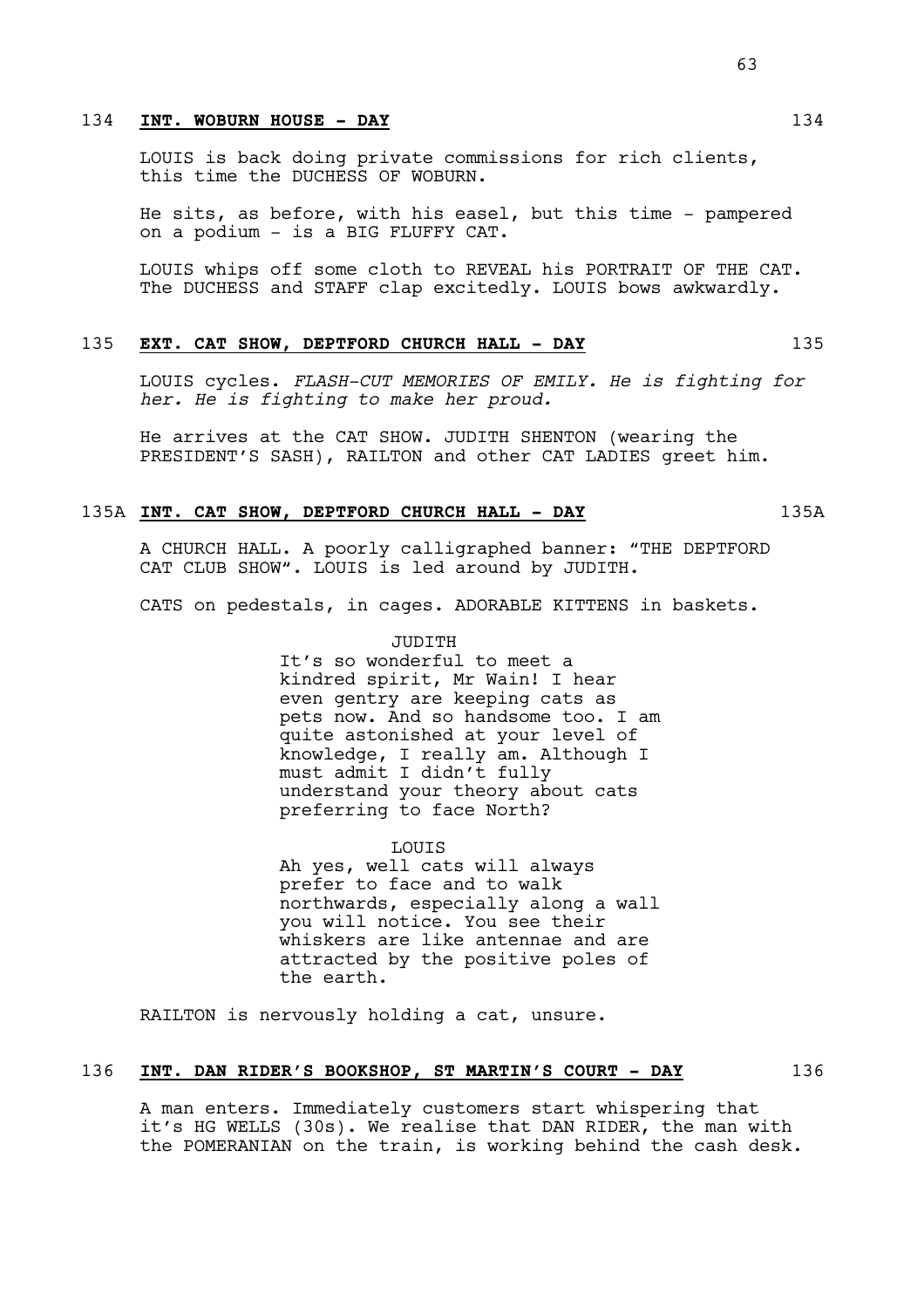HG WELL'S "THE WAR OF THE WORLDS" and "THE TIME MACHINE" - as well as other books - are also on sale.

> HG WELLS No, Rider... I'm here for some Louis Wain...

#### 137-140 **SCENES OMITTED** 137-140

# 141 **INT. LONDON BOOKSHOP - DAY** 141

MORE BOOKS are delivered, browsed, enjoyed. We realise LOUIS is illustrating other people's stories too.

LOUIS SIGNS BOOKS, FACED WITH A QUEUE OF CUSTOMERS. He tries to be polite, but feels the pressure of them crowding round.

# 142 **EXT. NEIGHBOURING FIELD, ELIZABETH TERRACE - DAY** 142

LOUIS wears silly golf attire and talks with a journalist.

JAS GORDON RICHARDS And Peter talks to you, does he?

LOUIS Oh yes, every day. All cats do...

LOUIS settles down to take a shot, doing a jiggly dance. He swings... but his club goes flying! He runs off to collect it, leaving GORDON RICHARDS bemused.

# 143 **INT. LONDON / INT. RIDER'S BOOKSHOP / MARKET - DAY** 143

LOUIS HIMSELF IS NOW FEATURED ON THE COVERS OF MAGAZINES.

#### 144 **SCENE OMITTED** 144

### 145 **INT. CAT SHOW, DEPTFORD CHURCH HALL - DAY** 145

RAILTON looks through LOUIS' postcards, which are on sale - A MIXTURE OF EMOTIONS as he watches the CAT LADIES excitedly rifle through them. A WHIFF OF JEALOUSY PERHAPS.

LOUIS is inspecting a TABBY CAT, still with JUDITH.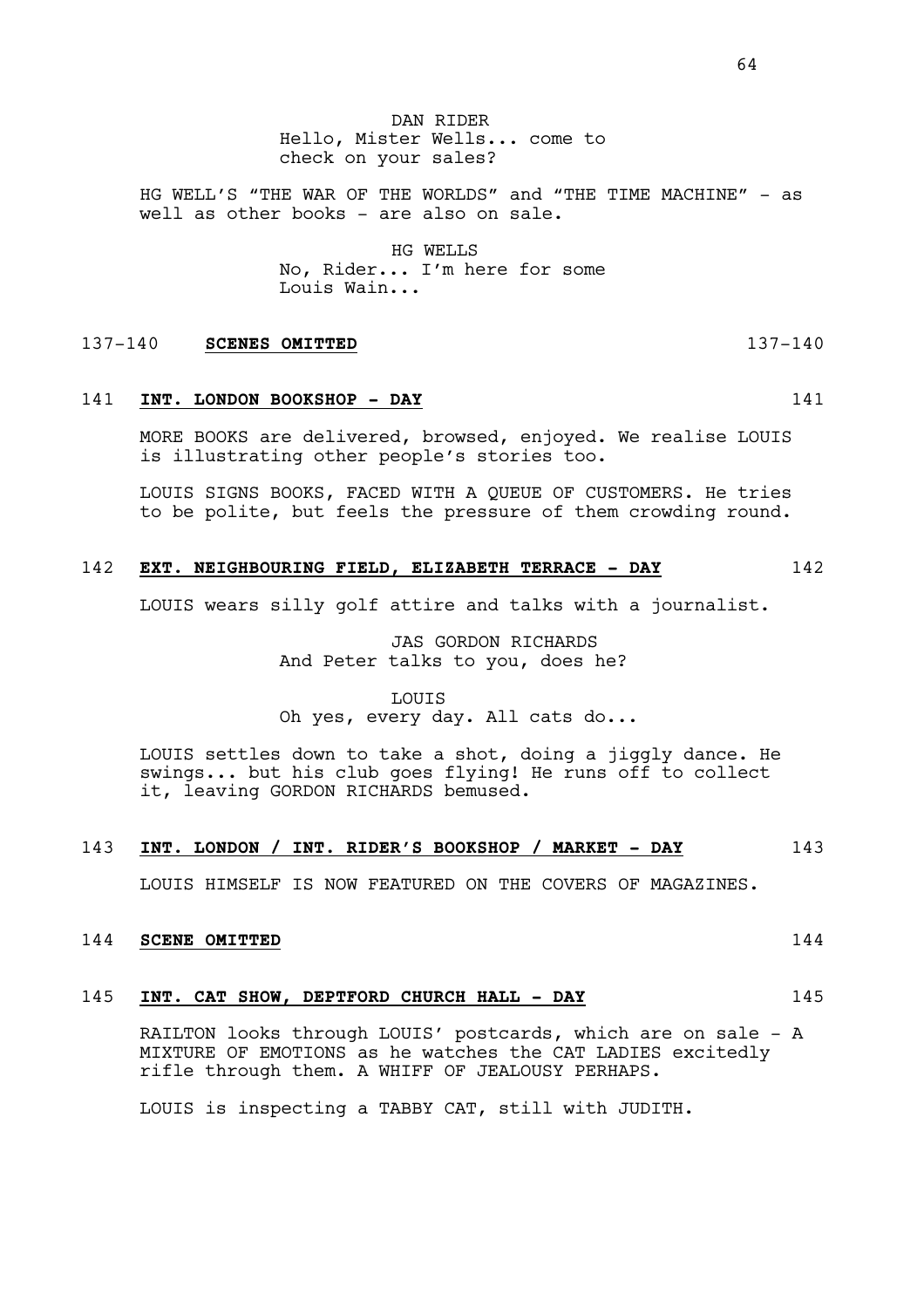#### LOUIS

The Tabby's markings are defined by the electricity of their feline heritage. This particular creature might have a great grandmother or some such that was actually *struck*  by lightning, as the markings are very defined in jagged lines...

RAILTON has happened upon a PAINTING of a BEAUTIFUL WHITE CAT, wearing a blue ribbon the colour of EMILY'S DRESS. The colour of her eyes, the beguiling, confident, eternal smile this is a painting of EMILY as a CAT. He looks over at LOUIS.

# 146 **INT. JEM MACE'S BOXING GYM, LONDON - DAY** 146

LOUIS is back with JEM MACE, sparring against another BURLY OPPONENT. LOUIS is on fire. *FLASH-CUT MEMORIES OF EMILY.*

*KAPOW!* The BURLY OPPONENT stumbles to the ground.

LOUIS

Yes! I am the Great Bendigo!

LOUIS starts copying BENDIGO'S dancing. JEM MACE claps and laughs, but we sense that LOUIS is a bit edgy, manic.

# 147 **INT. KITCHEN, ELIZABETH TERRACE, SOUTH HAMPSTEAD - DAY** 147

LOUIS works on a PATENT - "A NEW ATTACHMENT FOR BICYCLES". We can't understand what it is, but "electricity" is featured.

PETER and BRIGIT are having dinner. *MEOW*. ANOTHER TWO CATS at the window - LEO and MINNA. LOUIS lets them in.

# 148 **INT. CAT SHOW, DEPTFORD CHURCH HALL - DAY** 148

LOUIS and JUDITH and walk on through the CAT SHOW.

LOUIS

Their features are already changing as they become more intelligent and domesticated. Their eyes will become larger and their heads bigger as their brains grow in size. They will turn blue and, eventually, they will stand on their hind legs and communicate with us in our own language.

JUDITH Goodness, I had no idea it was so... complicated... did you just say they would turn blue?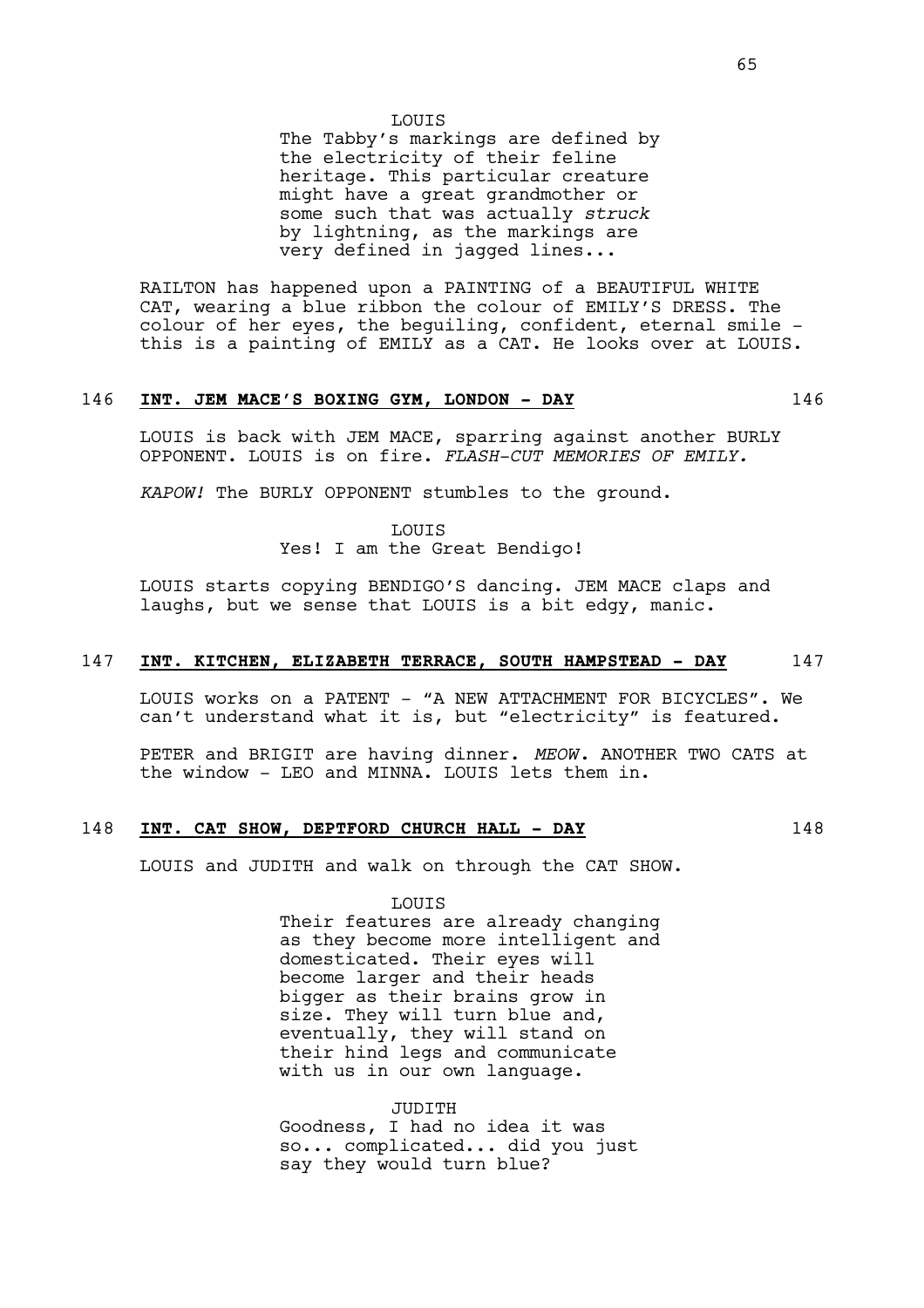LOUIS Yes. Of course.

JUDITH ... Well, thanks to you, Mr Wain, us cat people are out of the shadows and finally celebrating in the open with our feline children. So... I would like to thank you...

JUDITH takes off her SASH and, with great feeling, hangs it around LOUIS' neck. She gives him a hug. THE SASH READS "PRESIDENT OF THE NATIONAL CAT CLUB". LOUIS surveys the room. The CROWDS, the NOISE, the CATS - it's getting to LOUIS.

# 149 **SCENE OMITTED** 149

### 150 **INT. CAT SHOW, DEPTFORD CHURCH HALL - DAY (1894)** 150

LOUIS pins the WINNER'S ROSETTE on a funny faced PERSIAN CAT and holds her up for a delighted, cheering crowd. Something is unsettling about the way everyone is staring at him.

CATS STARING AT HIM. THEIR EYES LOOK LARGER THAN NORMAL.

END OF SEQUENCE

### 151 **INT. / EXT. GARDEN, ELIZABETH TERRACE - DAY (1895)** 151

AN ARRAY OF "DISHONOURED" CHEQUES ON THE TABLE. The house is chaos - dirty crockery, uneaten food, cat faeces . CAROLINE (30s), JOSEPHINE (30s) and CLAIRE (20s) are with LOUIS.

FELICIE (20s) sits in the garden. We are struck by how much time has passed. The SISTERS look tired and pale.

> CAROLINE I assumed you had been spending it all on frivolous luxuries as you clearly have quite forgotten about your poor and destitute family yet here you are living in squalor and chaos!

**CLAIRE** Don't shout, Caroline.

CAROLINE I'm not shouting, Claire. I'm explaining to him with force.

JOSEPHINE You could at least have stretched to a maid. I mean look at this floor. It's covered in cat faeces.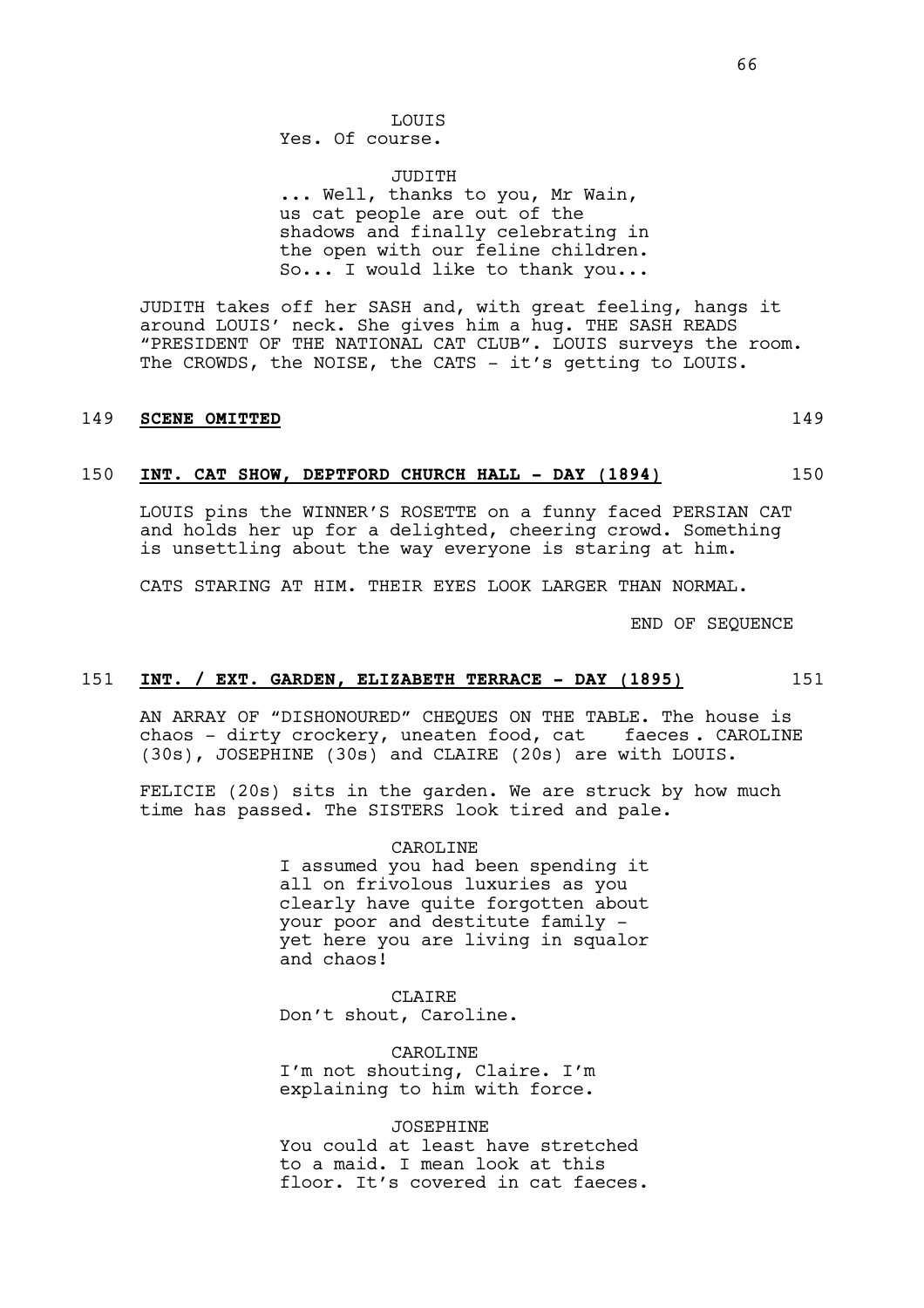PETER, BRIGIT, MINNA and LEO drift variously in and out. Occasionally the cats come to FELICIE for attention. PETER looks scruffier, older, fur greying.

> CAROLINE Where has it all gone!

> > JOSEPHINE

We are in huge amounts of debt. It's really starting to affect mother's health, I have to say...

CLAIRE

Nobody wants to marry us, Louis.

LOUIS I didn't copyright the images.

CAROLINE Oh my Lord... help us, please...

CLAIRE

... What does that mean?

# JOSEPHINE

It means people have been reprinting his pictures all over the country and he hasn't seen a penny... which explains why he is living - not like a pauper, but actually, Louis, I would say you are living rather like a pig. The stench is quite unbearable.

### LOUIS

Some of my originals I exchanged in place of money so they have rather become a currency in themselves... Haven't they, Peter?

PETER meows as he passes through. LEO is coughing up a fur ball, making horrible noises.

> LOUIS (CONT'D) I gave the barber a handful of my Dancing Cats and now I get free haircuts for the rest of my life. And look at this snazzy pair of Chelseas... bought the same way...

LOUIS is wearing decent BOOTS. This is driving CAROLINE mad.

CLAIRE But why didn't you copyright them?

**LOUTS** Because I am not interested in making money.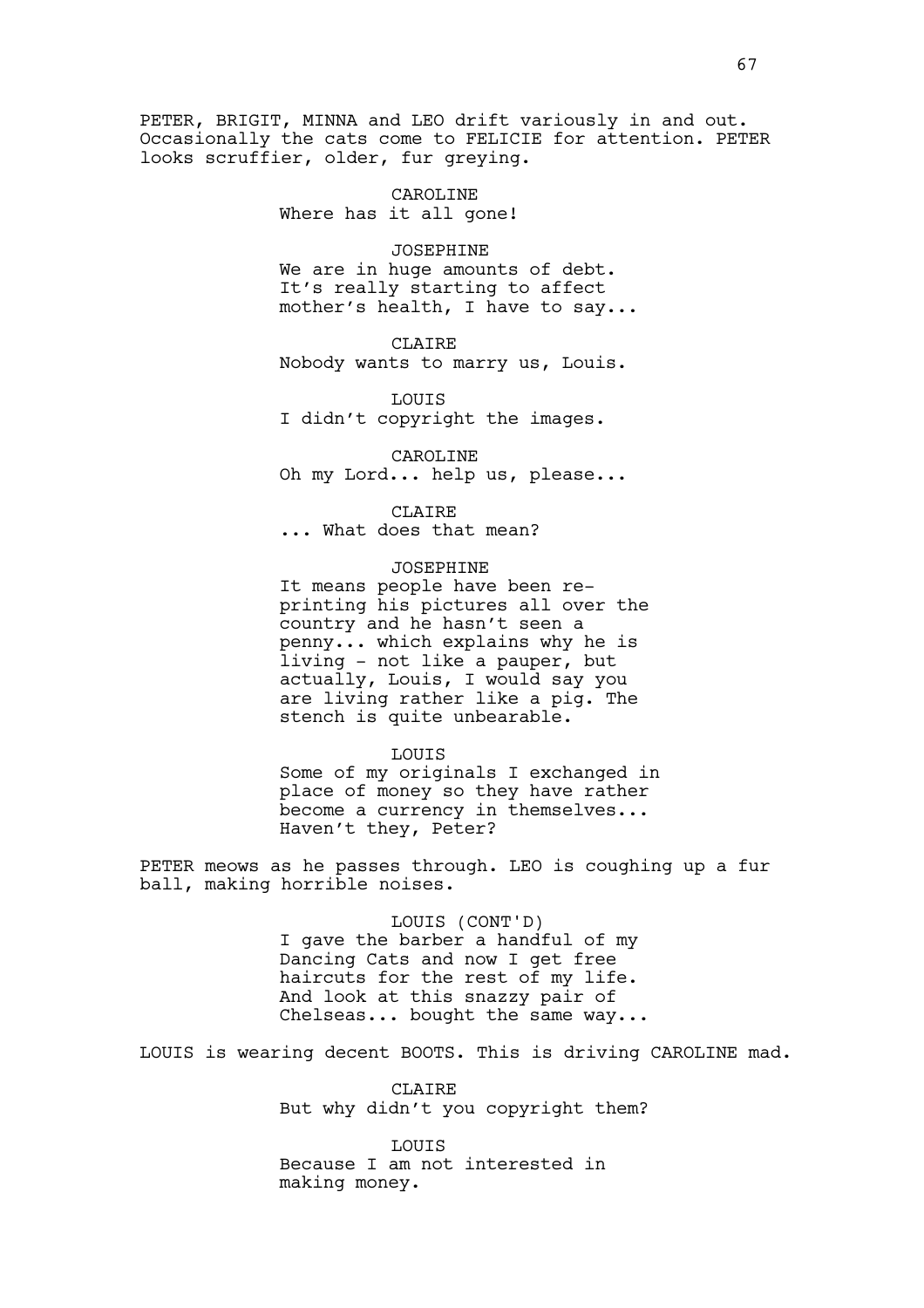What are you interested in then? The attention? The adulation? "Oh, the marvelous Louis Wain who paints *one thing*... and it's cats!" (rattling the table) What are you interested in!

This frightens one or two of the CATS. LOUIS heads into the parlour, ushering the CATS away from raging CAROLINE.

> CLAIRE (shouting) Stop shouting, Caroline!

MINNA trots in with a DEAD BIRD.

# JOSEPHINE

Agh, for goodness' sake there's a cadaver now. It's eating a hawk!

#### CLAIRE

It's not a hawk, Josephine.

### CAROLINE

You are not a child, Louis... you are a man... You are a *man*... Can you not see how you have tainted us with your actions.

CAROLINE is getting upset.

CAROLINE (CONT'D) Our parents worked hard to build our reputation and to gather a fortune for their children and you have squandered it all on wretched cats and a wilful, tainted, doomed romance. You have destroyed this family with your selfishness and you continue with your childish delusions which conspire to keep us all in penury. The indignity we have suffered at your hands...

LOUIS I didn't do it on purpose.

CAROLINE You didn't what? You didn't get married on purpose?

LOUIS is hovering somewhere odd, whispering into a corner.

CAROLINE (CONT'D) Speak up, Louis!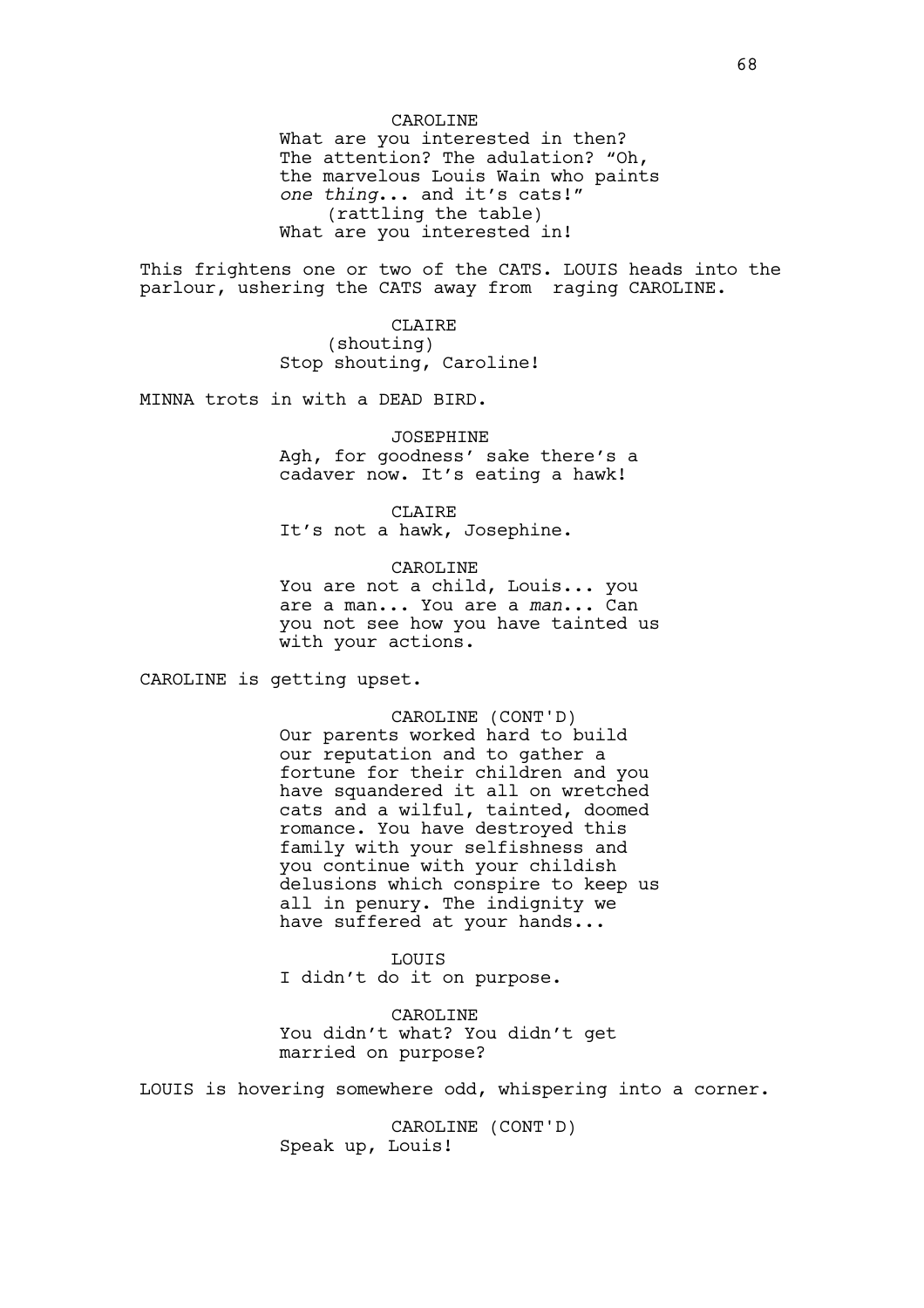LOUIS I DIDN'T THINK TO DO IT!

Silence. PETER is looking at him. LOUIS feels ashamed for his outburst. CAROLINE is now crying uncontrollably.

> LOUIS (CONT'D) Nobody told me I was supposed to copyright the images.

JOSEPHINE ... But what about Sir William? He should have advised you...

LOUIS I haven't seen Sir William for a while... I have been working for other people...

CLAIRE ... We have no money, Louis. We can't eat. We can't buy clothes. We're freezing to death...

CLAIRE stops. There is more to say but clearly it's delicate. LOUIS looks at CLAIRE, at CAROLINE, at FELICIE.

> FELICIE ... Just tell him.

LOUIS ... What has happened.

# 152 **INT. PARLOUR / DINING ROOM, WAIN HOUSE - DAY (1895)** 152

The house is in disrepair, wallpaper peeling.

MARIE Get back! Get back, I said! He'll catch it!

LOUIS Catch what, Marie... what are you talking about?

LOUIS keeps his distance, shocked and saddened to see the state of MARIE (20s). Her hair is a wild mess.

> **MARTE** I've got leprosy. Can't you see it?

FELICIE She scrubs herself red raw, Louis. We can't stop her.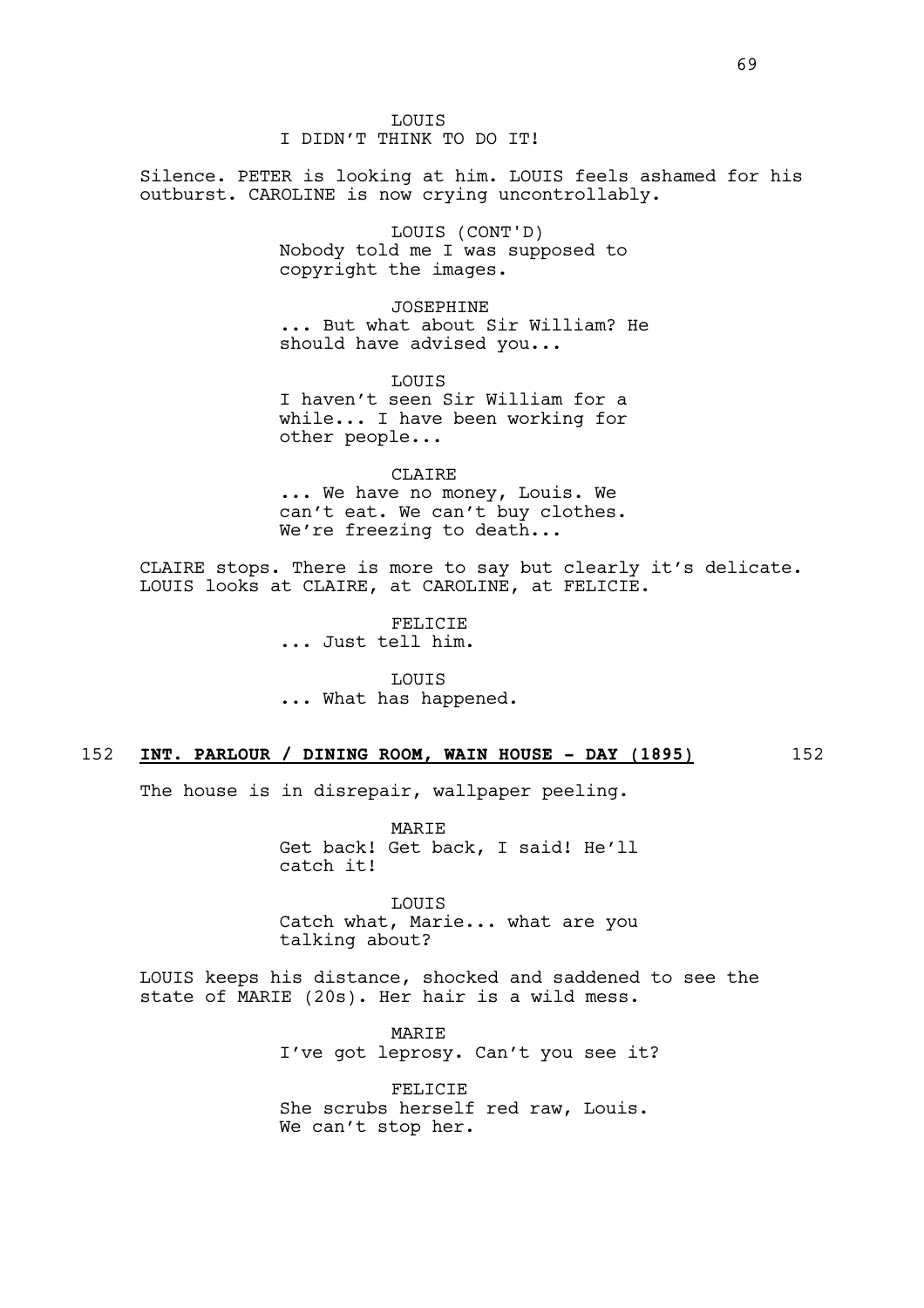MARIE Don't talk about me as if I'm not here!

She is covered in red rashes and sores. She scratches and rubs herself compulsively. Her clothes are all torn.

> **LOUTS** Why do you keep scrubbing yourself?

MARIE Because of the leprosy. I can feel the prickles and they're in my head. They hate me, Louis. They're plotting. They're going to murder me...

FELICIE is with LOUIS. The other SISTERS and MRS WAIN sit quietly in the dining room.

> FELICIE We're not going to murder you, Marie...

#### MARIE

Liar. And I seen murders as well in the alleys by the baker's house. They're going to throw me out because I had relations... I had relations in the graveyard and I bled all over him and we laughed they're just jealous because he had a big dinger and I touched it, Louis. I saw heaven, that's how I got the leprosy... for punishment. They're all spinsters. They say it's your fault because of Miss Richardson but it's because they're ugly and foul tempered and they lie and plot and scheme...

#### LOUIS

I tell you what, Marie. Would you like to come to my house and play with my cats for a few days-

#### MARIE

No, not cats they're poisonous! They've got diseases and I've already got leprosy... (moaning upsettingly) ... I've got leprosy... get it off... get it off me, Louis! Get it off! GET IT OFF!

FELICIE runs in to try to calm MARIE down. MARIE resists her. LOUIS watches, out of his depth. MRS WAIN and the OTHER SISTERS file in. MARIE is trying to tear her clothes off.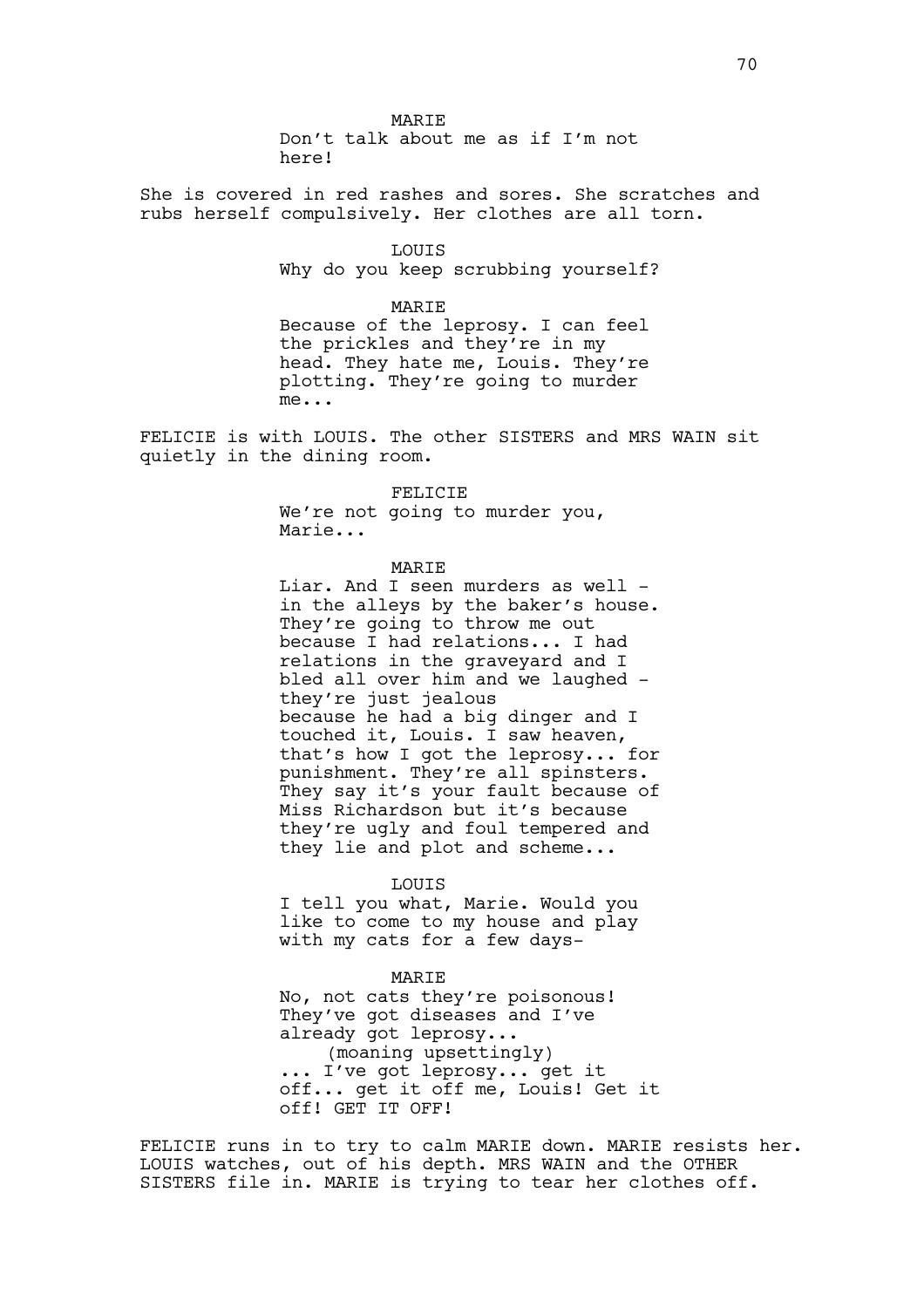# 152A **EXT. ILLUSTRATED LONDON NEWS - DAY (1895)** 152A

#### 153 **INT. SIR WILLIAM INGRAM'S OFFICE, ILN - DAY (1895)** 153

INGRAM is looking unhealthy - gouty cheeks, heavy breathing. He finishes a creamy cake and licks his fingers. He downs some sherry. Then he studies LOUIS.

> INGRAM ... I think you should move back in with your family.

> LOUIS But they threw me out, Sir William.

INGRAM But they are your family...

INGRAM lights a cigar.

#### INGRAM (CONT'D)

I have a series of properties in the village of Westgate-On-Sea mansions I hire out to families and holiday-makers in the summer. They are very habitable and in good condition. I will do my best to find you more work, Louis, so you can pay off your debts and you are welcome to stay there for as long as you like on a reduced rate... on one condition - that you take your family with you...

LOUIS

But, Sir William, I... I couldn't possibly. Especially after I have been so callously unloyal-

INGRAM I have plenty of other illustrators on my books, Louis. Don't flatter yourself...

LOUIS But... why, Sir William...

SIR WILLIAM looks sad, unwell, but his energy is warm.

### **TNGRAM**

Because, Mr Wain, in spite of your rather irregular temperament and niggling peculiar foibles - in this occasionally bleak world, you have shown a resilience which I admire...

(MORE)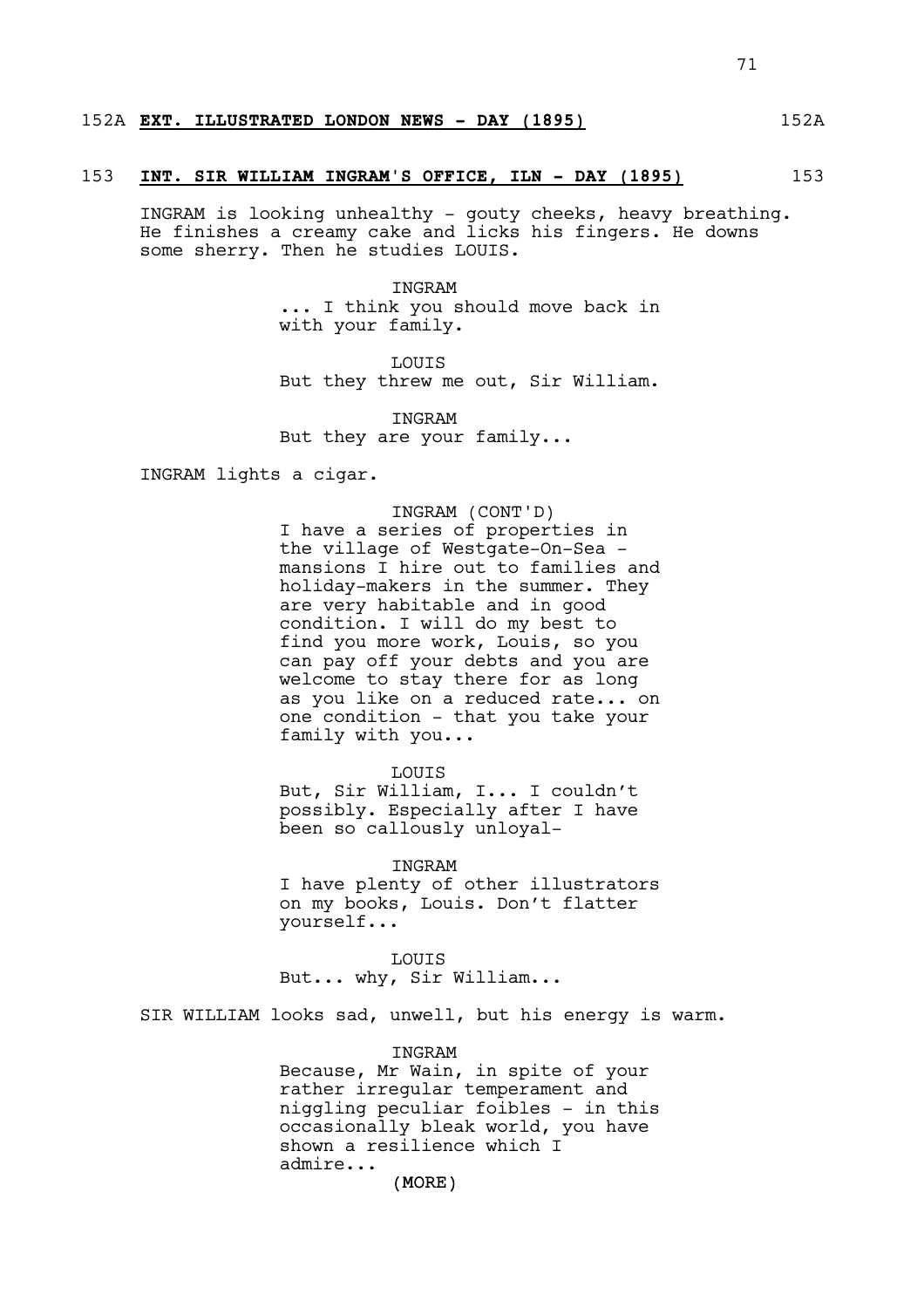#### INGRAM (CONT'D)

and you have, if you must know, brought me rather a lot of good cheer, through your pictures.

**LOUTS** 

... Of cats.

#### INGRAM

... But they're not just cats are they... you're a brave soul, Mr Wain, but you can't do this all on your own... the sea air will do you all the world of good, especially young Marie. Sounds to me like she just needs of a change of scene. Fresh clothes. Proper food. Brisk walks.

LOUIS looks over to a framed PICTURE of a FUNNY CAT that looks a lot like SIR WILLIAM, then to INGRAM himself.

LOUIS

... Thank you, Sir William.

# 154 **INT. / EXT. VARIOUS ELIZABETH TERRACE - DAY** 154

As he packs, LOUIS keeps finding traces of EMILY - clothes, jewellery, the mouse toy she made for PETER. RAILTON is there, helping, trying to lighten the mood.

The HOUSE becomes barer, emptier. LOUIS packs away hundreds of PICTURES OF CATS. OTHERS HE THROWS AWAY. SOME HE BURNS ON A LARGE FIRE IN THE GARDEN. He rolls up his FATHER'S FABRICS.

#### RAILTON

Do you fancy joining me and the boys later, to say goodbye? Couple of drinks maybe? See if old May's having any people round? Might even find you someone to, you know...

LOUIS looks angry and shocked.

RAILTON (CONT'D) Well... You can't be on your own forever, Louis... she'd want you to happy... don't you think?

**LOUTS** You don't understand me, Herb.

RAILTON Come on, mate. There's no need to get-

**LOUTS** You never have...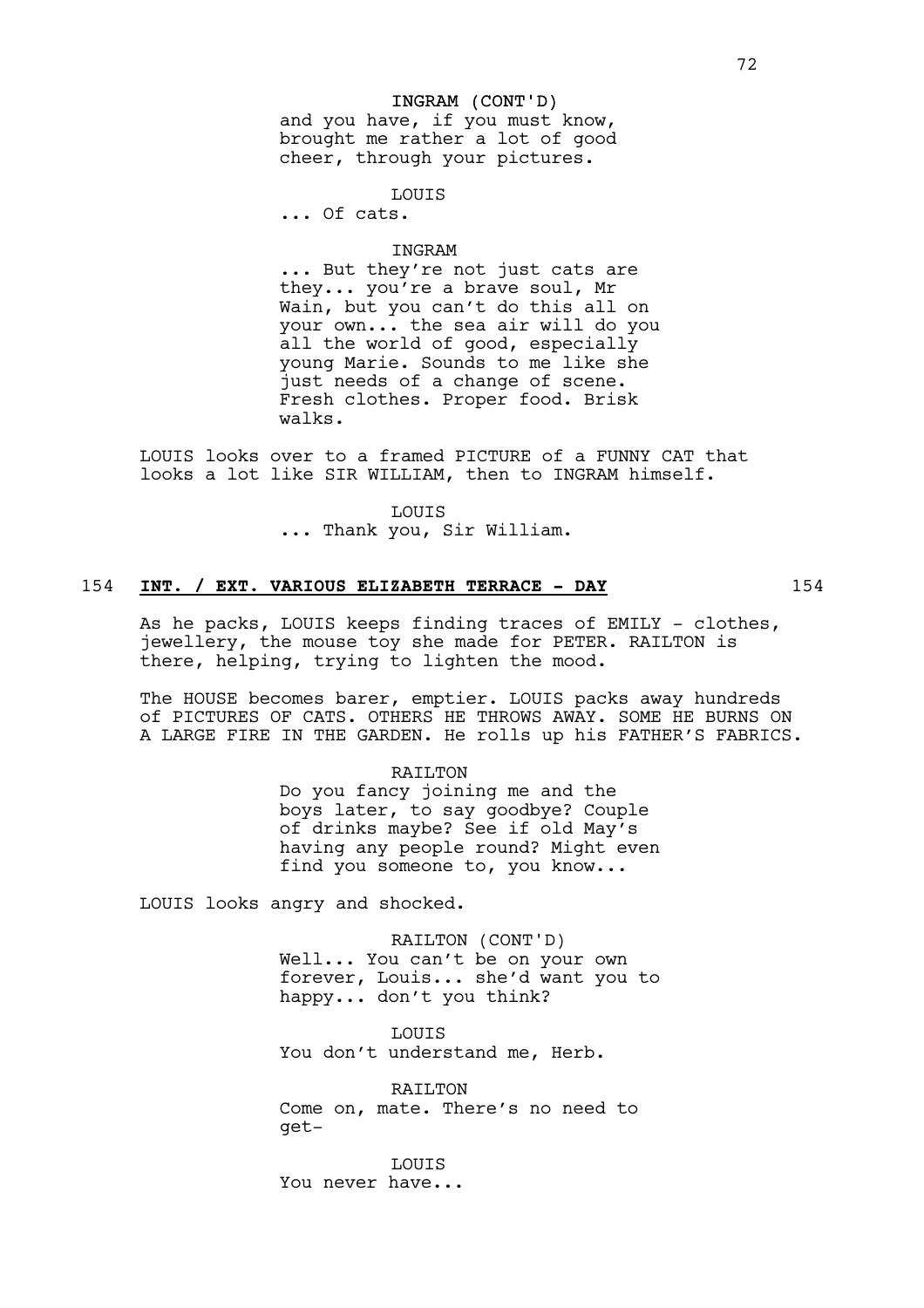RAILTON ... You're right, Louis. I don't understand you. But... I'm still your friend.

LOUIS

So what.

to leave. He heads for the door.

RAILTON So... I'll be here... I guess.

He takes a moment, then leaves LOUIS on his own.

# 154A **INT. ELIZABETH TERRACE - DUSK** 154A

LOUIS walks back into the house and finds a collection of the first pictures of PETER. PETER meows. He remembers it too.

A SHOT FROM WITHIN THE MIRROR - the same frame he once shared with EMILY, but LOUIS is now alone.

# 155 **EXT. BENDIGO LODGE, WESTGATE-ON-SEA - DAY (1895)** 155

HIGH WINDS as REMOVAL MEN carry items of furniture into a large, Gothic seafront house.

LOUIS hammers up a freshly painted sign that reads "BENDIGO LODGE". He has named the home after his favourite BOXER.

PETER, LEO, MINNA and BRIGIT are in covered baskets. They MEOW loudly as REMOVAL MEN carry MRS WAIN into the house on top of her bed. She waves happily at LOUIS who waves back.

## MRS WAIN

Coo-ey!

A CARRIAGE arrives. FELICIE, JOSEPHINE, CLAIRE and FELICIE run out with cases, excited. CAROLINE emerges, arms linked with MARIE. CAROLINE looks at the house, then at LOUIS, refusing to smile.

#### 156 **EXT. FAR GARDEN / NEAR GARDEN / INT. BENDIGO LODGE - DAY** 156

CAROLINE, JOSEPHINE, CLAIRE, FELICIE and LOUIS play badminton - CROOUET STUFF, BOULES strewn around the lawn.

They pick VEGETABLES and start to prepare dinner. They chop vegetables, peel potatoes and prepare a joint of meat.

JOSEPHINE, CLAIRE and FELICIE bring warmth and light to proceedings, joking and dancing about - but tension still runs high between CAROLINE and LOUIS.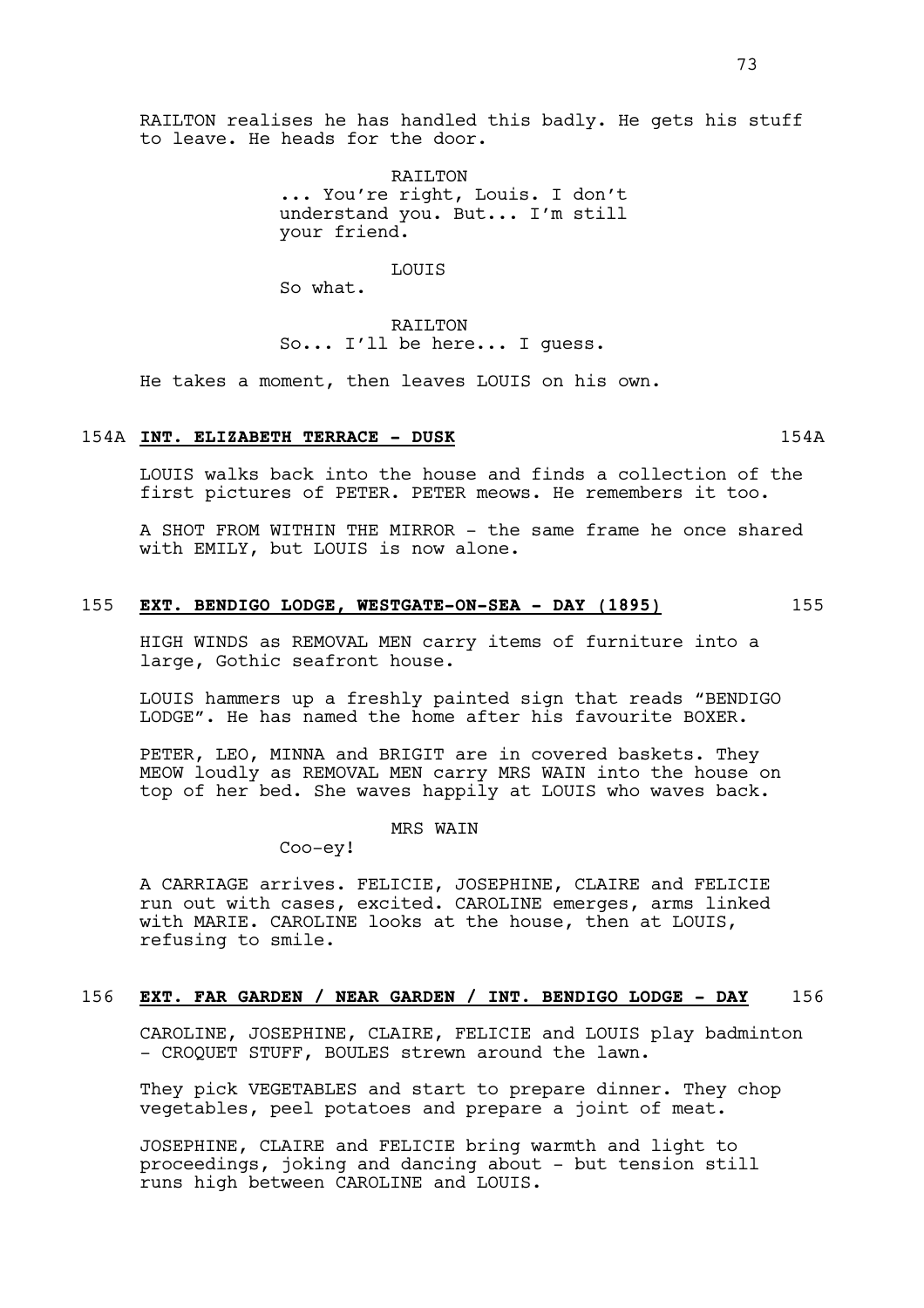## 157 **INT. PARLOUR, BENDIGO LODGE, WESTGATE-ON-SEA - DAY** 157

SEA VIEWS. MRS WAIN sits with MARIE on a couch, holding her head in her arms and rocking her gently.

MRS WAIN'S embroidery and weaving equipment is out.

## 158 **INT. KITCHEN, BENDIGO LODGE, WESTGATE-ON-SEA - DUSK** 158

LOUIS is not over EMILY. Being in this new space, it feels strange. He leaves the room. CAROLINE watches him go.

# 159 **INT. ELSEWHERE, BENDIGO LODGE, WESTGATE-ON-SEA - DUSK** 159

LOUIS is alone, away from everyone.

*FLASH-CUT MEMORIES OF EMILY. BUT THEY ARE FADING.*

# 160 **INT. KITCHEN, BENDIGO LODGE, WESTGATE-ON-SEA- DAY - DUSK** 160

LOUIS returns smiling. He picks up a cat and buries his feelings, doing a funny jig as he serves food up onto plates.

## 161 **INT. DINING ROOM, BENDIGO LODGE, WESTGATE-ON-SEA - EVENING** 161

The FAMILY sit and pray before eating their meal, but LOUIS is crouched on all fours by PETER, MINNA, LEO and BRIGIT, as they eat their dinner. CAROLINE watches him.

The family eat, passing food around. They wonder if they might find love here - in a new place, where nobody knows who they are. Meanwhile MARIE sits, not eating. She is silent but under the surface, she is in distress. LOUIS feels it. CAROLINE feels it. They look at each other.

## 162 **INT. VARIOUS, BENDIGO LODGE, WESTGATE-ON-SEA - NIGHT** 162

LOUIS, JOSEPHINE, CLAIRE and FELICIE have a pillow fight. Even MARIE is doing her best to join in, seemingly having a nice time. A pillow explodes and feathers go everywhere.

> LOUIS (V.O.) After the initial strangeness of living again with my sisters...

# 163 **EXT. BENDIGO LODGE, WESTGATE-ON-SEA-DAY - DAWN** 163

LOUIS steps out of the front door and looks out to sea. JOSEPHINE, CLAIRE and FELICIE sit on the porch, painting pictures of sailboats - they are all accomplished artists.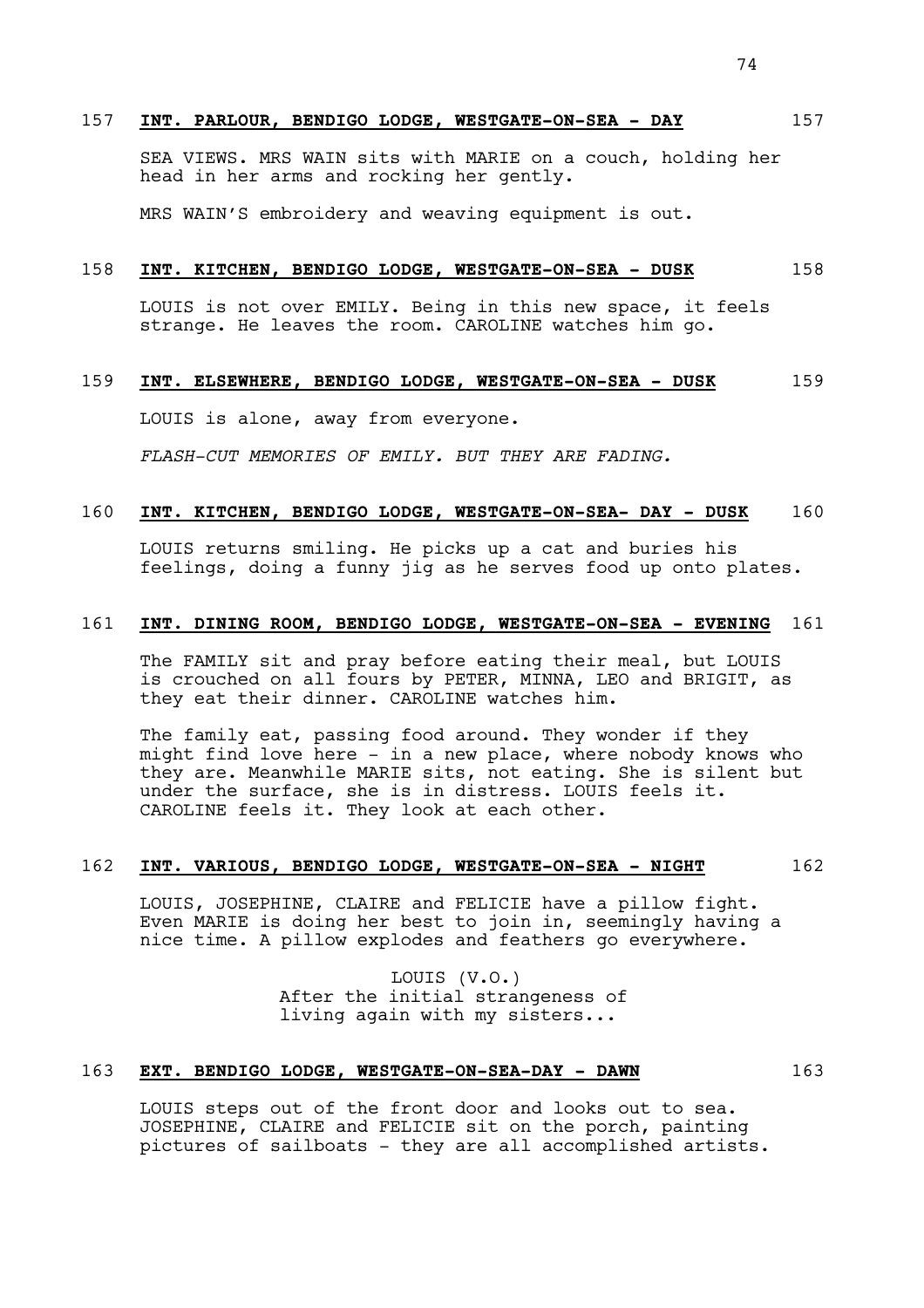LOUIS (V.O.) ... There followed a time of relative peace in Westgate-On-Sea...

# 164 **EXT. BEACH, WESTGATE-ON-SEA - DAWN** 164

JOSEPHINE supports MRS WAIN with her walking stick as they walk along the beach. CLAIRE and FELICIE run ahead, chasing each other playfully. CAROLINE has linked armed with MARIE.

LOUIS hangs back with PETER, LEO, MINNA, BRIGIT, some on leads, some in baskets in a WAGON full of picnic apparatus. PETER is too old to keep up. LOUIS picks him up, nuzzling him. CAROLINE turns back and looks at him. Close on MARIE.

# 165 **EXT. BEACH, WESTGATE-ON-SEA - DUSK** 165

THE WAINS eat a picnic on some rocks by the water, CATS in their baskets. LOUIS, meanwhile, is pottering chaotically in the shallows, trying to go fishing in a rowing boat.

## 166 **EXT. BEACH, WESTGATE-ON-SEA - TWILIGHT** 166

MRS WAIN, JOSEPHINE, CLAIRE and FELICIE splash about, swimming in the water. CAROLINE is breast-stroking amongst them, but is then splashed by her sisters and mother. She can't help splashing them back. She can't help laughing.

> LOUIS (V.O.) But in spite of Sir William's prognosis...

LOUIS sits on the shore with MARIE. MARIE rests her head on his shoulder as they watch.

> LOUIS (V.O.) Marie's condition did not improve.

## 167 **INT. HALLWAY / VARIOUS, BENDIGO LODGE - DAY** 167

SMASHED VASES, BROKEN PICTURE FRAMES - CHAOS as MARIE, halfnaked, is trying to rip her torn undergarments off.

> LOUIS (V.O.) And after several months of failing to help her ourselves...

Her clothes are strewn around the house. LOUIS, CAROLINE and FELICIE struggle to restrain her. JOSEPHINE and CLAIRE try to console MRS WAIN, who cannot bear to watch.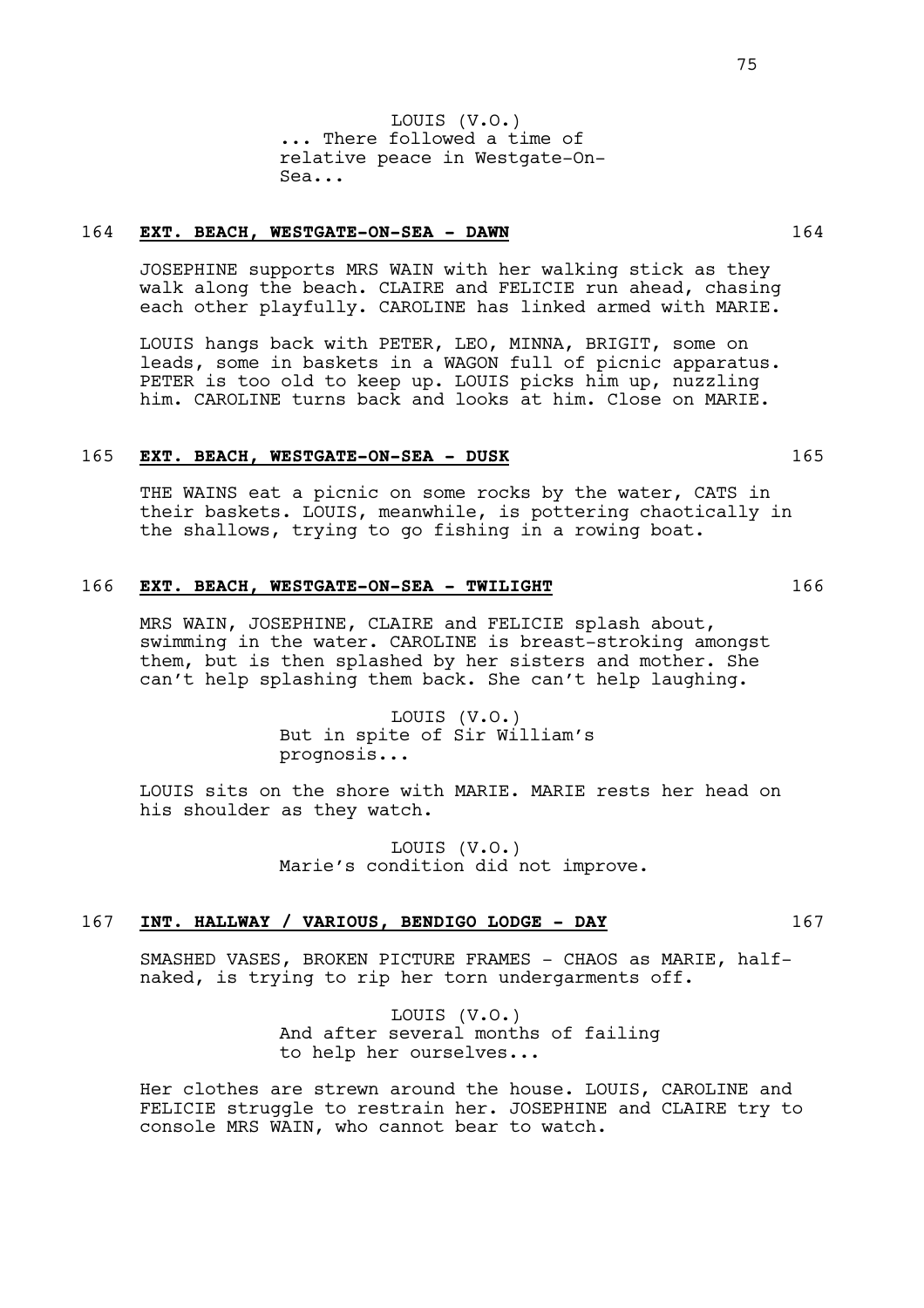## 168 **EXT. BENDIGO LODGE, WESTGATE-ON-SEA - DAY (1897)** 168

MARIE is carried away by TWO PSYCHIATRIC NURSES to a MEDICAL CARRIAGE. DR ELPHICK nods goodbye at LOUIS and the SISTERS.

> LOUIS (V.O.) ... A doctor was summoned and she was taken away to the East Kent Lunatic Asylum in Chartham Down.

LOUIS peels away to be alone. A little way off MRS WAIN sobs.

LOUIS (V.O.) And further to my feeble grasp on publishing rights... I was thwarted by newly sinister enemies...

# 169 & 170 **SCENES OMITTED** 169 & 170

#### 171 **INT. DINING ROOM, BENDIGO LODGE, WESTGATE-ON-SEA - DAY** 171

LOUIS stands before a table on which he has laid out many EXAMPLES OF HIS OWN WORK. Next to each picture is a slightly less good, less charming LOUIS WAIN KNOCK-OFF.

> LOUIS (V.O.) Counterfeiters and copyists who reproduced my creations in near identical, if inferior, forms...

### 172 **INT. COURT BUILDING - DAY (1897)** 172

LOUIS sits with PETER, accompanied by a silently disapproving LAWYER. A JUDGE exits the court room next to them and is surprised to see a CAT in the building.

> LOUIS (V.O.) I was unable to pay off our debts, let alone settle my bills with Sir William... and was summoned to court on several occasions...

## 173 **INT. TRAIN TO WESTGATE-ON-SEA - DAY (1898)** 173

LOUIS sits cuddling PETER on the train. PETER is PURRING.

LOUIS (V.O.) And then, in March of the year 1898, my great teacher and best friend...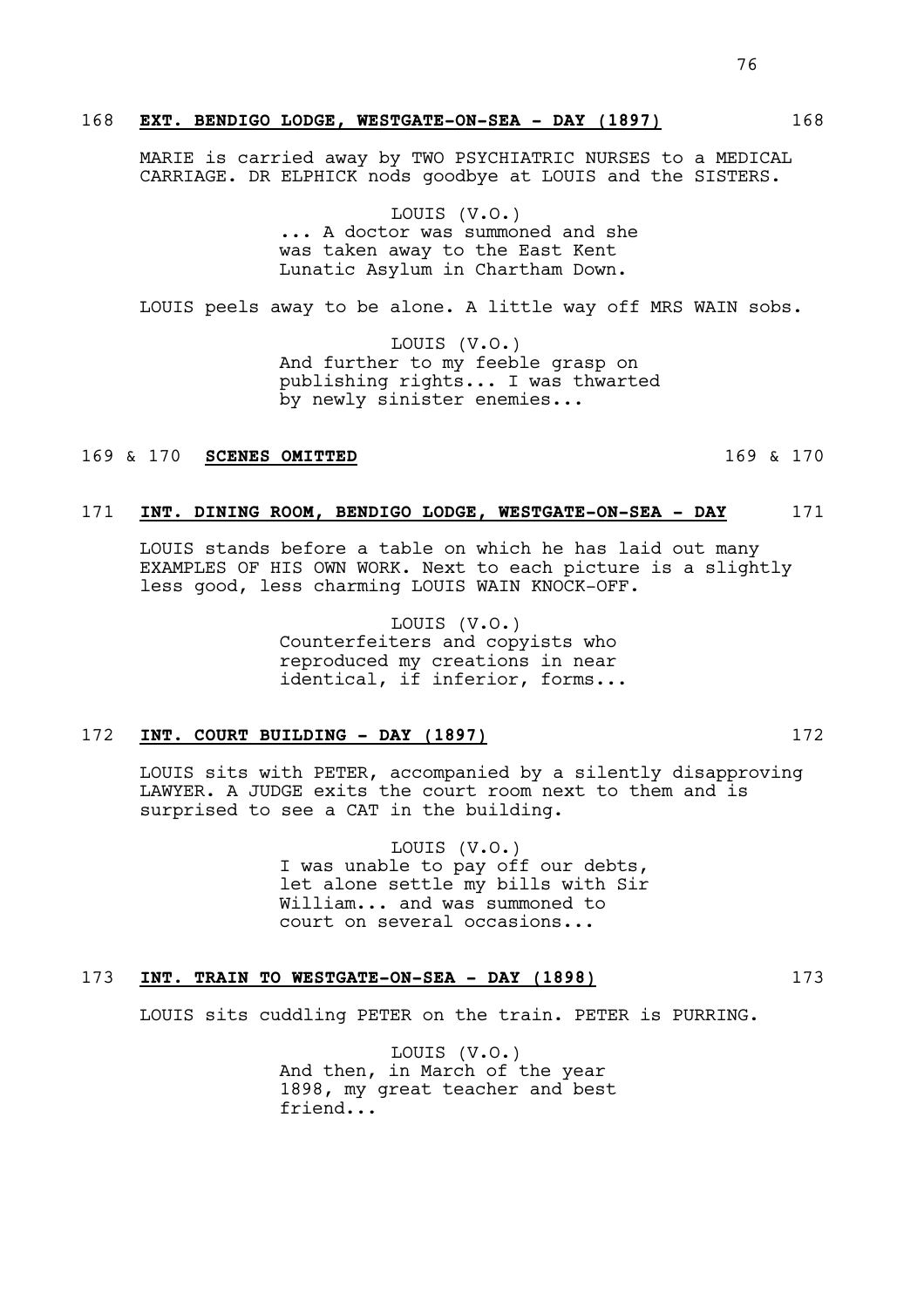LOUIS is looking at something from a doorway.

LOUIS ... My dear old Peter... passed away...

PETER is dead, lying on his side on a patterned rug.

# 175 & 176 **SCENE OMITTED / SOME CONTENT MOVED TO SC 165** 175 & 176

# 177 **INT. BEDROOM, BENDIGO LODGE, WESTGATE-ON-SEA - DAY** 177

LOUIS is in bed, moaning in mental agony. He is sobbing.

LOUIS (V.O.) And although I did weep for several years without ceasing... I made an important discovery - that the more intensely I suffered, the more beautiful my work became.

Through a crack in the door, CAROLINE watches. CLOSE ON LOUIS, lying still in bed, face red from weeping.

# 178 **INT. STUDIO, BENDIGO LODGE, WESTGATE-ON-SEA - EVENING** 178

LOUIS looks exhausted but wired as he works frantically, accompanied by HIS CATS. ECUs of the brush, the colours, details of the paintings. His CAT PICTURES are becoming less naturalistic - SHAGGY BLUE CATS, BLACK & WHITE STRIPED CATS.

> LOUIS (V.O.) I was able to harness the harmful electricity of my pain and to transform it into a brighter, cleaner kind of electricity...

*FLASH-CUT MEMORIES OF EMILY, BUT THEY ARE FADING. THE COLOURS ARE NOT AS STRONG.* 

*FLASH-CUT MEMORIES OF THE MANY CATS STARING AT HIM. THESE COLOURS ARE STARTING TO LOOK VIVID AND ELECTRIC.* 

> LOUIS (V.O.) ... An electricity that had been made pure by the love I still held for dear old Peter and darling Emily...

A BRIGHTLY COLOURED SMILING CAT WITH FLOWERS OVER ITS EYES.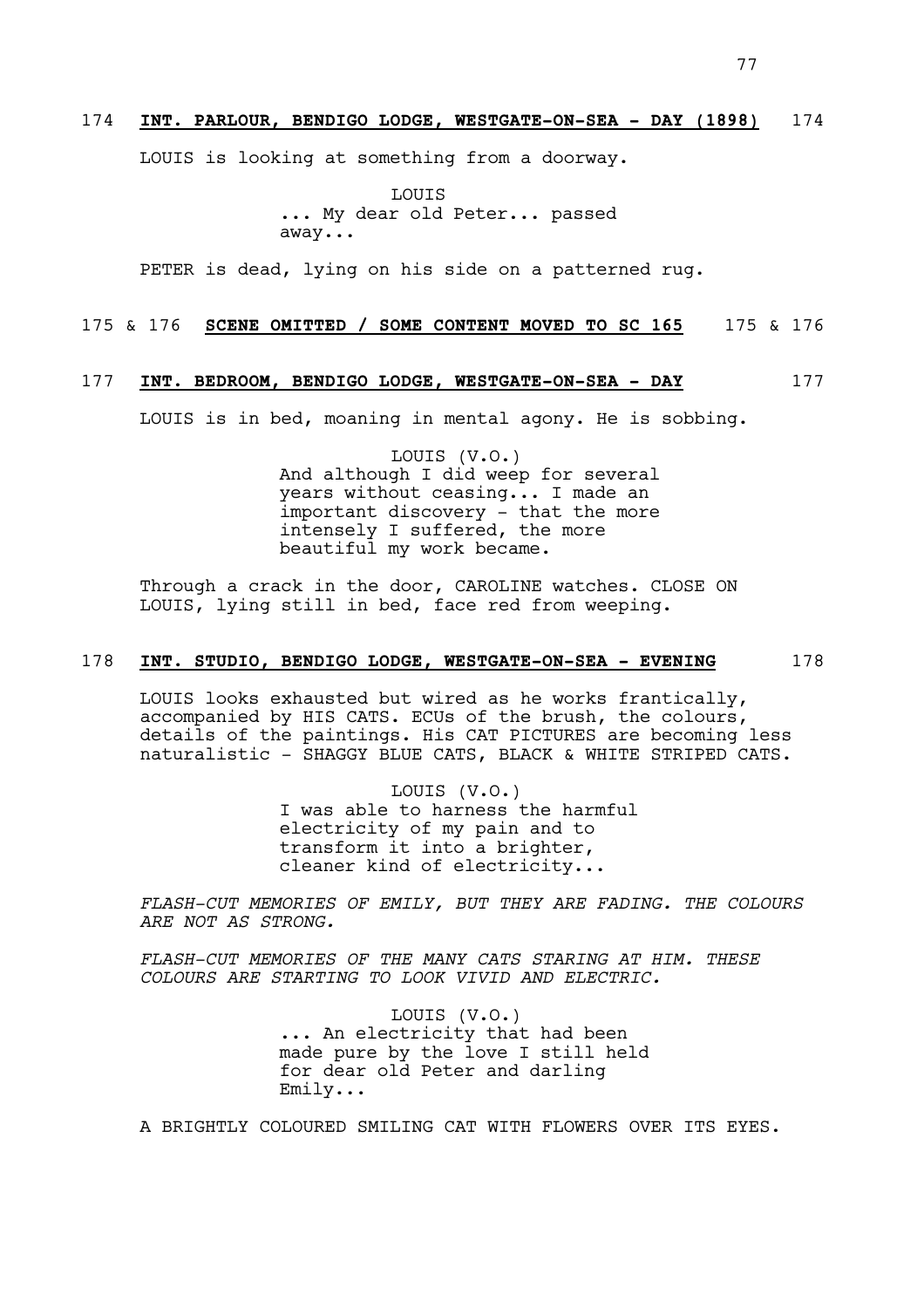# 179 **EXT. CLIFFS, WESTGATE-ON-SEA - DUSK (1906)** 179

LOUIS jogs through a STORM. He stops on a cliff, looking to the heavens. HE LOOKS OUT AT THE VAST OCEAN.

END OF SEQUENCE

## 180 **INT. LOUIS' BEDROOM, BENDIGO LODGE - DAY (1907)** 180

LOUIS - looking older (about 47 now), messier, tired - packs things into cases.

DR ELPHICK tries to retain authority. The SISTERS stand by cautiously.

> DR ELPHICK Mr Wain... are you aware of the reason I have been summoned...

LOUIS I assume it's to inform us of how Marie is doing at the asylum, Dr Elphick. That or to conduct a study on the neural evolution of my cats.

LOUIS sweeps out into the hallway.

## 181 **INT. HALLWAY, BENDIGO LODGE, WESTGATE-ON-SEA - CONT.** 181

We see the frail MRS WAIN watching LOUIS as he stomps around.

LOUIS Brigit is already half way to talking. Aren't you, Brigit?

BRIGIT replies with a MEOW.

DR ELPHICK I'm afraid not, Mr Wain. Although, since you ask, Marie seems to be coping much better of late...

DR ELPHICK follows him around, along with the FOUR SISTERS.

#### 182 **INT. ANOTHER ROOM, BENDIGO LODGE, WESTGATE-ON-SEA - CONT.** 182

LOUIS starts grabbing other bits and pieces messily.

LOUIS I'm glad to hear it. In fact I have been working on a psychiatric patent that I meant to send to you... it's for an electric suit.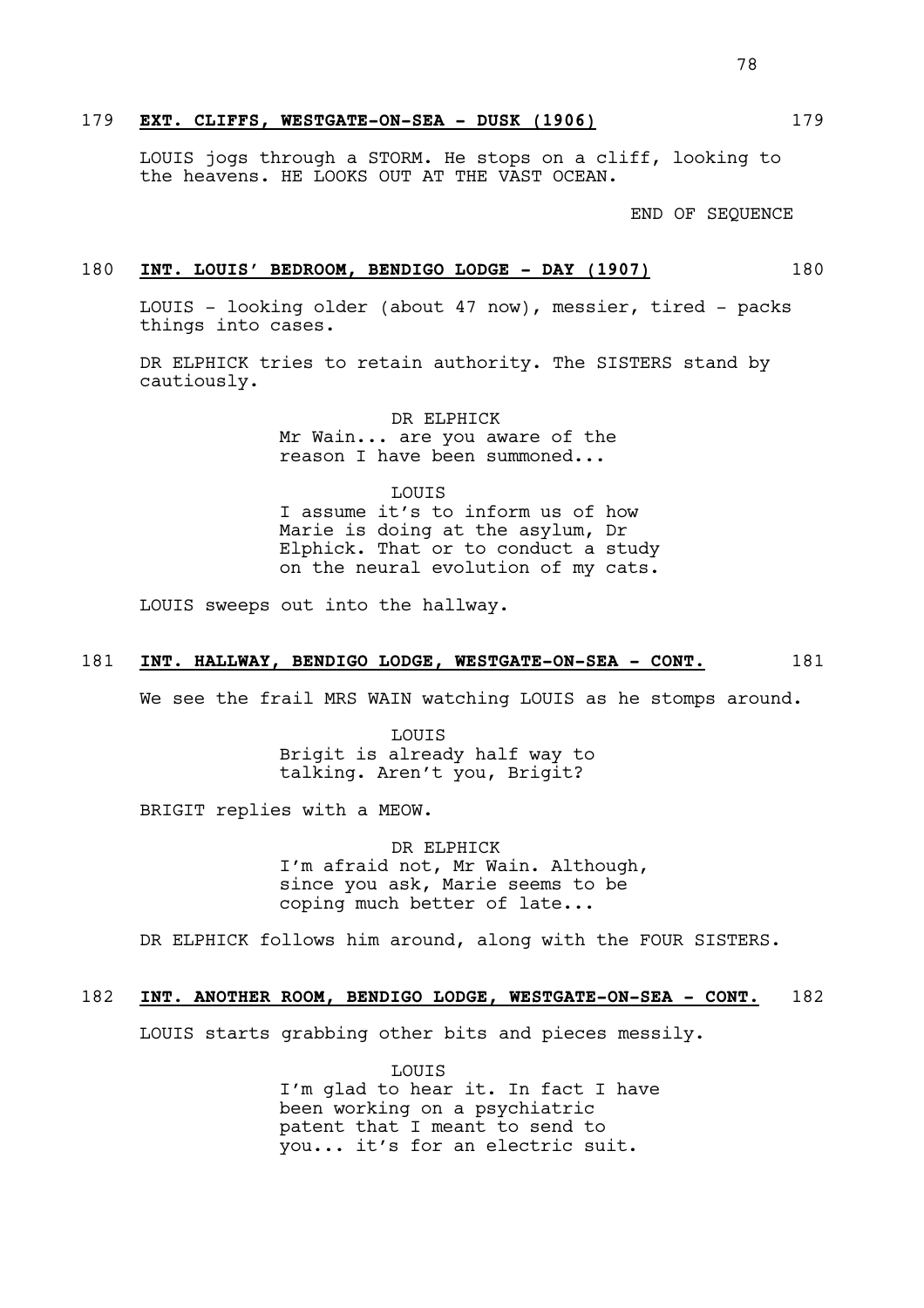DR ELPHICK An electric suit...

LOUIS Yes. A full body suit made of silk, copper and steel, which is attached to a large mechanical motor...

#### 183 **INT. HALLWAY, BENDIGO LODGE, WESTGATE-ON-SEA - CONT.** 183

LOUIS ... That transmits positive electricity through the nervous system and into the brain...

## 184 **INT. LOUIS' BEDROOM, BENDIGO LODGE, WESTGATE-ON-SEA - CONT.** 184

LOUIS chucks it all into a case.

LOUIS ... Thus curing the patient of harmful thoughts and eradicating their lunacy... would you consider taking a look at it?

LOUIS snaps one of the cases shut and looks up at DR ELPHICK.

DR ELPHICK ... No, Mr Wain.

LOUIS Shame... I would say there is quite a high chance it could cure Marie entirely of her sickness.

DR ELPHICK You might say that, but thankfully you are not a doctor.

#### 185 **INT. DINING ROOM, BENDIGO LODGE, WESTGATE-ON-SEA - DAY** 185

DR ELPHICK is sitting with LOUIS, CAROLINE, JOSEPHINE, CLAIRE, FELICIE and now MRS WAIN too. LOUIS is packed and ready to go, wearing a hat. As usual, there is tea.

> DR ELPHICK I have been called here, Mr Wain, because your sister Caroline is concerned for your health.

**LOUTS** My health...? Why would she be concerned about my health?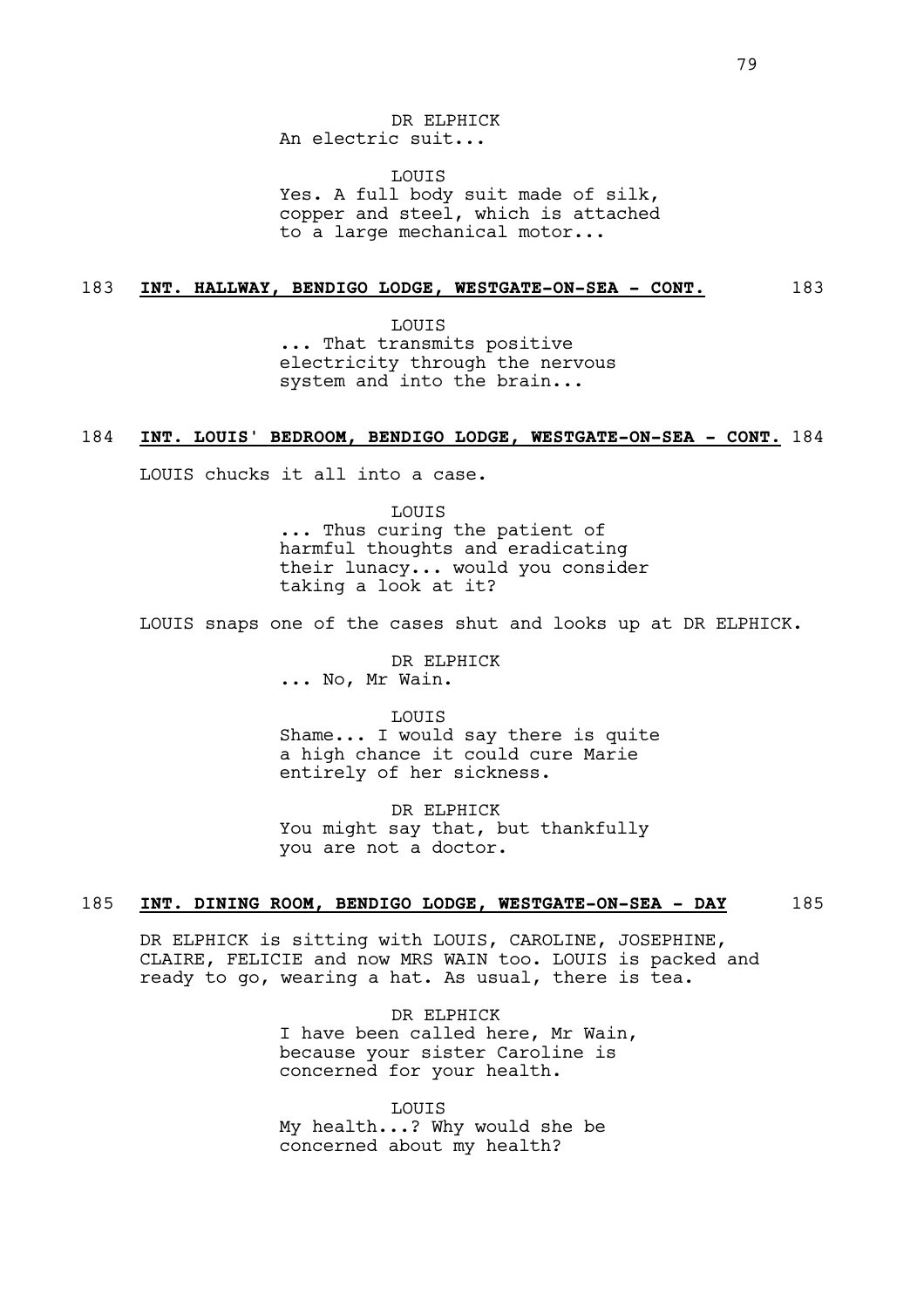#### FELICIE

... It is not just Caroline who is concerned, Louis.

JOSEPHINE Yes... quite right...

DR ELPHICK ... I understand that you are planning a trip, Mr Wain.

#### LOUIS

Indeed. I have sent colourful missives to several publications containing examples of my charming prosaics and singular pictorial work - including some new, more electrically influenced samplings. I am happy to say that the great William Hearst of the New York American has offered me a full time post as their cartoonist at a considerable fee.

## CLAIRE

But why do you need to go all the way too New York...? It's too far.

#### **LOUTS**

Because as you are all so keen to remind me we are rather lacking in funds at the minute and - for a variety of reasons that we are all *very* well acquainted with - my work is currently of little financial value on these shores. What's more, the American people are lightyears behind in their attitude towards cats. I assume you have been reading about Roosevelt and his Gentlemen's Agreement with the people of Japan?

A small nod from DR ELPHICK.

LOUIS (CONT'D) Japanese children will now be taught in the same schools as their American compatriots and their immigrant parents can roam freely in the streets of America... but can their cats?

The SISTERS are curling up with embarrassment. DR ELPHICK stays calm, but impatient.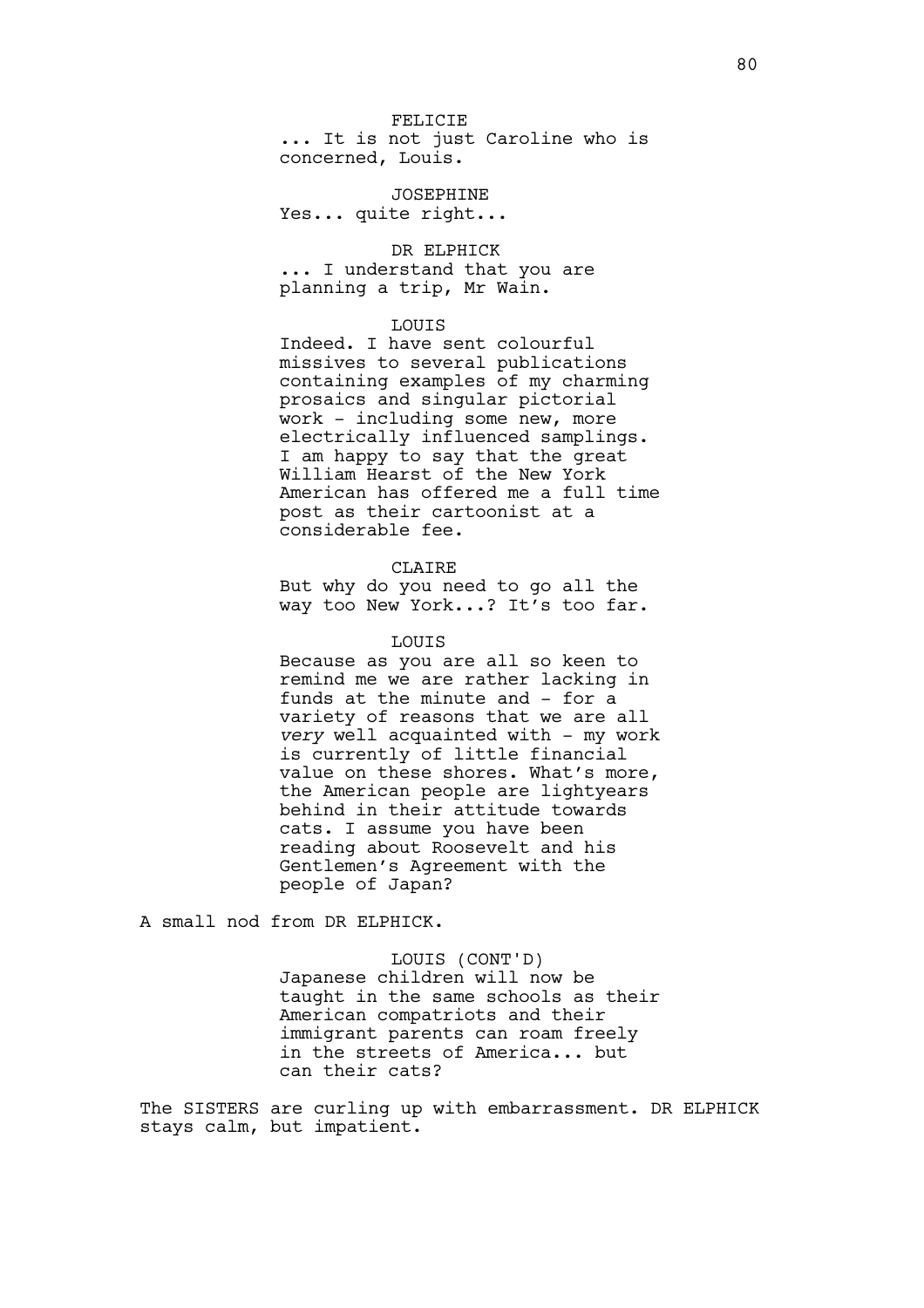# LOUIS (CONT'D)

I have helped this country to make great steps in that regard. Now I must help the cats of America. For better or worse, Doctor Elphick, I am an artist and a prism and a transformative funnel for negative electricity. In these tumultuous times, I want to make the people of America smile... I have never seen an American smile in my life.

#### CAROLINE

You have never seen an American.

#### LOUIS

Well it's time to change that. The only reason my sister has called you here is because she has been deeply jealous of my talents since I was twelve years old and will do anything to prevent me from reaching my full potential...

DR ELPHICK looks at the SISTERS and then at LOUIS.

DR ELPHICK Mr Wain... there is no question that you are delusional. But mere delusions of grandeur are not sufficient reason to commit you to hospital. I would quite strongly advise against your trip to New York and suggest that you stay here to rest and to gain a little bit of perspective before you proceed to the next chapter of your life. But ultimately the choice is yours. And if you do choose to ignore absolutely everyone and proceed with your voyage... then I recommend that you sample these two things during your stay in America hot dogs... and humility.

Out on LOUIS, stubborn, refusing to be vulnerable.

# 186 **INT. HACKNEY CARRIAGE / EXT. SEASIDE ROADS - DAY** 186

CAROLINE and LOUIS sit silently next to each other, surrounded by LOUIS' things. MRS WAIN sits opposite.

> **LOUTS** Look after the cats for me, Caroline... And my sisters... obviously. And mother, of course...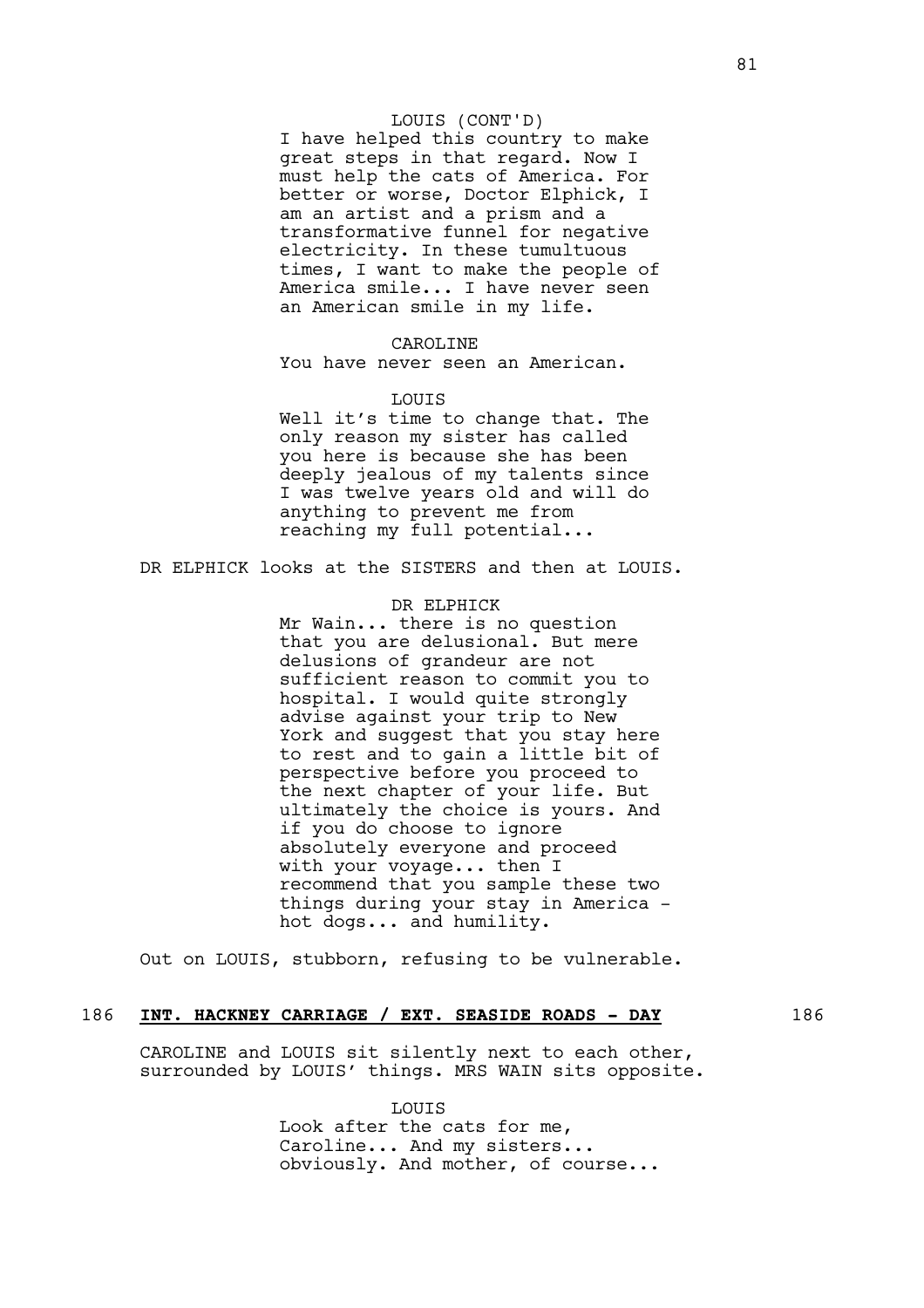CAROLINE Anything else, your majesty? Would you perhaps like me to iron the feathers in your bed for your return?

Nobody says anything for a bit. MRS WAIN looks at him gravely, tears forming in her eyes.

> MRS WAIN You can run away from your sister, Louis... but you cannot run away from your grief... It trails you... like a violent shadow...

LOUIS and CAROLINE look straight forward, no eye contact.

# 187 **INT. CABIN, OCEAN LINER - DAY (1907)** 187

LOUIS is in a cabin - a desk scattered with sketching materials, a single bed and a round window onto the ocean. He paces around. The RUMBLE of the ENGINE. The HISS of the SEA.

LOUIS sits, trying to keep it together. On the desk is a PICTURE of a lonely cat on a raft in the middle of an ocean.

## 188 **INT. RESTAURANT, NEW YORK - AFTERNOON (1907)** 188

MUSIC. A BUSTLING ATMOSPHERE. LOUIS sits with MAX KASE (EDITOR of the NEW YORK AMERICAN) and ALICIA SIMMONDS (his SECRETARY) in a busy New York restaurant.

MAX is dressed smartly in loud, clashing colours. They are sharing a SEAFOOD & FISH PLATTER.

> LOUIS Well every cat-fancier knows that puss likes nothing more than to sit on a brown piece of paper.

> MAX (finding it hilarious) A brown piece of paper! Oh, stop...

# **LOUTS**

But this is because cats are acutely aware of the dangers of electrical rheumatism. And, of course, should you ever have cause to punish a cat, just rustle the paper to make the sound of thunder.

ALICIA ... Do cats get rheumatism?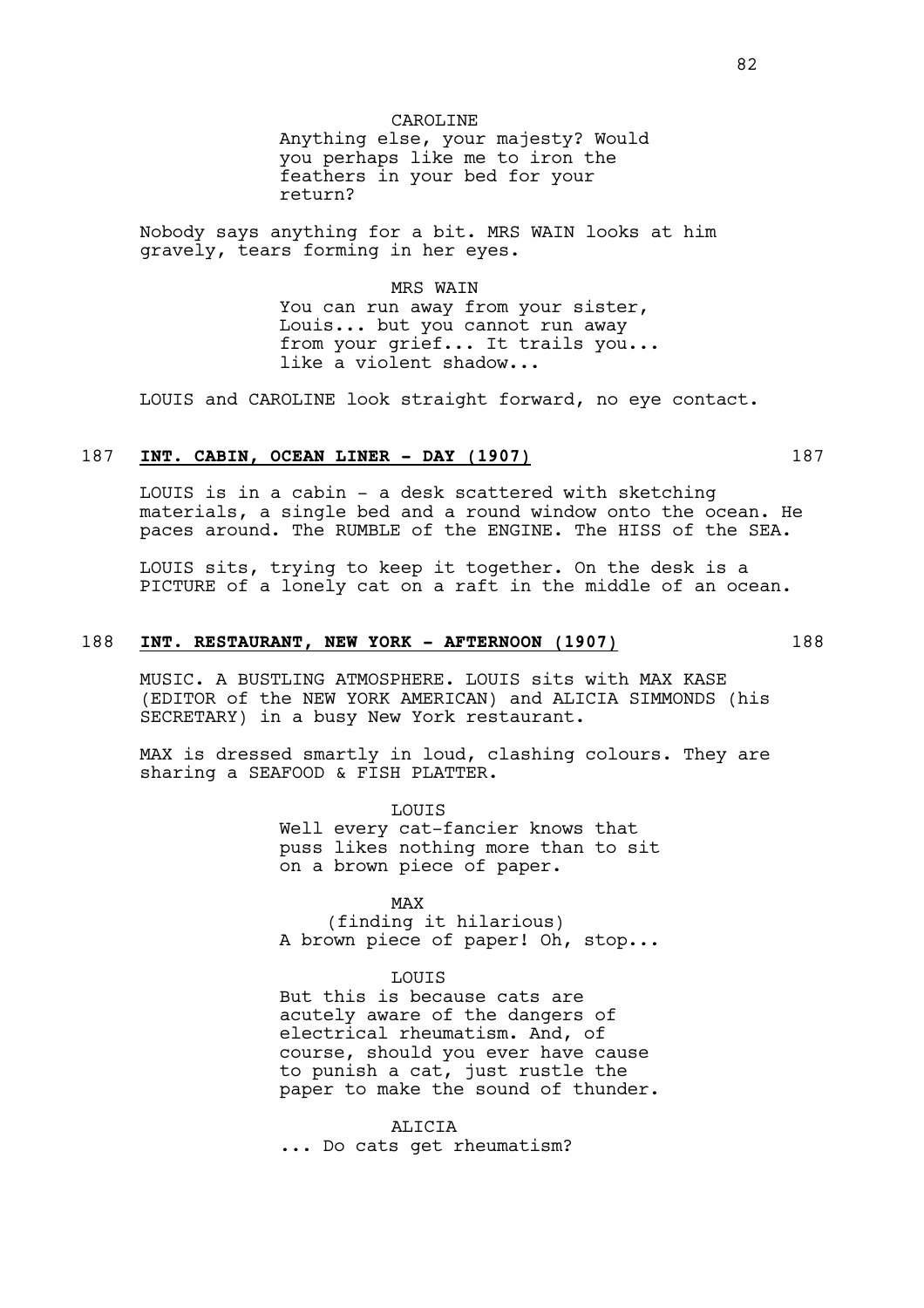LOUIS Of course, Miss Simmonds.

MAX Of course, he says. Oh Louis, this is wonderful. *You* are wonderful.

LOUIS is not joking. MAX is practically wiping the tears from his eyes. LOUIS notices ALICIA sucking CRAB out of a CLAW.

> MAX (CONT'D) We've been sharing your kitty pictures with our staff and they have been laughing and smiling - Alicia, tell him I'm not lying.

ALICIA One of our typists...

MAX Jeanie. Great personality.

MAX has a WHOLE SARDINE on his fork and bites its head off. A WAITRESS is crying, being shouted at by A MANAGER.

> ALICIA Well she took some pictures home to her kids and she said they were running about on their hands and knees, pretending like they were cats and asking to have cats for their birthday...

LOUIS is nodding, smiling but a bit distracted. EVERYTHING IS LOUD AND EVERYONE IS TALKING TOO FAST. THE WAITING STAFF SWEEP BY WITH MORE AND MORE SARDINES AND SHRIMP AND PRAWNS.

MAX

You're kooky. You're funny. You're smart with the weird moustache going on. You got the accent which makes you sound sophisticated. We're going to get you out there. You're a personality. Wouldn't you say Alicia honey? You're Mr Cat. You're Cat Man!

## ALICIA

It has a certain ring to it, I guess... but I like Louis Wain... that has a certain ring to it too... can I ask you a question, Mr Wain? ... why cats?

On LOUIS - what a question. OMINOUS ELECTRIC SOUNDS BUILDING.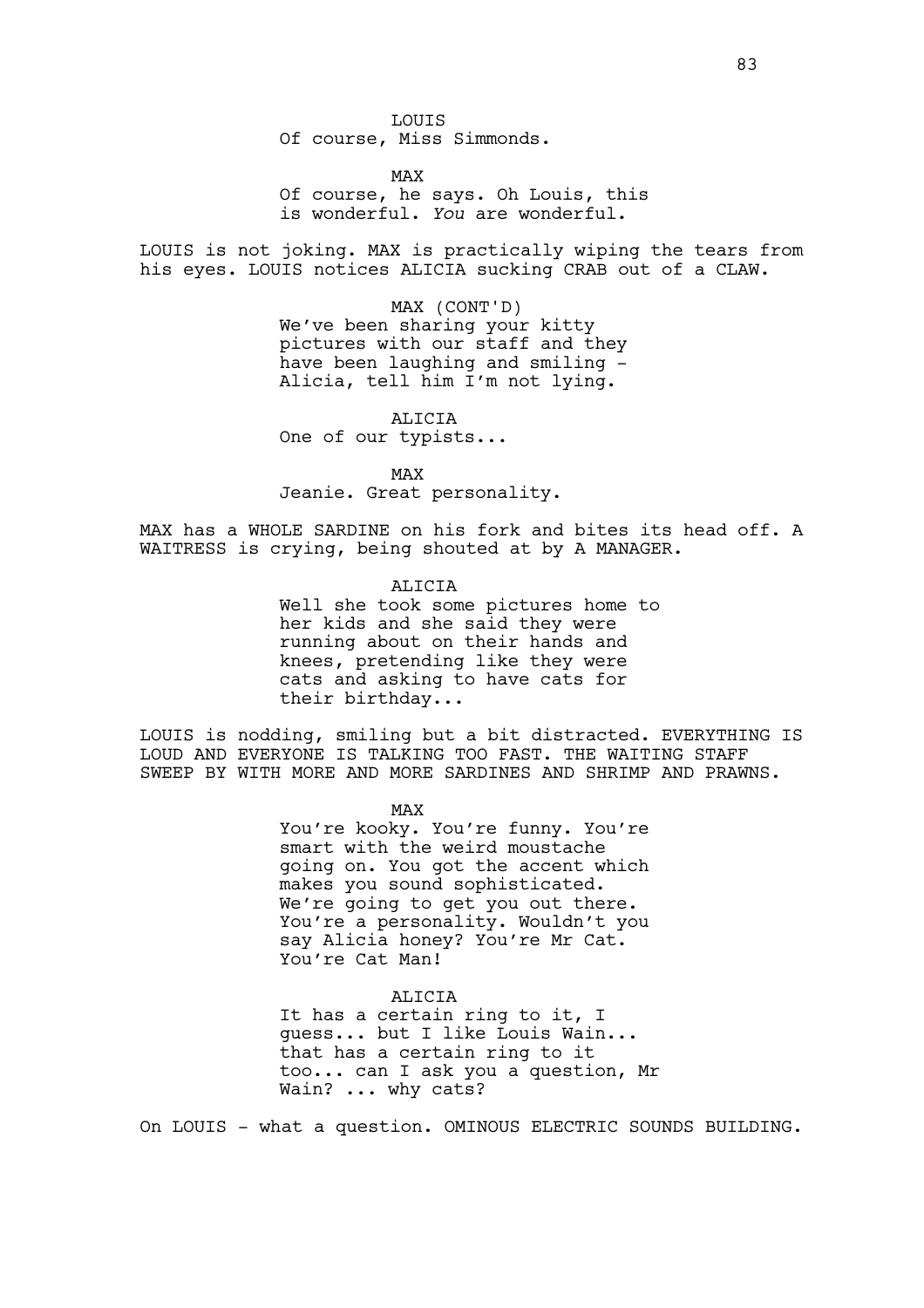# 189 **INT. APARTMENT, NEW YORK - NIGHT** 189

The apartment is tiny. LOUIS is only half unpacked, scrolling through frequencies on a WIRELESS RADIO. He seems fascinated.

> ANNOUNCER (RADIO) ... And at the bottom of the ninth the bases are loaded with Cobb of the White Sox...

LOUIS continues scrolling. He seems more interested in the STATIC than the stations. A piece of CLASSICAL MUSIC comes on, but LOUIS quickly scrolls past.

Seeming to now hear something in the STATIC, LOUIS turns the dial back and listens carefully. WE CAN ALMOST HEAR IT TOO. A KIND OF WHISPERING. Then it goes away and there is only static. LOUIS carries on scrolling.

> NEWSREADER (RADIO) ... The Wabash River Earthquake has ravaged the state of Indiana....

LOUIS scrolls on to some SWING MUSIC, then on again to more STATIC. He leans in. We can now very faintly, abstractly hear the SOUND OF EMILY WHISPERING AT SPEED.

> EMILY (RADIO) Just remember that however hard things get however much you feel that you are struggling the world is full of beauty and it's up to you to capture it Louis and to share it with as many people as you can... one day I think it won't seem so peculiar to have a cat in the house as a little pet...

We can only dimly make this out - abstract, echoey. STATIC GETS LOUDER OVERWHELMING THE WHISPERING.

#### 189A **EXT. APARTMENT, NEW YORK - MORNING (1909)** 189A

A HOMELESS MAN sits and drinks in an alley, watching a CAT nibble at rubbish.

# 190 **INT. APARTMENT, NEW YORK - MORNING (1909)** 190

LOUIS has decorated the apartment with PICTURES OF CATS AND DIAGRAMS ABOUT ELECTRICITY. A PHONE IS RINGING.

He is half-asleep. He tries to ignore it, then slowly walks to the telephone - an old half-eaten hot dog rots on a plate.

LOUIS

... Hello.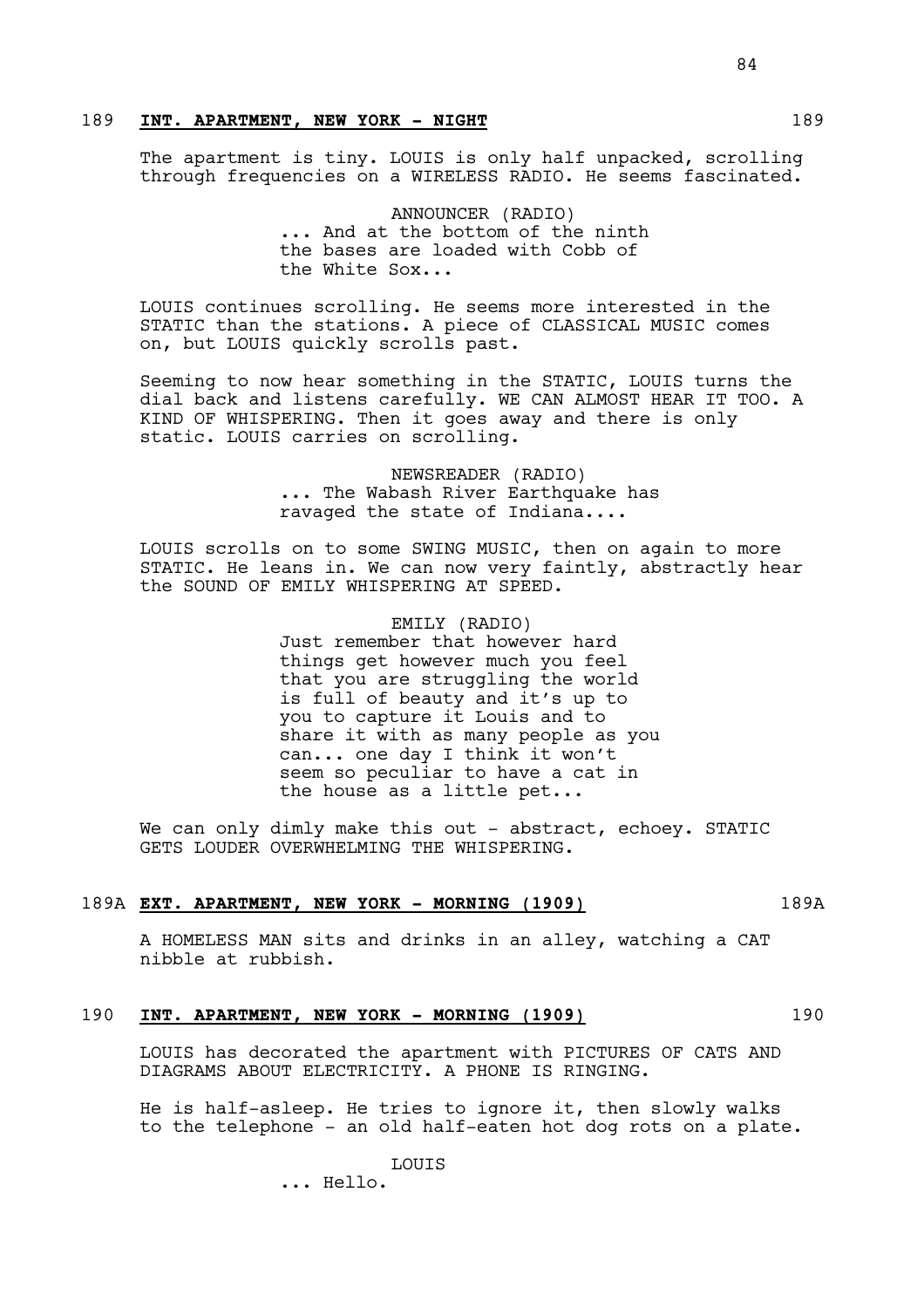MAX (V.O.) Louis. Buddy. It's Max. Pack your bags. You're going to Chicago.

LOUIS Chicago? Um... no thank you.

LOUIS hears a MEOWING outside. A NEW YORKER kicks a STRAY CAT out of the way as he takes his GARBAGE out, shouting abuse.

> $MAX (V.O.)$ Listen, do me a favour. Come by the office... let's catch up.

# 191 **EXT. STREETS, NEW YORK - DAY (1909)** 191

LOUIS walks through busy streets. STRANGERS streak past him in a rush. THE BUILDINGS ARE TALL. People are loud - arguing, laughing, bartering. THE TRAFFIC IS BUSY. He bumps into someone - "Hey, watch it buddy!"

As LOUIS turns, we CRASH into SLOW-MO and suddenly EVERYONE in the street is wearing BLUE, the BLUE of EMILY'S DRESS.

# 191A **EXT. NEW YORK AMERICAN, NEW YORK - DAY (1909)** 191A

AN AUSTERE, SLATE GREY EQUIVALENT OF THE "ILN"

#### 192 **INT. NEWSROOM, NEW YORK AMERICAN, NEW YORK - DAY (1909)** 192

MAX, a bouquet of BLUES, leads LOUIS through a busy newsroom. STAFF TAP AWAY, YAMMERING ON THE TELEPHONE, DISCUSSING RECENT NEWS. It feels strangely large compared to INGRAM'S OFFICES.

> MAX People are going crazy for your Grimalkin stuff. It's fantastic. But we need to reach more people...

ALICIA sits at her desk being flirted at by some YOUNG SUB-EDITOR. She isn't interested. She sees LOUIS sweeping by.

> ALICIA Good morning, Mr Wain.

MAX This Chicago thing is a big deal. You'll get all the Eastern papers, the Western papers, the whole thing... and do me a favour - stop making jokes about how sometimes you don't like Americans. They don't get it.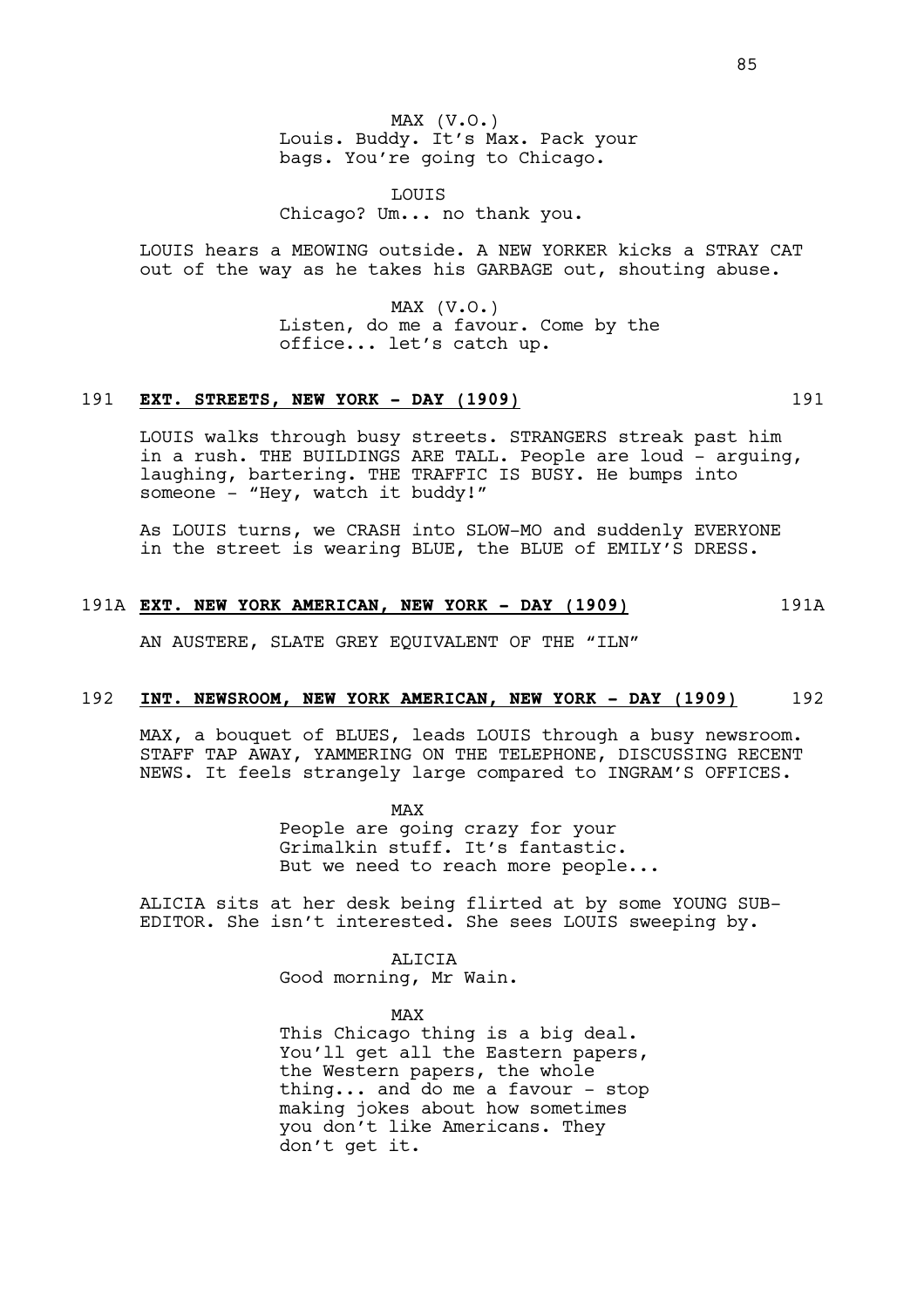LOUIS Sometimes I don't like Americans. They make me feel anxious.

MAX (laughing a bit) I know I know. It's good. I like it, but... hey, come in...

#### 193 **INT. EDITOR'S OFFICE, NEW YORK AMERICAN, NEW YORK - DAY** 193

MAX empties multicoloured chocolate balls from a dispenser into a bowl and starts munching. Behind him is a framed picture of GRIMALKIN - a slender, comic-strip cat.

> MAX You're starting to come across like this bitter, angry guy - pictures are fun but behind-the-mask kind of thing...

On his desk is A GUN. In the corner of the room, weirdly and without context, A MAN IS SILENTLY READING A NEWSPAPER.

LOUIS looks through a folder of STORIES showing unflattering photographs of him looking grumpy - "ANGRY CAT MAN BAD MOUTHS NEW YORK", "CRAZED CAT FANCIER A CRITIC OF MEN".

MAX (CONT'D)

I'm going to be honest with you, Louis... Mr Hearst has asked me to reduce your salary by half.

LOUIS

But - no, you can't. I have a family to support. Please-

MAX

Between you and me, he wanted you out. I had to fight for you. This is the deal  $-$  it's a rebranding exercise... you know what I said to him? I said he's like a cat, Mr Hearst... he's just misunderstood... don't make me look stupid, man.

LOUIS is distracted by the GUN, the WEIRD MAN READING THE NEWSPAPER, the MULTICOLOURED CHOCOLATE BALLS.

> (MORE) LOUIS ... Thank you. MAX ... I can never tell with you English guys.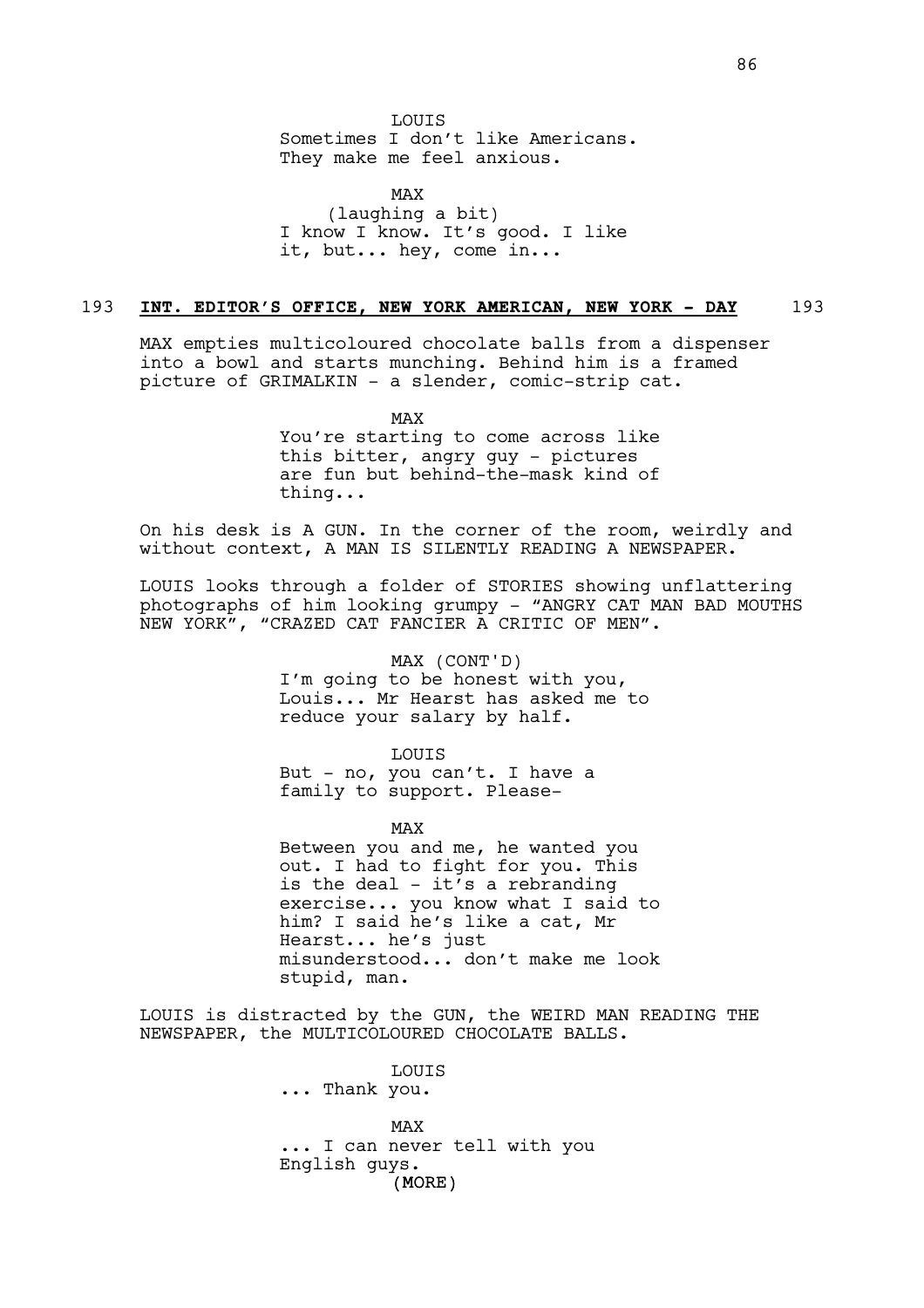MAX (CONT'D) You seem really depressed and ungrateful about it but that's like... that's just your way of being excited right?

LOUIS does a weird smile. MAX laughs a bit, still unsure.

## 194 **EXT. AMERICAN WILDERNESS - NIGHT (1909)** 194

A STEAM TRAIN travels through the nowhere plains of AMERICA.

#### 195 **INT. TRAIN, AMERICA - NIGHT** 195

LOUIS sits opposite ALICIA who reads documents in spectacles. Not everyone is wearing blue anymore.

LOUIS sketches PASSENGERS as CATS. As he looks around, we recognise their characteristics in his drawing.

He seems to be getting anxious. We see - IN QUICK FRIGHTENING FLASHES - that the OTHER PASSENGERS have CAT FACES. We even see TAILS.

LOUIS takes a breath, putting his pen down.

ALICIA You alright, Mr Wain?

LOUIS looks up and sees ALICIA smiling at him. He looks away. She returns to her work, amused by his oddness.

#### VERONIKA

There is so much more to discover about electricity. These guys are at the forefront of their game, you know, they're geniuses. You buy in. We make the lamp. You'll make thousands. It's a solid investment, you got to trust me.

LOUIS leans out curiously. VERONIKA E. VOLTZMANN is a wiry, androgynous woman with a shock of hair, spectacles and a scar down one side of her face - she wears an ill-fitting suit. LOUIS sees a kindred spirit.

The PASSENGER isn't interested.

VERONIKA (CONT'D) Alright, well, er... thank you for your time anyway. Ah, shoot...

As she gets up, her briefcase spills open and PAPERS fall out. She bends down and starts scooping it all up.

> PASSENGER Crazy broad...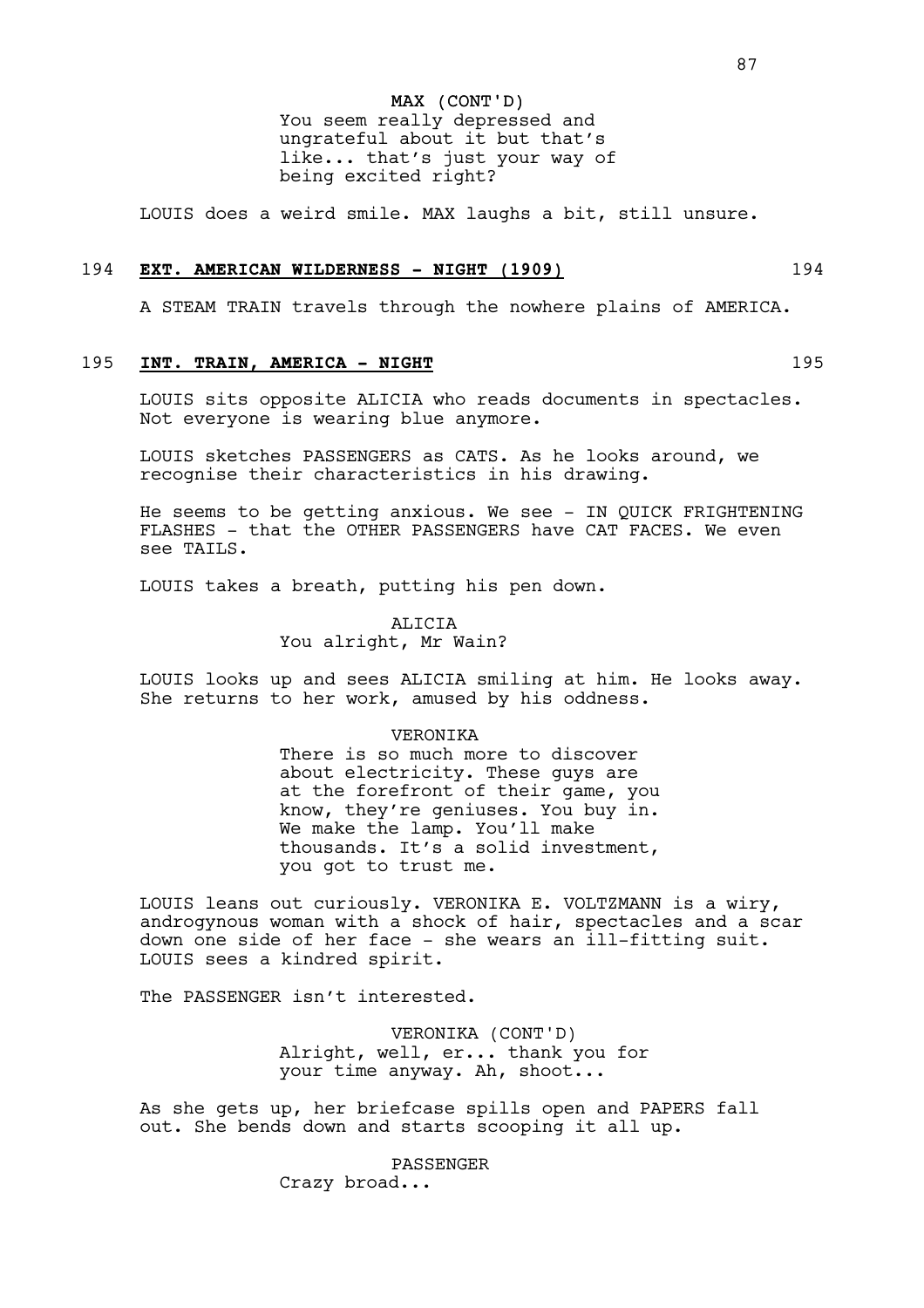VERONIKA What was that? Oh, hey... I forgot to give you my business card...

VERONIKA starts to fumble in her breast pocket, then pulls out two fingers in a "V" sign.

> VERONIKA (CONT'D) ... Fuck you. You like that? ... I invented that...

VERONIKA heads off down the aisle. LOUIS follows. ALICIA looks up as he leaves, but decides to let him go.

LOUIS

Excuse me? ... Madam?

VERONIKA What... what do you want?

#### LOUIS

... I'm, sorry, but... did I overhear you saying that you are working on the invention of... a new kind of lamp?

#### VERONIKA

Uh, yeah. Yeah, sure... it's exciting stuff, I gotta tell ya.

LOUIS And it- it involves... electricity?

#### VERONIKA

Absolutely - but, listen, I'm a physicist, okay? I *know* electricity and this is, like, this is revolutionary, you know, it's not just any old regular electric lamp... it's going to be... more efficient. It's going to be... it's going to be safer. Because - ha, by god! - you know how dangerous electricity can be...

LOUIS eyes widen. Nobody has ever acknowledged this before.

**LOUTS** Yes  $I - I$  do...

VERONIKA is a little thrown by his intensity.

LOUIS (CONT'D) And so... I'm in rather a lot of debt, you see...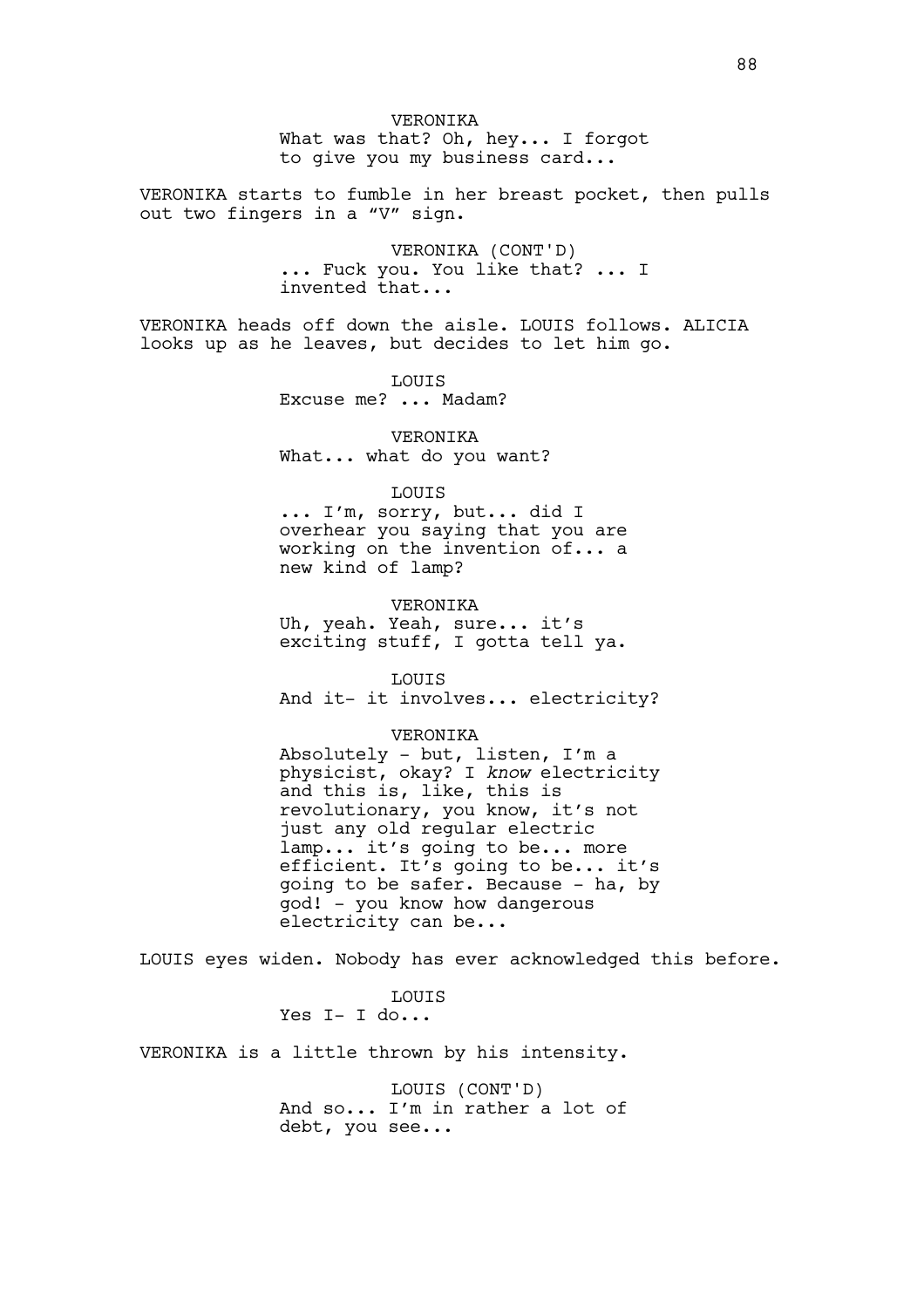VERONIKA Okay... okay... well, listen, why don't you take a seat? I'll talk you through it. Give me a second...

VERONIKA is rummaging in her breast pocket again.

**LOUTS** Are you going to... tell me to.

VERONIKA No I actually do have a business card somewhere... here we go... Veronika... Veronika E. Voltzmann.

VERONIKA hands LOUIS a crumpled, bent up BUSINESS CARD.

LOUIS What does the "E" stand for?

VERONIKA Oh, nothing. It just sounded good.

ALICIA peers back at LOUIS, a bit concerned. VERONIKA sits down and opens her messy briefcase.

> VERONIKA (CONT'D) How's this...? You tell me how much you need... to pay off your debts... and I'll tell you how much you need to pay in...

### 196 **INT. BACKSTAGE, COLISEUM ANNEXE, CHICAGO - EVENING** 196

LOUIS is unpacking, getting ready for the lecture, finding easels and other props among the clutter. ALICIA watches.

> ALICIA Hey, Mr Wain... I was thinking maybe after the show, we could go get some food...

LOUIS ... Perhaps, yes.

ALICIA

I wouldn't worry about Max... For what it's worth... I think you're doing a great job...

ALICIA goes over to LOUIS.

ALICIA (CONT'D) Maybe we should get a few drinks after dinner too. What do you say? Let our hair down a little bit...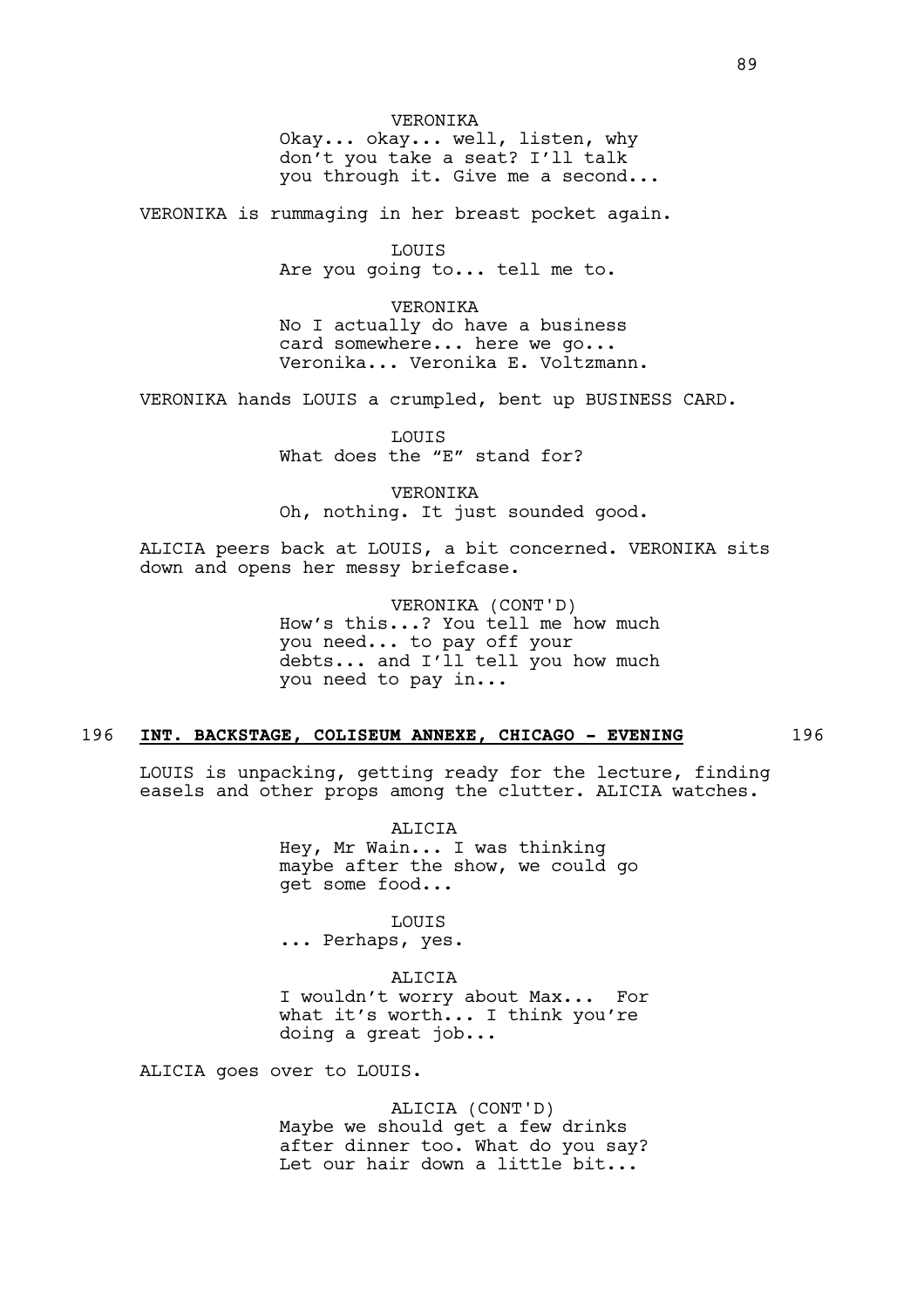*FLASH-CUT MEMORIES OF EMILY, now very faded.* 

ALICIA (CONT'D) I want to show you that America can be fun... do you like dancing?

*LOUIS starts to remember the DINNER WITH MAX AND ALICIA BUT IN HELLISH FLASH-CUTS WHERE EVERYONE IS HUMAN-SIZED CATS. MAX AND ALICIA ARE HUMAN-SIZED CATS GOBBLING FISH AND SHRIMP WITH SHARP CAT TEETH, STARING AT HIM WITH CAT EYES.*

ALICIA (CONT'D)

... Louis?

*LOUIS STARTS TO REMEMBER EMILY AT DINNER IN THE CLERKENWELL TOWNHOUSE. BUT HE SEES ALICIA IN EMILY'S PLACE. ALICIA IS LAUGHING, TALKING WITH HIS SISTERS.* 

LOUIS snaps out of it and looks at ALICIA, breaking away.

LOUIS No, Miss Simmonds. I- I... can't... It would be... I can never marry again, Miss Simmonds. I couldn't do that to Emily... I just couldn't... I'm sorry I just... I'm sorry...

ALICIA Mr Wain... I can't imagine what it must have been like to lose your wife, but I just thought you seemed a little stressed out. I wanted to cheer you up, that's all... I'm not asking you to marry me, Mr Wain. I'm asking if you want to dance.

LOUIS feels bad for misunderstanding but, still, he can't.

LOUIS (V.O.) Her whispers come in the leafy tickle of the wind, or the wet crackle of electric rain...

## 197 INT. COLISEUM ANNEXE, CHICAGO - EVENING 197

LOUIS is on a big stage in a classy auditorium - awkwardly talking into a microphone which CRACKLES AND FEEDS BACK.

> **LOUTS** Every night, I turn the dial of the wireless, hoping to catch her clues in the atmospheric electricity that comes from the afterlife - how to continue on this crusade...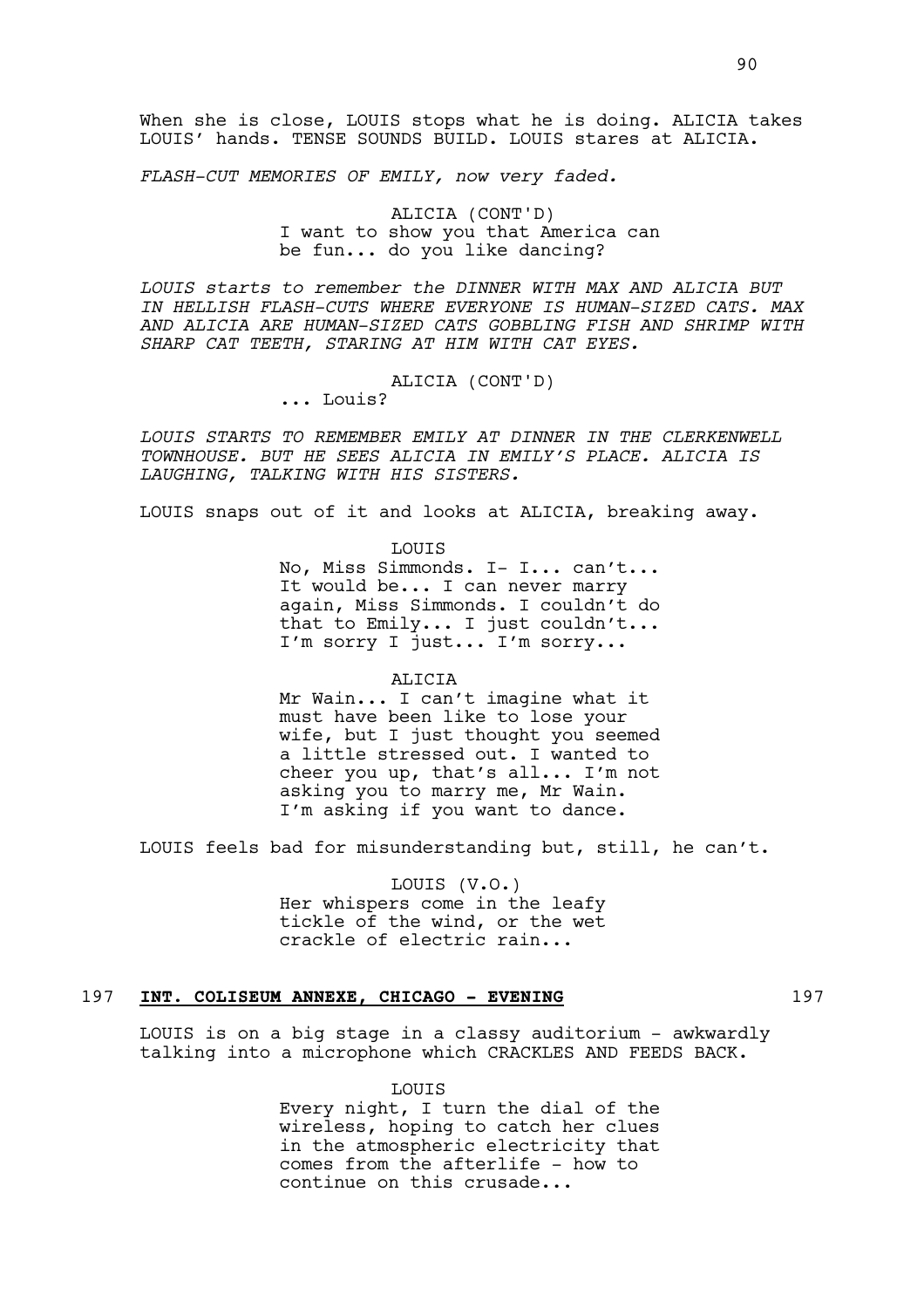The CROWD is confused. Many of them have CATS on their knees. They whisper to each other. ALICIA looks concerned.

A LARGE BANNER READS: "CHICAGO AMERICAN CAT FANCY WELCOMES LOUIS WAIN!". The stage is a CHAOS of CAT DRAWINGS - some of them starting to show EARLY SIGNS OF HIS ELECTRIC SHOCK CATS AND SHIMMERING CATS - and SKETCHES ABOUT ELECTRICITY.

> LOUIS (CONT'D) For it was Emily who taught me the true nature of cats... the true *value* of cats. And it is only through my understanding of cats, of how they are misunderstood and mistreated for no reason other than simple, blind prejudice... that I came to understand... human beings... how we are all corrupted by a foul form of electricity which makes us cruel and selfish. And it is only through the work of those who have the transformative gift that we will come to defeat it... without change, we are a fallen species with no future. An animal whose only instinct is to destroy!

LOUIS looks up and with a LOUD CLUNK THE SOUNDS ALL STOP.

*The ENTIRE CROWD are now HUMAN-SIZED CATS, some with CATS on their laps - ALL STARING BACK WITH WIDE EYES. AN UNSETTLING FEELING OF SHIMMERING ELECTRICITY.*

## 198 **INT. APARTMENT, NEW YORK - MORNING (1909)** 198

A TELEGRAM slides under his door. LOUIS is slumped on a chaise lounge, red eyed and bleary. He hasn't been sleeping. We see that the TELEGRAM is from "GREAT BRITAIN".

He cuts the ENVELOPE open - "Dear Louis, After a valiant battle with the influenza, our mother has sadly passed away..."

LATER - LOUIS is on the phone. He has VERONIKA'S crumpled business card in his hand. Someone picks up.

> LOUIS Hello? ... this is Louis Wain... I was wondering if you have any news about... my investment...

VERONIKA (V.O.) Oh, hi Louis... geez, um... I got some bad news...

Out on LOUIS, feeling defeated.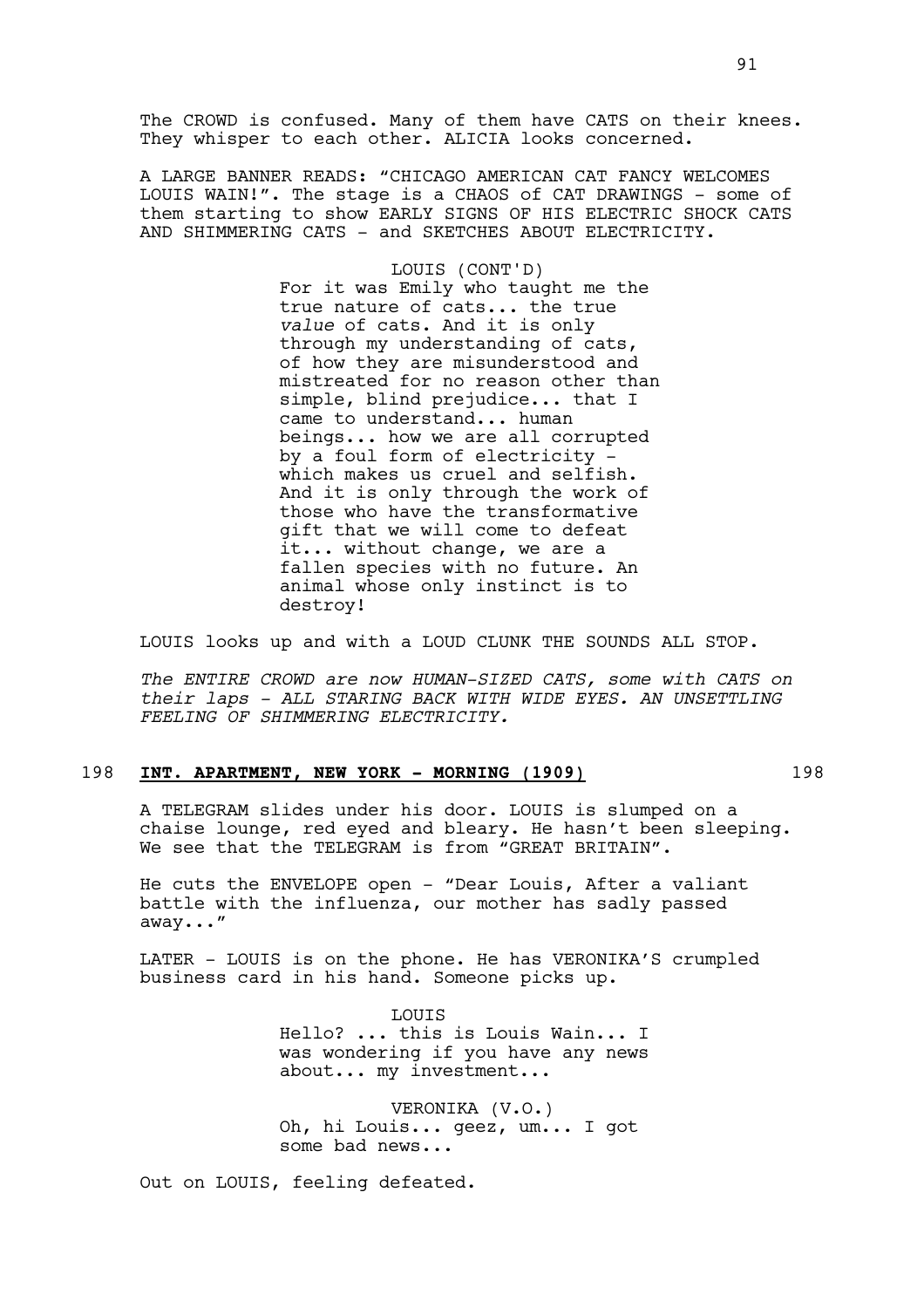# 199 **EXT. ATLANTIC OCEAN - NIGHT (1910)** 199

AN OCEAN LINER is battered by LARGE WAVES as a STORM BREWS.

#### 200 **INT. CABIN, OCEAN LINER, ATLANTIC OCEAN - NIGHT** 200

LOUIS is in bed, making distressed noises, unable to rest, unable to make these feelings stop. THUNDER AND LIGHTNING CONTINUES. We remember seeing him like this as a child.

PICTURES OF CATS ARE STREWN ALL OVER THE CABIN.

LOUIS (O.C.) Me... Ow... Kill me... Kill me...

ECUs of LOUIS, trying to fight these feelings away.

*THE PATTERNS ON THE WALL START TO MORPH AND MELT SLOWLY.* 

LOUIS (CONT'D) Me... Ow... Haha... Me... Ow... Emily... Emily, did you hear that? Me... Ow... I know... it's funny...

*FLASH-CUT MEMORIES OF NEW YORK - OF THE CAT AUDIENCE, OF CAT MAX AND CAT ALICIA, OF THE CAT PASSENGERS ON THE TRAIN. FLASH-CUT MEMORIES OF LOUIS' CHILDHOOD NIGHTMARES AND VISIONS. FLASH-CUT MEMORIES OF EMILY - now practically BLACK & WHITE.* 

SUDDENLY THE LIGHTS GO OUT. DARKNESS. LOUIS SITS UP, AFRAID.

LOUIS (CONT'D)

... Hello!

FLASHING LIGHTS and RAIN. DARK WAVES thrashing at the window.

LOUIS (CONT'D)

... HELLO!

LOUIS goes to try the door, but it's locked. He starts trying to yank it harder and harder as the STORM GETS LOUDER.

# **FLASH-CUTS OF "THE SEA FULL OF BIG SHIPS".**

LOUIS IS BANGING ON THE DOOR FRANTICALLY.

LOUIS (CONT'D) Let me out! Please! It's not safe!

He notices WATER seeping under the door in the darkness. Behind him, WATER is beginning to LEAK THROUGH THE WINDOW.

LOUIS looks terrified. He doesn't know what to do. He starts trying to close the WINDOW firmer but it's not working.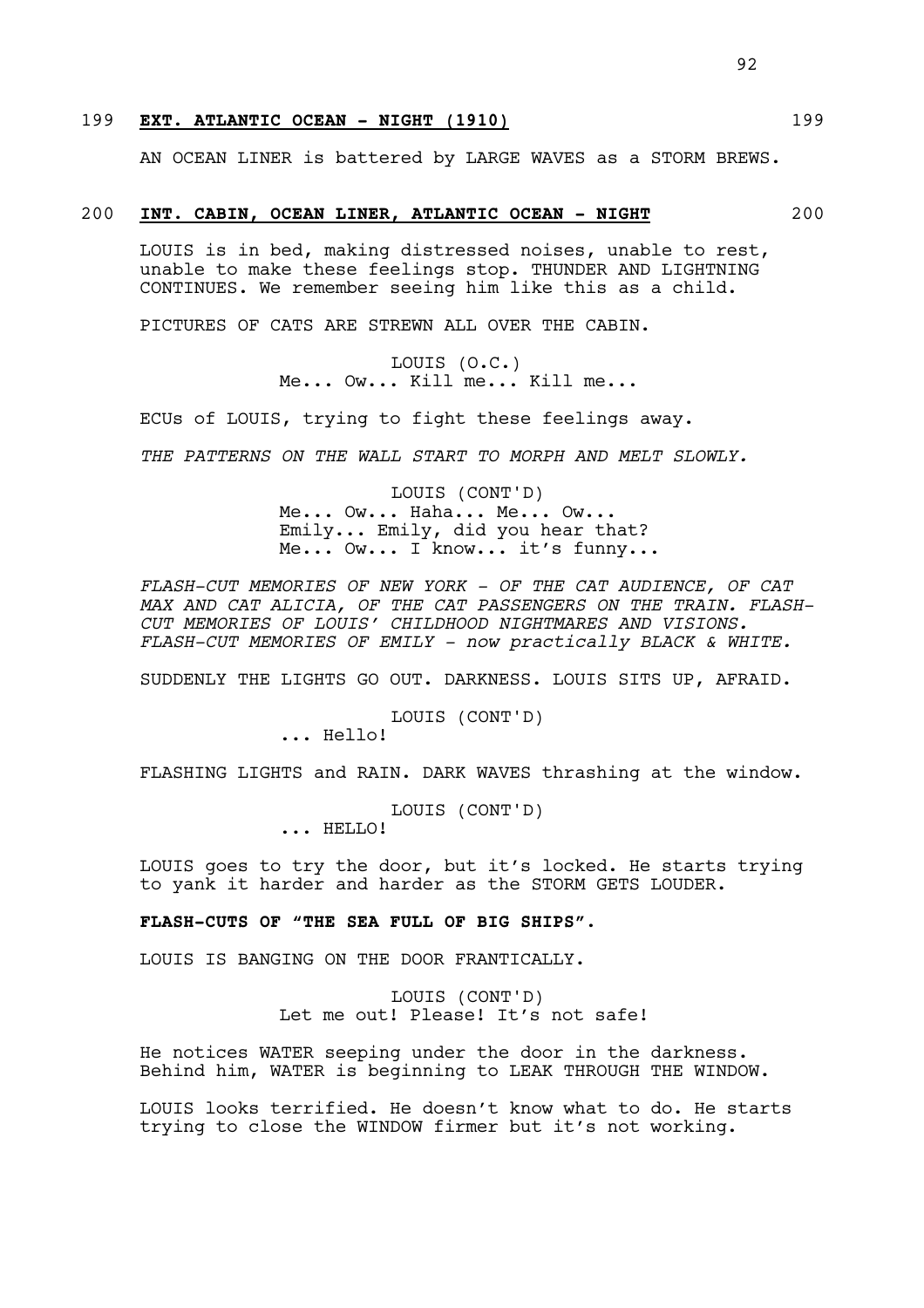**IN THE "SEA FULL OF BIG SHIPS", A GIANT EMILY is fighting her way through the STORMY CLOUDS. Her hair is billowing in the wind and her reading spectacles are covered in RAIN.**

**WE COME WIDE TO SEE THAT THE WAVES ARE IN FACT MADE OF THE MATERIAL OF GIANT EMILY'S DRESS. IT STRETCHES UP INTO THE SKY. SHE IS WALKING AWAY, DRAGGING CHAOS BEHIND HER.**

WATER IS NOW GATHERING AROUND LOUIS' FEET. THE CAT PICTURES ARE GETTING SOAKED, FLASHING IN AND OUT OF DARKNESS.

> LOUIS (CONT'D) I need to get out! I need to get out! Help me, please!

*FLASH-CUT MEMORIES OF LOUIS AS A CHILD HAVING THE NIGHTMARE, RUNNING THROUGH THE HOUSE IN THE MIDDLE OF THE NIGHT TO HIS PARENTS.* His voice is echoey, distant:

> YOUNG LOUIS Mummy! Daddy! Help me! I'm drowning! Help me!

But real LOUIS is doing the same thing.

LOUIS Mummy! Daddy! Please! Help me! I'm drowning! Help me!

LOUIS IS BREAKING DOWN IN PANIC, CRYING, SHOUTING.

LOUIS (CONT'D) HELP ME! HELP ME! HELP ME!

*CRASH!* THE WINDOW IN THE CABIN BURSTS AND WATER COMES FLOODING IN DROWNING LOUIS. IMPOSSIBLY THE WATER RIPPLES WITH ELECTRICITY, LIKE IT HAS BEEN CHARGED BY THE STORM.

LOUIS WEEPS UNDERWATER. *FLASH-CUT MEMORIES OF EVERYTHING.*

GRADUALLY WE SINK INTO A DARK SPACE. LOUIS FLOATS IN THE FLASHING DARKNESS - WEEPING, SCREAMING, CRYING.

*CLICK.* EVERYTHING STOPS. A CLEANER in BOAT UNIFORM has opened the door. He looks shocked, holding a mop. LOUIS stands in the middle of the room. His face is wet with tears.

He is confused, frightened, lost. He has wet himself and the tap is running, water overflowing onto the ground, soaking the CAT PICTURES which cover the patterned carpet.

END OF SECTION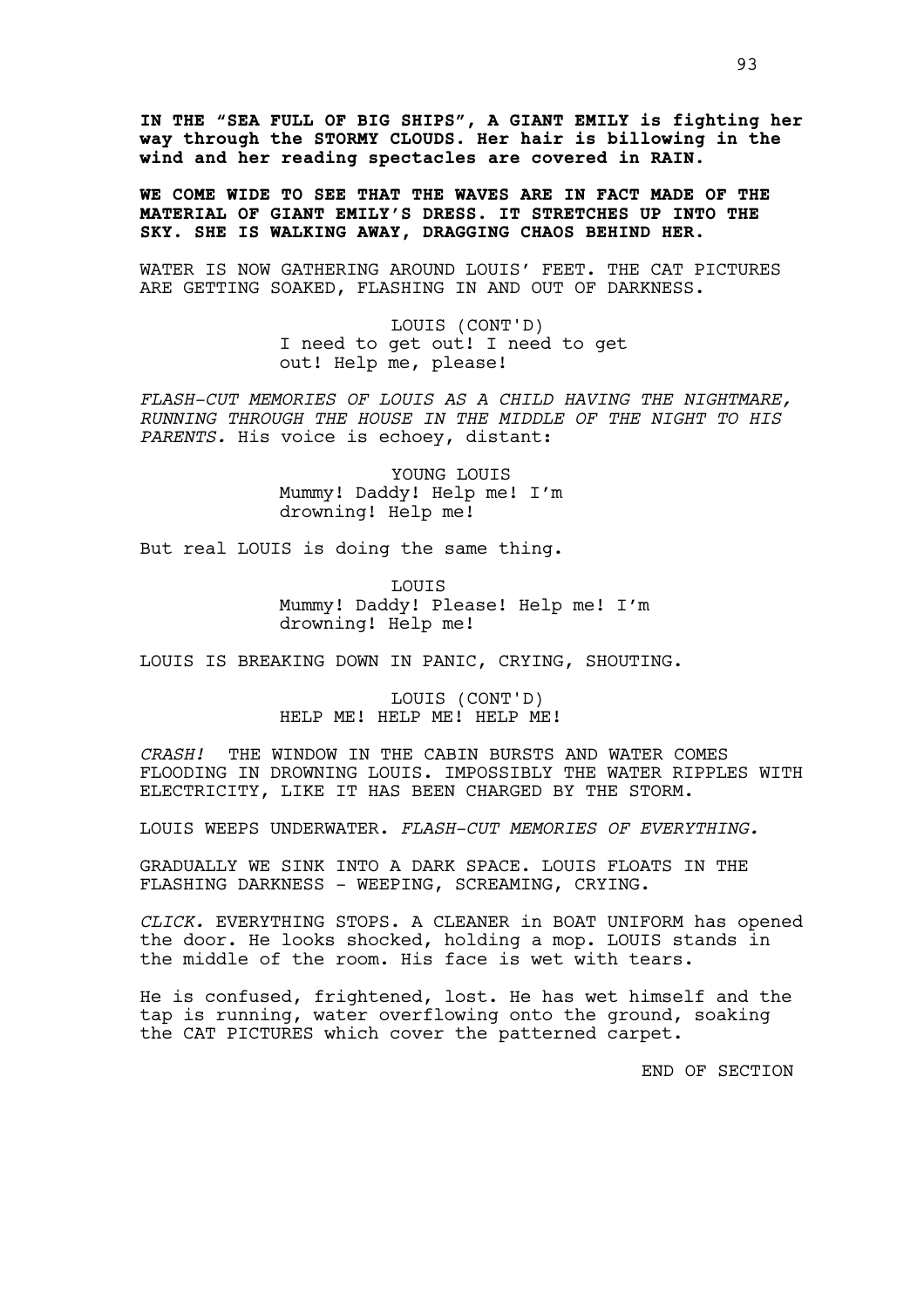#### 201 **EXT. CHURCH, WESTGATE-ON-SEA - DAY (1913)** 201

A frailer, older looking LOUIS (now 53) hobbles out of a church, followed by CAROLINE, JOSEPHINE, CLAIRE and FELICIE.

> LOUIS (V.O.) Three years after the death of my mother, our sister Marie was also taken by the dreaded influenza.

# 202 **INT. HOTEL DINING ROOM, THE STRAND - DAY** 202

INGRAM - puffy, red, old - is having a heart attack.

LOUIS (V.O.) And the great heart of my friend and mentor, the generous Sir William Ingram, finally gave in to his gout.

INGRAM is face down in a rich meal. STAFF run into the room. They and other CUSTOMERS survey this surreal image of death.

## 203 **EXT. BENDIGO LODGE, WESTGATE-ON-SEA - DAY (1914)** 203

LOUIS, CAROLINE, JOSEPHINE, CLAIRE and FELICIE are leaving with FIFTEEN CATS. REMOVAL MEN carry belongings to VEHICLES, including a CHARABANC. LOUIS seems exhausted.

> LOUIS (V.O.) My imprudent investments in New York meant we had failed to keep up with payments on the Westgate property...

#### 204 **INT. CHARABANC / EXT. SEASIDE ROADS, WESTGATE-ON-SEA - DAY** 204

LOUIS and his REMAINING SISTERS sit in a CHARABANC.

LOUIS (V.O.) ... And we were transferred to a pauper's house, back in Brondesbury, London.

# 205 **EXT. YARD, BRONDESBURY ROAD, KILBURN - DAY** 205

The WAINS have arrived and clear RUBBISH from the house and yard, some of their cases and belongings still unpacked outside. CLAIRE hopefully places a FLOWER POT outside. OTHER POOR FAMILIES go about their daily business. Some look curiously. It's smaller even than the house in HAMPSTEAD.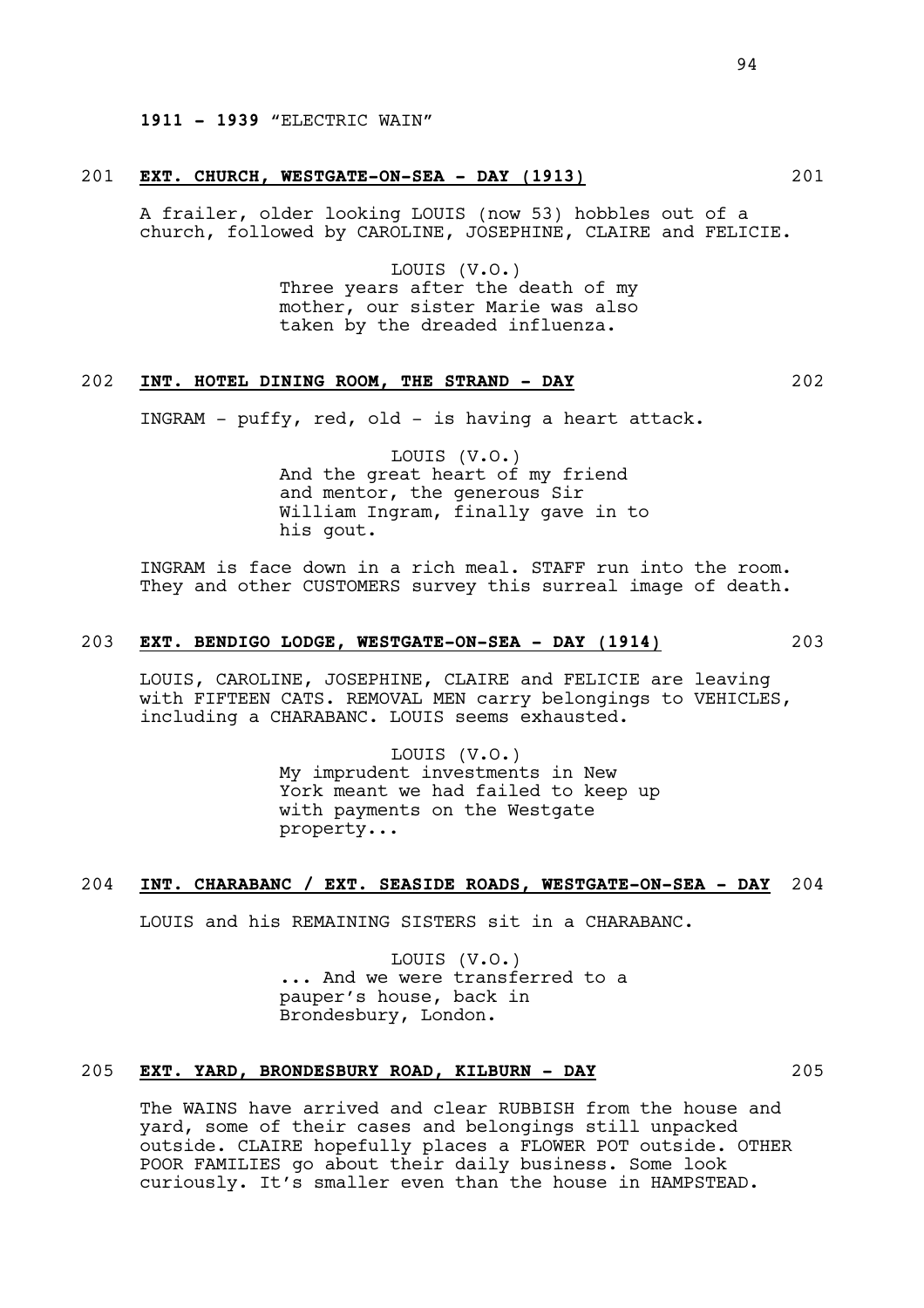# 206 **INT. LONDON TUBE - DAY** 206

The carriage lights are electric - fizzling in and out of darkness. LOUIS sits with eyes closed, like he is meditating.

> LOUIS (V.O.) I began to use my powers over electricity to navigate consciousness and move through time... and after years of exploring a traumatic past...

## 207 **INT. IMAGINARY FUTURISTIC HOUSE - DAY (2081)** 207

A HOVER TRAY CARRIES MUGS OF TEA INTO A BIZARRE KITCHEN.

LOUIS (V.O.) ... I started to travel forward into a brighter, more peaceful future...

LOUIS is in a ridiculous space-like suit looking at the tray seriously as it goes to serve CAROLINE, JOSEPHINE, CLAIRE and FELICIE - also dressed in absurd futuristic outfits.

The HOVER TRAY messes it up completely, spilling tea everywhere. The SISTERS look at LOUIS as if he is mad.

LOUIS spots on a shelf, beyond them - A STRANGE FUTURISTIC SCULPTURE OF A CAT.

### 208 **INT. WORKSHOP, LONDON - DAY** 208

In a workshop with SEVERAL CATS, LOUIS designs and creates FUTURISTIC CERAMIC CATS. They are charming but strange - very similar in style to what he saw in his "vision".

> LOUIS (V.O.) My Lucky Futurist Cats were a success and orders were made across Europe, including in Austria and Czechoslovakia...

# 209 **INT. CERAMICS FACTORY - DAY** 209

LOUIS' CERAMIC CATS move on a CONVEYOR BELT in a factory. SEVERAL FACTORY WORKERS attend to them. Behind them is the MANUFACTURER'S DISTINCTIVE LOGO.

> LOUIS (V.O.) But at the same time... negative electricity around the globe had risen to a critical level...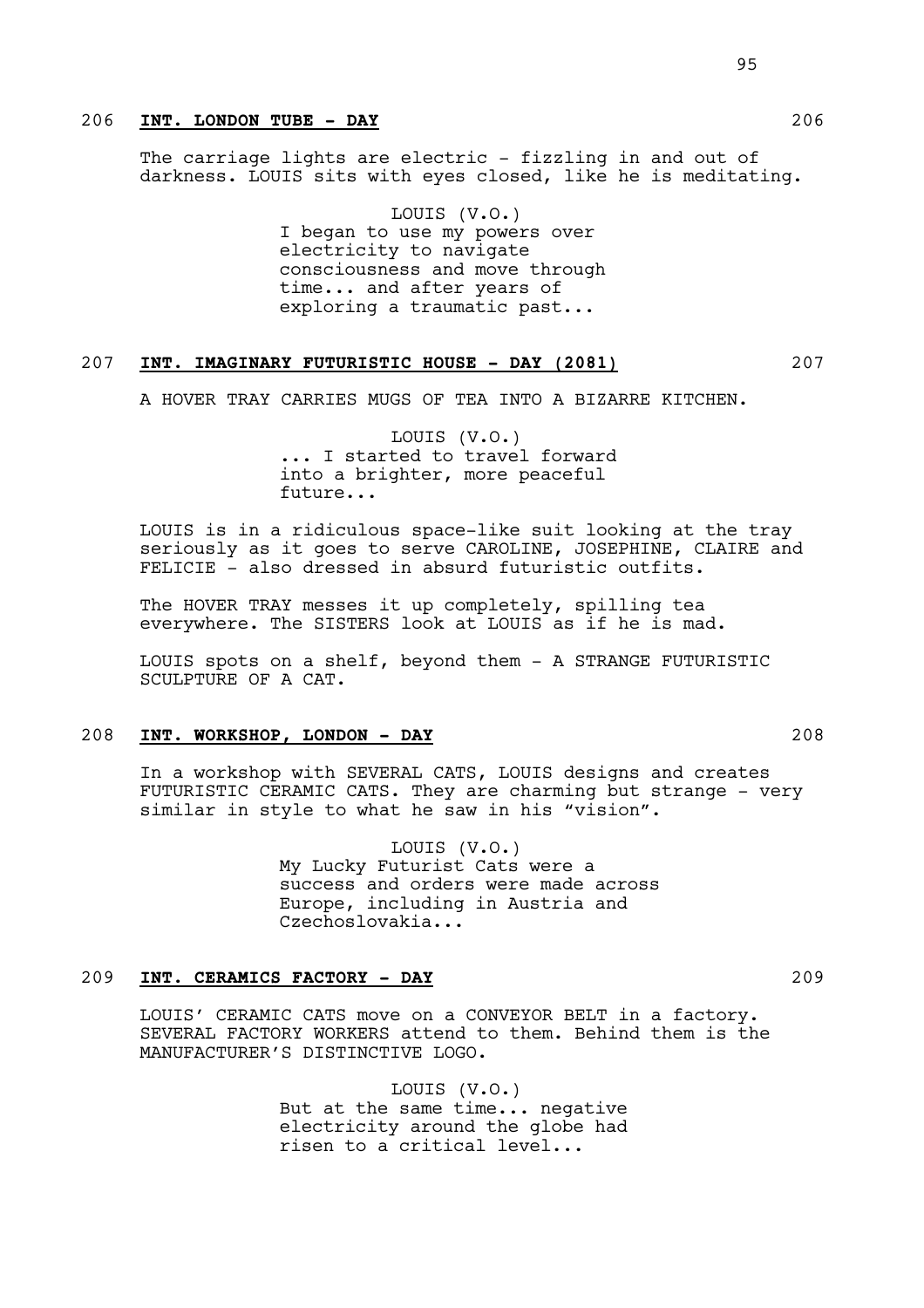LONDONERS move through the streets. ALARMS SOUND and we can hear BOMBS falling. A HUGE SHADOW sweeps over the street.

> LOUIS (V.O.) ... And military tensions blistered into a state of war...

They look up to see the underside of A HUGE WAR ZEPPELIN.

#### 211 **INT. BUNKER, LONDON - NIGHT (1914)** 211

LOUIS, CAROLINE, JOSEPHINE, CLAIRE, FELICIE and OTHER POOR FAMILIES cram into a bunker.

# 212 **INT. SHIPYARD, ENGLAND - NIGHT** 212

CRATES MARKED "VERY FRAGILE" are being prepared to be loaded onto A CARGO SHIP. We recognise the LOGO from the factory.

> LOUIS (V.O.) I had invested many months of hard work and a significant amount of my own money into these brave new specimens...

## 213 **SCENE OMITTED** 213

### 214 **EXT. / INT. NORTH SEA - DUSK (1914)** 214

IMPRESSIONISTIC SHOTS OF A GERMAN U-BOAT FIRING AN UNDERWATER MISSILE. ABOVE THE SURFACE, A CARGO SHIP EXPLODES.

CERAMIC CATS, fragmented into pieces, sink through the water, amongst OTHER DEBRIS and DEAD PASSENGERS.

> LOUIS (V.O.) ... But almost all of them were destroyed by a German U-boat in the North Sea...

#### 215 **INT. BRONDESBURY ROAD, KILBURN - DAY** 215

LOUIS picks up a newspaper and finds a story with the headline: "BRITISH CARGO SHIP CAUGHT IN CROSSFIRE".

> LOUIS (V.O.) Undeterred, I continued to harness the electricity of my pain and to journey into the future.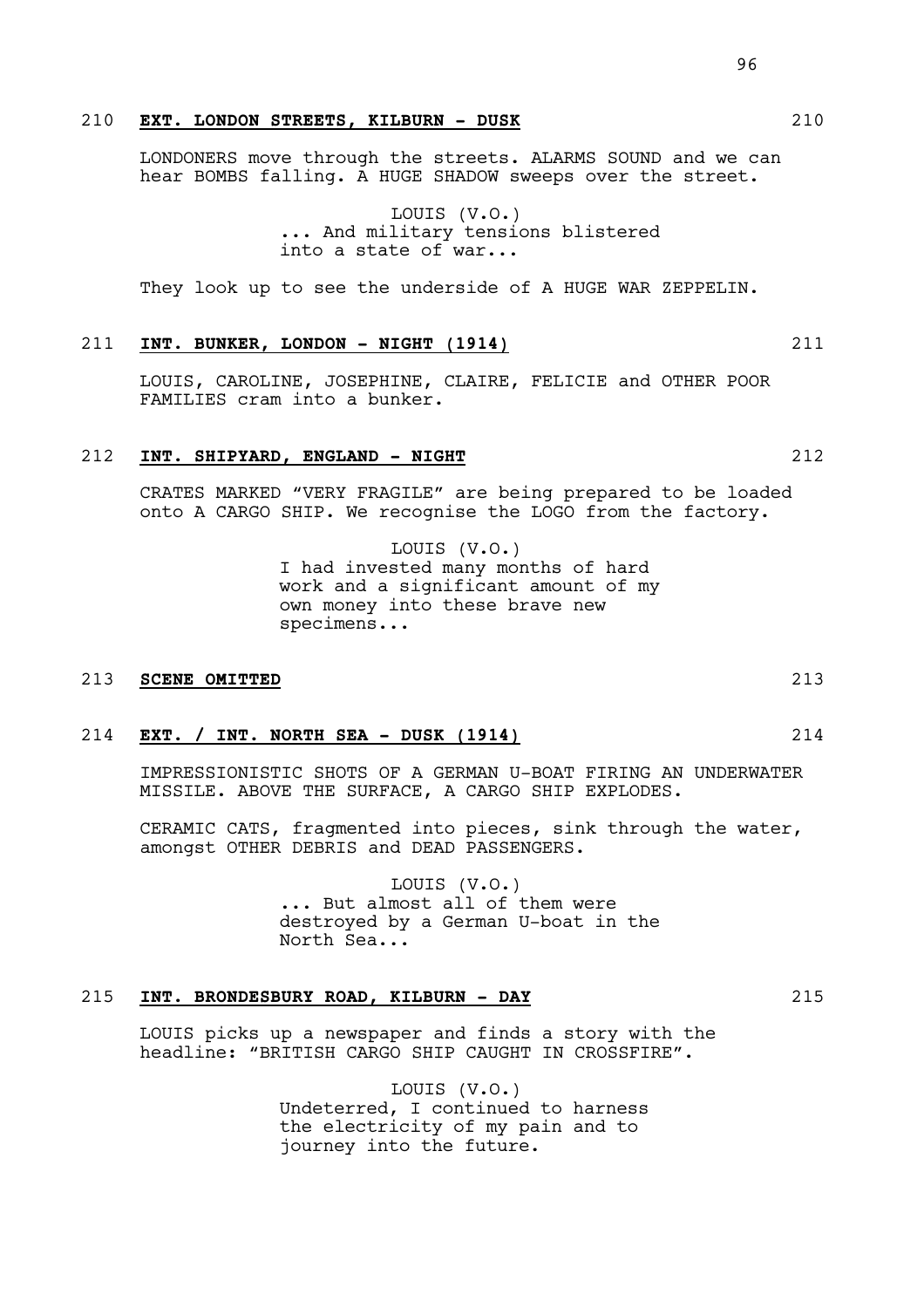# 216 **INT. WORKSHOP, LONDON - NIGHT (1914)** 216

LOUIS is drawing hundreds of sketches of a 2D ANIMATION CHARACTER CALLED "PUSSYFOOT" who is PLAYING GOLF.

> LOUIS (V.O.) And after discussions with a revolutionary film director called George Pearson...

GEORGE PEARSON, a charismatic man, sits in the workshop smoking a cigar and enjoying LOUIS' sketches.

> LOUIS (V.O.) ... I commenced work on one of the first ever examples of commercial animation...

## 217 **INT. CINEMA - NIGHT (1914)** 217

LOUIS sits in a packed CINEMA of HAPPY CHILDREN and PARENTS.

LOUIS (V.O.) ... Which - due to a rival production, of which I forget the name - hardly anybody saw...

ON THE SCREEN IS A VERY EARLY "FELIX THE CAT" ANIMATION.

#### 218 **EXT. OMNIBUS, LONDON - DAY (1914)** 218

A CAT ferrets a FISH out of a BIN and trots away happily.

LOUIS (V.O.) And then, on Wednesday the 7th of October in the year 1914...

A BUS IS HEADED STRAIGHT FOR THE CAT, WHO LOOKS TERRIFIED.

*A LOUD SCREECH!*

THE BUS SWERVES TO AVOID IT.

A MAN tumbles out of the BUS as the CAT drops the fish and scampers away.

> LOUIS (V.O.) ... I fell out of an Omnibus and into a coma.

It's LOUIS, blood seeping out of his head onto the road. BYSTANDERS rush in to help.

97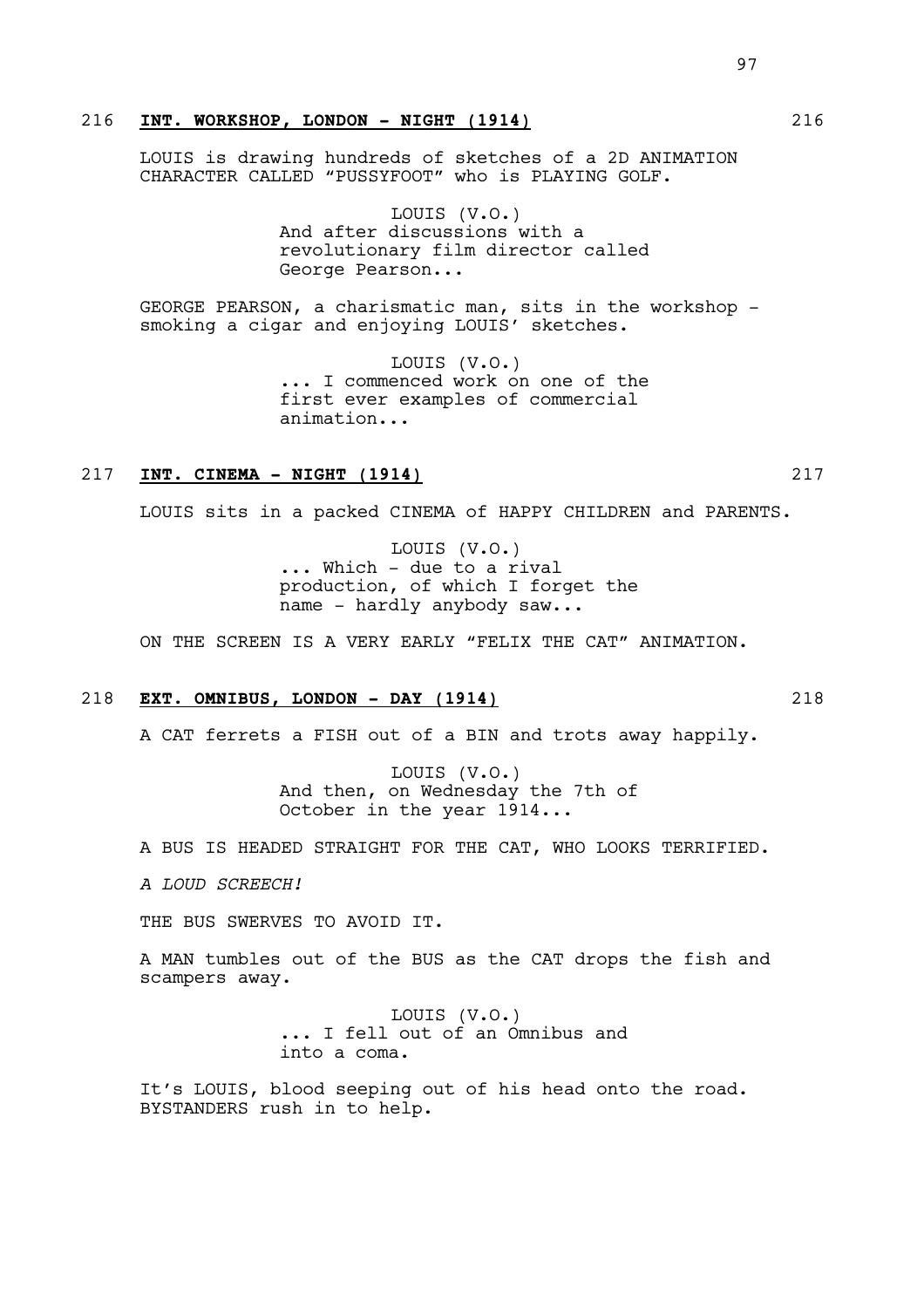## 219 **INT. ST BARTHOLOMEW'S HOSPITAL, LONDON - NIGHT** 219

LOUIS is unconscious. CAROLINE sits dutifully by his bed.

LOUIS (V.O.) Years of subjecting myself to harmful electricity had rendered my body weak and my mind...

A tearful CAROLINE takes LOUIS' hand in hers and weeps. On LOUIS, unconscious as the WEEPING continues off camera.

## 220 **EXT. YARD, BRONDESBURY ROAD, KILBURN - TWILIGHT (1917)** 220

A FRAGILE LOUIS stands in the yard. He is surrounded by CATS.

LOUIS (V.O.) ... Like a detuned wireless radio, was able only fleetingly to connect with the signals of reality...

*As the CATS move around, they seem to glow. COLOURS streak ELECTRICALLY behind them. From LOUIS POV, everything seems to be JUDDERING AND SHIMMERING as if shaking with charge.*

FELICIE (O.C.)

Louis...

LOUIS turns to see FELICIE in the doorway.

FELICIE (CONT'D) Caroline would like to see you...

# 221 **SCENE OMITTED** 221

#### 222 **INT. BEDROOM, BRONDESBURY ROAD, KILBURN - NIGHT** 222

CAROLINE is in bed, sick with influenza. CANDLES are lit and the room is dark. She looks very sick.

JOSEPHINE, CLAIRE and FELICIE sit, lined up respectfully by her bed, trying not to cry.

CAROLINE

Come and sit...

CAROLINE'S voice is quiet and hoarse. LOUIS takes a chair on the other side of the bed to the SISTERS and stares at CAROLINE. CAROLINE turns to look at LOUIS. We notice on her bedside table is the ROCK that EMILY gave her.

She wants him to say something, but he can't.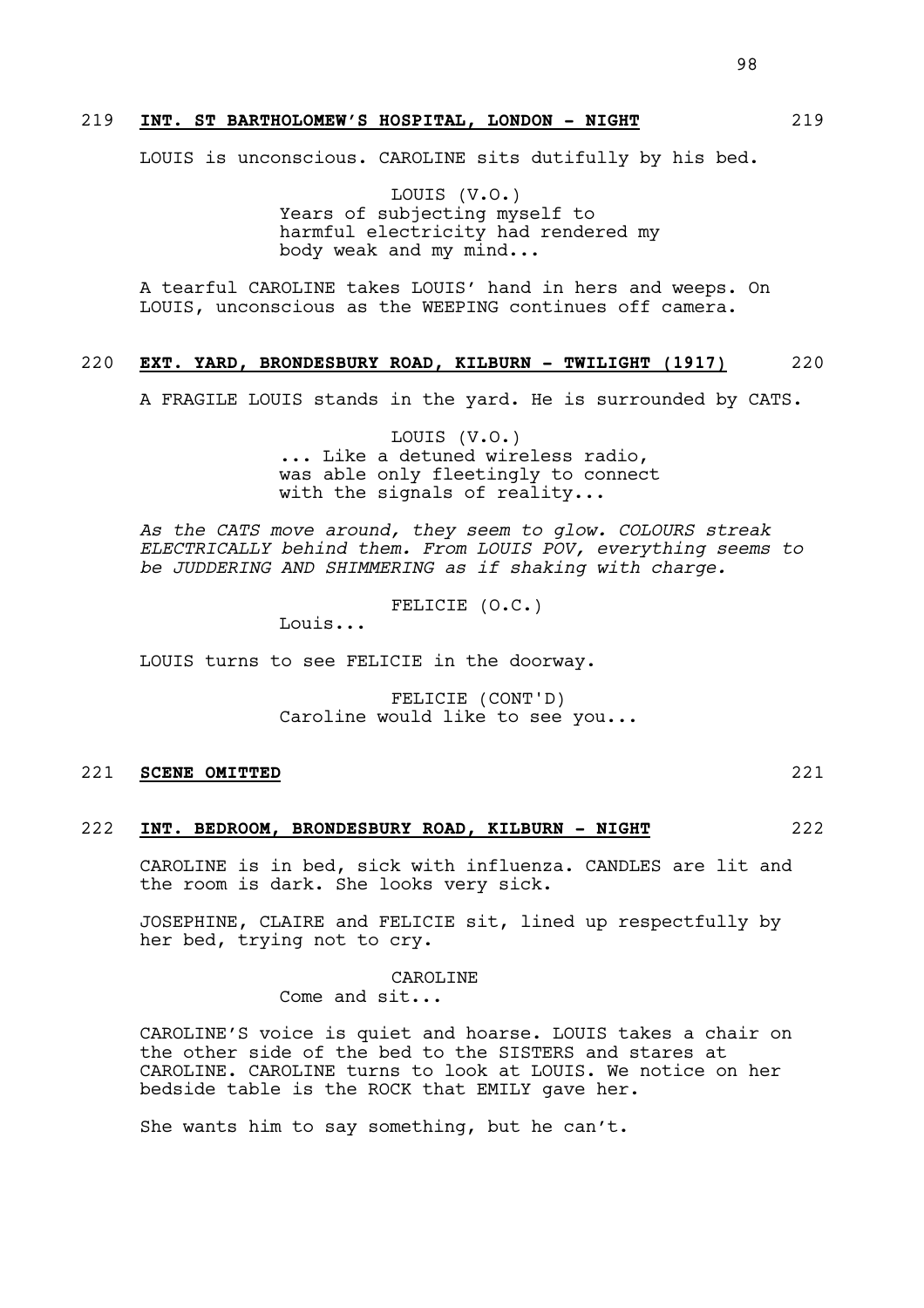CAROLINE (CONT'D) I want you to know... that I am very proud of you...

She can barely talk. She smiles at him.

CAROLINE (CONT'D) Our sisters will take care of you  $n \cap W$ ...

LOUIS does not smile back. He looks confused, almost shocked. CAROLINE continues to smile, but she cannot stop crying. She begins to bawl. The SISTERS come to her aid. LOUIS looks on.

# 223 **INT. HALLWAY, BRONDESBURY ROAD, LONDON - MORNING (1917)** 223

LOUIS drifts down the hallway and peers into CAROLINE'S bedroom, where she lies - pale, dead.

#### 224 **INT. CAROLINE'S BEDROOM, BRONDESBURY ROAD - MORNING** 224

LOUIS enters the room and approaches CAROLINE'S bed. He looks at her. We aren't sure what he is about to do.

Then, very slowly, he climbs into the bed with her. He cradles her and nuzzles her hair with his head like a cat. He settles into a strange embrace.

> LOUIS (whispered) I love you...

WIDER SHOT of them in the bed. They look like children.

# 225 **INT. VARIOUS, BRONDESBURY ROAD, KILBURN - DAY (1924)** 225

SUDDEN CHAOS. LOUIS is frenzied, charging about the house trying to move furniture, trying to take pictures off the walls, smashing things and frightening CATS. JOSEPHINE, CLAIRE and FELICIE are in tears as they try to wrestle him into a state of calm.

RAILTON is there too. He looks much older and is out of his depth as he tries to help the SISTERS. The SISTERS are doing a better job of restraining him. But LOUIS is too in chaos.

He fights them off. He pushes FELICIE away and she falls to the ground. She looks shocked. He has never done anything like this to her before.

*We FLASH in and out of his POV - the CATS glow in streaks of ELECTRIC COLOUR, THE FURNITURE fizzing MADLY.* 

The SISTERS are shouting at a terrified RAILTON to help them. He puts on a brave face and charges at LOUIS.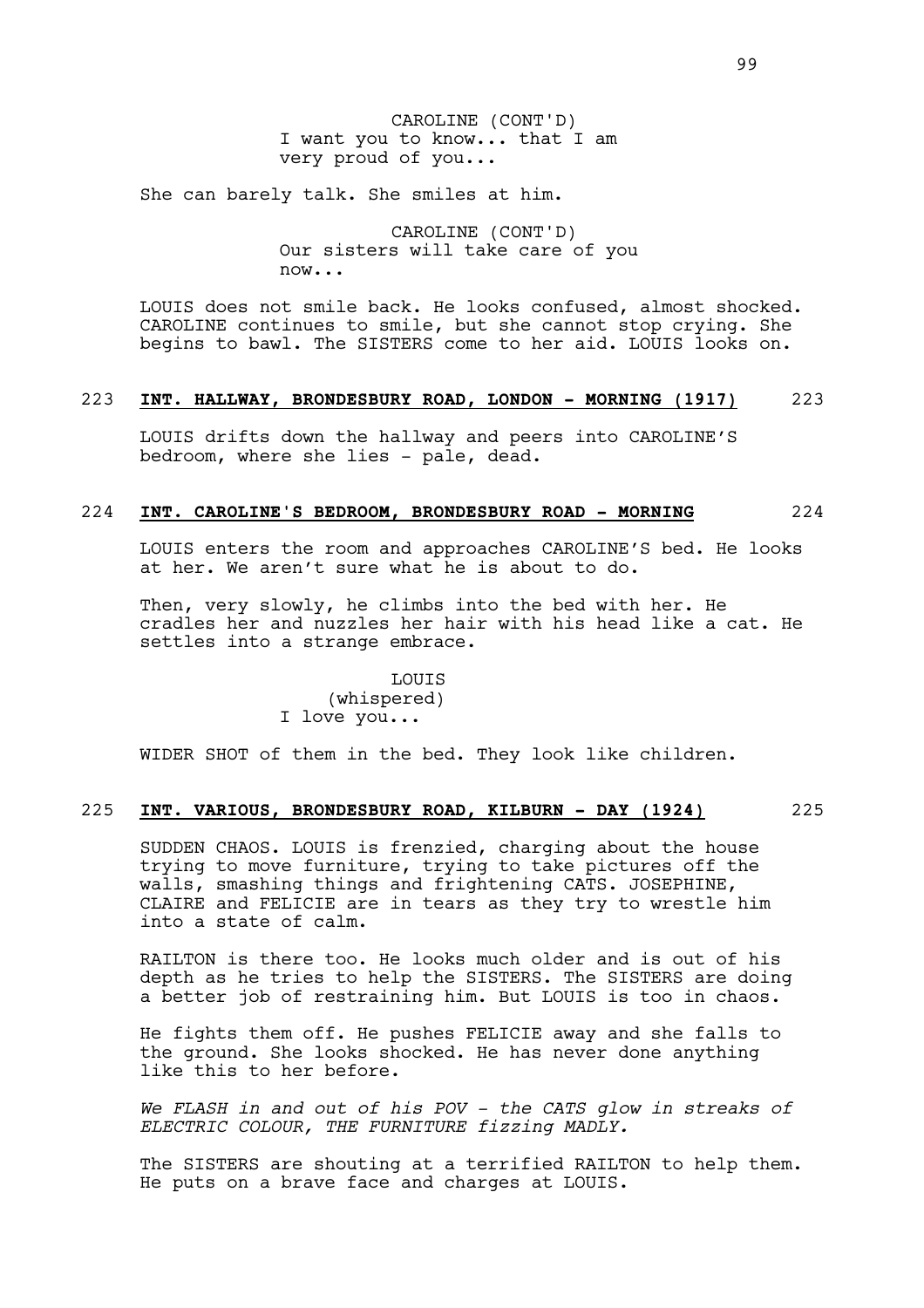They begin to FIGHT. They smash lamps, break furniture. THE SISTERS try to help again.

LOUIS SNARLS and HISSES like a CAT. He punches RAILTON in the face, drawing blood. RAILTON holds his face, in shock. He is sad to see his friend like this. The SISTERS, finally, wrestle LOUIS to the ground. LOUIS is out of control. He doesn't know where he is. He is fighting for his life.

END OF SEQUENCE

#### 226 **PSYCHEDELIC ELECTRIC CAT SEQUENCE** 226

BEAUTIFUL INCANDESCENT SHAPES BEGIN TO EMERGE IN PATTERNS - A REFERENCE TO WAIN'S LATER PAINTINGS.

LOUIS' FRAIL, WHISPERED VOICE IS FAST, DISTANT, ECHOEY, ABSTRACT. THIS IS AN EXTRACT OF HIS ACTUAL WRITING.

THE ORNATE PATTERNS KEEP EVOLVING. WE BEGIN TO SEE CATS' FACES IN THE SHAPES OF LIGHT. A FEELING OF TRANSCENDENCE.

#### LOUIS (V.O.)

I am the origin of nothing I came to the world to try to be the whole of the creation - I was told the world went round - I was told the world went to sleep - I awoke to the truth. I was nothing Nothing goes round Saw not went not came not. The Origin was lost to the world's light. I came and unable it had no chance to give. It slept the sleep that nothing could awaken. The Sleep compels the opening of an eye. The eye was not there. It was at rest. It would not open out as it was nothing. The slumber rested. it was gone abroad The abroad was nowhere. The rest was at an end. The miraculous was the result. Something went to find the opening for nothing came to life. Life was then absent. Nothing held sway, the end being the never condition, it went on to nothing. The end ended. This gave the end no chance to finish. It was nothing The light of God was to finish the evil of all the evils of nothing. The evils of nothing dies The evils of nothing can only once more come... the miraculous was the result...

END OF SEQUENCE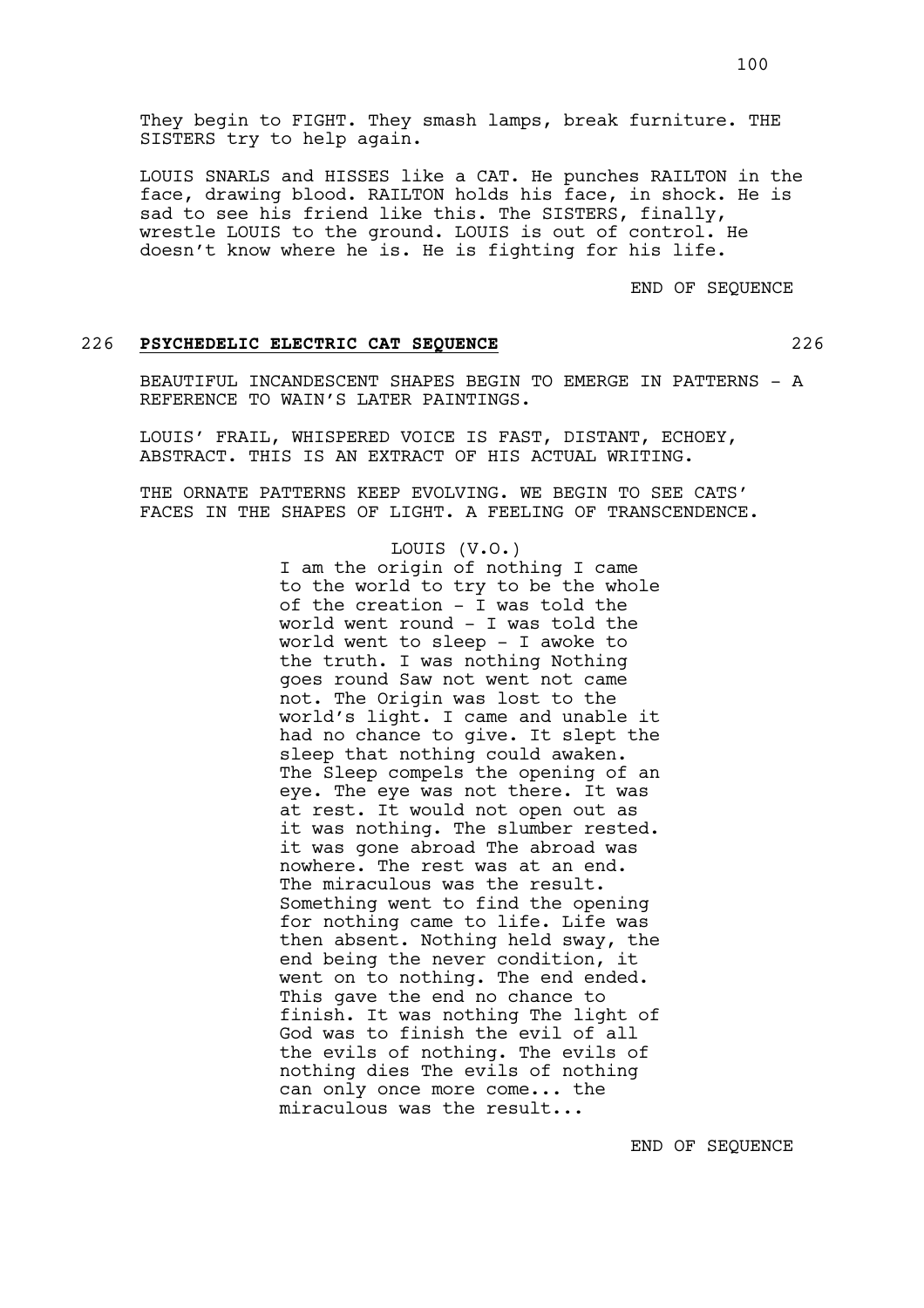## 227 **INT. CORRIDOR, PAUPERS' WARD, SPRINGFIELD - DAY (1925)** 227

LOUIS WAIN is an old man - thin, grey-white hair, a beard. His hands are covered in paint. His clothes are threadbare. The soles of his shoes are peeling off.

He is painting the PSYCHEDELIC CAT PATTERNS we have just seen in the sequence before. PAINTINGS IN THIS STYLE are displayed all around the room.

The DOOR is open and we can hear talking in the corridor. The Hospital Director, DR COOKE, is talking with DANIEL JAMES RIDER, whose voice we might recognise.

# DR COOKE

And this is what we call the paupers' ward for, um... for obvious reasons. But I assure you the patients are looked after in a perfectly professional manner... I hope you will report favourably back to the, er... committee that you volunteer for...

#### DAN RIDER

I am here to assess the welfare of your patients, Mr Cook. Not just on behalf of my fellow committee members, but on behalf of the government. So I shall report back according to what I find...

#### DR COOKE

... Indeed.

#### DAN RIDER

So what is the average length of stay here at Springfield? Have you had much success with turning patients out?

DR COOKE and DAN RIDER arrive at LOUIS' cell. DR COOKE acts as if LOUIS' not there. But RIDER is immediately struck. He recognises LOUIS from the train at the start of the film.

> DR COOKE We have had a few successes, but it depends partly on the patient's willingness to co-operate with the treatment...

We recognise him too - the man with the POMERANIAN, who was later working in the book shop, now significantly older.

> DR COOKE (CONT'D) ... Which - as you can imagine, Mr Rider - does vary hugely from person to person.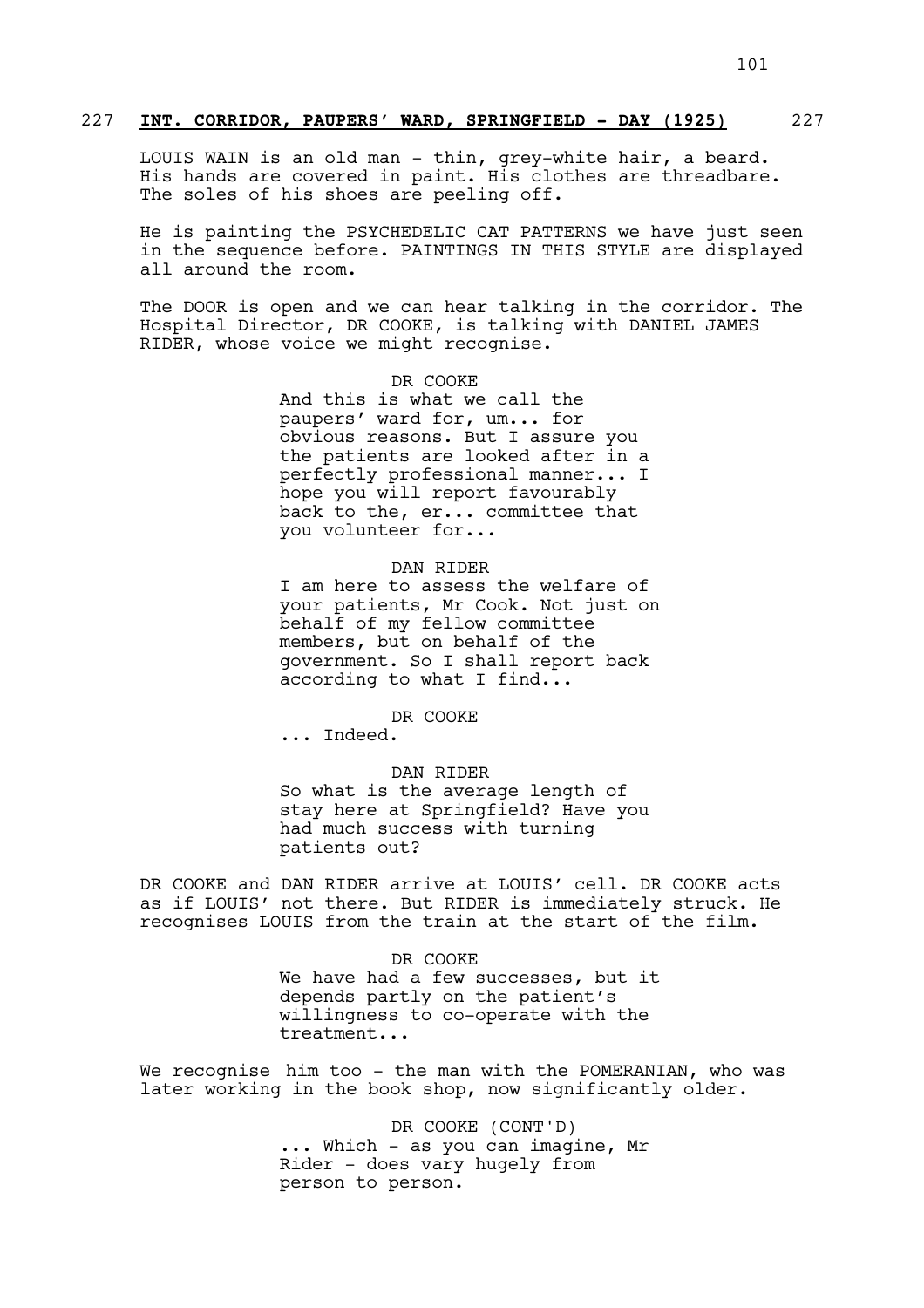DAN RIDER Louis Wain...

LOUIS looks up from his painting. DR COOKE stops talking.

DR COOKE ... Yes... this is... Mister Louis Wain... you might remember his rather charming cat pictures from... all those years ago...

DAN RIDER How are you, Mr Wain.

LOUIS frowns slightly. This man does look familiar.

DAN RIDER (CONT'D) Dan Rider. We met on the train back from Andover... I had my sister's Pomeranian... Cleopatra.

LOUIS face lights up a bit. He remembers it now.

LOUIS

Cleopatra...

DAN RIDER I had no idea you were a patient here, Mr Wain...

DR COOKE He is, I'm afraid, quite insane... we do our best to help him...

RIDER enters the room and is looking at the paintings.

DR COOKE (CONT'D) Very sad isn't it, Mr Rider... he seems almost entirely to have lost a handle on his craft...

DAN RIDER finds the pictures extraordinary. He finds this whole situation extraordinary. He thinks for a moment.

> DAN RIDER Dr Cooke... would you give me some time alone with Mr Wain?

DR COOKE Visiting hours I'm afraid are...

DAN RIDER As part of my assessment.

DR COOKE ... Yes. Of course.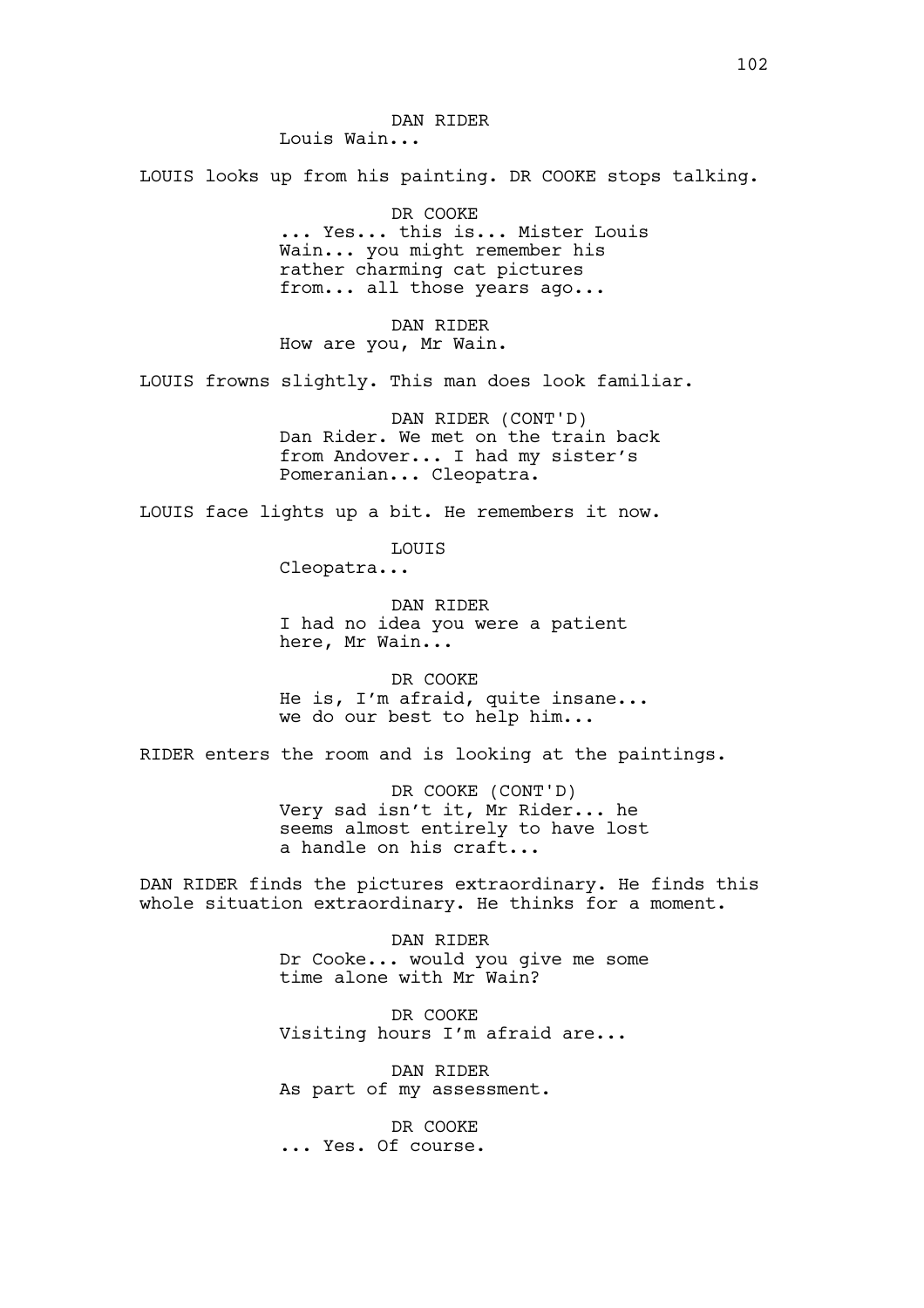DAN RIDER and LOUIS sit in the small, grotty yard. You can't see the outside world.

RIDER looks at LOUIS warmly, who seems only half here as he sits back philosophically in his chair.

> DAN RIDER Well that is... quite a story...

LOUIS shrugs. DAN RIDER looks at him thoughtfully.

DAN RIDER (CONT'D) ... Do you like it here, Mr Wain?

LOUIS shakes his head very slightly.

LOUIS ... There are no cats. And... I cannot see... outside...

DAN RIDER That must be difficult for someone like you, Mr Wain... who has spent his entire life examining the world... suddenly not to see it...

They sit in silence. Tears begin to form in LOUIS' eyes.

DAN RIDER (CONT'D) Do you miss your wife, Mr Wain... Do you miss Emily.

LOUIS nods. Quite a long silence. RIDER doesn't want to push.

LOUIS ... I have failed...

DAN RIDER frowns. MUSIC BEGINS VERY GENTLY.

LOUIS (CONT'D) I have failed her, Mr Rider...

DAN RIDER ... I don't think you have failed, Mr Wain... from what you have been saying...

LOUIS does not agree.

DAN RIDER (CONT'D) Why do you think Emily wanted you to keep painting pictures, Mr Wain?

LOUIS To help people... to show them...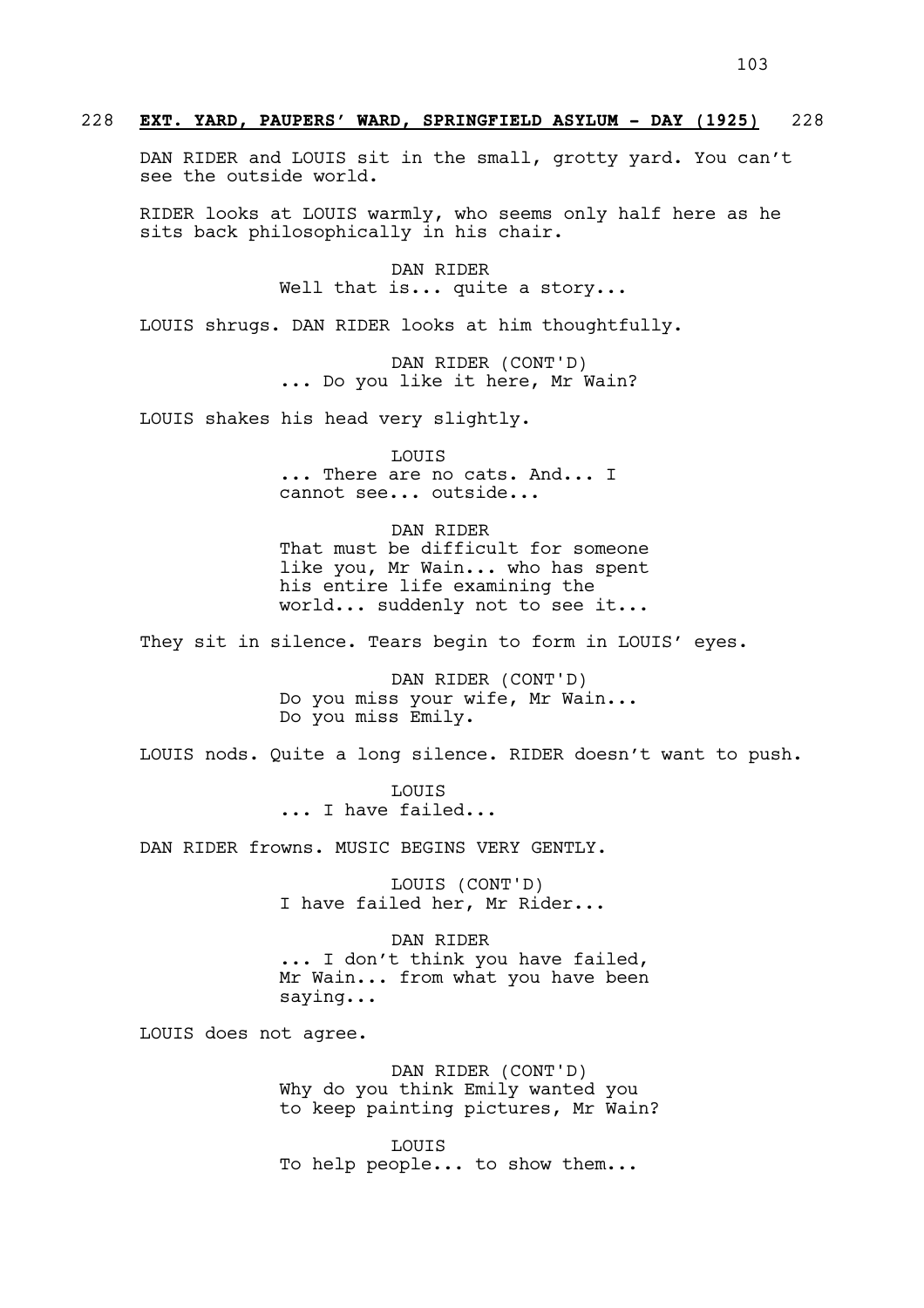DAN RIDER Perhaps... and there's no doubt that you have done that... but I have a rather different theory...

LOUIS looks at DAN - what could he possibly mean.

DAN RIDER (CONT'D) I think she wanted you to keep painting... so you would not be alone...

Slowly, this starts to get to him. The MUSIC IS BUILDING.

DAN RIDER (CONT'D) When you paint, Mr Wain. You connect with other people. And you give them a piece... of yourself... But they are also connecting... with you... and that electricity that you describe... that you felt in the presence of Emily... I would call that love, Mr Wain...

LOUIS is looking at DAN through tears.

DAN RIDER (CONT'D) And that is still here.

## 229 **INT. PRINT FACTORY - DAY (1925)** 229

IMPRESSIONISTIC CLOSE-UPS OF THE ILN - "THE LOUIS WAIN FUND".

## 230 **EXT. MARKET CORNER - MORNING** 230

A PAPER GIRL calls out to passers-by.

PAPER GIRL 1925 The great cat artist Louis Wain needs your help! Get your newspapers here today!

CROWDS FORM AS THEY HEAR THE NAME "LOUIS WAIN".

#### 231 **INT. HALLWAY, BRONDESBURY ROAD, LONDON - DAY** 231

DAN RIDER, dressed in black and white, looks in a mirror. He ties a RED BOW TIE. It reminds us of PETER'S RED RIBBON.

He is with JOSEPHINE, CLAIRE, FELICIE. They get ready to go, armed with leaflets.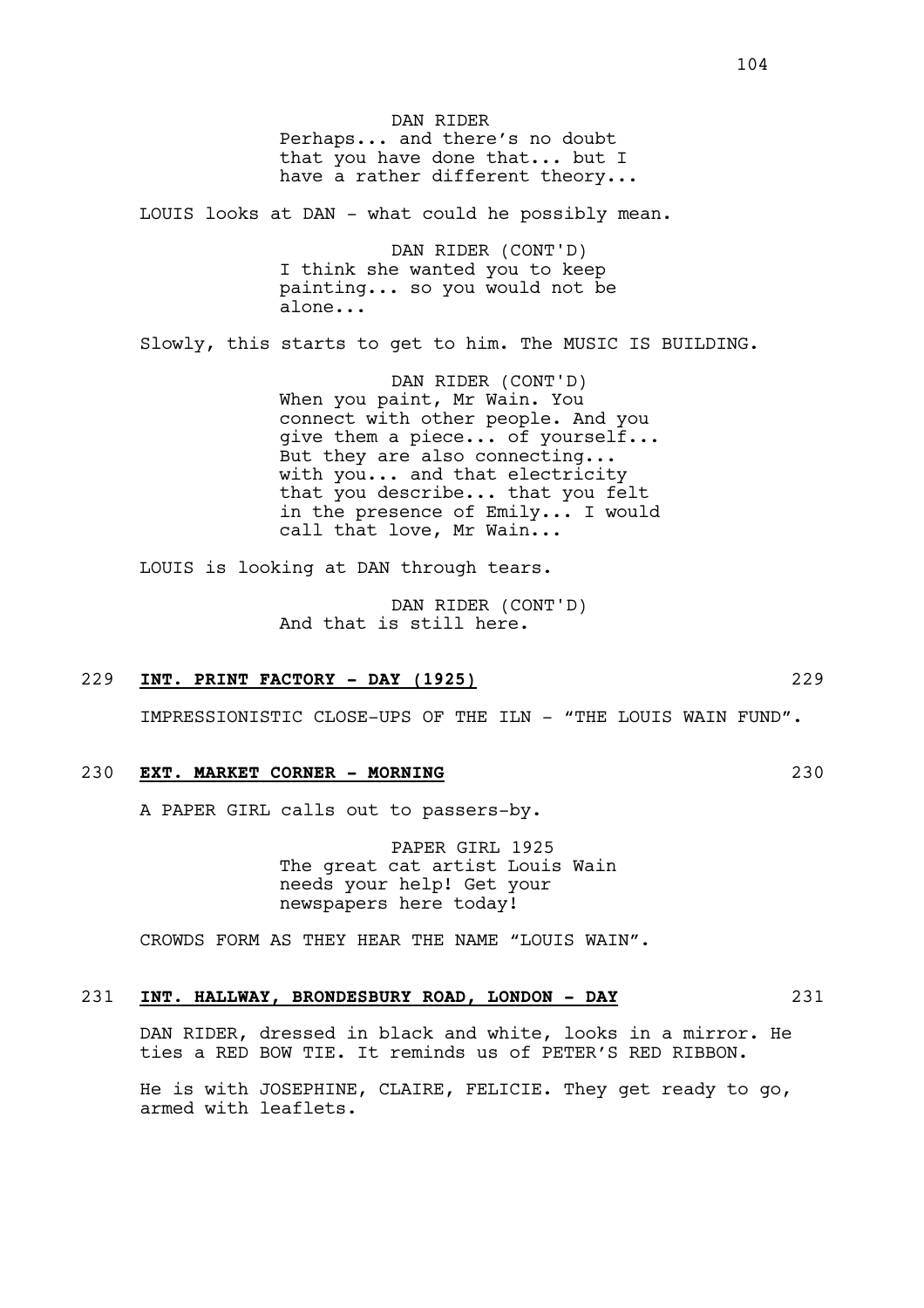ANNOUNCER (RADIO) And now ladies and gentleman we present to you an appeal delivered by Mr H G Wells, the celebrated author of 'The Time Machine'...

To our surprise, ALL OF THEIR CATS, now numbering about TWENTY have also lined up and are MEOWING.

They are ready to go too.

#### 232 **INT. CORRIDOR, SPRINGFIELD ASYLUM - DUSK** 232

LOUIS walks slowly down the corridor back to his room.

HG WELLS (RADIO) The artist, Louis Wain, made the cat his own. He invented a cat style. A cat society.

### 233 **CONTENT MOVED TO 238A** 233

# 234 **EXT. BRONDESBURY ROAD, KILBURN - DAY** 234

MUSIC RISING as RIDER and the SISTERS pour out of the house with purpose, followed by the CATS. Some NEIGHBOURS follow.

> HG WELLS (RADIO) A whole cat world...

#### 235 **SCENE OMITTED** 235

# 236 **INT. PAUPERS' WARD, SPRINGFIELD ASYLUM - DUSK** 236

LOUIS chuckles to himself as he hears this.

HG WELLS Cats that do not look and live like Louis Wain cats are ashamed of themselves...

## 237 **INT. HALLWAYS / EXT. FRONT DOORS - DAY** 237

WE CUT THROUGH A SEOUENCE OF JOSEPHINE, CLAIRE, FELICIE and DAN RIDER knocking on doors and campaigning to raise funds for LOUIS. They are always accompanied by CATS.

Further down the road, HERBERT RAILTON marches towards them. He doffs his cap to say hello.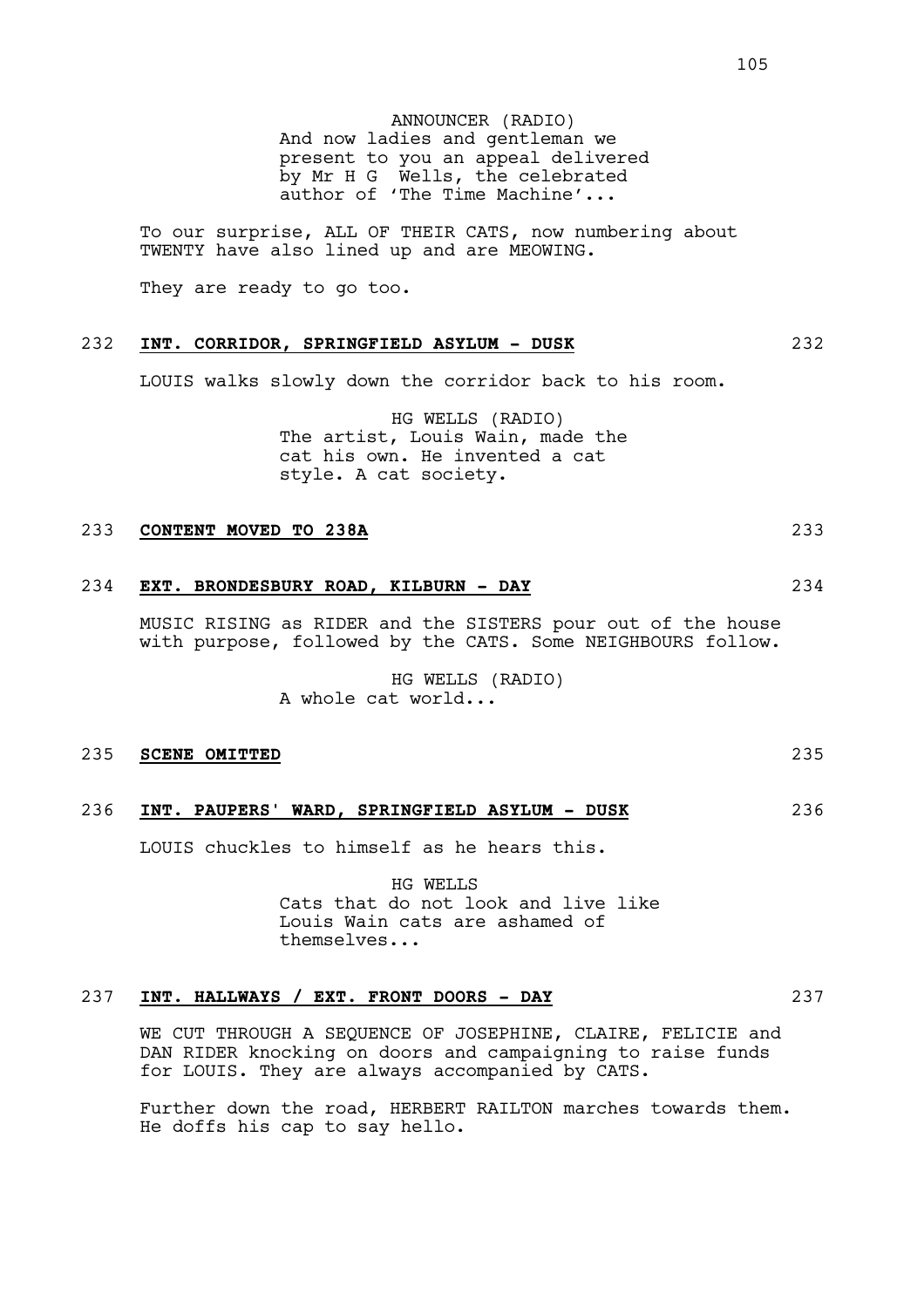We see a SCRUFFY, GINGER, BEARDED MAN with one eye. He bears a striking resemblance to the ONE EYED GINGER CAT from the prologue.

> HG WELLS (RADIO) But that is not what is important. What is important...

AS THEY GO, MORE AND MORE PEOPLE AND MORE AND MORE CATS JOIN THEM ON THEIR QUEST.

At one house, TWO IDENTICAL TWIN SISTERS, dressed in grey, answer the door.

They remind us of the TWIN GREY BRITISH SHORT HAIRS that JOSEPHINE and CAROLINE once tried to shoo out of the house.

> HG WELLS (RADIO) (CONT'D) ... is that Louis Wain devoted his life to making all our lives happier...

CATS SEEM TO POUR IN FROM EVERY CORNER TO JOIN THE RALLY.

HG WELLS (RADIO) (CONT'D) ... And cattier.

DAN RIDER PEELS AWAY.

## 238 **INT. PAUPERS' WARD, SPRINGFIELD ASYLUM - DUSK** 238

LOUIS stands up from his chair as he listens and then, to our surprise, he begins to dance.

He is on his own. He is an old man now, not so steady on his feet and slower in his movements - but it contains the same infectious, peculiar kind of euphoria as when he was first falling in love with EMILY and danced at Phil May's Studio.

INTERCUT:

#### 238A **INT. RECORDING BOOTH - DAY** 238A

DAN RIDER sits close by as HG WELLS speaks into a microphone.

HG WELLS In doing so, he undoubtedly raised up the cat in society.

# 239 **EXT. STREETS, LONDON - DAY** 239

JOSEPHINE, CLAIRE and FELICIE run through the streets, dancing and laughing as they go. Behind them follow RIDER, RAILTON, HUNDREDS OF NEW CAMPAIGNERS and DOZENS OF CATS.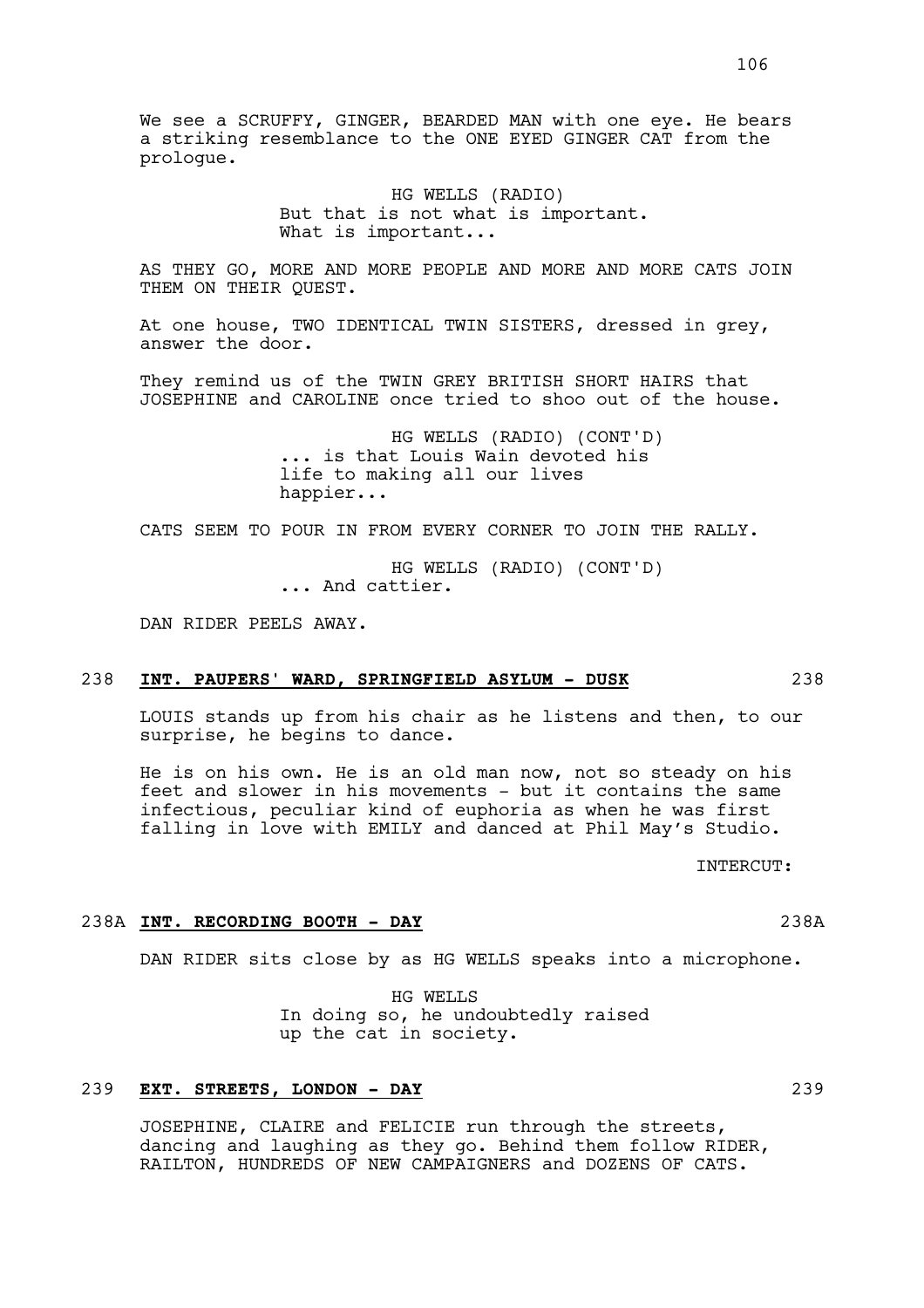HG WELLS (RADIO) And he has changed our world, for the better...

We see, among them, a RAVEN-HAIRED MOTHER dressed all in black. She is on crutches, missing a leg, and accompanied by FIVE ADORABLE CHILDREN. They remind us of the Cat Family LOUIS once rescued and then released at the Fish Market.

CATS sit on their OWNER'S shoulders. They are petted in the streets. They wear ribbons and bow ties.

WE INTERCUT LOUIS WAIN'S PICTURES, PROUDLY FRAMED IN VARIOUS HOUSES: CATS DRESSED IN GOLF ATTIRE, MILITARY CATS, SAILOR CATS, CATS DRESSED IN KIMONOS, SIKH CATS, A CLASSROOM OF CATS WITH THEIR TEACHER, MUSICIAN CATS.

GRADUALLY, WE NOTICE THAT THE GATHERING CROWD ARE ALL DRESSED EXACTLY LIKE THE CATS IN THESE PICTURES. ALL DIFFERENT KINDS OF PEOPLE, UNITED IN A GLORIOUSLY COLOURFUL PARADE.

Perhaps his pictures have somehow come to life in aid of their creator. Or perhaps, sometimes, the world really does look the way that Louis Wain presented it.

# 240 **EXT. NO. 10, DOWNING STREET, LONDON - DAY** 240

JOSEPHINE knocks at the door of No.10.

PRIME MINISTER STANLEY BALDWIN leans out of a window and is amazed to be greeted by the crowd of CAMPAIGNERS and CATS.

> JOSEPHINE Good afternoon, Prime Minister!

CLAIRE Would you sign this petition for  $\overline{u}$ s?

FELICIE It's for our brother.

PRIME MINISTER ... And who might that be?

**EVERYONE** 

Louis Wain!

ONE CAT MEOWS.

HG WELLS (RADIO) But now, as he approaches the end of his own life, Mr Wain and his sisters...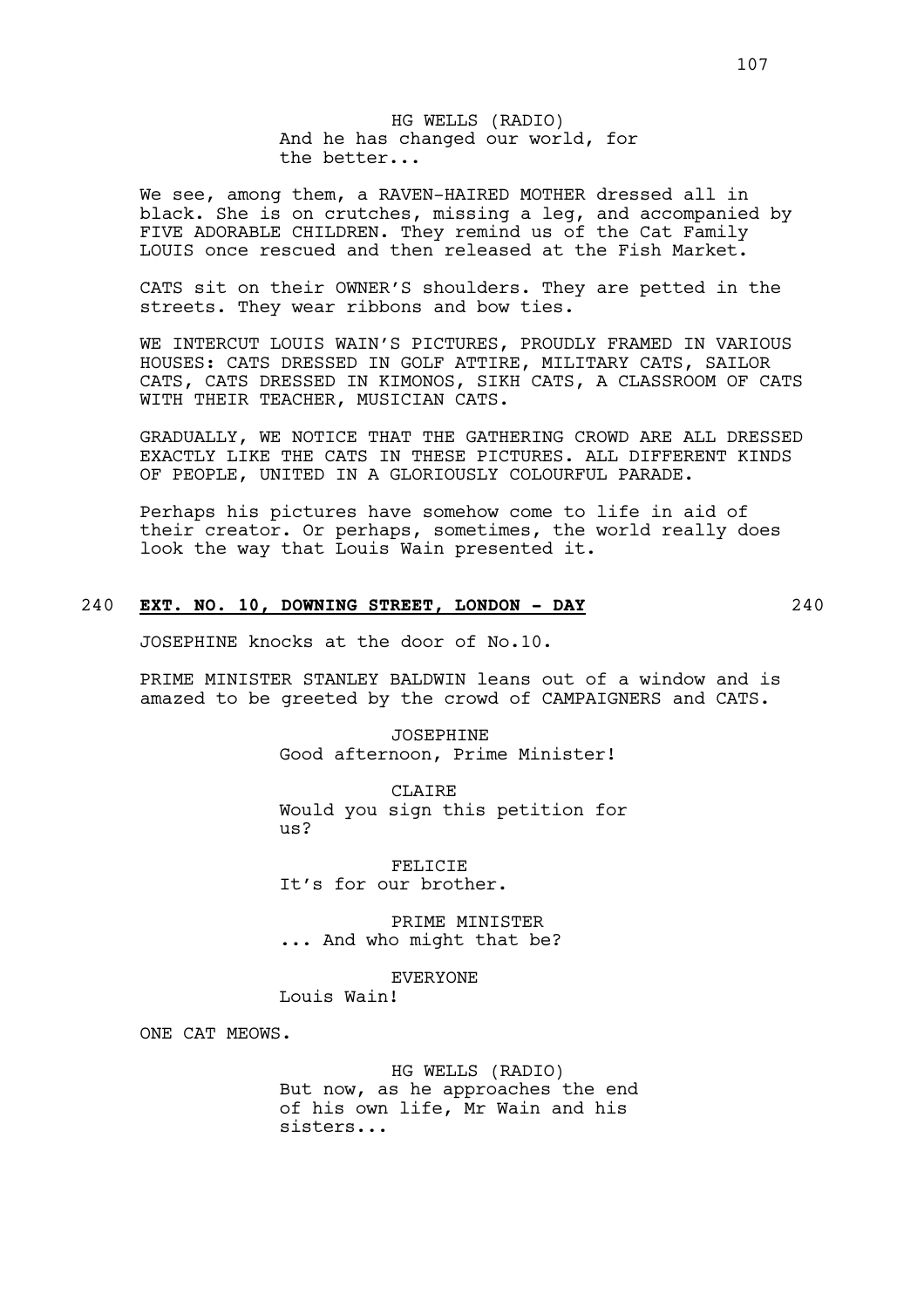## 241 **INT. PAUPERS' WARD, SPRINGFIELD ASYLUM - DUSK** 241

LOUIS stops dancing, out of breath. Tears roll freely down his face. He is smiling, almost laughing.

> HG WELLS (RADIO) ... desperately require the most generous help of cat lovers and right-thinking people everywhere.

# 242 **INT. AMBULANCE, SOUTH DOWNS - DUSK** 242

A view of the British countryside sweeping by from a small vehicle window. LOUIS sits in the back of the ambulance, accompanied by FELICIE and RAILTON.

> HG WELLS (RADIO) We of the Louis Wain fund ask you now... to show him...

RAILTON nods at LOUIS and smiles. LOUIS looks slightly less bedraggled and has new shoes. He looks down at them and then up at FELICIE. She smiles at him too.

# 243 **EXT. SOUTH DOWNS - DUSK (1925)** 243

AN AMBULANCE chunters peacefully through the countryside.

HG WELLS (RADIO) ... that he is loved.

#### 244 **EXT. NAPSBURY ASYLUM - DUSK (1925)** 244

THE AMBULANCE approaches the beautiful hospital.

END OF SEQUENCE

## 245 **INT. INFIRMARY, NAPSBURY - DAWN (C.1930)** 245

A SHAFT OF WARM LIGHT shines in through the window. LOUIS sits at a table in a communal area. He is surrounded by his painting materials and we notice EMILY'S ROCKS.

He leafs through his journal and is cradling a CAT, who purrs gently. A COUPLE OF OTHER CATS are curled up around the room.

LOUIS lands on the pages that EMILY once saw when she sneaked into his room. He stops. Inside the journal, is a small cutting of EMILY'S PATTERNED BLUE SHAWL. LOUIS holds it. Even now, she is full of surprises.

He looks up out of the window. LOUIS grabs some paper and paints and heads out slowly. As he leaves, we see the colours outside are VIVID and BRIGHT.